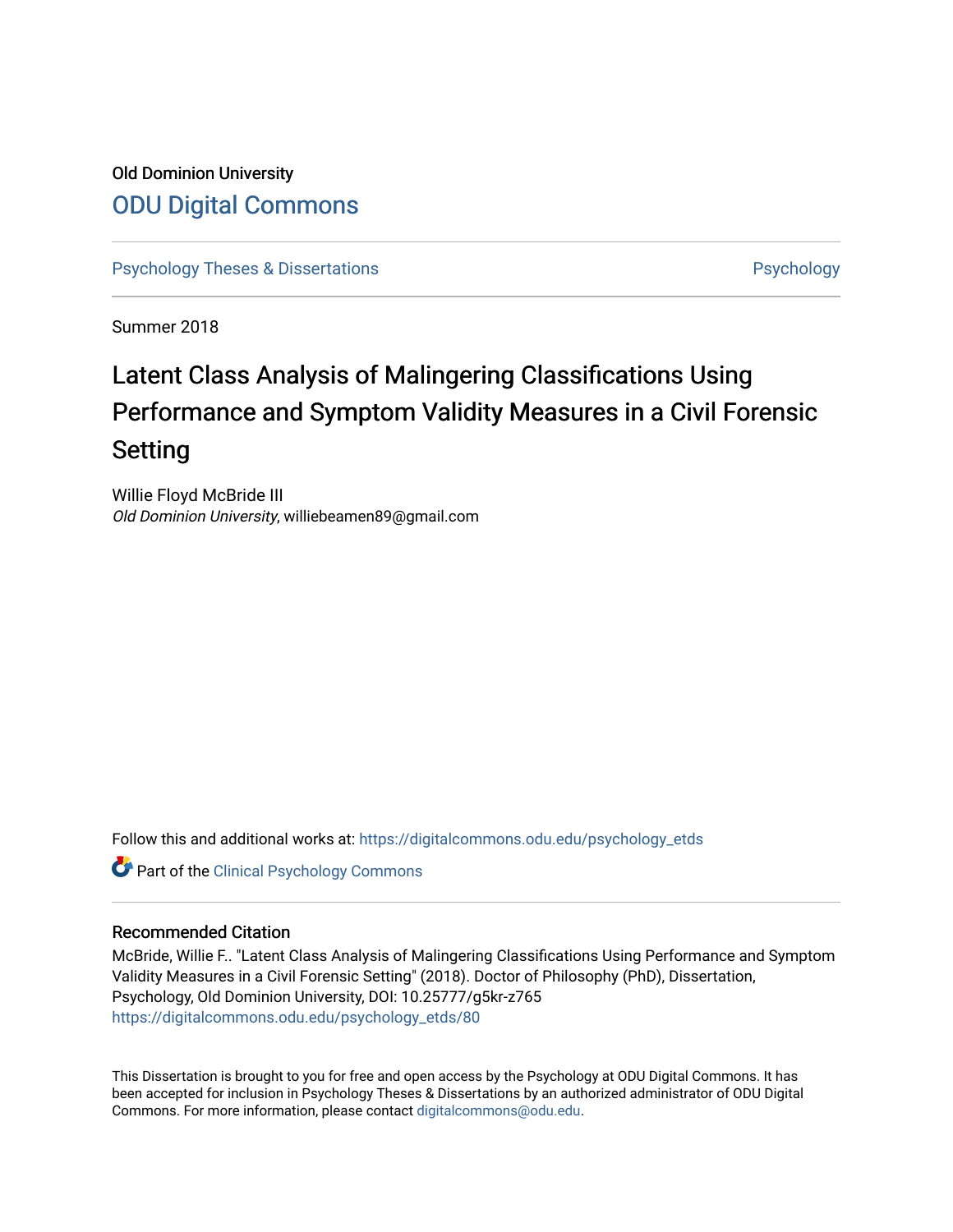# LATENT CLASS ANALYSIS OF MALINGERING CLASSIFICATIONS USING PERFORMANCE AND SYMPTOM VALIDITY MEASURES IN A CIVIL FORENSIC

#### **SETTING**

by

Willie Floyd McBride III Bachelor of Arts, May 2011, University of Louisville Master of Science, May 2013, Eastern Kentucky University

A Dissertation Submitted to the Graduate Faculties of Eastern Virginia Medical School Norfolk State University Old Dominion University In Partial Requirement for the Degree of

#### DOCTOR OF PHILOSOPHY

#### CLINICAL PSYCHOLOGY

#### VIRGINIA CONSORTIUM PROGRAM IN CLINICAL PSYCHOLOGY August 2018

Approved by:

Richard W. Handel (Director)

Jennifer M. Flaherty (Member)

Michael L. Stutts (Member)

James M. Henson (Member)

Roger Gervais (Member)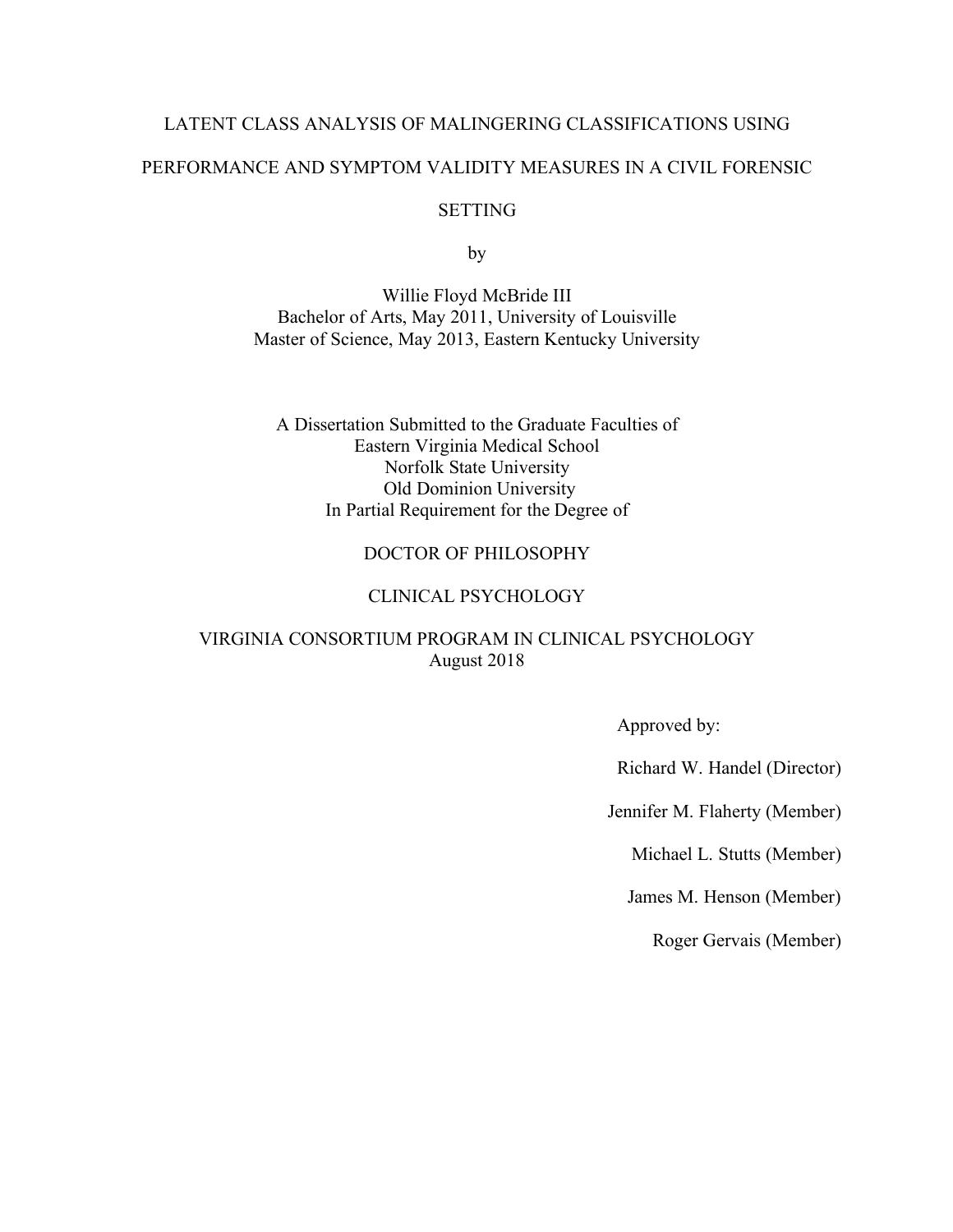#### ABSTRACT

#### LATENT CLASS ANALYSIS OF MALINGERING CLASSIFICATIONS USING PERFORMANCE AND SYMPTOM VALIDITY MEASURES IN A CIVIL FORENSIC **SETTING**

#### Willie Floyd McBride III Eastern Virginia Medical School, 2018 Director: Dr. Richard W. Handel

The study examined the applicability of various validity measures and their ability to identify patterns of invalid responding (i.e., malingering) in an archival sample of civil forensic litigants. A latent clustering approach was used to create profiles comprised of the response patterns from validity measures of different domains including three performance validity tests (PVT), five symptom validity scales (SVT), and an embedded validity indicator (EVI). Latent class analysis (LCA) was used to enumerate subgroups of malingering and to assess differences between the subgroups.

Results demonstrated five distinct classes. The classes revealed complex patterns of symptom endorsement and performance on validity measures that were indicative of malingering. The profiles were labeled as follows: *Definite Malingering, Probable Neurocognitive Malingering, Probable Symptom Malingering, Possible Malingering,* and *Valid Responders.* The *Definite Malingering* class had the highest failure rates for performance (below cut-off and below chance) and embedded validity test, as well as, the largest percentage of symptom over-endorsement and invalid responding on the symptom validity scales [i.e., F-r, Fpr, Fs, FBS-r, RBS of the Minnesota Multiphasic Personality Inventory-2-Restructured Form (MMPI-2-RF)]. The *Probable Neurocognitive Malingering* class had the second highest percentage of below cut-off failure (below chance performance was absent from this group) on the performance validity measures but had less evidence of invalid responding on the symptom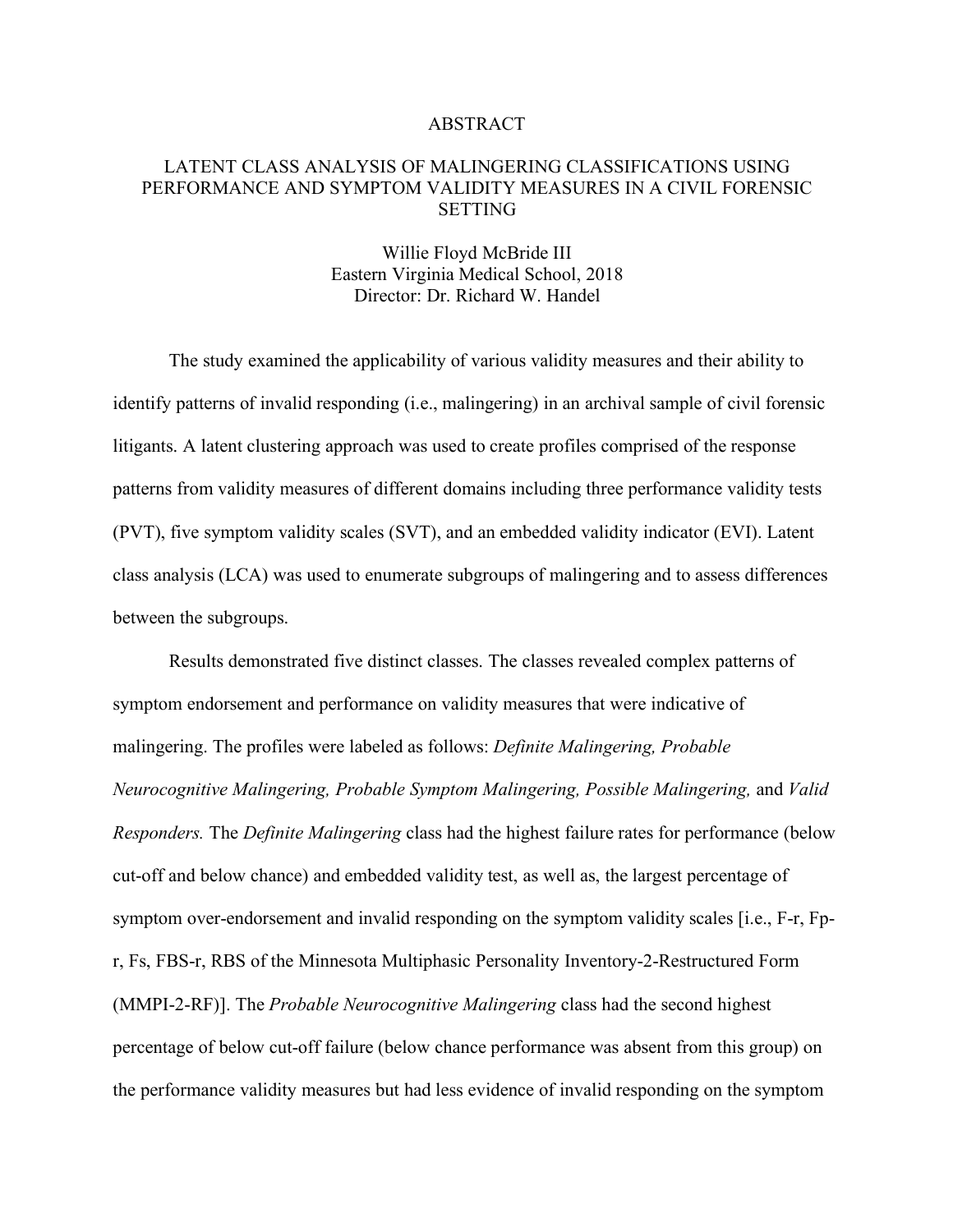validity scales as opposed to the *Definite Malingering* or *Probable Symptom Malingering*  classes. The *Probable Symptom Malingering* class had a higher percentage of PVT above cutoff performance (i.e., pass), however, it had a large percentage of symptom over-endorsement and invalid responding second only to the *Definite Malingering* class. The *Possible Malingering*  class demonstrated minimal evidence of failure on the three PVTs (i.e., less than 15% failed below cut-off) and there was overall less evidence of symptom over-reporting and invalid responding. The *Valid Responders* class had the highest level of passing on the performance validity tests and had the highest overall percentage of valid responding on the symptom validity scales. Implications of the findings and limitations are discussed.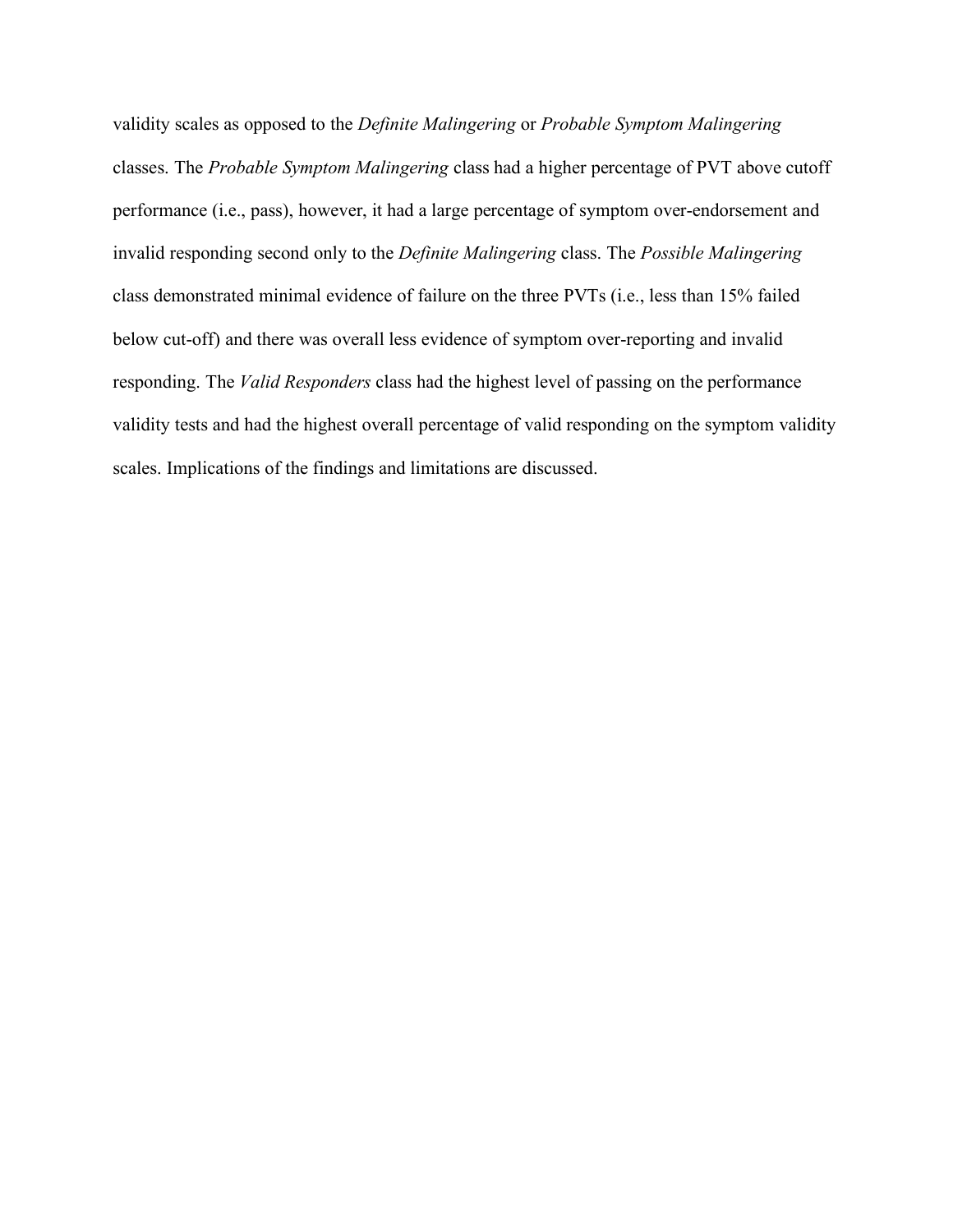Copyright, 2018, by Willie Floyd McBride III, All Rights Reserved.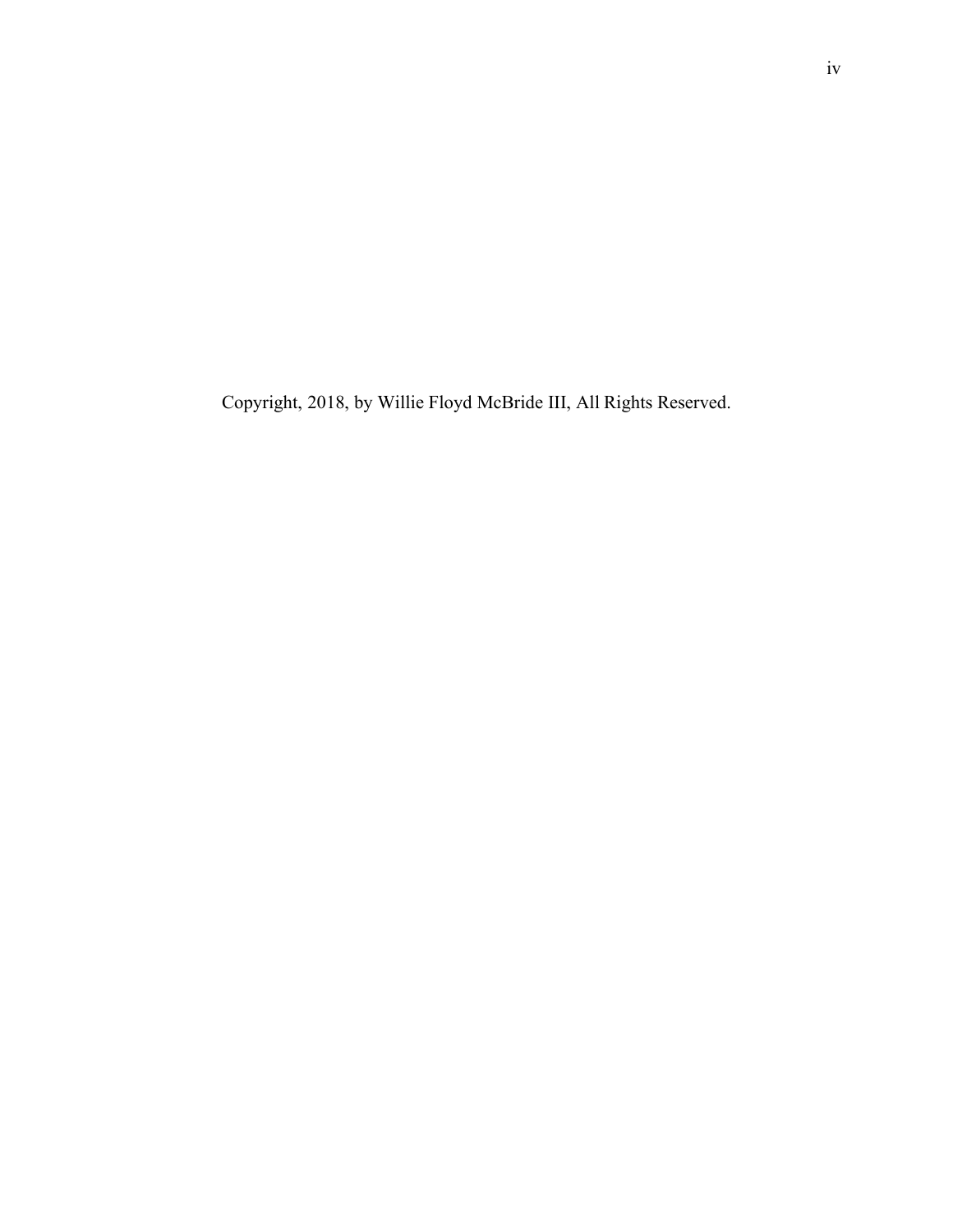This dissertation is dedicated to Ida Mae McBride, my Nanny. I could never repay you for the unconditional love you showed a little boy that stole your heart in that hospital room.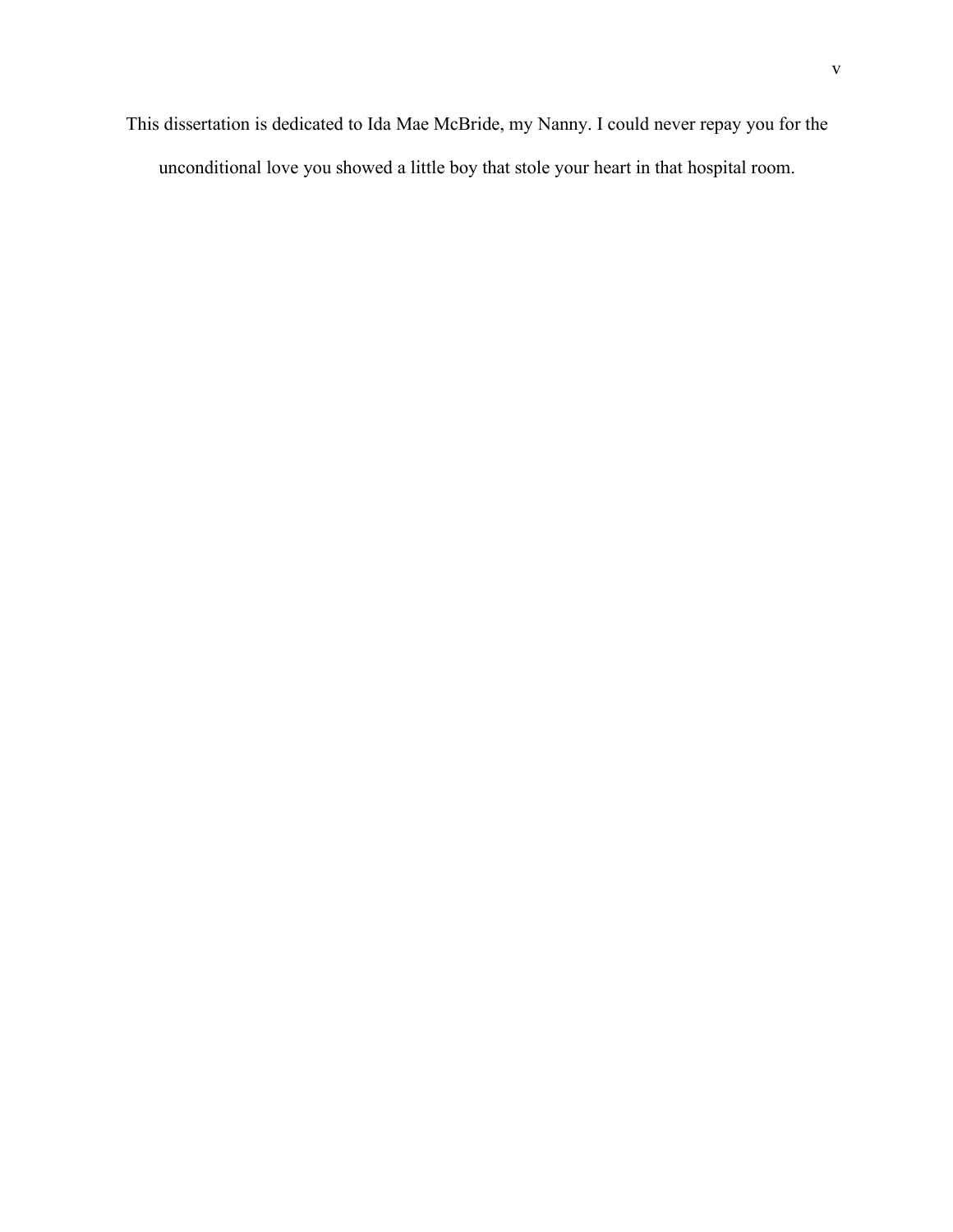#### ACKNOWLDGEMENTS

I would like to give thanks to those individuals who have had a hand in helping me succeed throughout my graduate school career and the people who played a part in the culmination of my doctoral degree. First, I would like to thank my advisor, Dr. Richard W. Handel, for his support and guidance throughout this arduous doctoral process.

Next, I would also like to thank those individuals that served on my dissertation committee, including Drs. Jennifer Flaherty, Michael Stutts, Matt Henson, and Roger Gervais. I would especially like to thank Dr. Roger Gervais who provided data for this project and extending his support and expertise to an unknown doctoral student.

I would like to thank my friends, colleagues, and roommates, future Drs. Kristoffer Park, Stefan LaTulip, and Charles Freligh who have helped to keep me grounded and focused while surviving graduate school. To the future Dr. Randy Whestone, I thank you for being my best friend and a brother to me. Your love, our friendship, fellowship, and brotherhood have helped me through this process immensely.

I would also like to thank my mentors, Drs. Dustin B. Wygant and Robert P. Granacher. Seven years ago, I walked into both of their offices, and since then they have served as guides and they have invested in my growth to help move forward my professional career and personal life. For this I am eternally grateful.

I would like to thank my family, who have supported me through every phase of my life. To my mother and father, Latricia and Willie, who far from perfect, have shown me unconditional love that has allowed me to pursue my dreams. To my grandparents, Ida and Willie McBride Sr., you both are wonders and have instilled in me an "old soul" that will never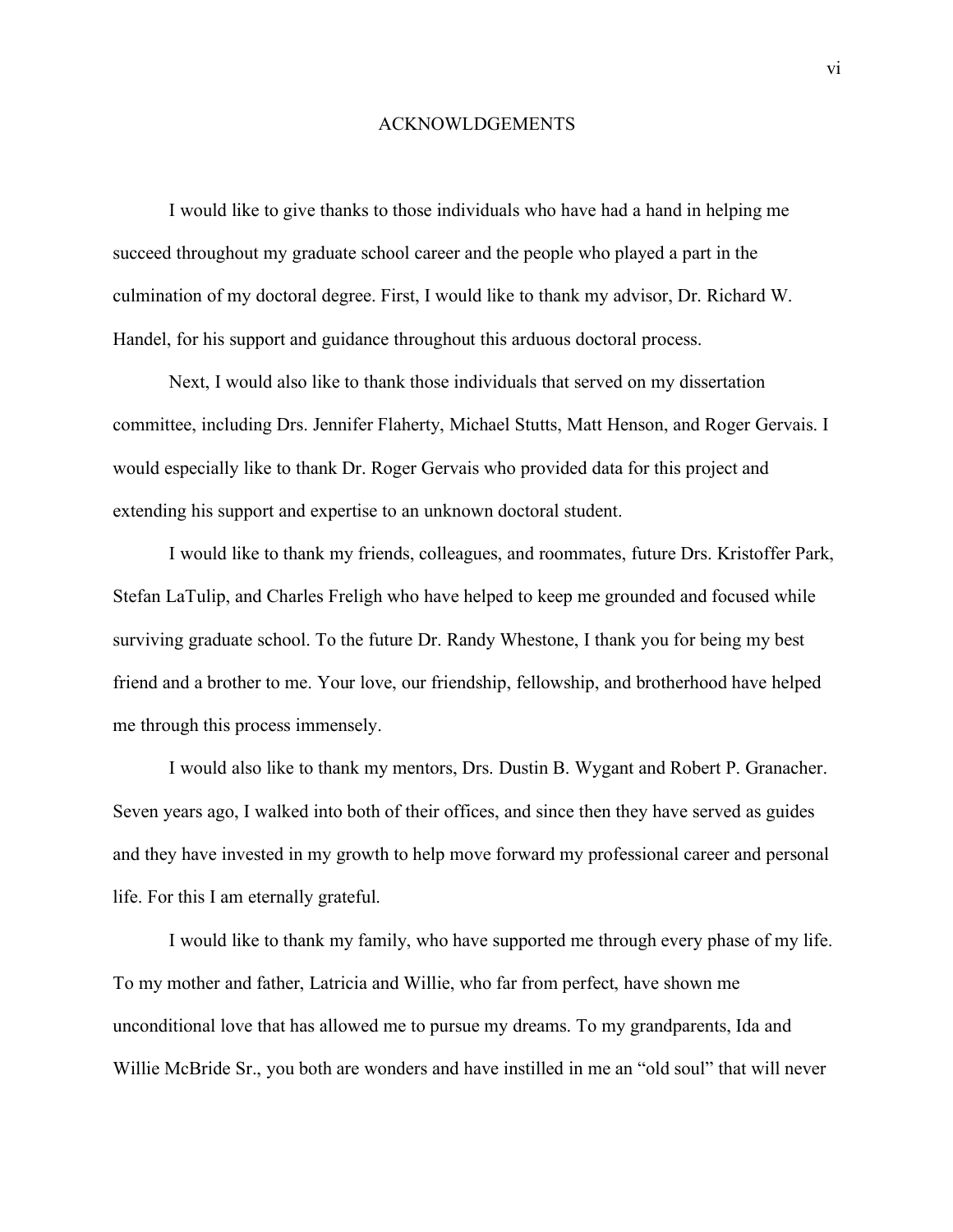fade. To Inez and James "Teddy" Powell, although you are not here with me on this earth, I know you are forever my angels watching over. To my sister, Rockia "my booby," I could not have asked for a better sister and I thank you for your love and "MJ" shenanigans with me.

Finally, to Simone, I believe that you were brought into my life for a very special reason. You are here to challenge, inspire, love, and support me. I could never repay you for dealing with my frustrating moments, my lowest moments, and my highs.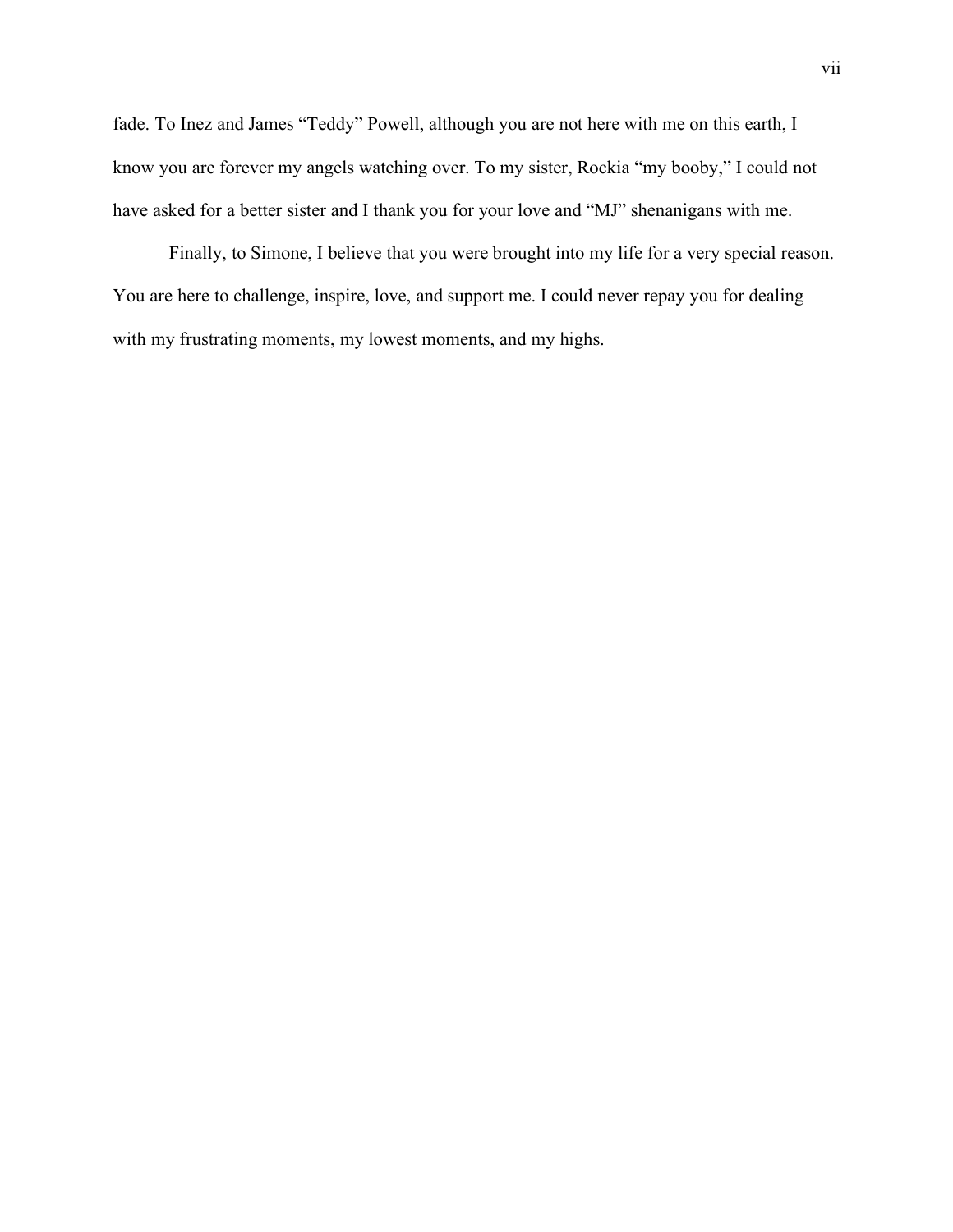## TABLE OF CONTENTS

| Page |
|------|
|------|

### Chapter

| $\mathbf{I}$ . |                                                      |  |
|----------------|------------------------------------------------------|--|
|                |                                                      |  |
|                |                                                      |  |
|                |                                                      |  |
|                |                                                      |  |
|                |                                                      |  |
|                |                                                      |  |
|                |                                                      |  |
|                |                                                      |  |
|                |                                                      |  |
|                |                                                      |  |
|                |                                                      |  |
|                |                                                      |  |
|                |                                                      |  |
|                | EMBEDDED PERFORMANCE VALIDITY INDICATORS WITHIN      |  |
|                | STANDARDIZED NEUROPSYCHOLOGICAL MEASURES 27          |  |
|                |                                                      |  |
|                | MALINGERING AS A CATEGORICAL OR CONTINUOUS           |  |
|                |                                                      |  |
|                |                                                      |  |
|                |                                                      |  |
| II.            |                                                      |  |
|                |                                                      |  |
|                |                                                      |  |
|                |                                                      |  |
|                |                                                      |  |
|                | EMBEDDED PERFORMANCE VALIDITY INDICATOR (EVI)47      |  |
|                | CLASSIFICATION OF VALIDITY MEASURES FOR LATENT CLASS |  |
|                |                                                      |  |
|                |                                                      |  |
| III.           |                                                      |  |
|                |                                                      |  |
|                |                                                      |  |
|                |                                                      |  |
|                |                                                      |  |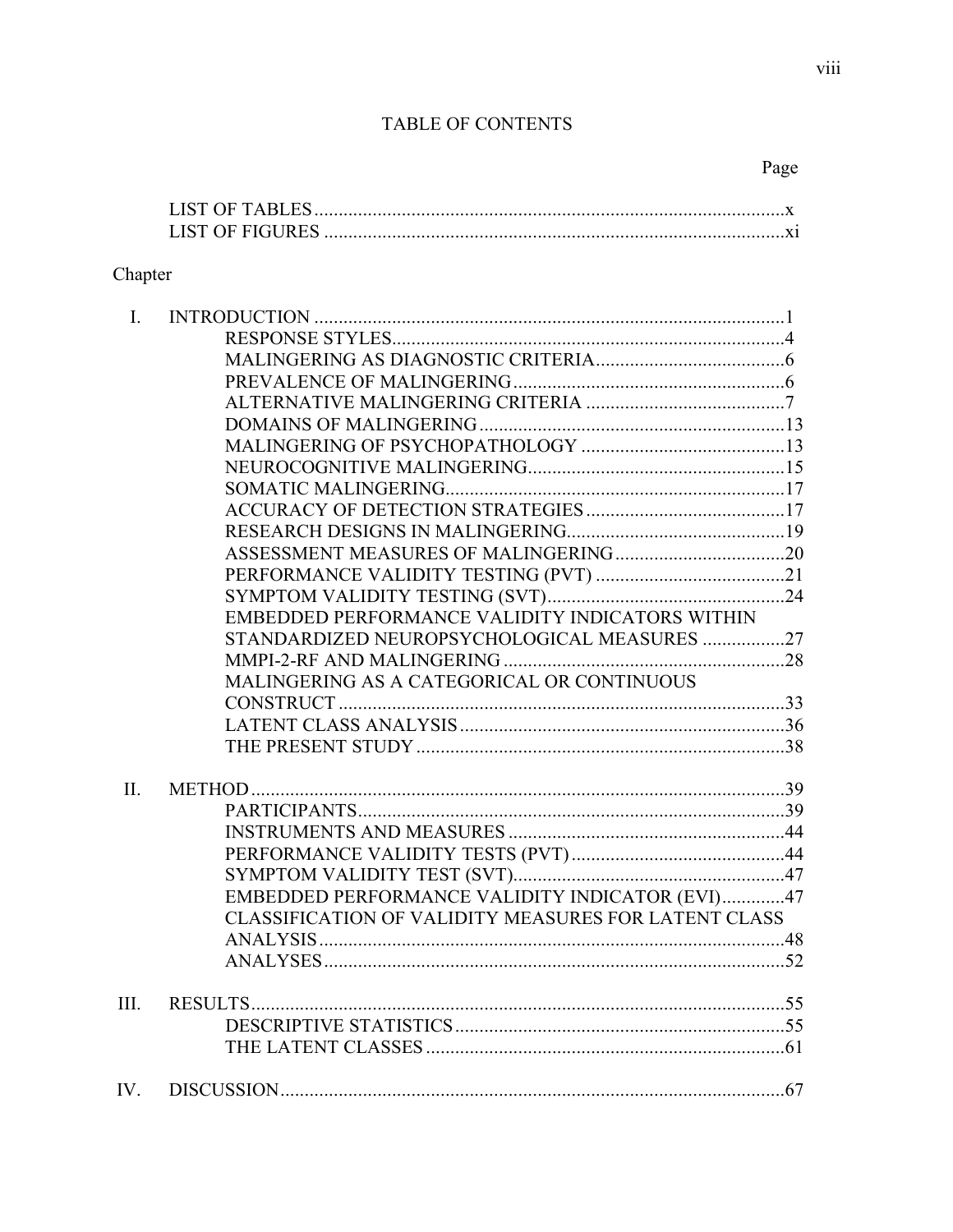## Page

| LIMITATIONS AND DIRECTIONS FOR FUTURE RESEARCH73 |  |
|--------------------------------------------------|--|
|                                                  |  |
|                                                  |  |
|                                                  |  |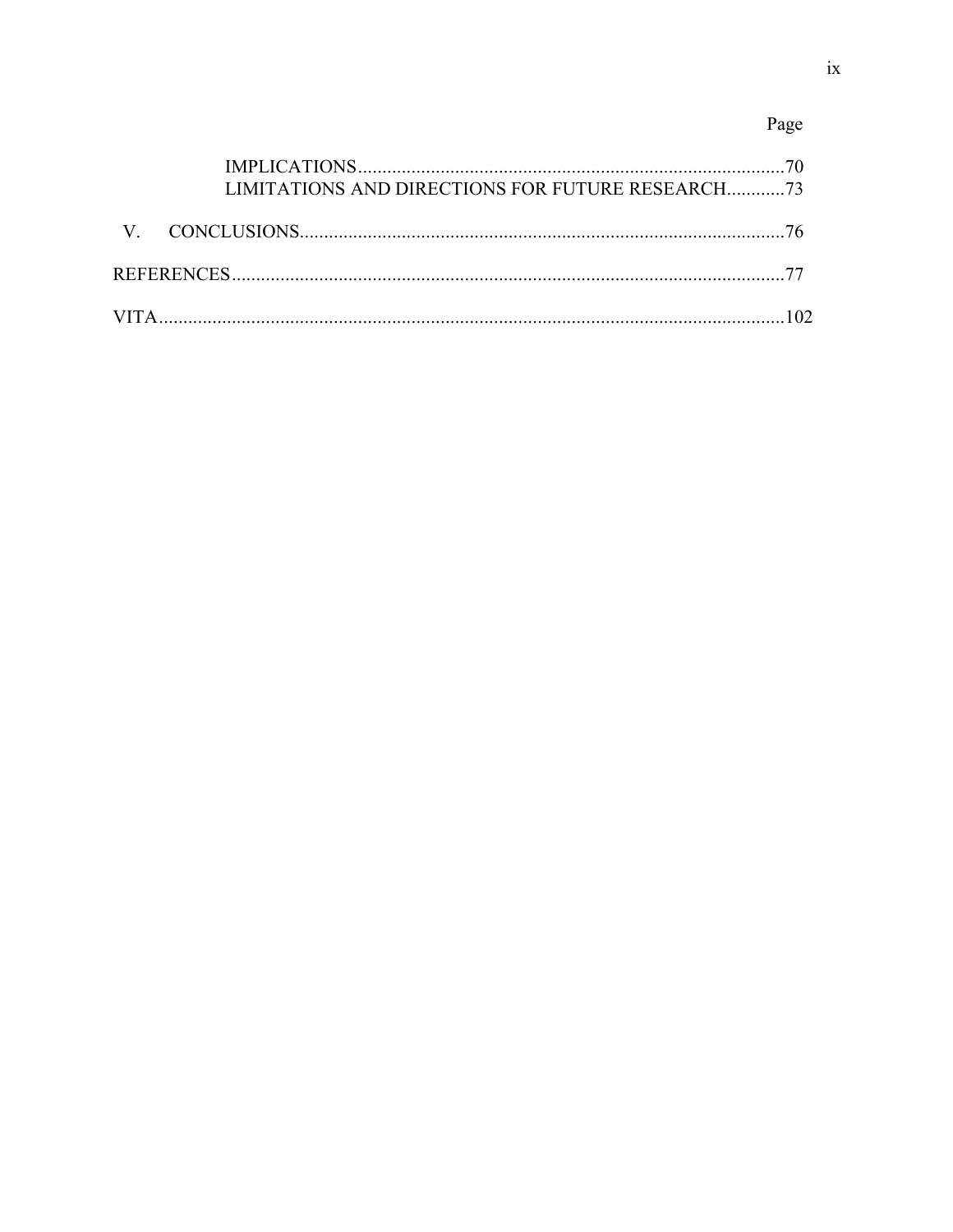## LIST OF TABLES

| Table                                                                                    | Page |
|------------------------------------------------------------------------------------------|------|
| 1. Criteria for Definite, Probable, and Possible Malingered Neurocognitive Dysfunction12 |      |
|                                                                                          |      |
|                                                                                          |      |
|                                                                                          |      |
|                                                                                          |      |
| 6. Scoring Criteria for Performance Validity Test (PVT) Performance49                    |      |
| 7. Scoring Criteria for Embedded Performance Validity Indicator (EVI)50                  |      |
| 8. Scoring Criteria for Symptom Validity Test (SVT) Endorsement on the Minnesota         |      |
| Multiphasic Personality Inventory-2-Restructured Form (MMPI-2-RF) 51                     |      |
|                                                                                          |      |
|                                                                                          |      |
|                                                                                          |      |
|                                                                                          |      |
| 13. Final Class Counts and Proportions for the Latent Classes Based on their Most        |      |
|                                                                                          |      |
| 14. Average Latent Class Probabilities for Most Likely Latent Class Membership (Row)     |      |
|                                                                                          |      |
| 15. Classification Probabilities for Most Likely Latent Class Membership by Latent       |      |
|                                                                                          |      |
|                                                                                          |      |
| 17. Number of Criteria Failed and/or Over-endorsed for the Five Class Model              |      |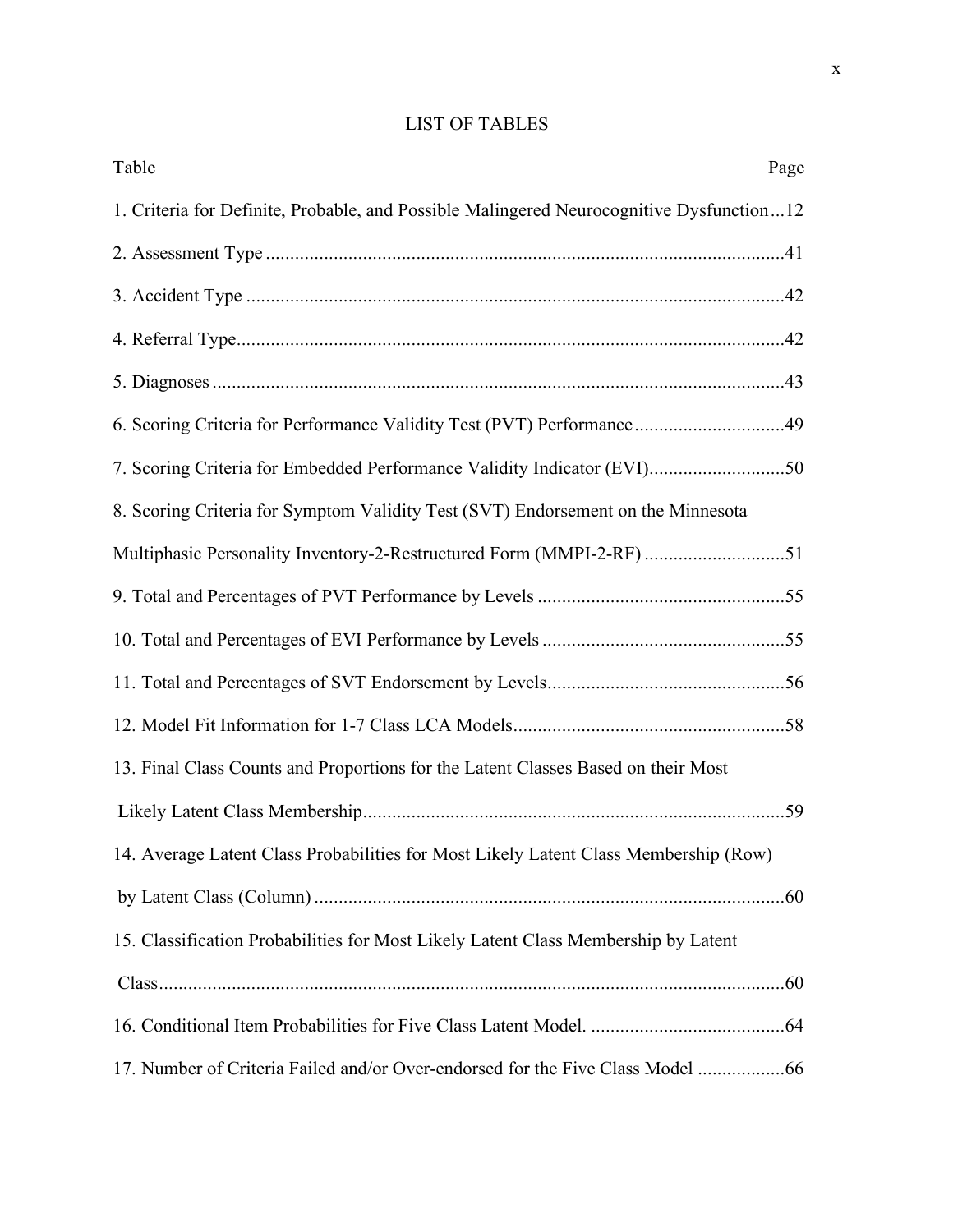### LIST OF FIGURES

| Figure | Page |
|--------|------|
|        |      |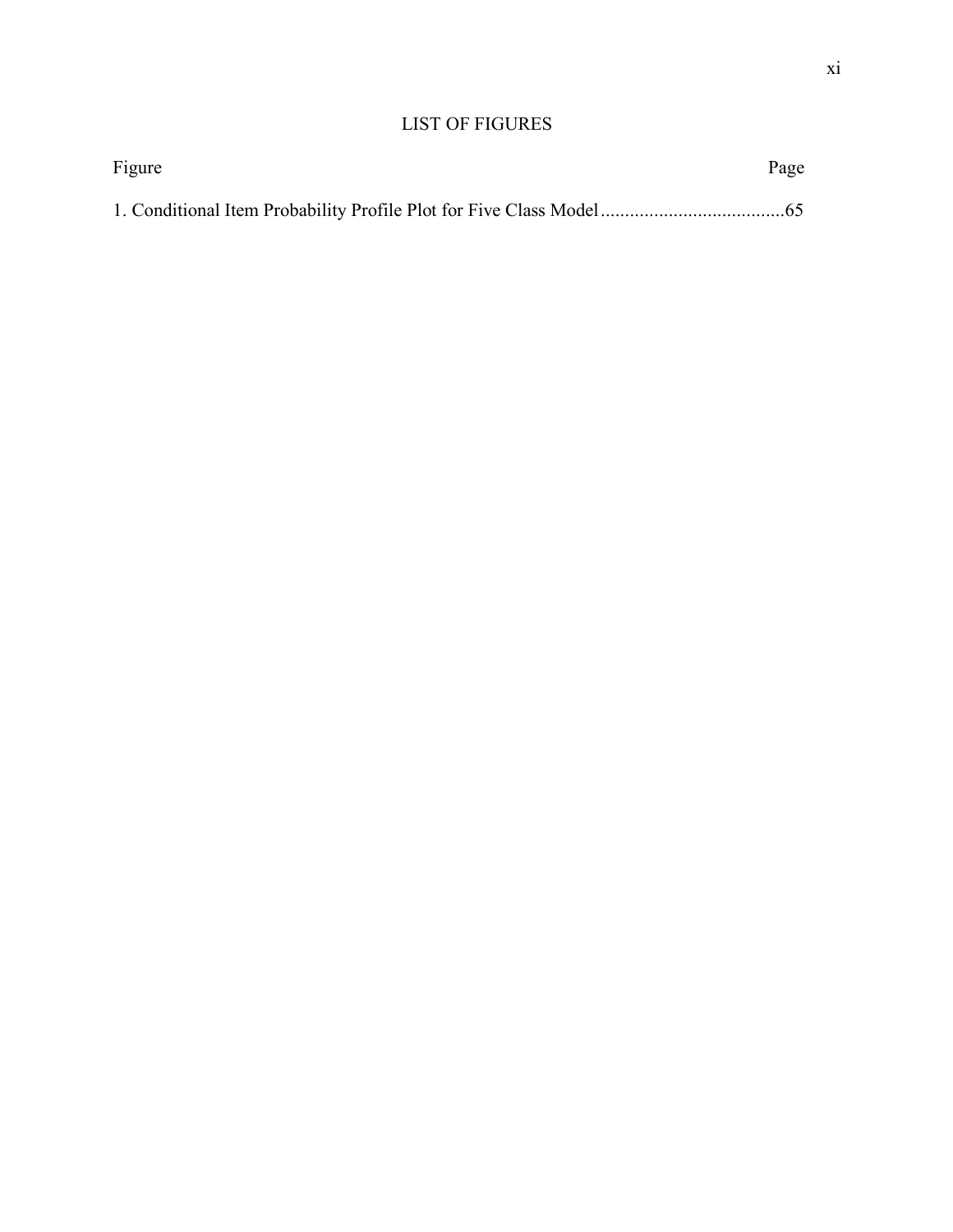#### CHAPTER I

#### INTRODUCTION

In the context of forensic psychological evaluations, the veracity of a client's presentation is one of the most important questions. This question is particularly important when an incentive (internal or external) is present. External influences on a patient's presentation can include financial or material incentives, or shirking work and/or school responsibilities. Internal influences may include reactions to one's credibility being questioned, negative perceptions related to having a mental disorder or disability status, the consequences of psychopathology, or the desire to obtain underserved benefits (Rogers & Bender, 2003). One hypothetical scenario that could occur in forensic assessments, involve individuals presenting for an evaluation after a minor motor vehicle accident caused by another party. It may be in that individual's interest to present as impaired as possible, both physically and mentally, in order to maximize the potential financial gains despite receiving only minor injuries. Therefore, these individuals have the potential to exaggerate their symptoms or report symptoms that are not actually present (Kane, 1999). Deception, alternatively defined as dissimulation, occurs when an individual misrepresents and/or fabricates (i.e., engages in response bias) his or her clinical presentation for potential gain. The potential for deception has overarching effects as the range of legal decisions that are impacted are broad and vary across civil, criminal, and family issues (Heilbrun, 1992). Additionally, this type of deception places a large financial burden on the health care system (Bush & Graver, 2013).

The Diagnostic and Statistical Manual of Mental Disorders, Fifth Edition (DSM-5; APA, 2013) defines these characteristics of misrepresentation as malingering. Malingering is the intentional production of false or grossly exaggerated physical or psychological symptoms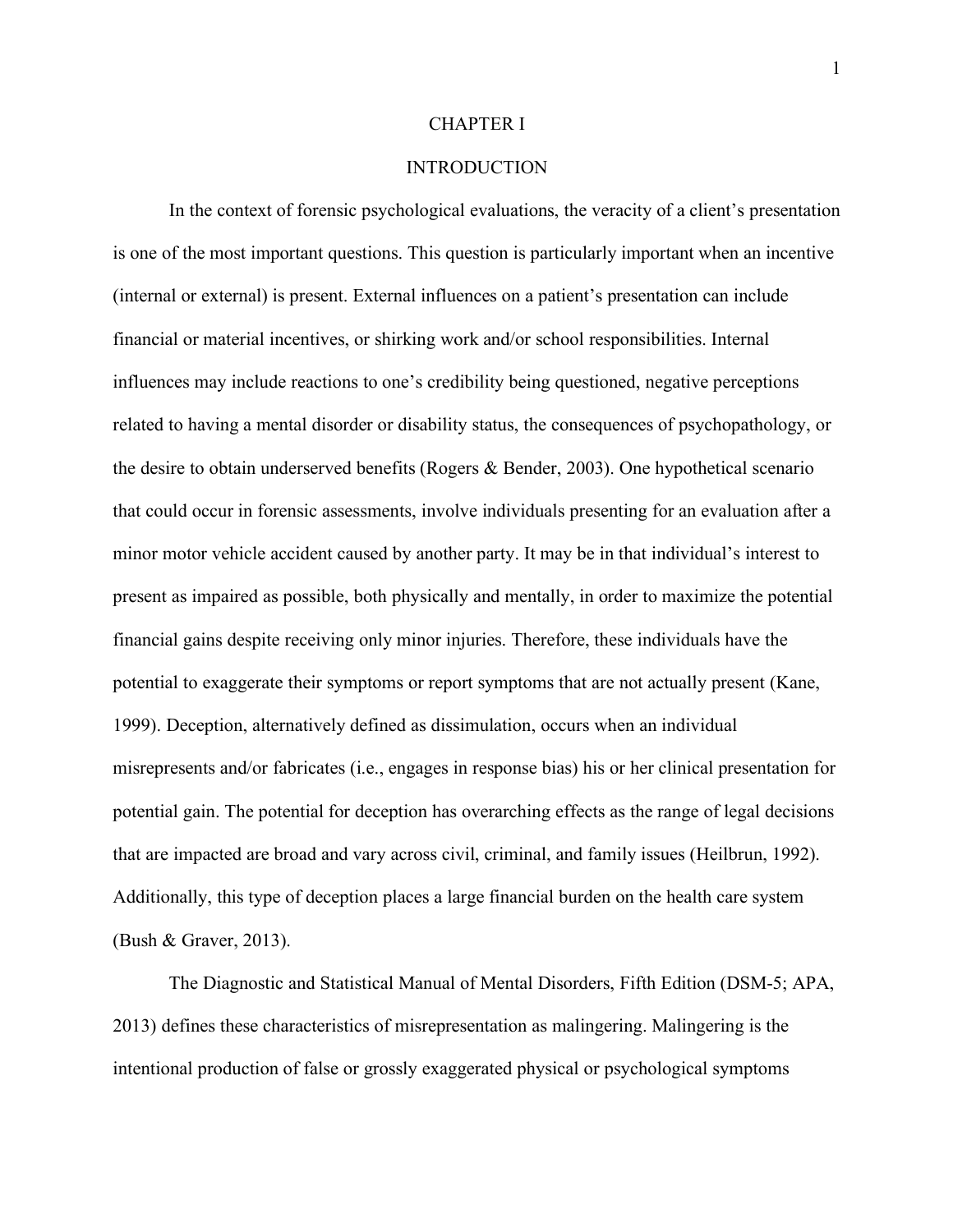motivated by external incentives. To further complicate the understanding of misrepresentation and malingering, individuals are capable of feigning a diversity of symptoms including psychological, cognitive, and somatic complaints.

Researchers have worked to categorize various types of dissimulation and malingering to further understand its influence in forensic assessment (Ben-Porath, 2003; Rogers, 2018). Numerous psychological assessment measures have been developed that directly and/or indirectly address response bias. Broad self-report inventories such as the Minnesota Multiphasic Personality Inventory-2 (MMPI-2; Butcher, Dahlstrom, Graham, Tellegen, & Kaemmer,1989; Butcher, Graham, Ben-Porath, Tellegen, Dahlstrom, & Kaemmer, 2001) and the more recent, MMPI-2-Restructured Form (MMPI-2-RF; Ben-Porath & Tellegen, 2008) contain validity scales designed to detect various response styles. Structured clinical interviews, such as the Structured Interview of Reported Symptoms (SIRS; Rogers Bagby, & Dickens., 1992), and its second edition (SIRS-2; Rogers, Sewell, Gillard, 2010) assess feigning and related response styles, also. Stand-alone task engagement measures have been developed to detect the feigning of cognitive impairment, such as the Test of Memory Malingering (TOMM; Tombaugh, 1996), Word Memory Test (WMT; Green, 2003), Medical Symptom Validity Test (MSVT; Green, 2004), or the Nonverbal Medical Symptom Validity Test (NV-MSVT; Green, 2008). Furthermore, many domain-specific cognitive and intelligence tests that are given during the course of a standard neuropsychological evaluation contain embedded performance validity indicators that detect poor response bias (i.e., poor task engagement).

These measures have allowed researchers to closely examine the effectiveness of response style detection strategies at capturing malingering, both in clinical and forensic settings. To examine their effectiveness simulation designs, known-groups comparisons, and differential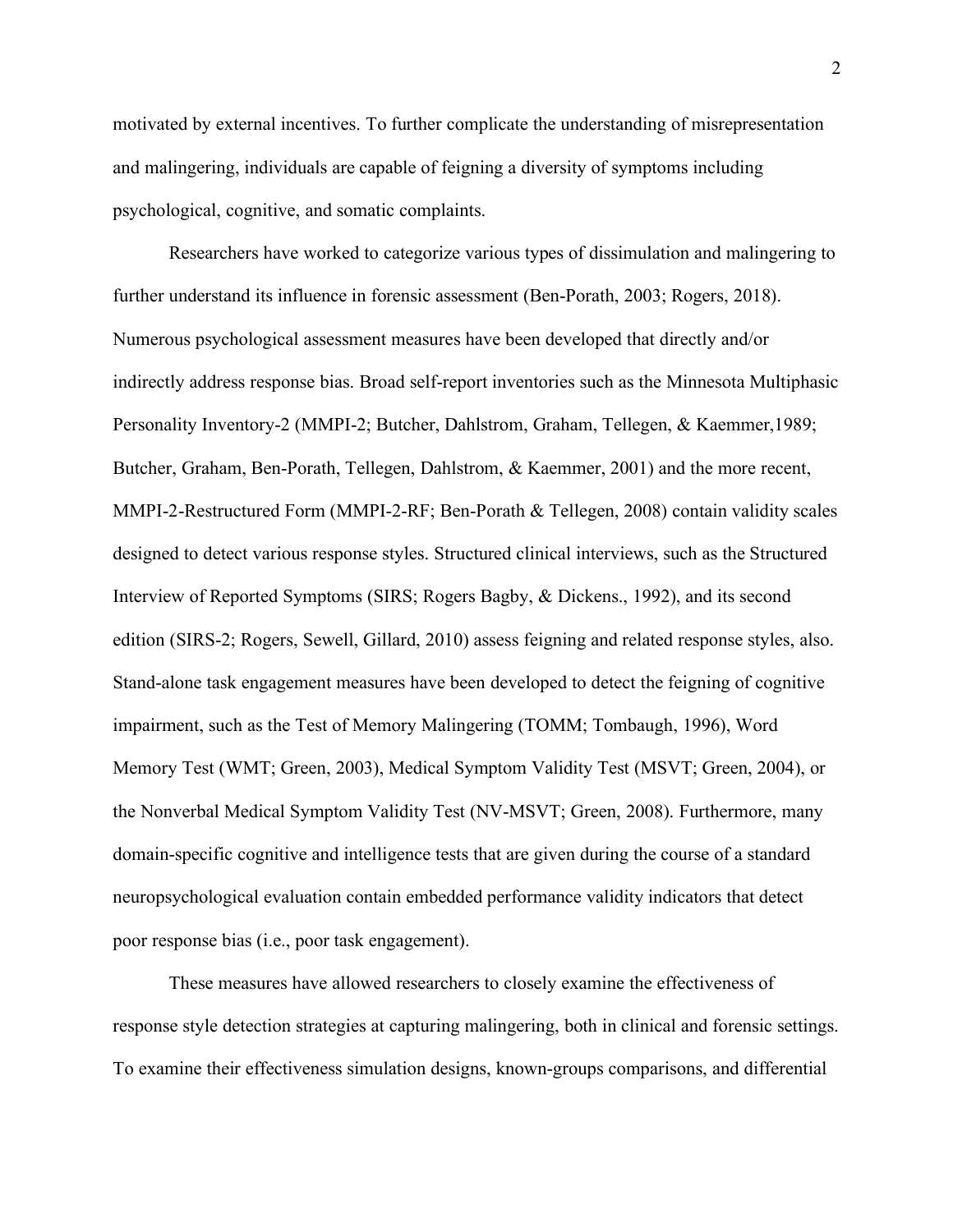prevalence designs have predominated the empirical study of malingering (Rogers, 2018). While these research designs have their strengths, weaknesses still remain including generalizability, the establishment of true known groups based on accurate assessment, and the inability to establish prevalence rates among groups.

A determination of malingering carries significant consequences. Labeling someone as a malingering who is, in fact, truthful can have dire implications for that individual and those around them. Conversely, failing to identify individuals who are misrepresenting their symptoms can create an even greater burden on the legal and health care system. Given the ramifications, it is vital for clinicians who perform these evaluations to have a level of certainty that minimizes the likelihood for misdiagnosis. With this in mind, debates have ensued about whether malingering is a dichotomous (i.e., malingering or honestly responding) or a dimensional construct (e.g., possible, probable, or definite malingering). For these reasons, numerous researchers have advocated for a multi-method approach to assessing for malingering by requiring the use of multiple validity measures, from different domains, to make a final determination (Boone, 2008).

Latent class analysis is a more recent technique that has been applied in social and behavioral sciences (Larrabee, 2012). Latent class analysis (LCA) works to identify unobserved (latent) categorical or continuous variables (latent constructs) that account for the covariance between two or more observed (manifest) variables (Thomas, Lanyon, and Millsap, 2009). Therefore, this technique has potential utility for understanding malingering.

This study sets to examine the latent structure of malingering and to determine if various validity measures of multiple domains can accurately capture groups of malingering. LCA can be used to evaluate the classification accuracy of multiple measures of malingering (symptom,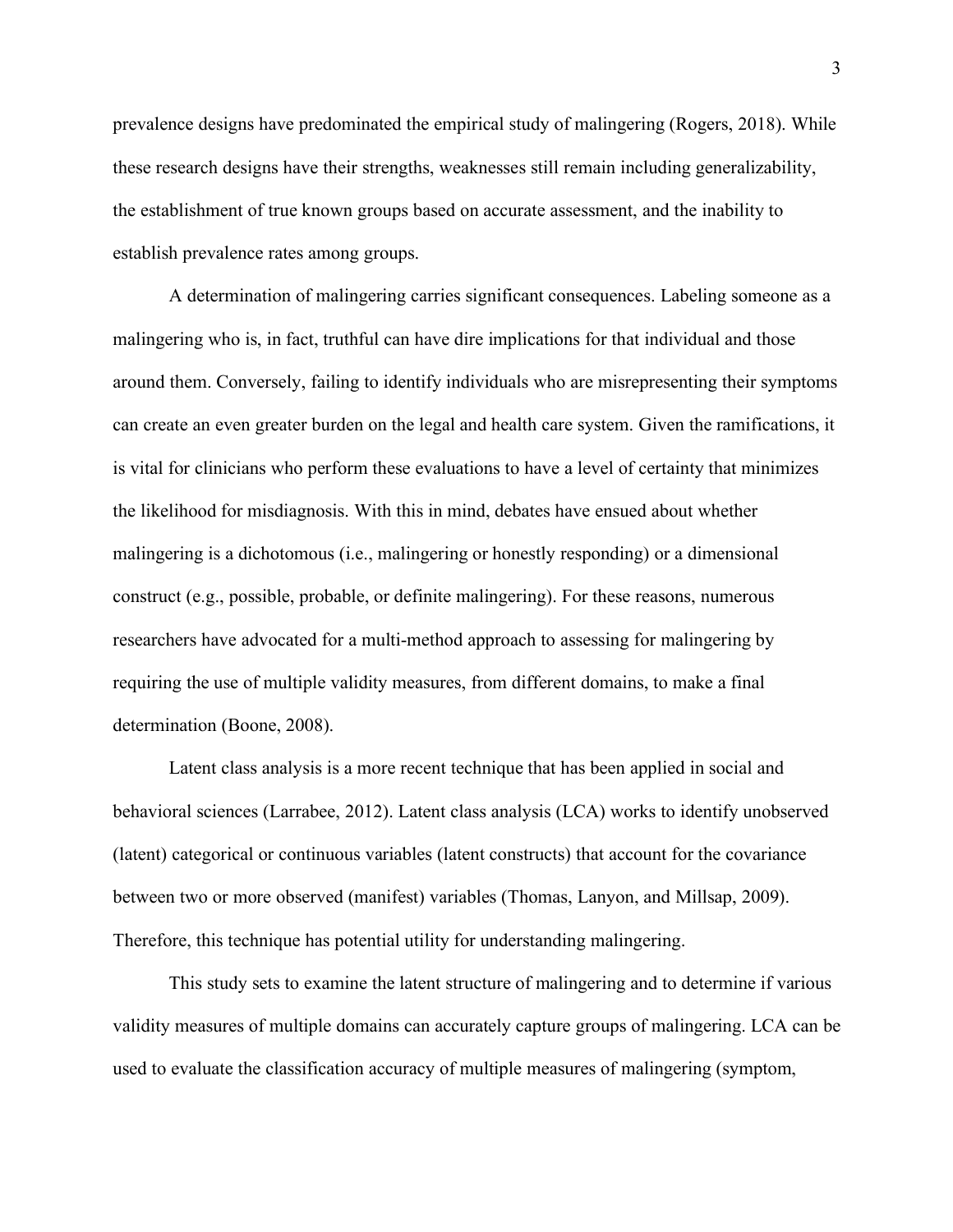performance validity, and embedded validity indicators) and determine the presence of various subgroups of malingering. Chapter One presents a review of the literature on malingering and response bias, the different domains of malingering, and the methods for assessing malingering. Next, various research methodologies for evaluating malingering-detection instruments will be examined, with an emphasis on symptom, performance validity, and embedded validity indicators. In Chapter Two, the sample and instruments used in the study are detailed. A rationale for the proposed study and set of goals are presented. The analysis for evaluation will additionally be discussed. Chapter Three presents the results of the study. Chapter Four discusses the findings their implications, along with, limitations and future research directions.

#### *Response Styles*

Rogers (2018) details six major response styles that focus primarily on malingering and its associated response patterns. *Malingering* refers to the intentional fabrication or gross exaggeration of physical and/or psychological symptoms for an external incentive. *Defensiveness,* as opposed to malingering, represents a guarded approach or minimization of symptoms and/or problems. *Irrelevant* and its subset, *random responding*, occur when an individual does not attend to the assessment process. *Honest responding* describes an accurate portrayal of an individual's symptoms, whereas *hybrid responding* refers to a mixture of response styles.

The presence of numerous response styles exemplifies the difficulty in classifying and assessing for malingering. The assessment process becomes increasingly difficult when individuals misrepresent symptoms across psychological, physical, and/or cognitive domains. Due to the potential for a comorbid symptom presentation, self-report measures represent a useful means for detecting symptoms across multiple domains. Ben-Porath (2003) details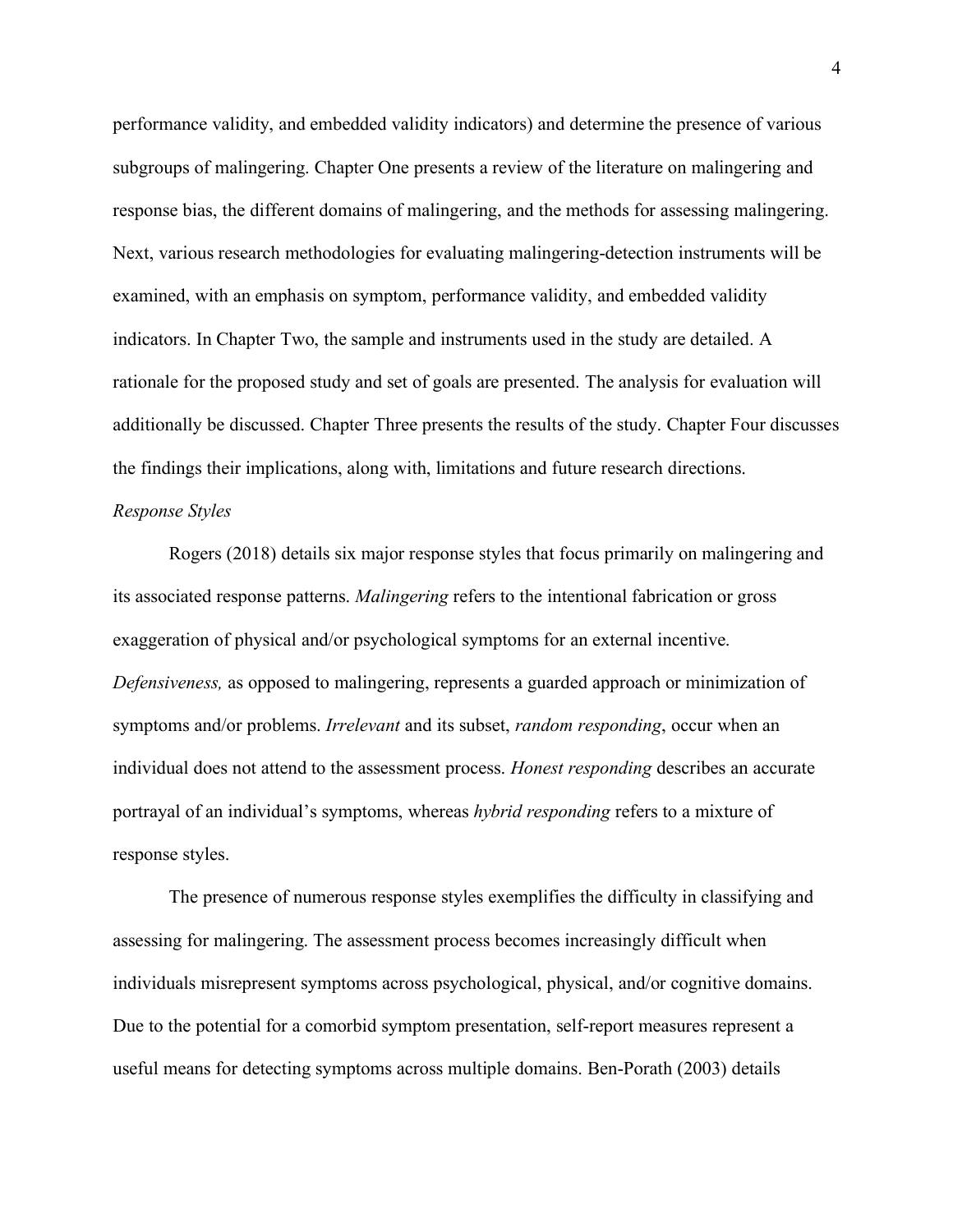concerns regarding malingering on self-report measures that impact validity: *over-reporting* and *under-reporting*. Described as protocol validity, this concept refers to the truthfulness of the results an individual produces on a test administration. Threats to protocol validity include *noncontent* and *content based invalid responding* (Ben-Porath, 2003). Of greater importance to this study, *content based invalid responding* occurs when a test taker distorts his or her responses to create differing presentations including the over and under-reporting of symptoms. Ben-Porath (2012) describes *over-reporting* as synonymous with feigning, faking bad, and negative response bias. *Over-reporting* occurs when individual answer in a way to portray problems he or she does not truly have or exaggerate the significance of difficulties they are experiencing at that point in time. Intentional over-reporting involves an individual knowingly shifting their responses to appear more impaired. *Under-reporting* refers to a pattern of positive impression management associated with presenting in an overly positive light or without major faults (e.g., faking good or positive malingering; Ben-Porath, 2012). Over-reporting symptoms, however, does not necessarily lead to a an automatic conclusion of malingering, as there may be various reasons for one to over-report symptoms (e.g., psychological distress, careless responding, and/or feigning). Malingering occurs when motivations are INTENTIONAL and influenced by EXTERNAL gains (APA, 2013).

Historically, concerns regarding protocol validity have been highlighted by Allport (1937) and Ellis (1946). They theorized that dependence on individual self-report to generate an accurate self-portrayal would be its greatest challenge. To resolve this dilemma, many self-report measures contain protocol validity scales to assess various content-based response styles. Examples of these measures include the Minnesota Multiphasic Personality Inventory (MMPI; Hathaway & McKinley, 1943), its revisions, the MMPI-2 (Butcher et al., 1989; Butcher et al.,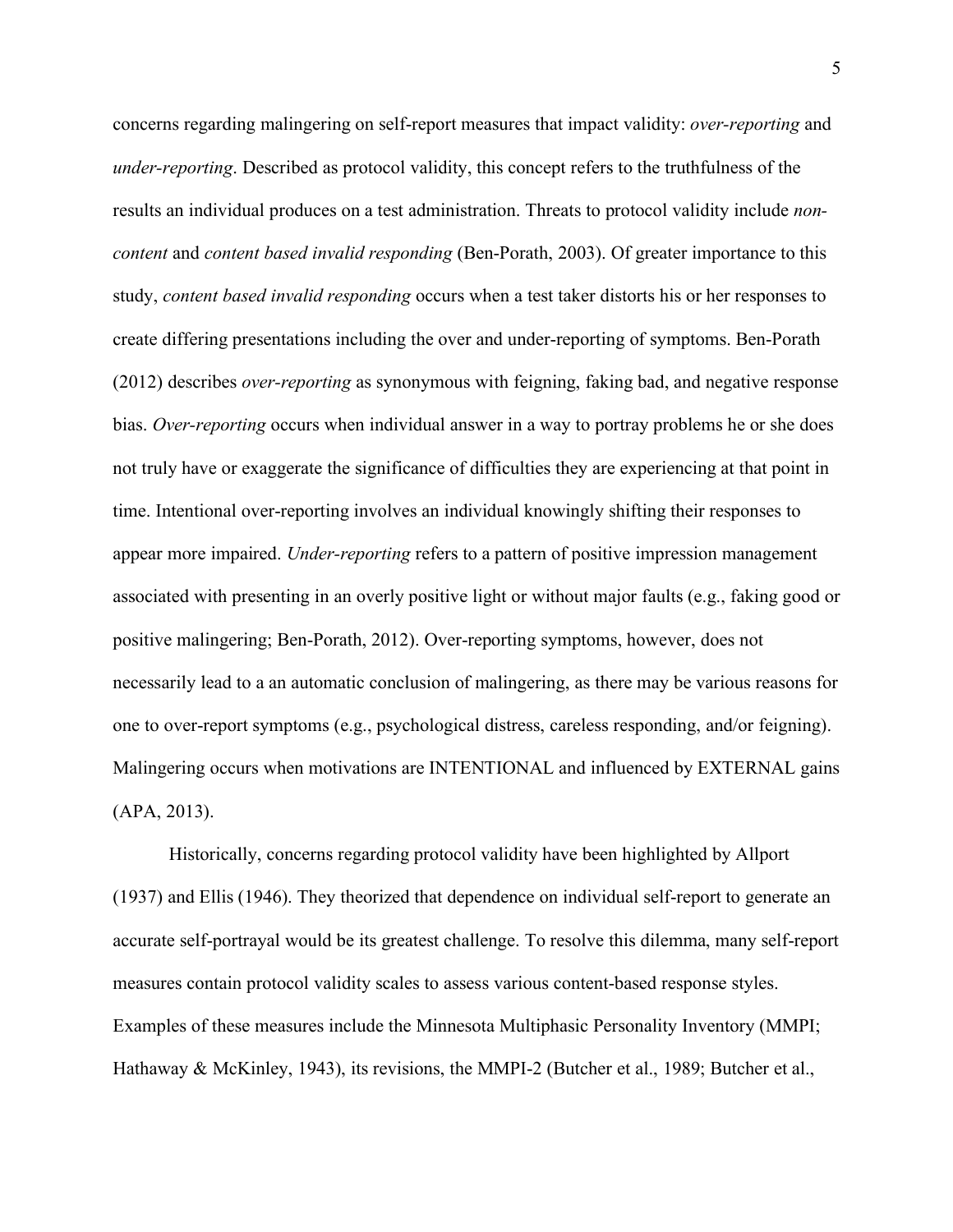2001) and MMPI-2-Restructured Form (MMPI-2-RF; Ben-Porath & Tellegen, 2008). Despite the inclusion of validity scales in many self-report measures to assess over-reporting, these measures are unable to determine the motivation for the response bias. Therefore, additional information is necessitated to reach a determination of malingering.

#### *Malingering as Diagnostic Criteria*

The American Psychiatric Association (2013) groups malingering in a section of the DSM-5 that discusses various conditions and problems that are a focus of clinical attention or that may otherwise affect the diagnosis, course, prognosis, or treatment of a patient's mental disorder. Therefore, these conditions are not considered mental disorders (i.e., malingering is not a diagnosis but a determination) and receive a corresponding V or Z code according to the International Classification of Disease, 10<sup>th</sup> Revision, Clinical Modification (ICD-10-CM; PLCH & McCormack, 2010). Accordingly, malingering is defined as the intentional fabrication of false or grossly exaggerated physical symptoms. Furthermore, the motivation for such exaggerations must be caused by external incentives which differentiate malingering from somatic symptom disorders, such as factitious or conversion disorder (internal incentives). The DSM-5 also suggests that malingering should be considered under the following conditions: medicolegal context; marked discrepancies between the patients' claims and objective findings; the patient is uncooperative during a diagnostic evaluation or in compliance with treatment; or antisocial personality traits.

#### *Prevalence of Malingering*

Despite considerable research being devoted to examining malingering, there remains uncertainty regarding the exact prevalence or base rates of malingering. In medicolegal settings, the detection of malingering is crucial. Larrabee (2003) reviewed findings from 11 studies that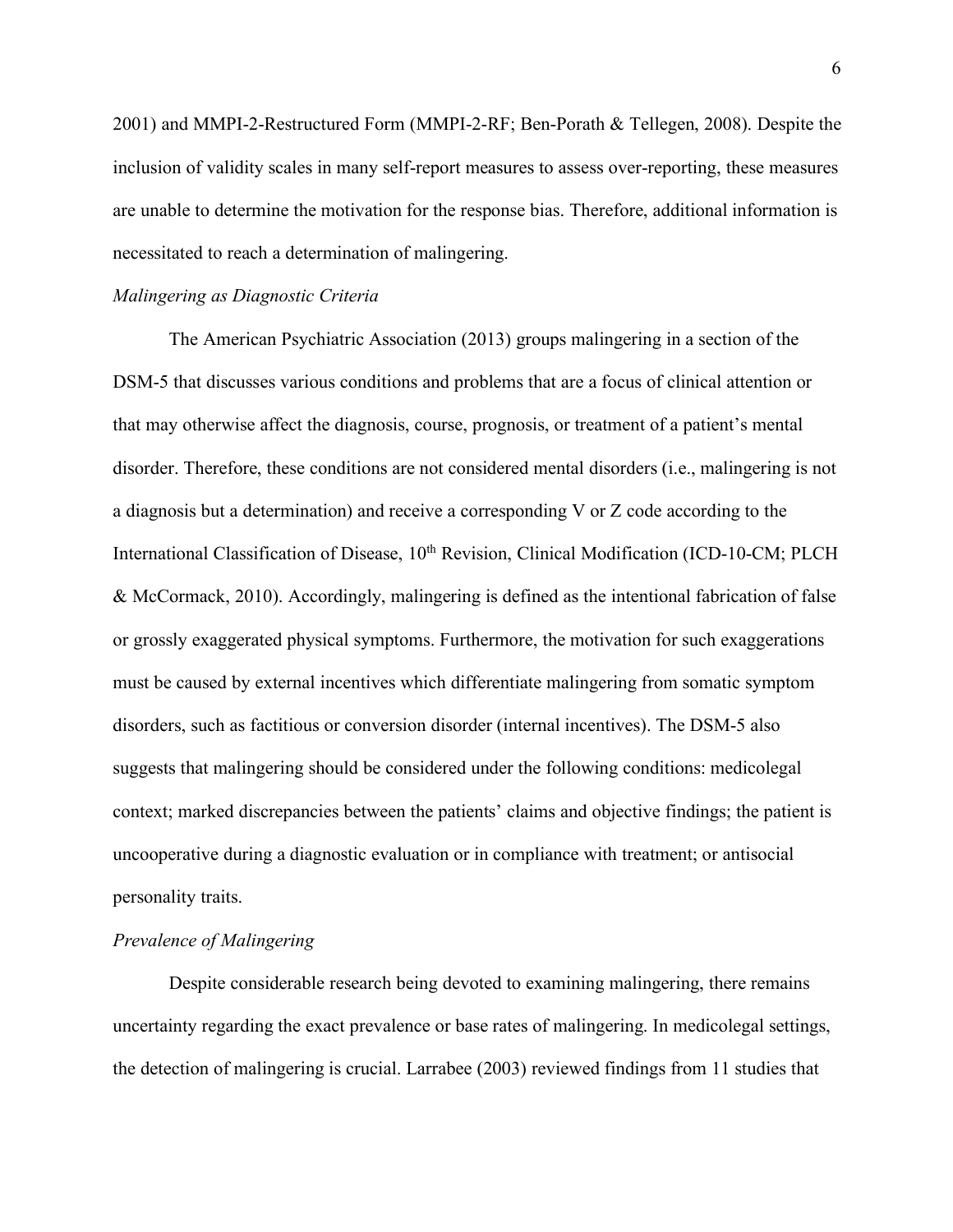reported information related to malingering base rates. Of 1,363 individuals in medicolegal evaluations, 40% presented with profiles suggestive of malingering. Across diagnostic domains, differences in base rates of malingering have also been observed. 25-30% of disability claimants with diagnoses such as fibromyalgia, chronic fatigue, or major depressive disorder demonstrated signs of malingering on forced-choice tests (Gervais, Russel, Green, Allen, Ferrari, & Pieschl, 2001; Green, Rohling, Lees-Haley, & Allen, 2001; Van der Werf, Prins, Jongen, van der Meer, & Bleijenberg, 2000). Gervais and colleagues (2001) reported approximately 40% of chronic pain disability claimants performed in a manner suggestive of malingering. Findings from personal injury litigation, worker's compensation, or disability claim evaluations reported 25% to 30% of cases demonstrating probable malingering when measures such as the MMPI-2 or forced choice cognitive tests were used (Green, Rohling, Lees-Haley, & Allen, 2001; Lees-Haley, 1997). Base rates of malingering in criminal forensic settings demonstrated similar findings of 20% to 30% (Frederick, 2000; Miller & Rohling, 2001; Rogers, 2018). Regarding head injury compensation seeking individuals, 37% produced profiles suggesting malingering when the combination of clinical criteria and forced choice cognitive measures were considered (Greiffenstein, Baker, & Gola, 1994). Mittenberg, Patton, Canyock, and Condit (2002) surveyed 144 clinicians in neuropsychological practice to approximate the percentage of cases they evaluated that suggested probable symptom exaggeration or malingering. 8% to 31% of the cases suggested probable malingering or symptom exaggeration.

#### *Alternative Malingering Criteria*

Numerous researchers have advocated for greater uniformity within the diagnostic criteria for malingering. Although the DSM-5 has established malingering criteria useful for clinical practice, weaknesses remain (Larrabee 2012; Rogers, 2018). The V-Code status indicates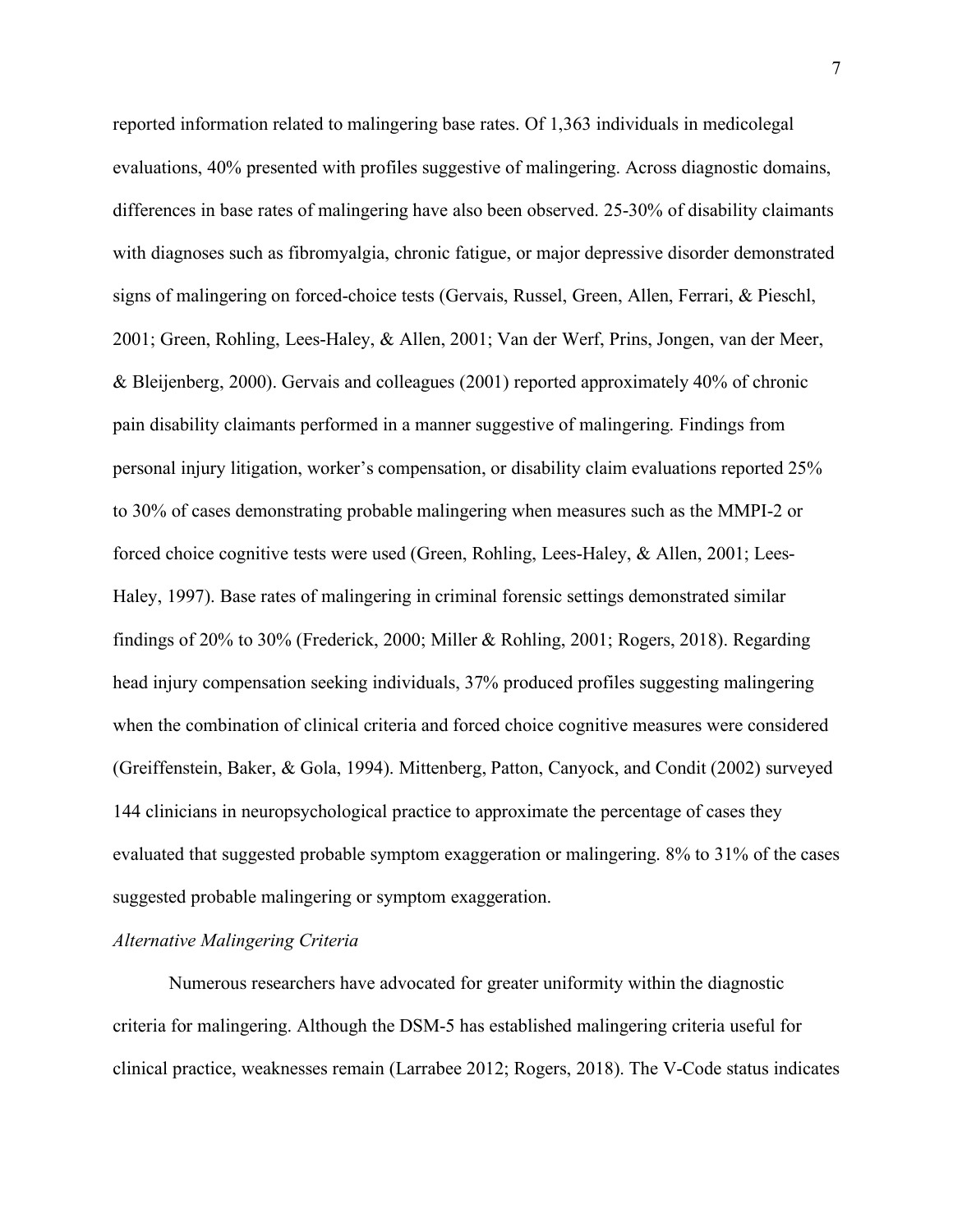that the diagnosis lacks formal diagnostic criteria which hinder its usefulness in everyday neuropsychological assessment. Furthermore, the DSM criteria include the component of "volitional exaggeration," which proves difficult to determine in clinical practice. Additionally, the distinctions between malingering, factitious disorder, and conversion disorder complicate differential diagnostic capabilities (Rogers, 2018). Factitious disorder, like malingering, involves intentional production of symptoms suggestive of injury or disease. However, factitious disorder is characterized by internal motivations that are psychological in nature and have less to do with an external incentive. Another disorder that complicates the determination of malingering is conversion disorder. Conversion disorder is defined by altered motor or sensory functions that are incompatible with recognized neurological or medical conditions (Larrabee, 2012). Symptoms of conversion disorder are said not to be under volitional control but are psychological in nature. Another impediment regarding the DSM-5 criteria concerns the inability to rule in malingering if factitious or conversion disorders are present. As stated by Slick, Sherman, and Iverson (1999), comorbidity of malingering and factitious disorder cannot occur in DSM-IV. Lastly, the DSM-5 provides minimal assistance on the assessment of malingering in the context of neuropsychological evaluations. Several notable researchers (Greiffenstein et al., 1994; Rogers, 1990a, 1990b), though, have worked to develop objective criteria for malingering.

Rogers (2018) proposed a classification model of malingering that incorporated four detection strategies: *over-endorsement of symptoms rarely endorsed by patients with mental illness; an endorsement of a large array of symptoms; over-endorsement of blatant symptoms;* and the *endorsement of unusual or fantastical symptoms*. His malingering criteria were developed within the context of a psychiatric assessment and therefore, did not address specific issues related to neuropsychological malingering.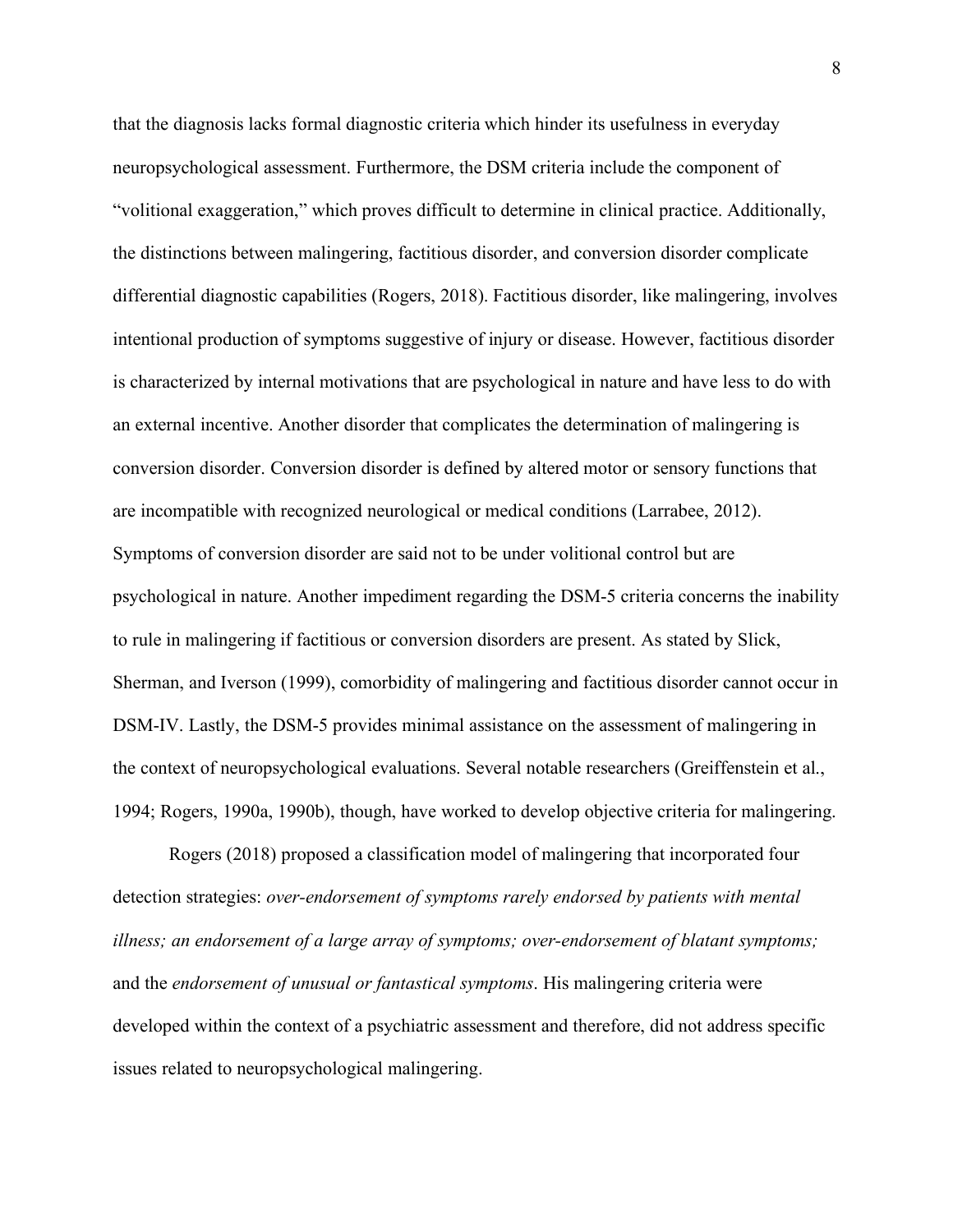Greiffenstein and his colleagues (1994) established a set of criteria for malingering of memory dysfunction in the context of a neuropsychological evaluation. Malingering was considered when 2 or more of the following criteria were met: (1) two or more severe impairment ratings on neuropsychological tests; (2) an unrealistic history of symptoms; (3) complete disability in work or social roles; or (4) reports of remote memory loss. These criteria lacked the external incentive criterion and were focused primarily on demonstrating objective grouping criteria for malingering that were uncontaminated by incentive criteria. Furthermore, they suggest two significant problems with the litigation status (i.e., external incentive): failure to find non-litigation minor head injury patients as controls, and failure to consider other incentives for manufacture disability (e.g. wage replacement benefits, avoidance of responsibility, and sympathy). Slick et al. (1999) stated that the Greiffenstein criteria lacked concreteness regarding an explicit operational definition of malingering as well as a lack of reference for malingering in other neurocognitive domains.

Specific malingering criteria related to neurocognitive dysfunction have since been developed to detect feigning and improve on previously published malingering criteria (Slick, Sherman, & Iverson, 1999). Malingered Neurocognitive Dysfunction (MND; Slick et al., 1999) refers to the intentional exaggeration of cognitive dysfunction for an external incentive. Additionally, the MND criteria have been used in numerous studies (e.g., Ardolf, Denney,  $\&$ Houston, 2007; Bianchini, Greve, & Love, 2003; Bianchini, Love, Greve, & Adams, 2005; Curtis, Greve, Bianchini, & Brennan, 2006; Etherton, Bianchini, Greve, & Heinly, 2005; Greve et al., 2006; Greve, Bianchini, & Doane, 2006; Greve et al., 2009; Greve, Bianchini, Love, Brennan, & Heinly, 2006; Greve, Bianchini, Mathias, Houston, & Crouch, 2002, 2003; Greve et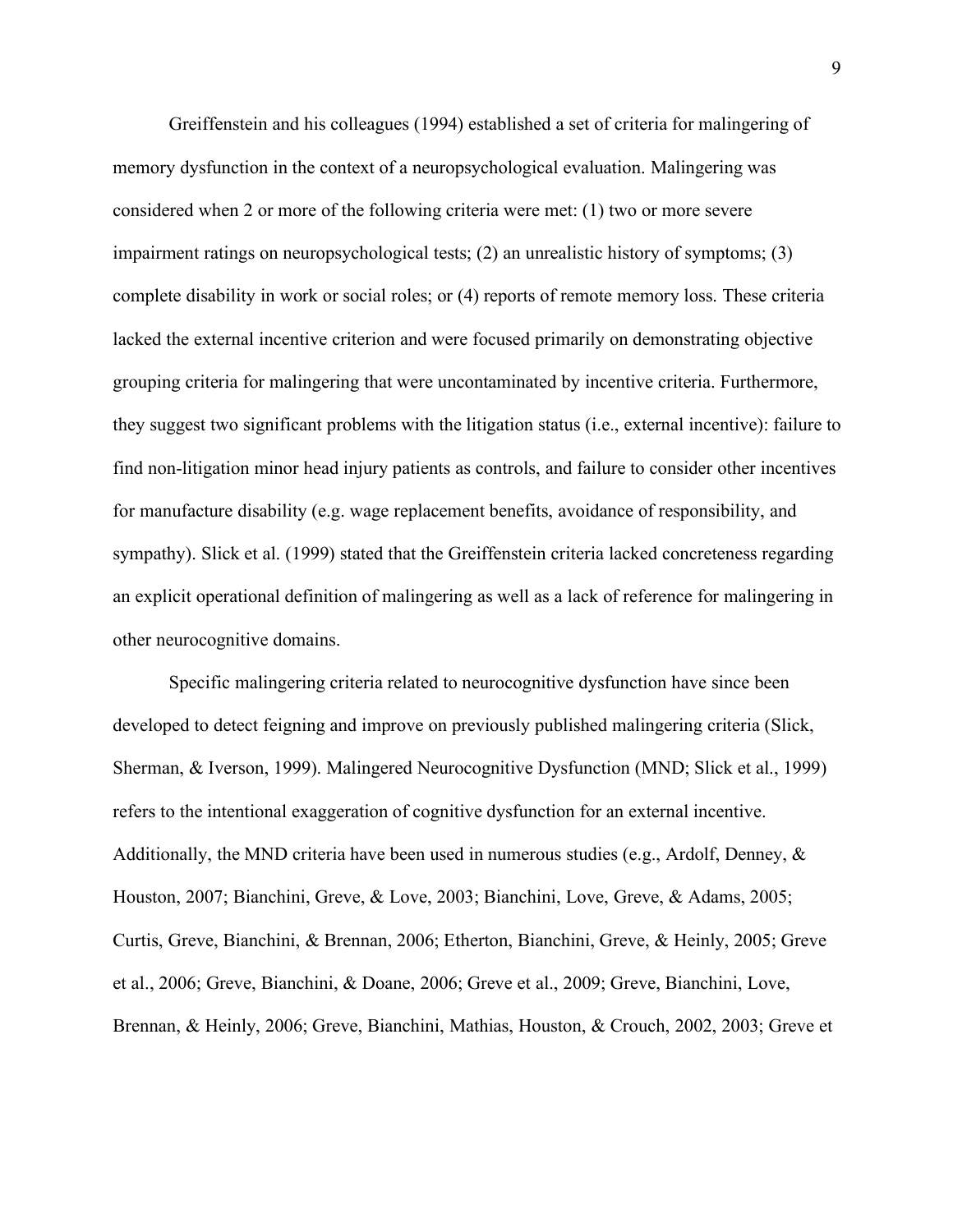al., 2007; Heinly, Greve, Bianchini, Love, & Brennan, 2005; Larrabee, 2003b; Mathias, Greve, Bianchini, Houston, & Crouch, 2002).

Summarily, the MND criteria require consideration of various conditions such as (A) the presence of an external incentive, (B) consideration of evidence from neuropsychological testing, (C) self-report assessment results, and (D) that conditions meeting the criteria for B and C are not attributed to psychiatric, developmental, and/or neurological factors. Evidence for Criteria B (neuropsychological testing evidence) can be captured through 6 factors. One condition includes (B1) *definite negative response bias*, which is defined as below chance performance (*p* < .05) on one or more forced-choice measures of cognitive function. (B2) *Probable response bias* indicates a performance consistent with feigning on one or more well-validated psychometric tests or indices. Evidence concerning discrepant patterns includes marked deviations between test data and known patterns of brain functioning (B3), test data and observed behaviors (B4), test data and reliable collateral reports (B5), and last, discrepancies between test data and documented background history (B6).

Criteria C conditions for evidence on self-report measures include a self-report history discrepant with documented history (C1), self-report symptoms are discrepant with regards to known patterns of brain functioning (C2), behavioral observations (C3), or information obtained from collateral informants (C4). Last, evidence of exaggerated or fabricated psychological dysfunction is enough to constitute evidence for criteria C (C5).

Additionally, Slick and his colleagues (1999) detail specifications regarding various gradations of malingering: *possible, probable,* and *definite malingering*. *Definite Malingered Neurocognitive Dysfunction* (*MND*) is defined by the presence of clear and compelling evidence of willful exaggeration or fabrication of cognitive dysfunction and the plausible alternative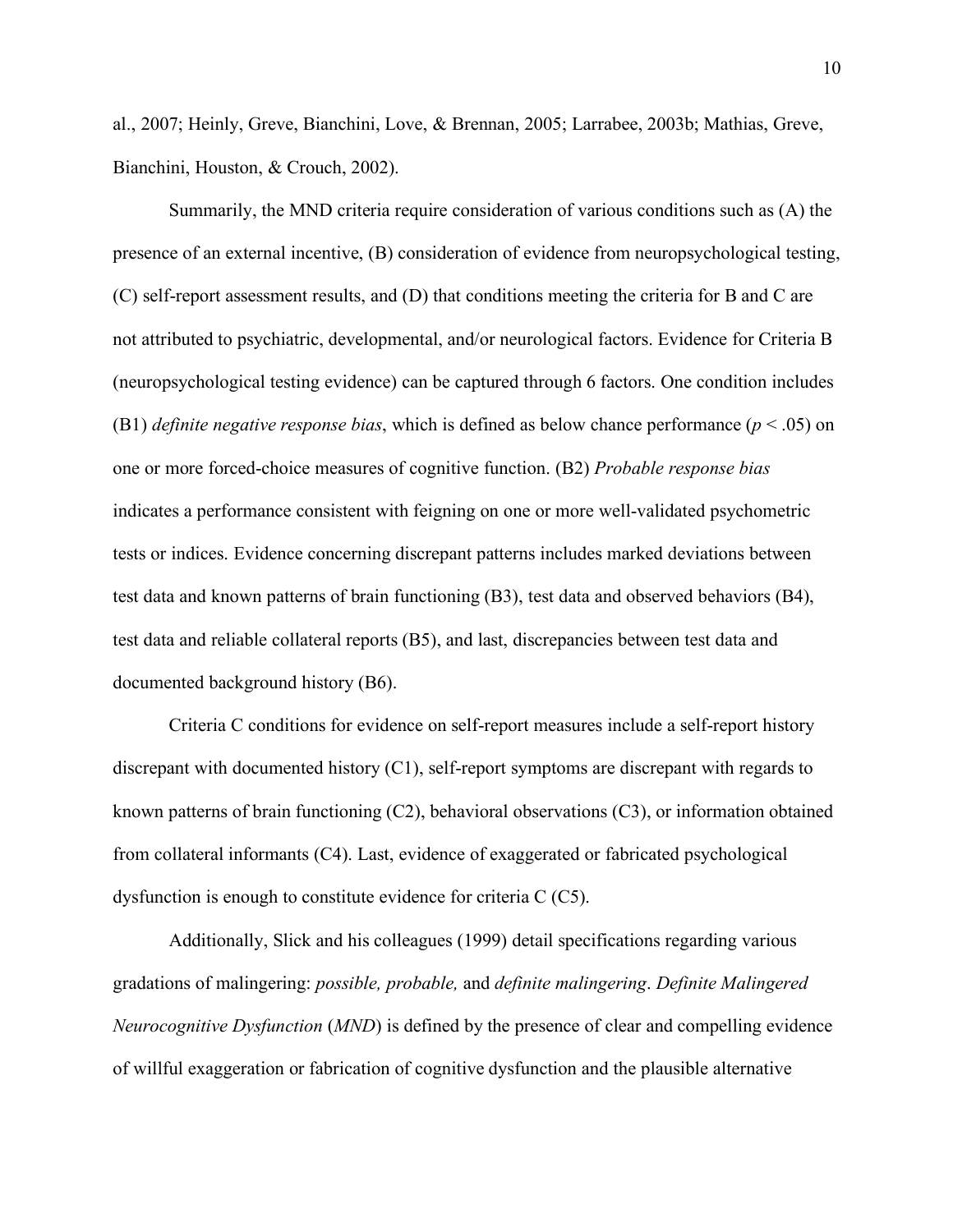explanations which include the presence of a substantial external incentive (criterion A), *definite negative response bias* (criterion B1), and that criterion B is not caused by psychiatric, neurological, or development factors (criterion D).

*Probable MND* is defined by the presence of evidence strongly suggesting volitional exaggeration or fabrication of cognitive dysfunction in the absence of plausible alternative explanations. The criteria include a substantial external incentive (criterion A), two or more types of evidence from neuropsychological testing, excluding definite response bias (i.e., two or more of Criteria B2-B6). Alternatively, this criterion can be demonstrated through one type of neuropsychological testing, excluding definite negative response bias, and one or more types of evidence from Self-Report (i.e., one of Criteria B2-B6 and one or more of Criteria C1-C5). Criteria D constitute the final component for *Probable MND*.

*Possible MND* is characterized by evidence suggesting intentional exaggeration of cognitive dysfunction and the absence of plausible alternative explanations. Additionally, the criteria of Definite or Probable MND may be met with the exception that criteria D cannot be ruled out. Therefore, there is evidence for substantial external incentive (Criterion A), evidence from self-report (one or more of C1-C5), and criteria D are met.

Table 1 contains a summary of the criteria for Malingered Neurocognitive Dysfunction adapted from the Slick et al. (1999) criteria.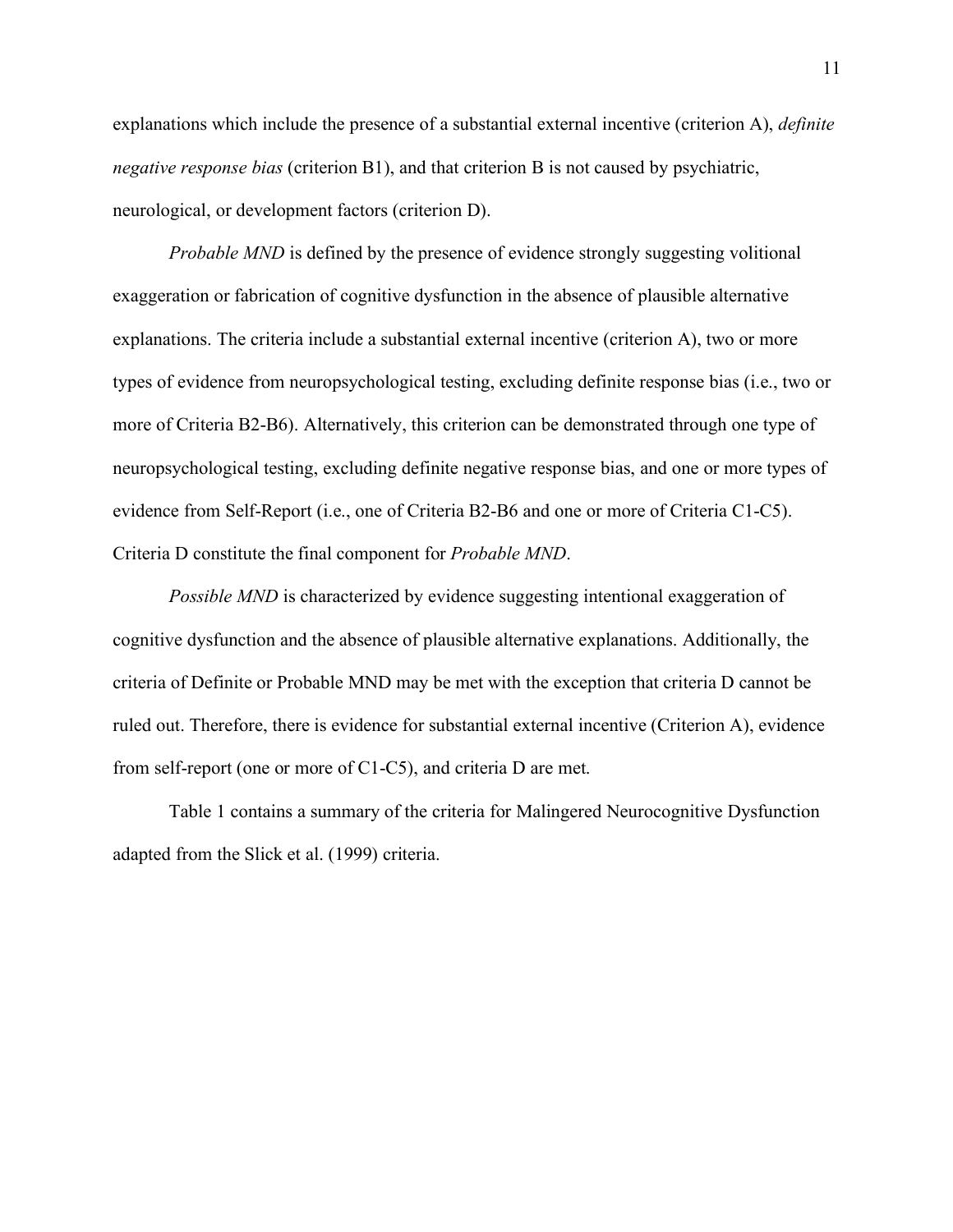#### Table 1

*Criteria for Definite, Probable, and Possible Malingered Neurocognitive Dysfunction.*

#### **Definite MND**

- 1. Presence of a substantial external incentive [Criterion A]
- 2. Definite negative response bias [Criterion B1]
- 3. Behaviors meeting necessary criteria from criterion B are not fully explained by psychiatric, neurological, or developmental factors [Criterion D]

#### **Probable MND**

- 1. Presence of a substantial external incentive [Criterion A]
- 2. Two or more types of evidence from neuropsychological testing except for Criterion B1 [ two or more of Criteria B2-B6]

Or

One piece of evidence from neuropsychological testing, excluding Criterion B1, and one or more types of evidence from Self-Report [one of Criterion B2-B6 and one or more of Criteria C1-C5]

3. Behaviors meeting necessary criteria from criterion B are not fully explained by psychiatric, neurological, or developmental factors [Criterion D]

#### **Possible MND**

- 1. Presence of a substantial external incentive [Criterion A]
- 2. Evidence from type of evidence from neuropsychological testing except for Criterion B1 [ one of Criteria B2-B6]

Or

Evidence from Self-report [one of Criteria C1-C5]

*Note.* Adapted from Slick et al. (1999) Malingered Neurocognitive Dysfunction criteria*.*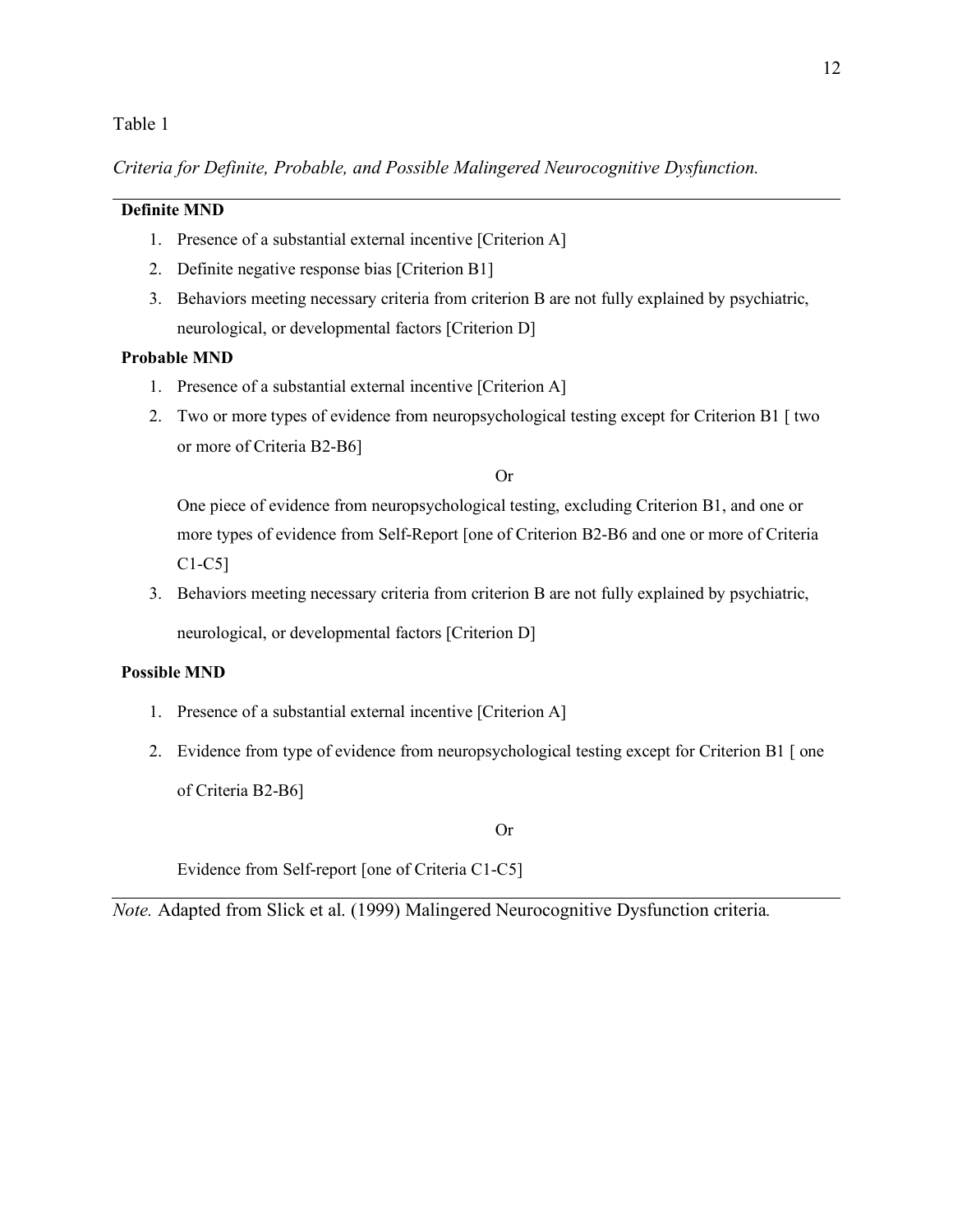#### *Domains of Malingering*

According to Rogers (2018), malingering occurs through three broad domains: psychological, neurocognitive, and physical/medical symptoms. Much of the literature has focused on developing detection strategies for psychological and neurocognitive symptoms with fewer studies devoted to physical/medical symptoms.

#### *Malingering of Psychopathology*

Specific to psychological malingering, individuals who feign in this context report a broad array of psychological dysfunction, often, in an unsophisticated manner. Detection strategies involve eight indicators, according to Rogers and Bender (2003). The detection strategies center on the individual having a lack of knowledge regarding psychological disorders and demonstrating an inconsistency between their reported symptoms and observed behavior.

Additionally, these individuals endorse very infrequent symptoms that are highly uncommon even in patients with true psychopathology (*Rare symptoms*). Endorsement of these symptoms suggests the individual is unsophisticated (unknowledgeable) regarding the disorder they are attempting to portray. Another psychological malingering strategy regarding infrequent symptom endorsement involves outrageous symptom reports (*Improbable Symptoms*). Increases in this type of endorsement diminishes the credibility of the individuals' self-report. Additionally, there is a propensity for malingerers to report unusual symptom combinations (*Symptom Combination*) and overestimate most endorsed symptoms as extreme with minimal variation. Furthermore, endorsement of large numbers of symptoms (*Indiscriminant Symptom Endorsement*) is prioritized over selective symptom endorsement strategies. This is also seen in the over-endorsement of obvious symptoms with minimal specificity or elaboration.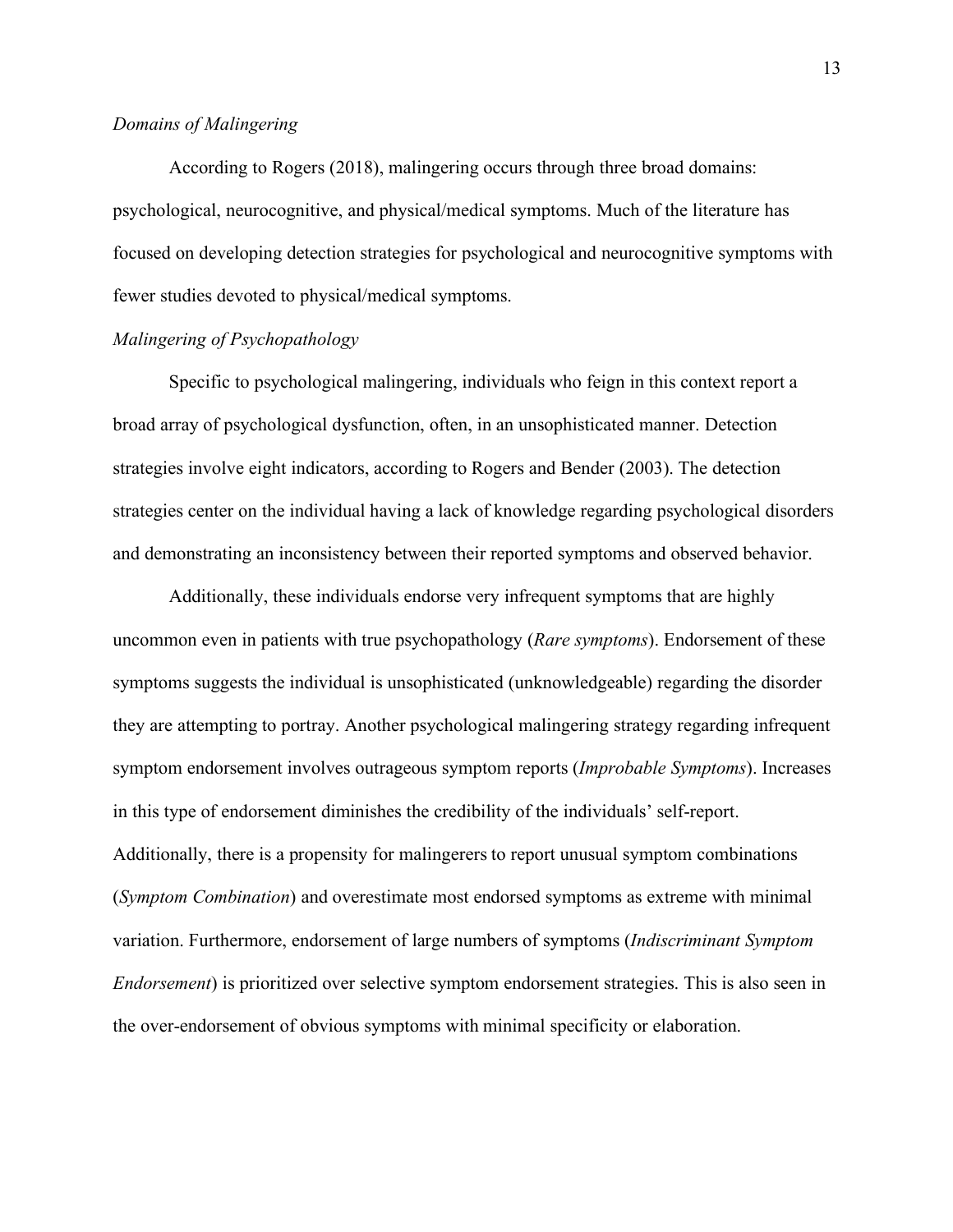Psychological malingering detection strategies rely on observable behaviors as well. The *Erroneous Stereotypes* approach suggests individuals may portray symptoms or behaviors associated with a given disorder but these symptoms and/or behaviors are inaccurate or misconceived. An additional observation strategy, involves the *Reported versus Observed Symptoms* where individuals demonstrate significant discrepancies between their symptom report and clinically observed presentation.

Several self-report measures and structured clinical interviews are equipped to examine each of these malingering detection strategies. Many measures contain validity scales that were developed to capture theses response styles. The MMPI-2 and MMPI-2-RF are broad self-report inventories that contain validity scales that assess content non-responsiveness (i.e., overreporting, and under-reporting). These self-report measures also assess the validity of somatic and cognitive complaints, in addition to psychopathology.

The Structure Interview of Reported Symptoms (SIRS; Rogers, Bagby, & Dickens, 1992) is a structured interview for the assessment of feigned mental disorders. It was developed specifically to detect feigned psychosis and mental disorders as well as related response styles (Rogers & Bender, 2003). Individuals are classified into three categories based on response styles: feigning, indeterminate, and non-feigning (Rogers, Bagby, & Dickens, 1992). Furthermore, Rogers and Bender (2003) reported that the SIRS is the most validated measure for the assessment of feigned psychopathology. Psychological malingering has received more research attention in comparison to malingering of cognitive and/or somatic symptoms (Lanyon, 2003; Larrabee, 2012).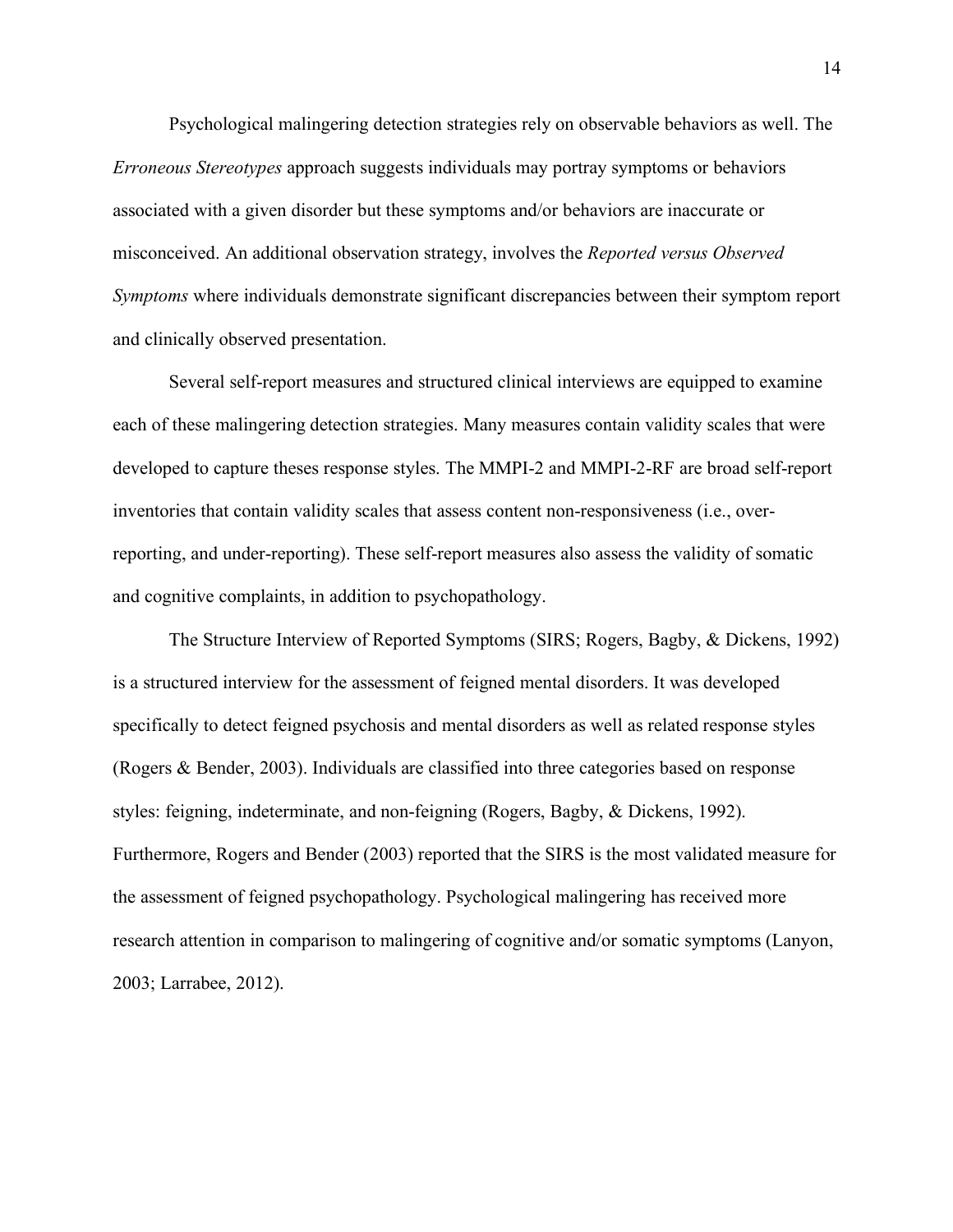#### *Neurocognitive Malingering*

Symptom self-reports of neurocognitive dysfunction present another area for potential exaggeration in the medicolegal context. In general, injuries resulting in neurocognitive impairments can impact one's executive functioning, memory, attention, language, and processing abilities (Kaufman, Geyer, & Milstein, 2016). Injuries can also result in memory, language, movement, or recognition disorders such amnesias, aphasias, apraxia, or agnosia. Accurate assessments of these symptoms have serious implications regarding diagnosis, treatment, and in the context of this study, medicolegal restitution.

Advancements in neuroimaging have improved diagnostic capabilities regarding structural causes of neurocognitive dysfunction. Neuroimaging, while advantageous, is limited in its ability to elucidate functional impairments that may be resultant from structural injuries. Therefore, neuropsychological assessment remains a crucial component to objectively verify self-reports of cognitive dysfunction in conjunction with imaging (Boone, 2008; Larrabee, 2012).

Individuals attempting to exaggerate cognitive complaints may report a myriad of symptoms. However, there are several cognitive domains that provide a hierarchy for how these individuals typically present when attempting to demonstrate a brain injury: recognition memory, basic attention, overlearned information, and motor strength/dexterity (Boone, 2013). Therefore, measures of cognitive malingering rely on these domains to identify a significant percentage of malingerers (Rogers, 2018).

Rogers (2018) outlines distinct differences between psychopathology and cognitive feigning. Malingered psychopathology requires the fabrication or exaggeration of symptoms related to a mental disorder (symptom presentation). Conversely, feigners of cognitive impairment only need to demonstrate a lack of knowledge or appear to expend effort, but provide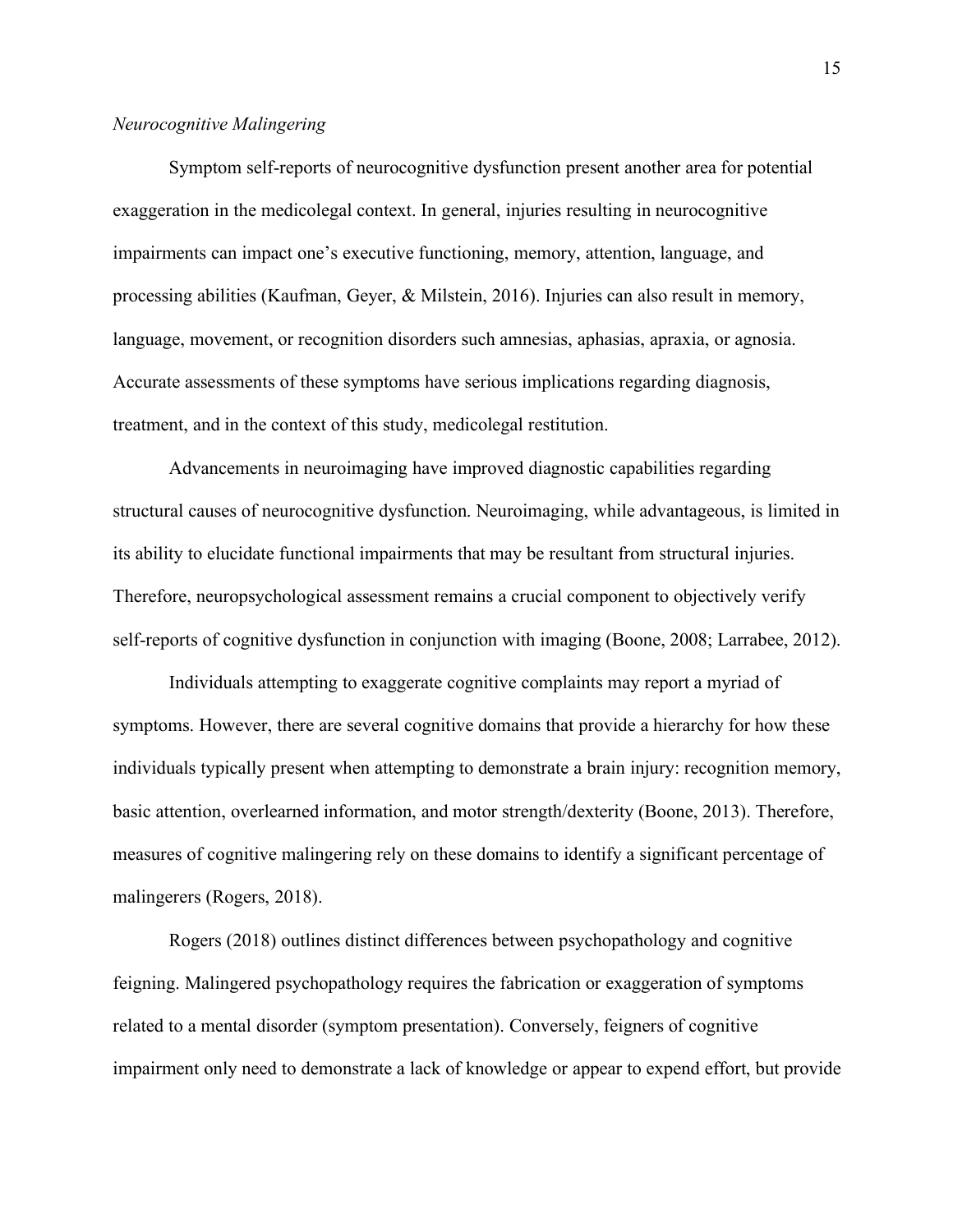incorrect responses. For instance, an individual claiming memory impairment performs poorly on measures of memory recall and recognition as a means of verifying their reported impairment. This is applicable to other domains of cognitive functioning as well. This approach to feigned cognitive impairment is characterized as "effortful failure" and requires gross exaggeration of intellectual and neuropsychological deficits for an external goal (Rogers & Bender, 2003).

Rogers and Bender (2003) have outlined how detection strategies are grouped into two domains: results demonstrating *excessive impairment* and *detection by unexpected patterns*. *Excessive impairment* is characterized by failure of very easy items (e.g., floor effect and recognition versus recall) and failures below chance on forced-choice testing. Unexpected patterns are observed when the individual performs differently on easy and difficult items (i.e., performance curve) and unexpected answers on forced-choice formats (i.e., magnitude of error).

Rogers (2018) details six detection strategies for feigned cognitive impairment. Floor effect strategies rationale is based on the idea that malingerers are unable to differentiate which cognitive abilities are unlikely to be compromised in individuals with genuine neurocognitive deficits. *Symptom validity testing* (SVT) examines improbable failure rates based on statistical probability. *Forced-choice testing* (FCT) assesses individuals' ability to discriminate between two options at a time for multiple items compared to the likelihood of success based on chance alone. The second groups of detection strategies encapsulate unexpected patterns. *Magnitude of error* (MOE) evaluates the degree of inaccuracy for incorrect responses. *Performance curve* is based on the idea that feigners do not take into account item difficulty in choosing which items to fail (Rogers & Bender, 2003). An example of this detection strategy can be seen when an individual performs better on multiplication problems than simple addition and/or subtraction problems. *Atypical performance* suggests that feigners produce deficits in certain cognitive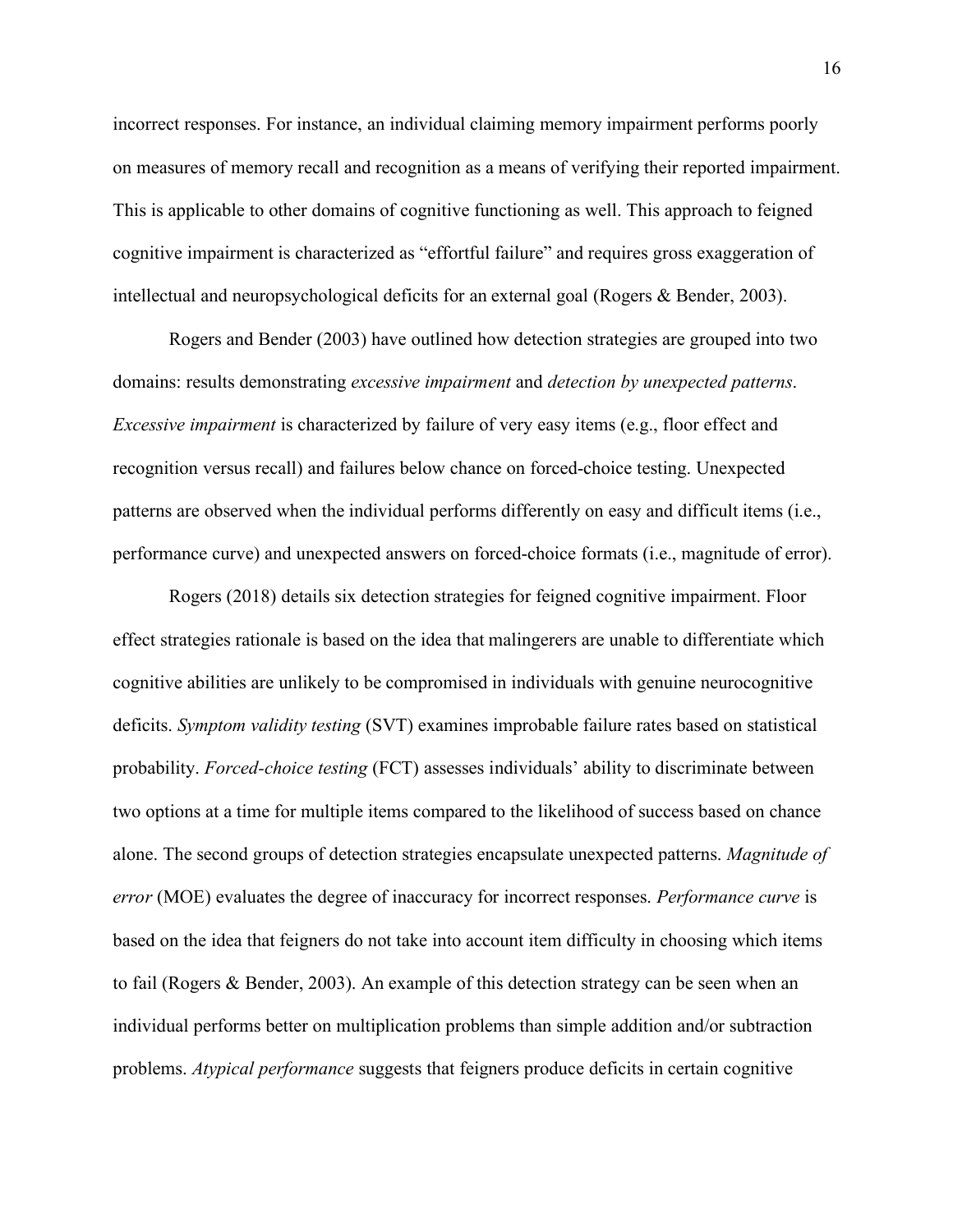domains while maintaining fewer deficits in estimates of overall functioning (Rogers, 2018). Severe deficits on simple measures of manual dexterity and tactile sensation are characteristic of this pattern of performance (Binder & Willis, 1991; Heaton, Smith, Lehman, Vogt, 1978). A variation of atypical psychological sequelae involves the report of symptoms of a mental disorder or physical complaints not typically found in individuals with cognitive impairments (Rogers & Binder, 2003). Last, *marked inconsistencies* (Rogers, 2018) involve discrepancies between what is expected after an injury and what is reported or observed on testing, requiring explanation.

#### *Somatic Malingering*

Somatic malingering involves symptom exaggeration characterized by the endorsement of physical complaints or pain. Somatic feigning presents a much greater challenge to detect than either malingering in psychological or cognitive domains (Granacher & Berry, 2008). Significantly less research has been devoted to somatic malingering despite the high prevalence of individuals with physical/somatic related disabilities. Disorders such as Somatic Symptom Disorder and Factitious Disorder which have similar clinical presentations are difficult to distinguish from somatic malingering. For these disorders, the motivation for feigning is primarily internal or psychologically driven. Detection measures grounded in physical and somatic symptomology are necessary for distinguishing somatic malingering from other disorders. Furthermore, Granacher and Berry (2008) advocate for assessment methods based on the identification of non-anatomical or non-physiological presentations of somatic complaints. *Accuracy of Detection Strategies*

In order for validity measures to be effective, the cut scores implemented by the test developers have to be accurate enough to identify feigning. Rogers (2018) advised that four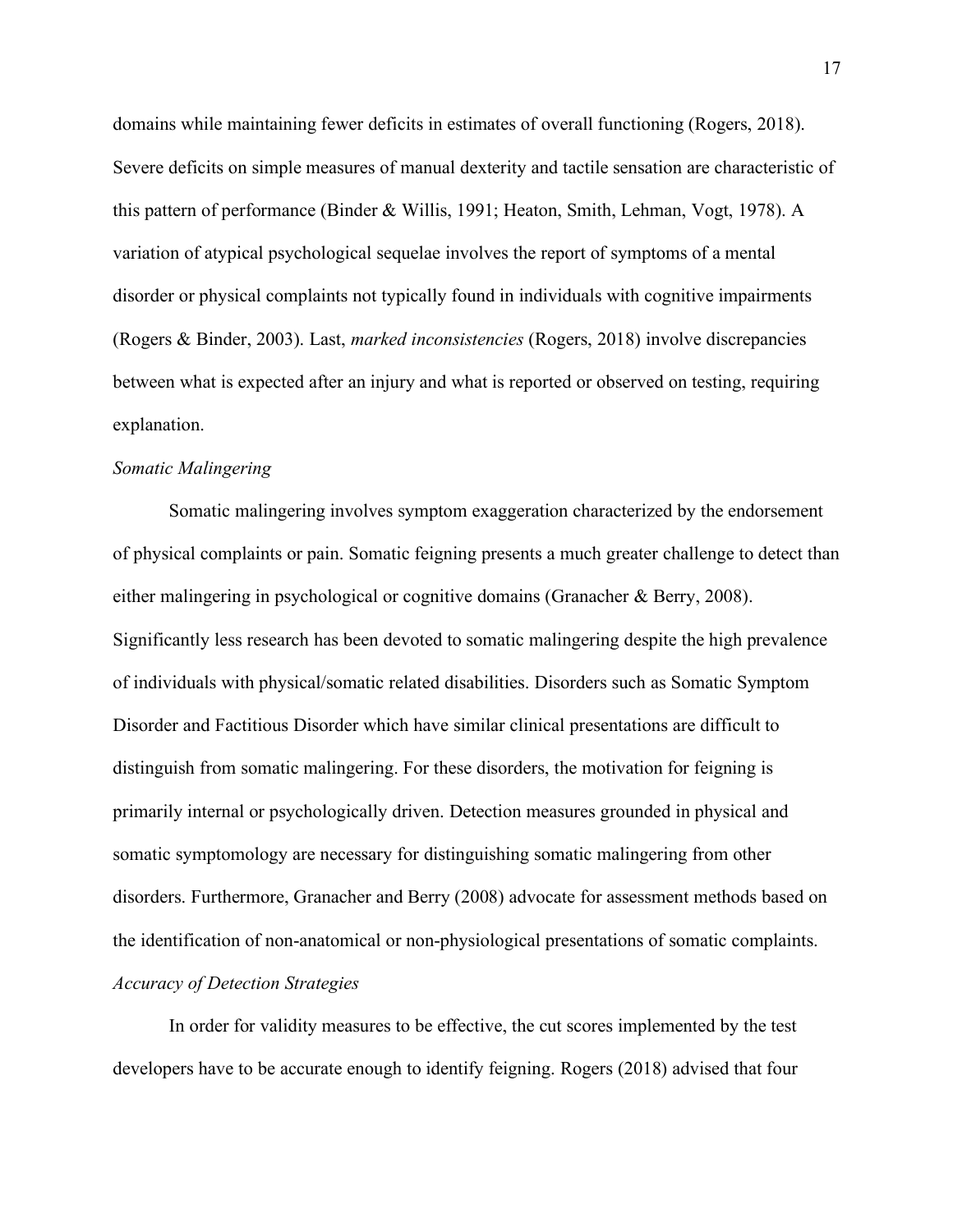utility estimates be examined when evaluating the effectiveness of detection strategies and validity measures. These include, *sensitivity, specificity,* and aspects of *predictive power*  [*positive predictive power (*PPP), and *negative predictive power* (NPP)]. When classifying individuals, who malinger, *sensitivity* represents the proportion of individuals, who are malingering, correctly identified by the cut score. For instance, if 9 out of 10 malingerers are identified by a particular cut score, then the sensitivity is .90. In regards to malingering, *specificity* is the number of individuals who are not malingering who had a negative test result divided by all persons without the condition, or otherwise known as the true negative rate (Greve & Bianchini, 2004). A measure has poor sensitivity if a given cut-off produces a large number of false negative errors (i.e., true malingerers going undetected). Poor specificity is characterized by a high number of false positive in which individuals who are responding honestly are categorized as malingering. Sensitivity and specificity are dependent on the classification strategies used by a measure but are independent of base-rates. Predictive power, an index of confidence made that an individual test result is accurate, is reliant on the accuracy of the test and the base rates of the target condition (i.e., malingering) in the population of interest.

*Positive predictive power* (PPP) is the probability that an individual meeting a particular cut-off will be correctly identified with malingering. For example, if a cut score correctly identifies 9 of 10 malingerers but misclassifies 40 individuals with genuine impairment, the PPP (9/50) is .18. *Negative predictive power* (NPP) is the probability that an individual is not malingering given a negative test result. Accordingly, Rogers (2018) states that in order to establish construct validity of detection strategies, at a minimum, measures should have a PPP of .75 and .50 for sensitivity. Lastly, as stated by Greve and Bianchini (2004), sensitivity and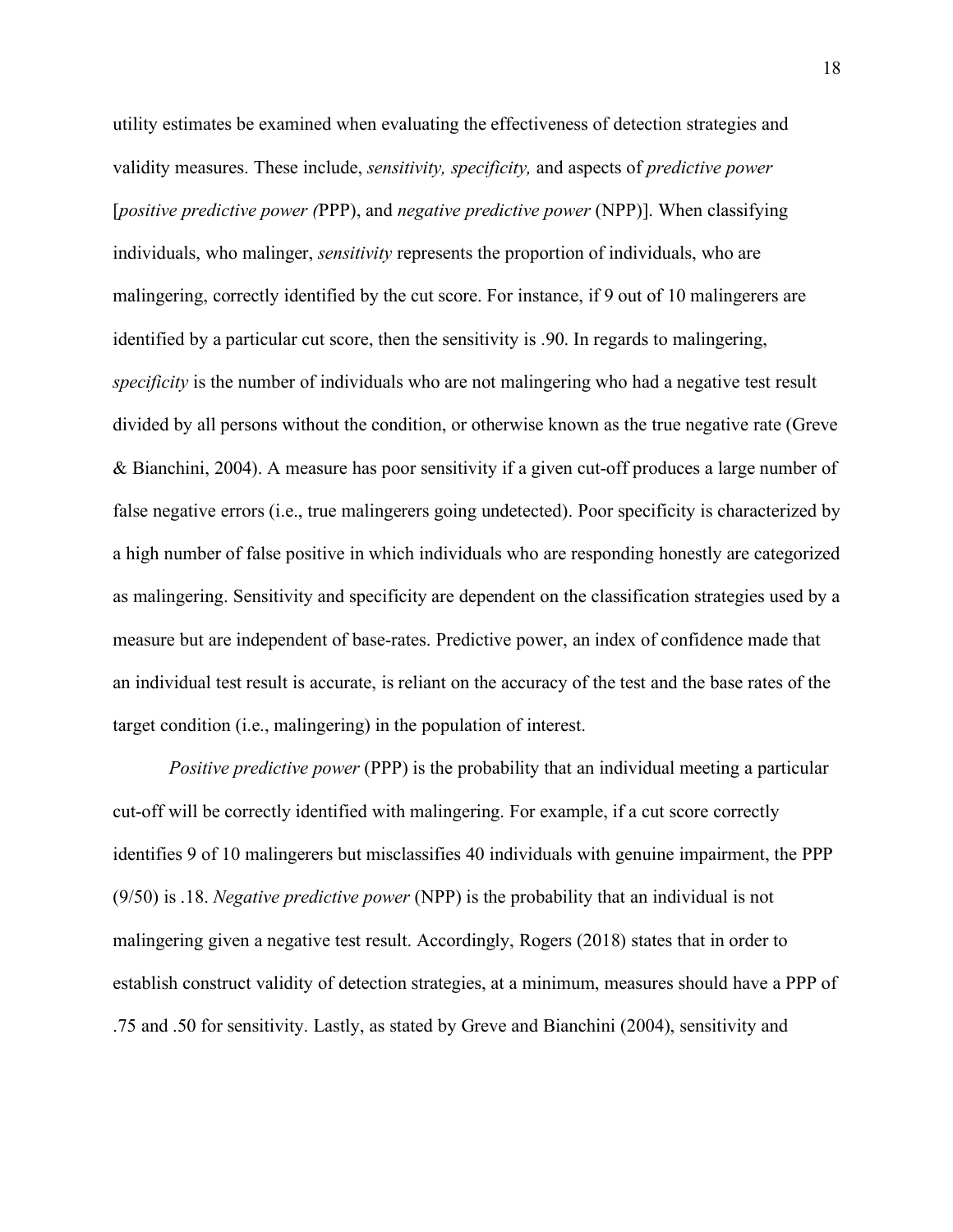specificity are vital for accuracy of the measure while PPP and NPP represents a confidence level one can have that the classification of an individual is correct.

#### *Research Designs in Malingering*

Simulation research, known-groups comparisons, and differential prevalence designs are the most common research designs used to evaluate malingering (Roger 2008). Simulation, or analogue, designs involve randomly assigning participants into different experimental conditions. They typically involve instructing non-injured individuals to feign deficits in a madeup litigation scenario. Simulation designs are advantageous for examining malingering due to its excellent internal validity due to the standardization methods involved (e.g., standardized instructions, condition, and manipulation checks). Several limitations include limited generalizability to the real-world setting (i.e., weak external validity) because simulators do not face real-world consequences (Rogers, 2018). Therefore, Rogers (2018) recommended a design strategy examining four groups: simulating non-clinical participants; honestly responding nonclinical participants; honestly responding clinical participants; and clinical participants simulating greater impairment than what they actually experience.

Known groups designs involve two discrete and independent stages: the establishment of criterion groups (e.g., bona fide patients and malingerers); and systematic analysis of similarities between criterion groups (Rogers, 2018). Unlike simulation design research, known-groups comparisons have strong external validity as the participants, settings, issues, and incentives overlap with real-world contexts. However, issues remain with this research design regarding the accuracy with establishing criterion groups. Additionally, there is no control over experimental assignment or standardization procedures.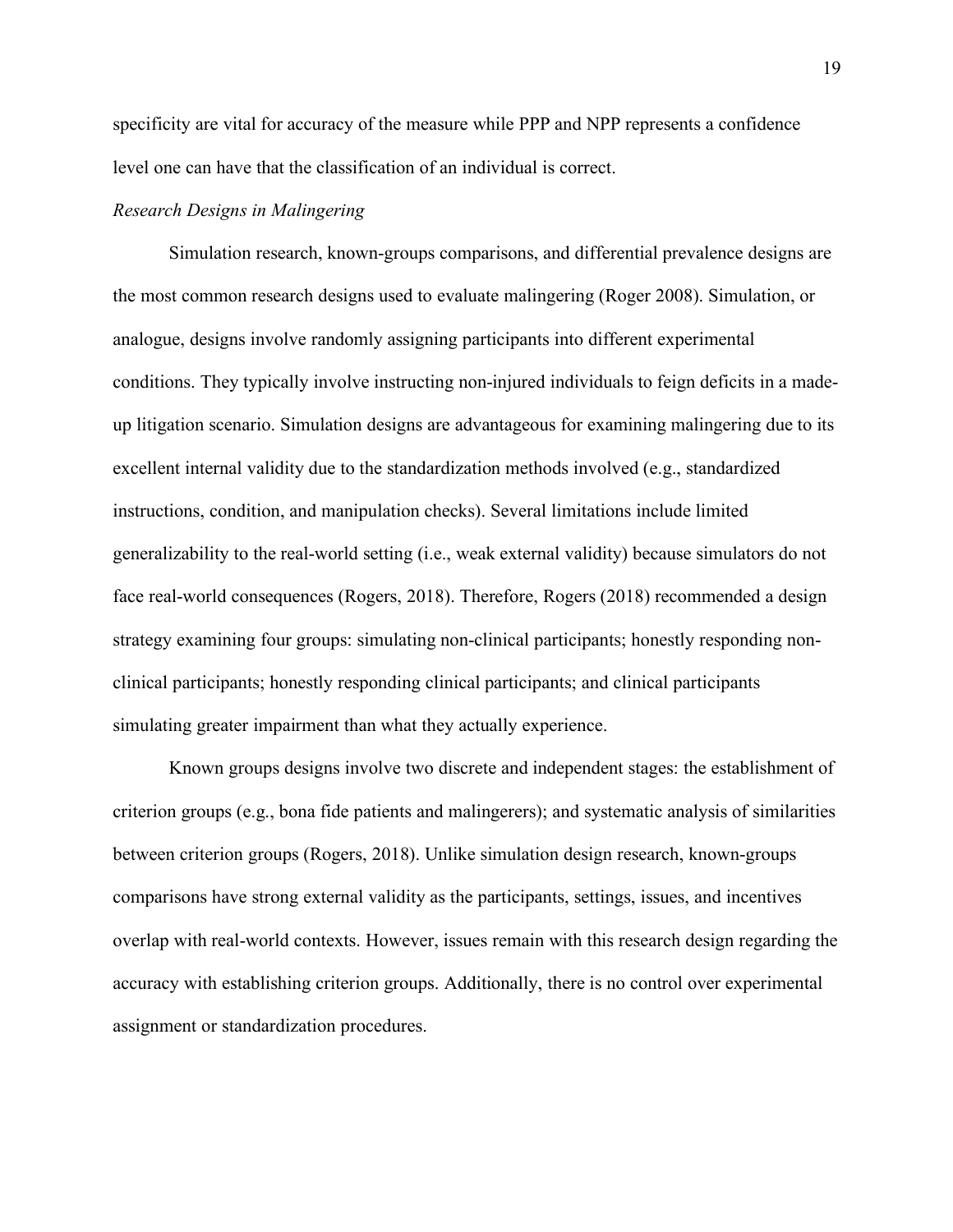Differential prevalence designs involve researchers inferring differences in group membership based on their inclusion in two different groups. Using litigation and non-litigation as an example, litigants are expected to have higher levels of faking than non-litigants who do not have an incentive to feign. Disadvantages associated with this research design, involve its weak internal validity, as the researcher, again, has no control over experimental assignment or standardization procedures.

#### *Assessment Measures of Malingering*

Research and test development on the understanding and detection of malingering has grown since the 1980s. Breting and Sweet (2013) conducted a search with the word malingering and found only one publication in 1985, 18 in 1990, 66 in 2000, and 91 in 2010. For an extended period of time symptom validity testing (SVT) has been synonymous with "effort" testing (Pankratz, 1983). Furthermore, a large percentage of these SVTs were designed to capture cognitive feigning while using the forced-choice testing approach detailed previously. Recently, Larrabee (2012) has advocated for a change in terminology associated with SVTs. In particular, he described performance validity as a better characterization of an individual's test performance as it is or is not an accurate reflection of their actual level of ability (Bigler, Kaufmann, & Larrabee, 2010; Larrabee, 2012). He contended that it is much more descriptive than previous terms (e.g., effort, symptom validity, or response bias). Therefore, performance validity should assess actual task performance. Furthermore, he further stated that symptom validity should be used to describe the accuracy of symptomatic complaints on self-report measures, such as the MMPI-2-RF. Lastly, embedded validity indicators (EVIs) represent performance validity indicators that are based within standard neuropsychological measures. EVIs are advantageous given that they assess both genuine and feigned deficits, allow for retrospective evaluations of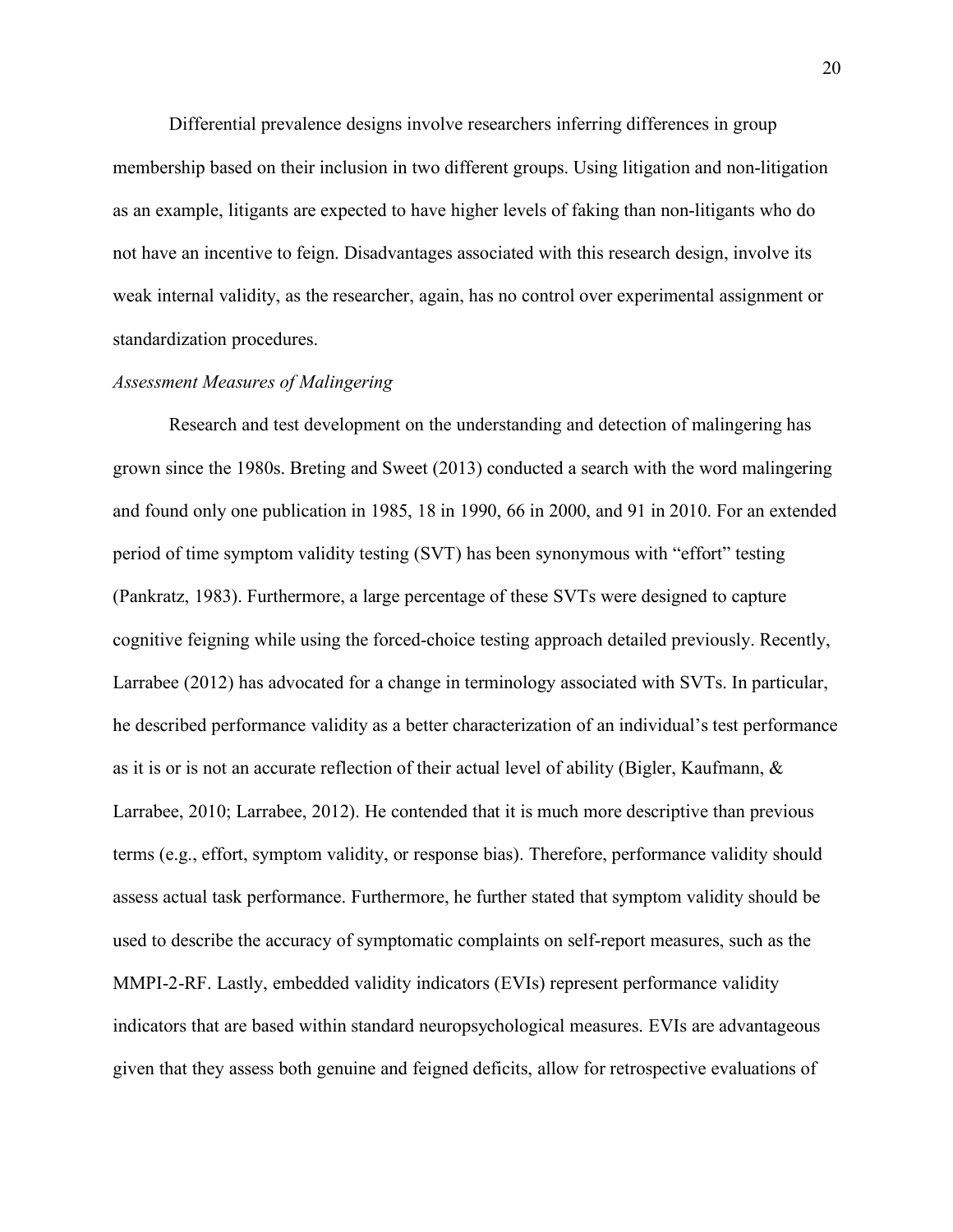response validity in previous examinations, expand feigning detection methods employed, and provide some protection against coaching (Rogers, 2018).

Van Dyke and her colleagues (2013) set out to distinguish the characteristics unique and shared between the constructs of cognitive performance, symptom self-report, performance validity, and symptom validity using a confirmatory factor analysis approach. They hypothesized that each of these four concepts would load onto four separate constructs. They used a sample of non-litigating veterans receiving comprehensive neuropsychological evaluations using maximum likelihood estimates and multiple fit indices. Despite hypothesizing a 4-factor model fitting the data, they found that a 3-factor model demonstrated the strongest results suggesting that cognitive performance, performance validity, and self-reported symptoms should be examined separately.

Therefore, due to the growing support for the classification of performance validity and symptom validity, measures of response bias formerly referred to as SVTs will be described as PVTs. Additionally, SVTs will describe measures used to detect the accuracy of symptomatic complaints on self-report measures, such as the MMPI-2-RF, in this study. Therefore, when describing the results related to PVTs and EVIs in this study, the terms performance or performed will be used. Conversely, when describing the results related to SVTs in this study, the terms endorse or endorsement will be used.

#### *Performance Validity Testing (PVT)*

Regarding concerns about cognitive abilities and performance, measures have been designed specifically to assess for cognitive response bias (Boone, 2013). Additionally, there is consideration for EVIs derived from standard cognitive tests that have utility. PVTs are effective largely in part to faulty assumptions held by lay individuals regarding brain injuries and their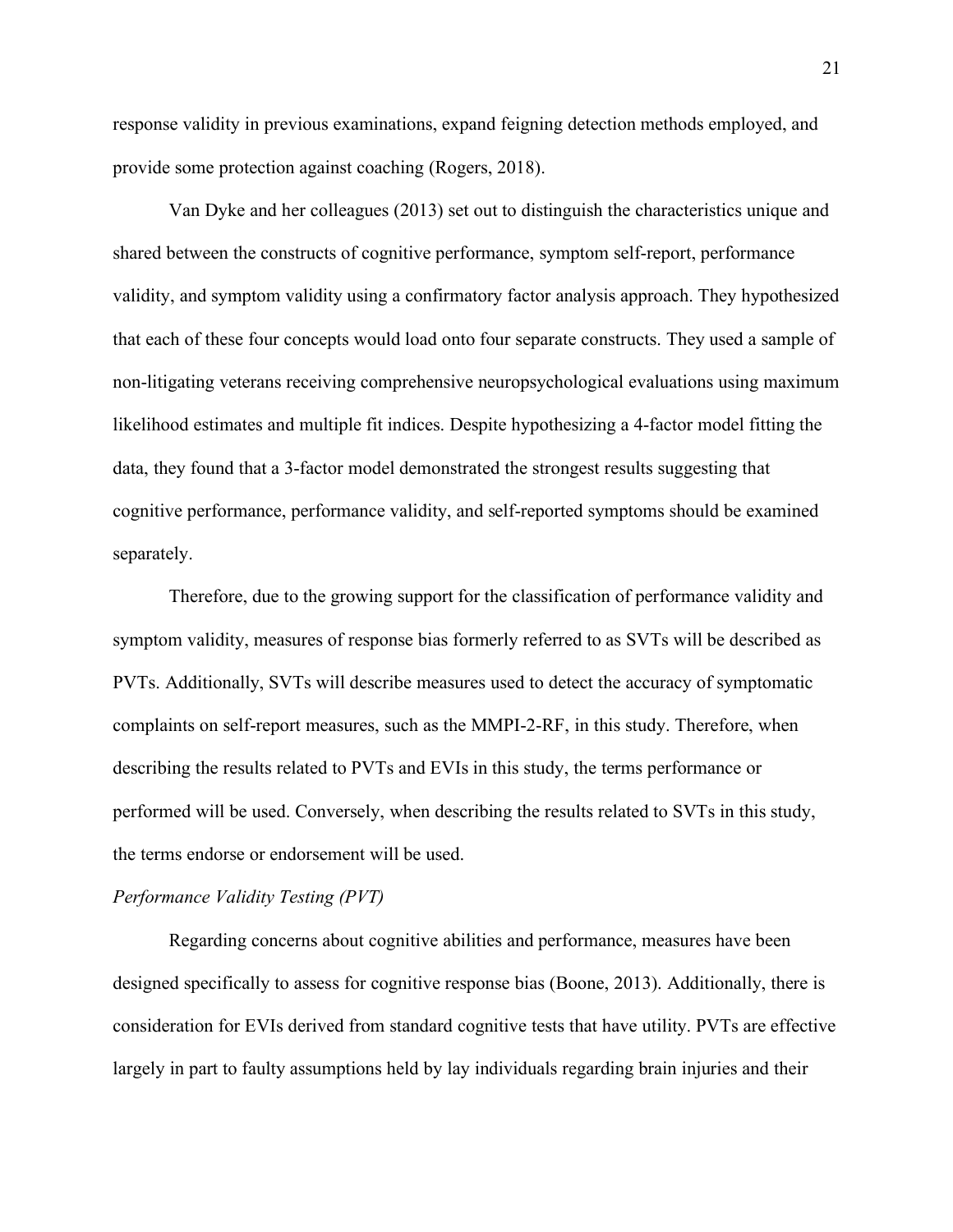associated impairments. Furthermore, research has shown that only the most severe brain injuries result in debilitating impairments (Baddey & Warrington, 1970; Black, 1986; Heaton et al. 1978; Mittenberg et al., 1996; Rawling & Brooks, 1990; Rubinksky & Brandt, 1986; Wiggins & Brandt, 1988).

Forced-choice testing measures present the individual with a large number of items displayed in a multiple-choice format and compares their performance to the likelihood of success based on chance alone (Rogers, 2018). A significant portion of forced-choice measures use the two multiple-choice alternatives. This method asserts that based on chance alone, the individual has a 50% chance of purely guessing the correct response. Scores significantly lower than chance performance suggest that there were intentional efforts to produce incorrect responses. Therefore, a logical conclusion can be made that the below chance probabilities score is a sign of deliberate poor performance. Pankratz and colleagues (1975) implemented the forced choice procedure to assess the validity of self-reported sensory impairment. This study greatly influenced the development of many forced-choice performance validity measures using two alternative forced-choice stimulus presentation, including the Test of Memory Malingering (TOMM; Tombaugh, 1996), Word Memory Test (WMT; Green, Iverson, Allen, 1999), Medical Symptom Validity Test (MSVT; Green, 2004), and the Nonverbal Medical Symptom Validity Test (NV-MSVT; Green, 2010). Modifications to forced-choice testing measures include the addition of more difficult items (Hiscock  $\&$  Hiscock, 1989) with the Portland Digit Recognition Test (PDRT; Binder, 1990; Binder & Willis, 1991) demonstrating the utility of this technique. This method diminished the need to rely solely on below chance performances as the indicator of feigning.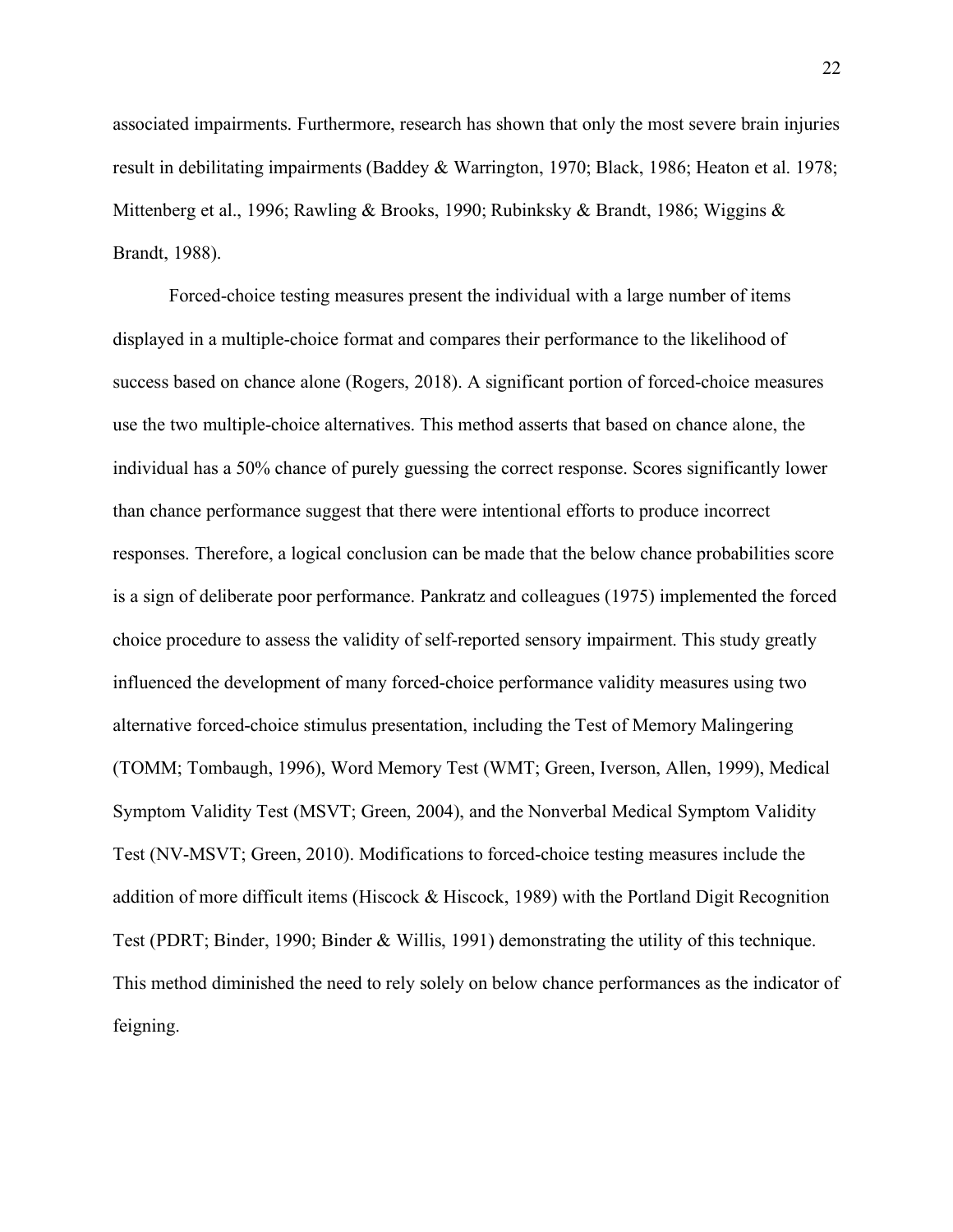An important aspect of effective PVTs is high sensitivity and specificity (Boone, 2013). Sensitivity describes the percentage of non-credible individuals identified as such, whereas specificity refers to the proportion of credible individuals identified as such by the test. Akin to a scale, as sensitivity improves specificity decreases and vice versa. Therefore, it is vital to determine the sensitivity and specificity of PVTs for their utility. Cutoff scores are traditionally set to maintain  $\geq 90\%$  specificity (Boone, Lu, & Wen, 2005; Boone, Sherman, Palmer, Back, Shamieh et al., 2000; Greve et al., 2008; Kim et al., 2010; Kim et al., 2010) in order to reduce the occurrence of false positive errors.

The majority of PVTs have been validated using simulation studies and known-groups (criterion groups) designs. Simulation studies detail specific instructions to participants, often non-clinical volunteers, to feign in a specific manner. Issues arise with this research design due to the generalizability to real-world non-credible populations, such as age, education, and the stark difference between simulated feigners and active compensation seekers. Known-groups design validation studies, use patients assigned to non-credible groups based on motives to feign, failure on independent PVTs, and/or discrepancies between low cognitive scores and functioning in activities of daily living (ADL). Credible groups are those shown to have zero incentive to feign and fail one or no PVTs (Boone, 2013). Additionally, they should have no diagnoses of amnestic disorder/dementia or low IQ (<70) (Dean, Victor, Boone, & Arnold, 2008; Dean, Victor, Boone, Philpott, & Hess, 2009). Feigning groups should have incentives to feign present and failure of two or more PVTs. Concerns regarding known groups design surface in the accuracy of true criterion groups and the potential for misclassification of individuals based on faulty exclusion/inclusion criteria.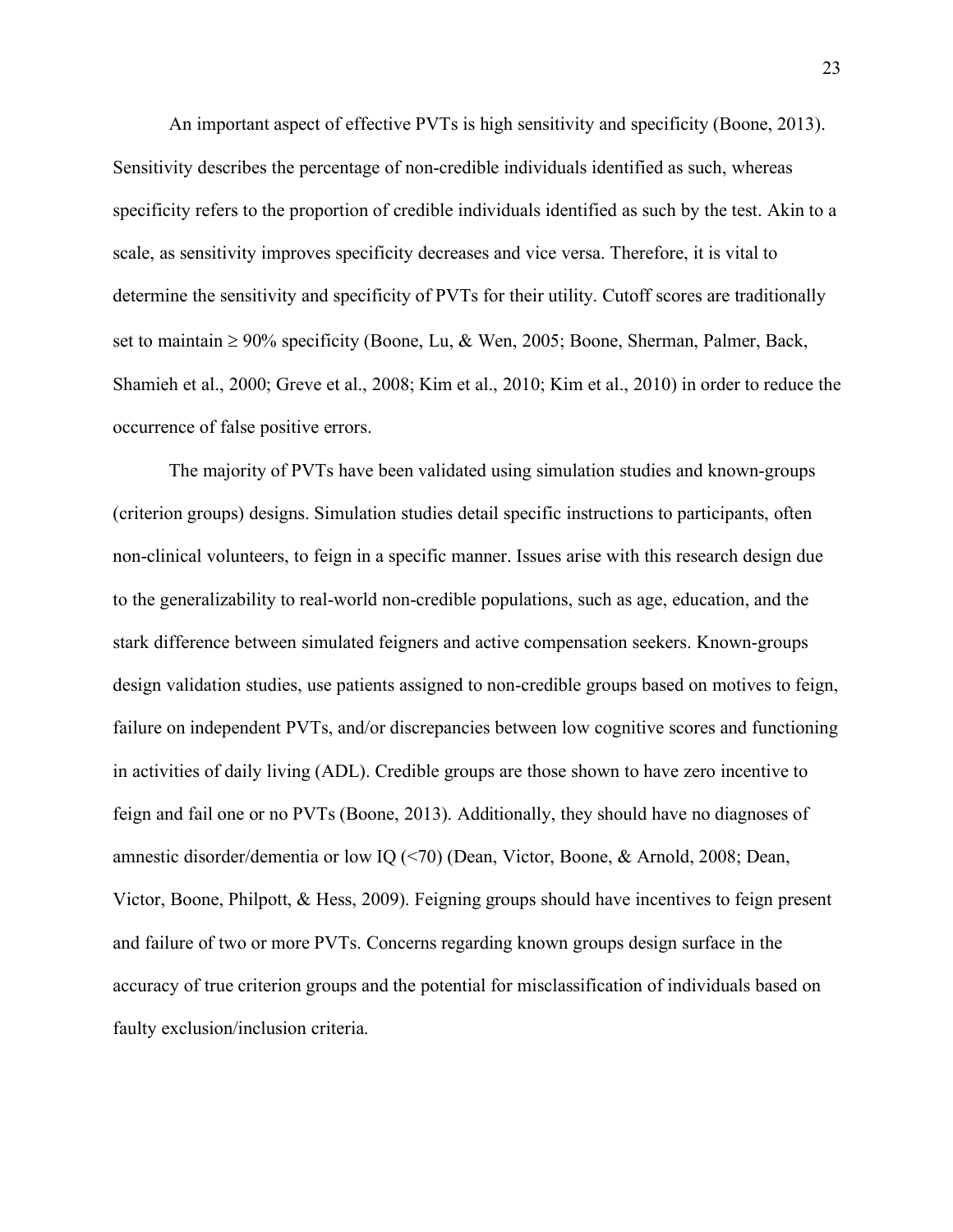Questions often arise concerning the use of multiple PVTs as they have been suggested to "complicate" test interpretation (Boone, 2013). Various studies have demonstrated that failure on multiple PVTs best discriminate credible and non-credible groups in terms of total classification correct (Chafetz, 2011; Dean et al., 2008; Giger, Merten, Merckelbach, & Oswald, 2010; Larrabee, 2003c; Meyers & Volbrecht, 2003; Sollman, Ranseen, & Berry, 2010; Suhr, Tranel, Wefel, & Barrash, 1997). Research also shows that at times, failure on a single PVT (out of four) is not rare in credible patients in a clinical sample; however, only 5% failed two, and 1.5% failed three, and none failed four (Victor et al., 2009). According to Boone (2013), the administration of several PVTs limits false positive identification as increased PVT failure improves specificity despite not increasing sensitivity. Larrabee (2008) demonstrated that the likelihood of obtaining a false-positive of malingering decreases with each subsequently failed PVT. He reported that chaining of likelihood ratios demonstrates an increase in probability of malingering with increasing numbers of PVTs: .713 to .837 for one failed PVT; .936 to .973 for two failed PVTs; .989 to .995 for three failed PVTs.

Despite the improvement over time in PVTs, individuals can still perform at or below chance without the presence of intentional feigning (Boone, 2008). The presence of genuine cognitive impairment, psychological disorders, the adversarial nature of the evaluation, disengagement from the testing process, and much more, can contribute to poor performances (Rogers & Bender, 2003). Therefore, it remains increasingly important to use a multi-method assessment to improve diagnostic capabilities.

#### *Symptom Validity Testing (SVT)*

Many self-report measures are susceptible to response bias due to their inability to detect non-credible response patterns. Thus, some measures useful in clinical settings have limited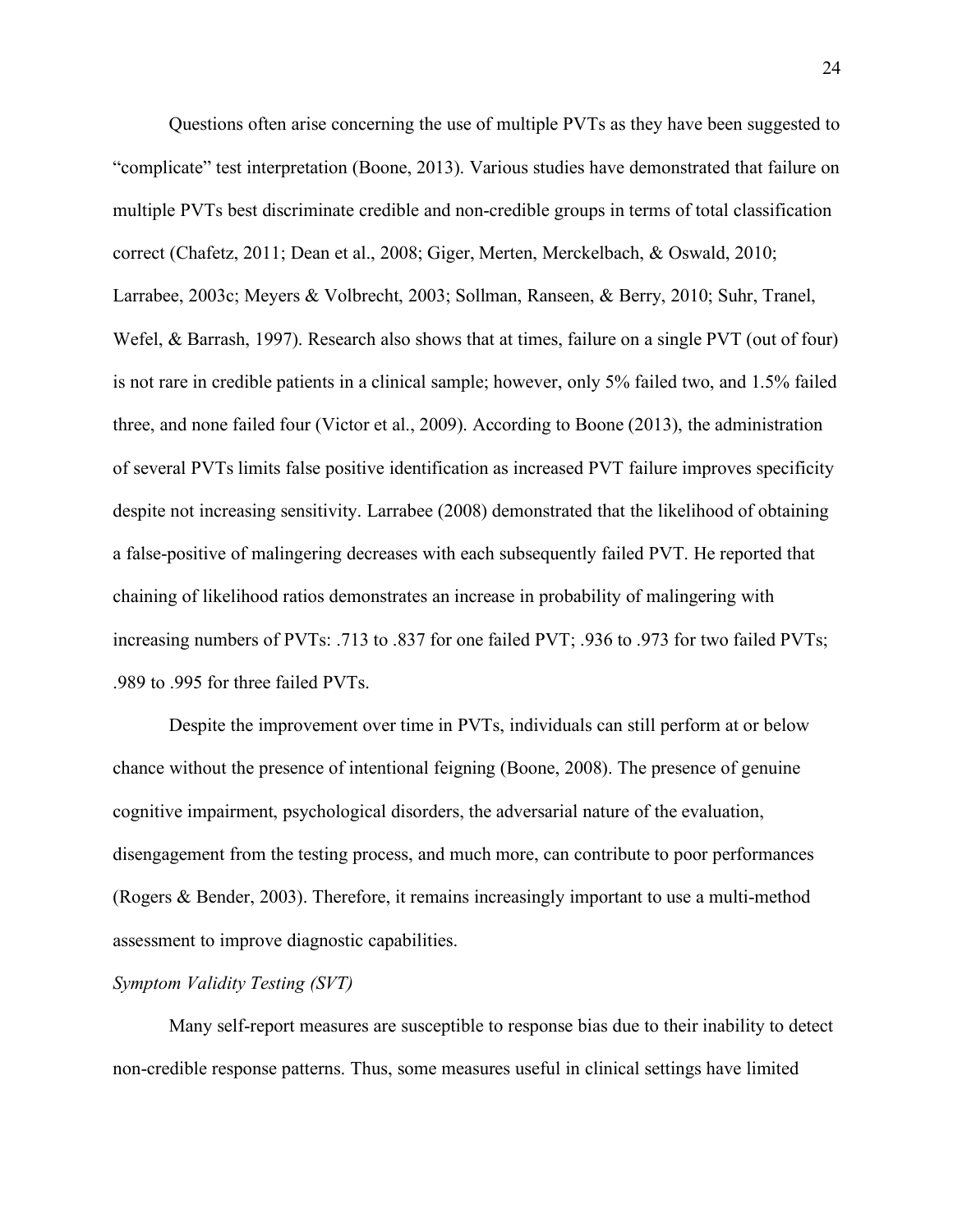utility in forensic contexts (Boone, 2008; Rogers, 2018). As stated previously, several measures have been developed that assess various domains of symptomology and contain numerous validity scales that elucidate the veracity of said complaints.

One of the most widely used self-report psychopathology measures used in both clinical and forensic settings is the Minnesota Multiphasic Personality Inventory (MMPI; Hathaway & McKinley, 1943) and its revisions, the MMPI-2 (Butcher et al., 1989; Butcher et al., 2001) and more recently, the MMPI-2-Restructured Form (MMPI-2-RF; Ben-Porath & Tellegen, 2008  $\&$ 2011). The MMPI-2-RF contains nine validity scales that assess the content and non-content based responses. With regards to this study, the MMPI-2-RF contains five validity scales that measure the over-reporting of symptoms in areas of psychopathology, psychosis, cognitive complaints, and somatic complaints. Additionally, several validity scales were designed specifically for a litigation setting on the MMPI-2-RF. The Symptom Validity Scale-revised (FBS-r; Ben-Porath & Tellegen, 2008) was designed to capture a compensation-seeking response "constellation" of over-reported physical symptoms and exaggerated post-injury emotional distress. An additional validity scale, the Response Bias Scale (RBS; Gervais, Ben-Porath, Wygant, & Green, 2007), empirically predicted failure on cognitive PVTs in a large non-headinjury litigant sample. A detailed review of the literature regarding the MMPI-2-RF overreporting scales will be discussed later.

Another self-report psychopathology measure similar to the MMPI-2-RF is the Personality Assessment Inventory (PAI; Morey, 1991). It contains seven validity scales of which the Negative Impression (NIM), Malingering Index (MAL; Morey, 1996), and Rogers Discriminant Function (RDF; Rogers et al., 1996) have received the most research attention (Boone, 2013).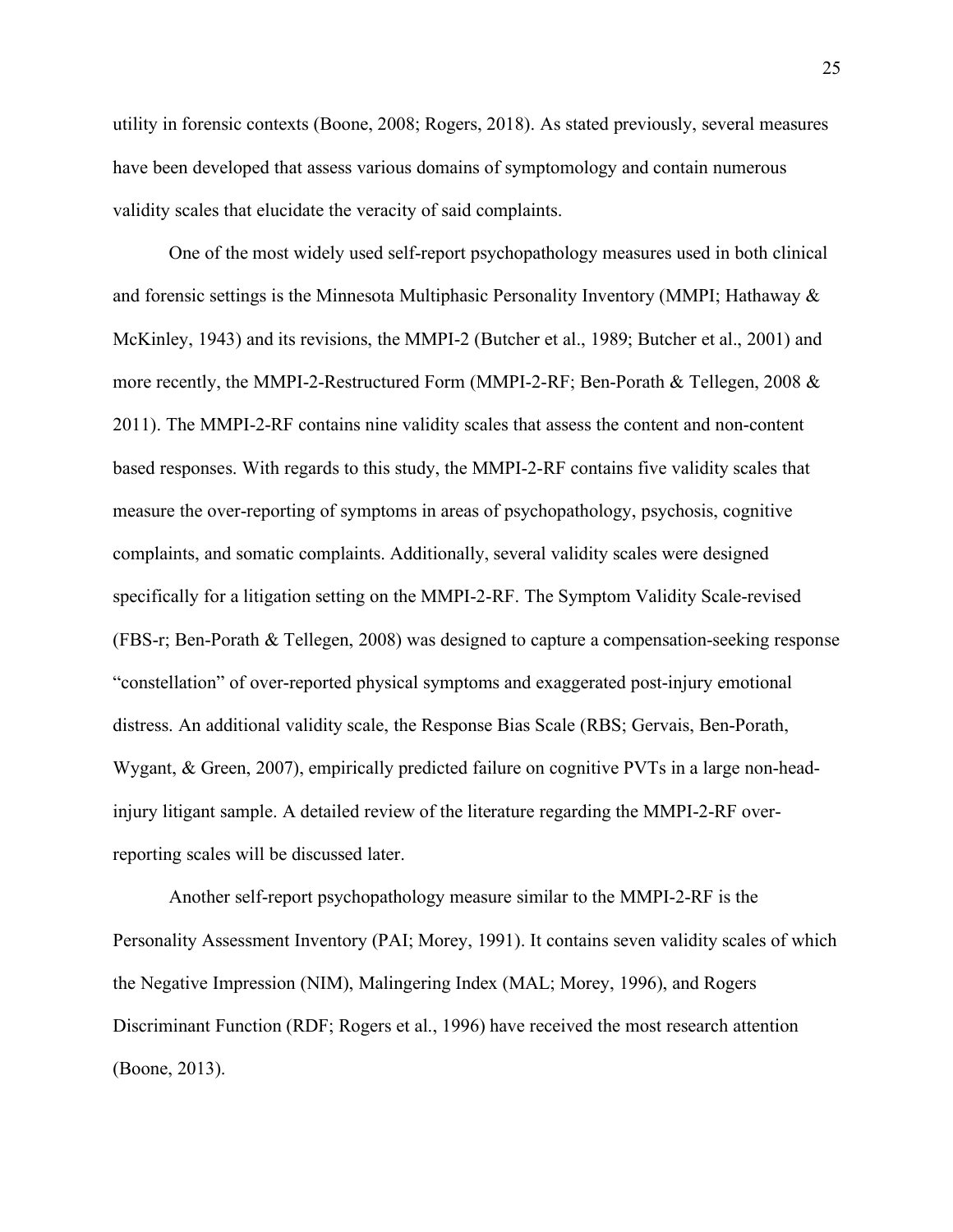The Structured Interview of Reported Symptoms (SIRS; Rogers, 1992) and SIRS-2 (Rogers, Sewell, & Gillard, 2010) are structured clinical interviews designed specifically to assess non-credible psychological symptom reports. Unique to the SIRS and SIRS-2, specific symptoms and severity repeated inquires, as well as general inquiry approaches were implemented. The SIRS has eight primary scales that assess a combination of rarely endorsed items and combinations; generalized lay symptoms; over-reporting of symptoms; and discrepancies between reported and observed symptoms. The SIRS-2 is identical except for a decision tree with two indeterminate classifications.

Some have suggested that the use of multiple PVTs and SVTs raises the probability of false-positives, over and beyond their singular false-positive rates (Berthelson, Mulchan, Odland, Miller, & Mittenberg, 2013). Using a Monte Carlo simulated design, Berthelson and colleagues (2013) found a significant increase in false-positive rate when larger sets of PVTs (each with .15 or .10 per-test false positive rates) were used. Several researchers analyzed data in various samples, the majority not referred for medicolegal evaluations, finding small insignificant correlations between PVTs and SVTs (Davis and Millis, 2014; Larrabee, 2003, 2009, 2014; Schroeder and Marshall, 2011; Victor, Boone, Serpa, Buehler, and Ziegler, 2009). Additionally, methodology/design concerns regarding the Berthelson et al. (2013) study call into question its results. The large body of literature on multiple PVT/SVT failures suggests a high probability of invalid performances. Furthermore, the National Academy of Neuropsychology position statement on symptom validity assessment (Bush et al., 2005) and consensus paper developed by the American Academy of Clinical Neuropsychology (AACN) on effort, response bias and malingering (Heilbronner, Sweet, Morgan, Larrabee, Millis, & the Conference Participants, 2009) advised the use of multiple PVTs and SVTs in clinical and forensic assessment. Additional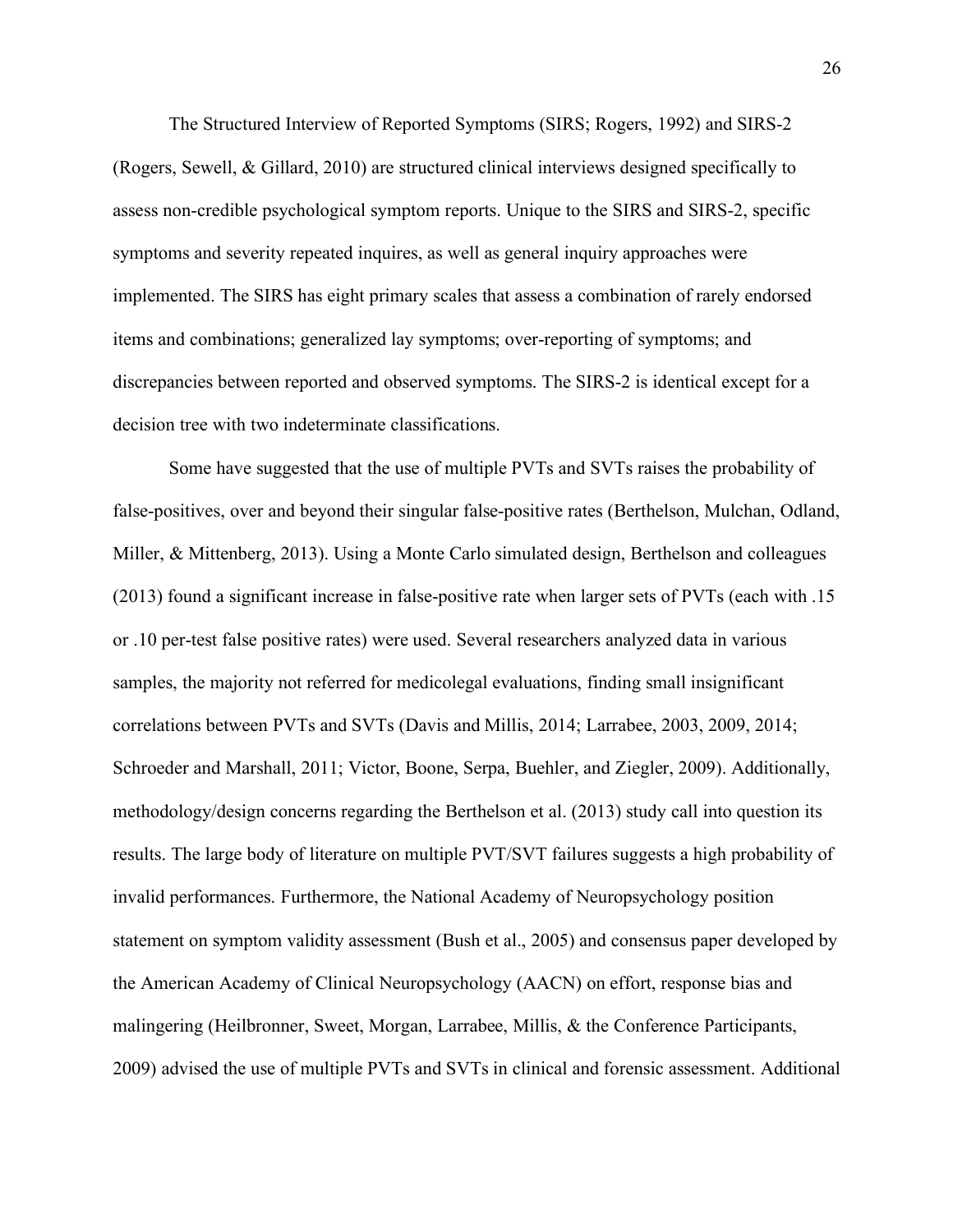researchers have recommended the use of multiple PVTs and SVTs throughout the evaluation (Boone, 2009; Larrabee, 2014, 2015)

Summarily, PVT and SVT failures do not equate to malingering. Various factors must be present, in addition to multiple PVT and SVT failures, such as the context of a substantial external incentive, and a lack of clear evidence of major neurological, psychiatric, or developmental deficits contributing to poor performance meets the general criteria for probable malingering using the MND criteria established by Slick and colleagues.

#### *Embedded Performance Validity Indicators within Standardized Neuropsychological Measures*

Malingering can occur in three different fashions in neuropsychological settings (Iverson & Binder, 2000; Larrabee, 2000): (1) fabrication or exaggeration of symptomatic complaints (Larrabee, 1998; Nelson, Sweet, & Demakis, 2006; Wygant, Sellbom, Ben-Porath, Stafford et al. 2007); (2) intentionally poor performance on neuropsychological tests (Binder & Willis, 1991; Mittenberg et al., 1996); and (3) a combination of both (Heaton et al., 1978; Larrabee, 2003). Thus, it is expected that individuals attempting to feign cognitive impairment will indiscriminately perform poorly across performance validity measures and standard neuropsychological measures. Therefore, numerous neuropsychological measures used in standard clinical practice contain embedded "effort" measures that aid in the detection of malingering. The addition of embedded performance validity indicators (EVIs) have the advantage of measuring both response bias and specific cognitive skills without increasing test battery administration time (Boone, 2013).

Heaton et al. (1978) have been credited with first demonstrating that patterns of neuropsychological test performance could discriminate non-injured dissimulators from nonlitigating patients with moderate to severe head injuries. Significant differences between the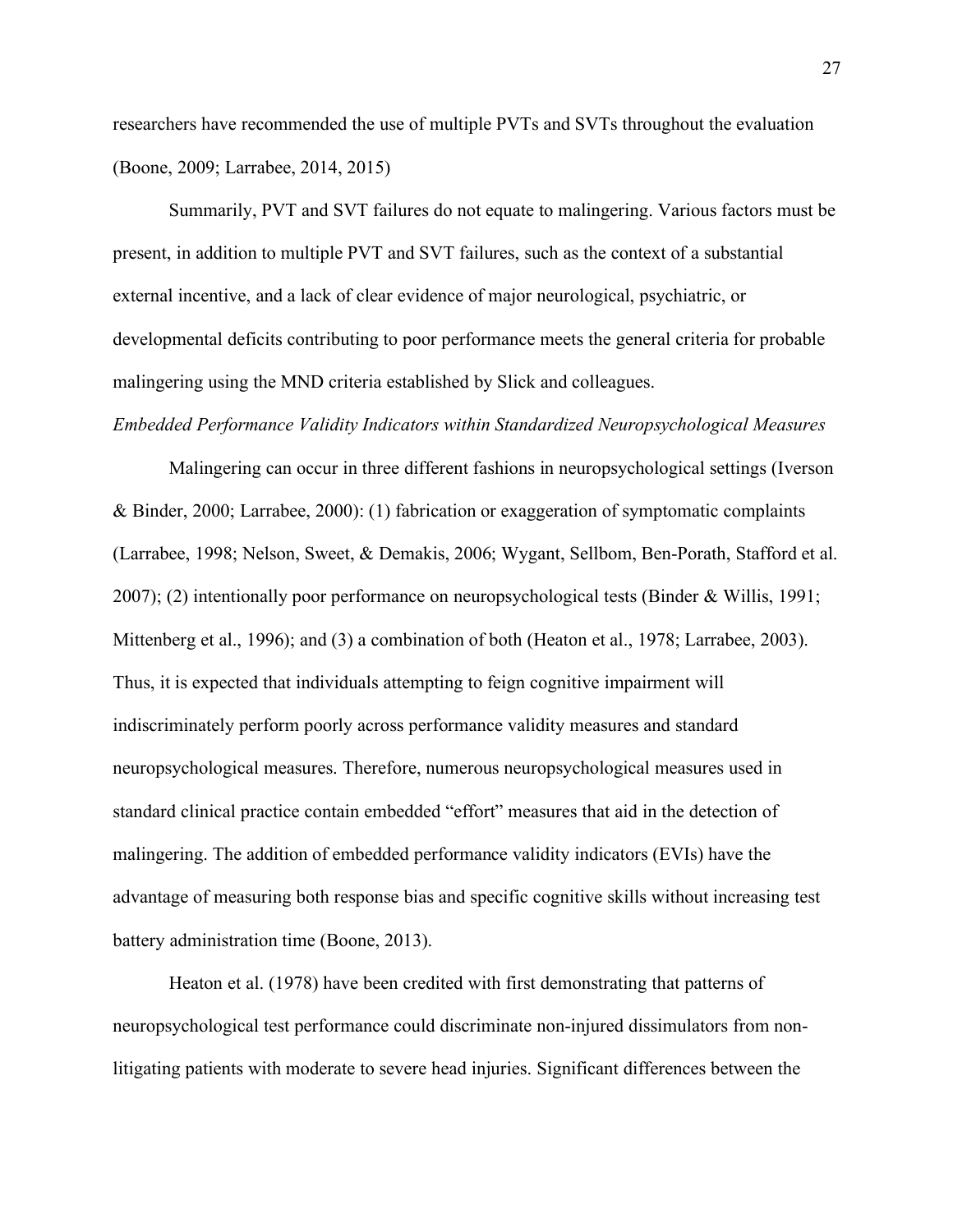performance of these two groups were found on the WAIS-III Digit Span (short-term memory), and a number of measures on the Heaton-Reitan Battery (Heaton, Miller, Taylor, & Grant, 2004) such as Category Tests errors, Tactual Performance Test Total Time, Memory and Location, Finger Tapping, and the Hand Dynamometer. These results were replicated by Mittenberg et al. (1996) who demonstrated similar findings. Patterns of performance indicative of poor task engagement have also been reported on individual neuropsychological tests, such as poor recognition memory on the Auditory Visual Learning Test (AVLT; Binder, Villanueva, Howieson, & Moore 1993; Boone, Lu, & Wen, 2005) and poor recognition memory on the California Verbal Learning Test (CVLT; Delis, Kramer, Kaplan, & Ober 1987; Millis, Heilbronner, Sweet, Morgan, Larrabee et al. 1995). Additionally, studies have demonstrated complicated patterns of intentional underperformance including abnormal recall and recognition on the CVLT-II (Delis, Kramer, Kaplan, & Ober, 2000; Wolfe, Millis, Hanks, Fichtenberg et al. 2010). Executive function tests such as the Wisconsin Card Sorting Test (WCST; Bernard, McGrath, & Houston, 1996; Suhr & Boyer, 1999) and the Category Test (Tenhula & Sweet, 1996) have also been used to identify atypical patterns of performance. Regarding the Wechsler Adult Intelligence Scale-IV (WAIS-IV; Wechsler, 2008), the Reliable Digit Span (RDS; Greiffenstein, Baker, & Gola, 1994) was developed as a performance validity score. As part of the WAIS-IV normative data, scores are provided for clinical groups with neurological deficits (e.g., Traumatic Brain Injury, temporal lobectomy, etc.).

*MMPI-2-RF and Malingering*

The MMPI-2-RF (Ben-Porath & Tellegen, 2008) is the most recent revision of the MMPI-2. It consists of fewer items (i.e., 338 versus 567) and includes revised versions of MMPI-2 validity scales in addition to two new validity scales. It has five over-reporting validity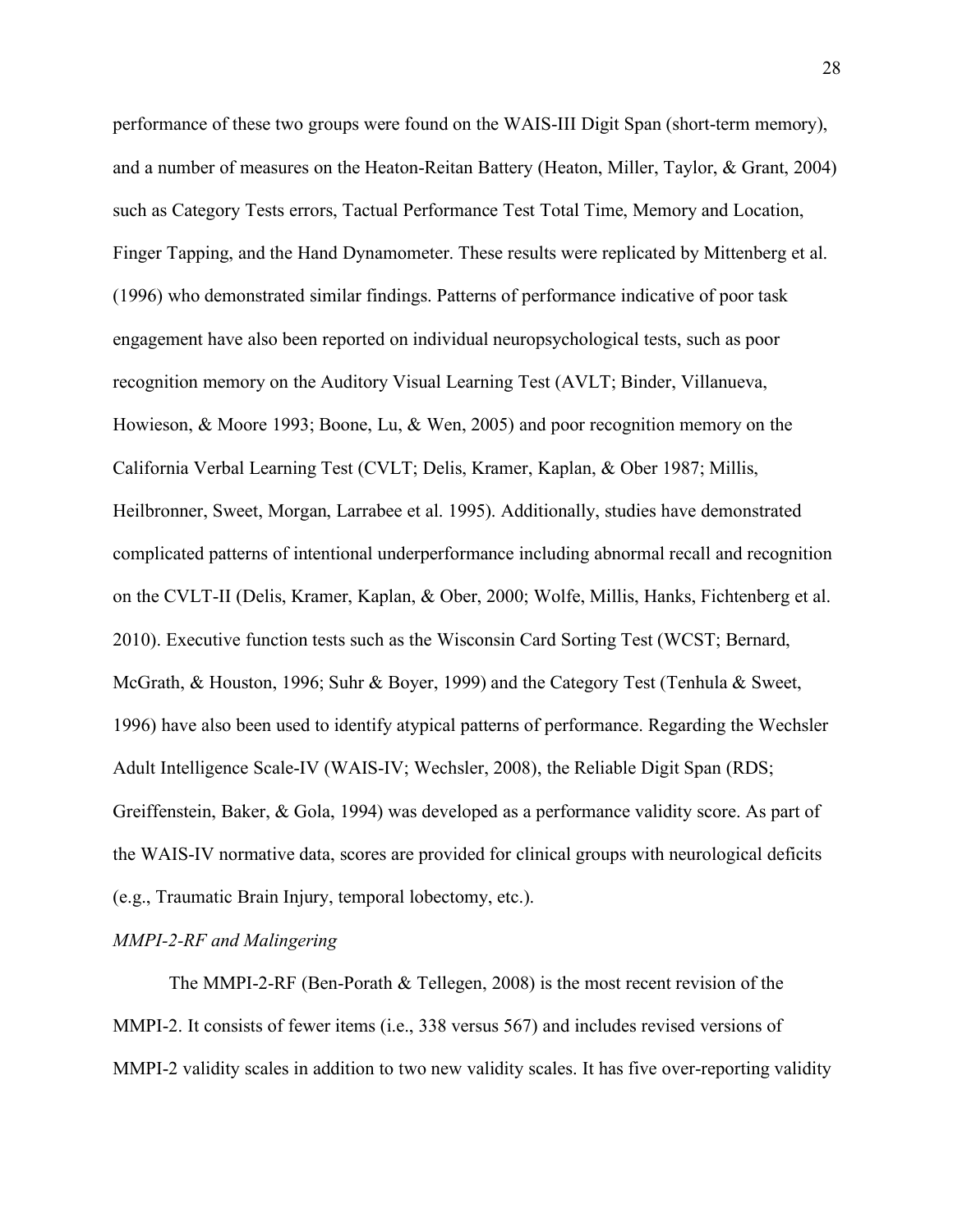scales which include Infrequent Responses (F-r), Infrequent Psychopathology Responses (Fp-r), Infrequent Somatic Responses (Fs), Symptom Validity (FBS-r), and the Response Bias Scale (RBS).

Gervais and his colleagues (2007) empirically developed the Response Bias Scale (RBS) specifically to identify persons who over-report cognitive symptoms in forensic neuropsychological or disability assessment settings. RBS was validated using a known-groups design comparing responses of those who failed PVTs (e.g., the Word Memory Test [WMT]) and those who did not. Nelson, Sweet, and Heilbronner (2007) demonstrated its effectiveness in differentiating those with secondary gains versus those without. RBS has been shown to be a better than other MMPI-2 validity scales at predicting memory complaints (Gervais, Ben-Porath, Wygant, and Green, 2008; Wygant et al., 2007). Furthermore, the RBS scores demonstrated zero correlations with objective measures of verbal memory (i.e., CVLT) when performance validity was taken into consideration. Several researchers have evaluated its utility in combination with various performance validity measures. The RBS has been found to predict TOMM failure scores better than other MMPI-2 validity scales (Whitney, Davis, Shepard, and Herman, 2008).

Numerous studies have examined the utility of the MMPI-2-RF across various forensic contexts, including worker's compensation, suspected head-injury, veteran's PTSD compensation, along with criminal and correctional settings.

Sellbom and Bagby (2010) used a simulation design to compare college students who were instructed to feign (coached vs. non-coached) in comparison to psychiatric patients with severe mental disorders. They wanted to determine if coaching impeded the validity scales from discriminating between the two groups. They hypothesized that F-r and Fp-r would have the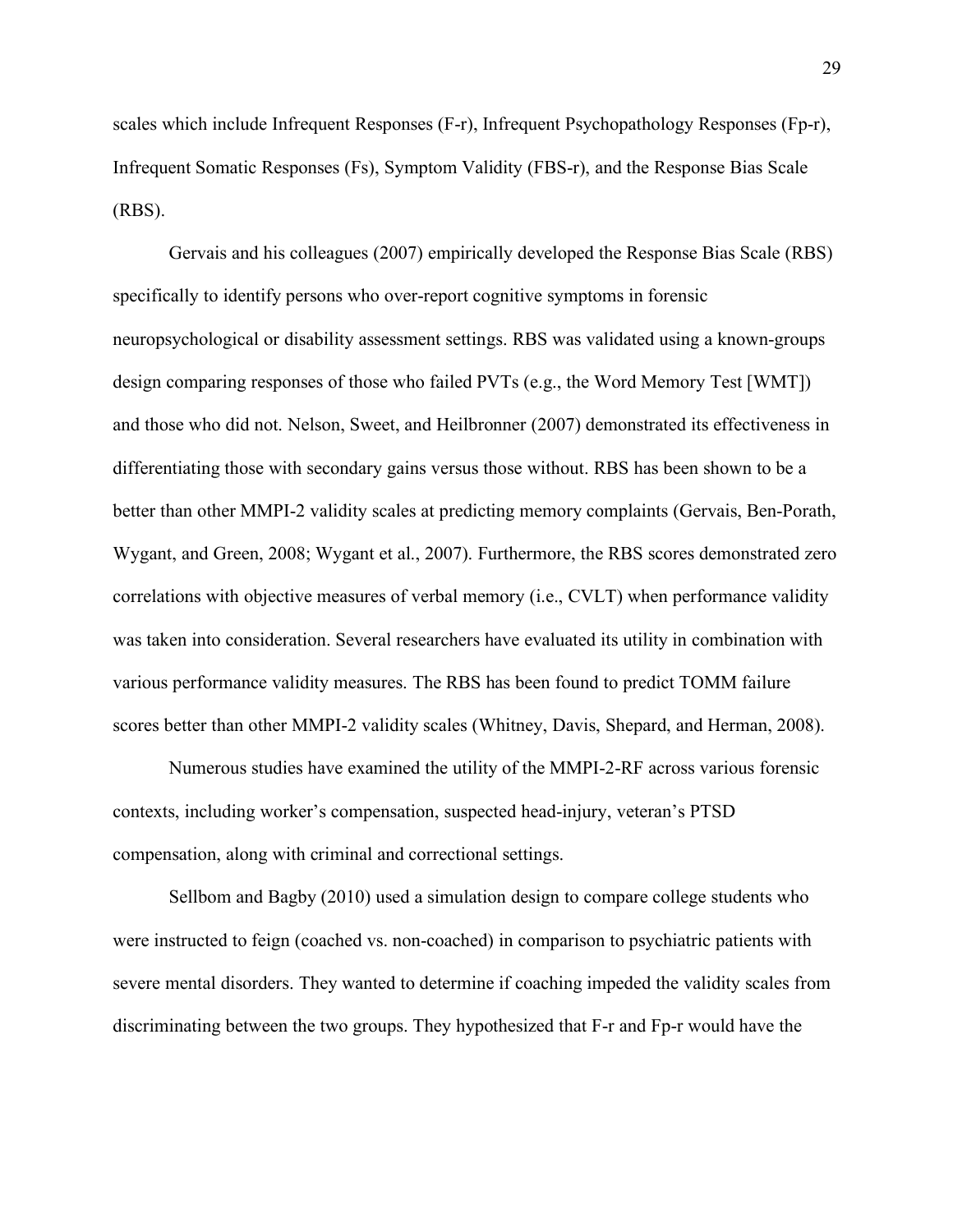greatest discrimination utility. F<sub>P</sub>-r was superior to all other Validity scales in discriminating over-reporting.

Several studies have examined the ability of the over-reporting scales to discriminate feigned PTSD symptoms in clinical samples including compensation seeking veterans. Goodwin, Sellbom, and Arbisi (2013) used a known groups and simulation design comparing compensation seeking veterans (standard) vs. a simulation group (compensation seeking veterans and mental health professionals asked to feign). They were curious to determine if specific knowledge of PTSD influenced the detection skills of the MMPI-2-RF. F-r and  $F_{P}$ -r showed the largest effect sizes across both comparisons. Marion, Sellbom, and Bagby (2011) examined the ability of the MMPI-2-RF over-reporting scales to distinguish feigners of Major Depressive Disorder (MDD), Schizophrenia (SCZ), and Post Traumatic Stress Disorder (PTSD) from true psychiatric patients. Using a simulation design, college students (naïve feigners) and mental health professionals (sophisticated feigners) were asked to feign. F<sub>P</sub>-r was the best predictor of over-reporting of all disorders.

In a correctional setting, Wall, Wygant, and Gallagher (2015) examined the utility of the MMPI-2-RF validity scales to detect over-reporting. Randomly assigned inmates were asked to feign while another group responded under standard instructions. Additionally, a sample of psychiatric inpatient inmates were recruited to complete the test under standard instructions. They found that  $F$ -r best discriminated between feigners and control inmates, while  $F<sub>P</sub>$ -r and  $Fs$ discriminated better between feigning and psychiatric inmate groups.

Wygant, Ben-Porath, Arbisi, Berry and colleagues (2009) examined the utility of the somatic/cognitive over-reporting scales (i.e., Fs, FBS-r, and RBS) in 3 diverse samples in a combination of simulation and known-group designs. One simulation group consisted of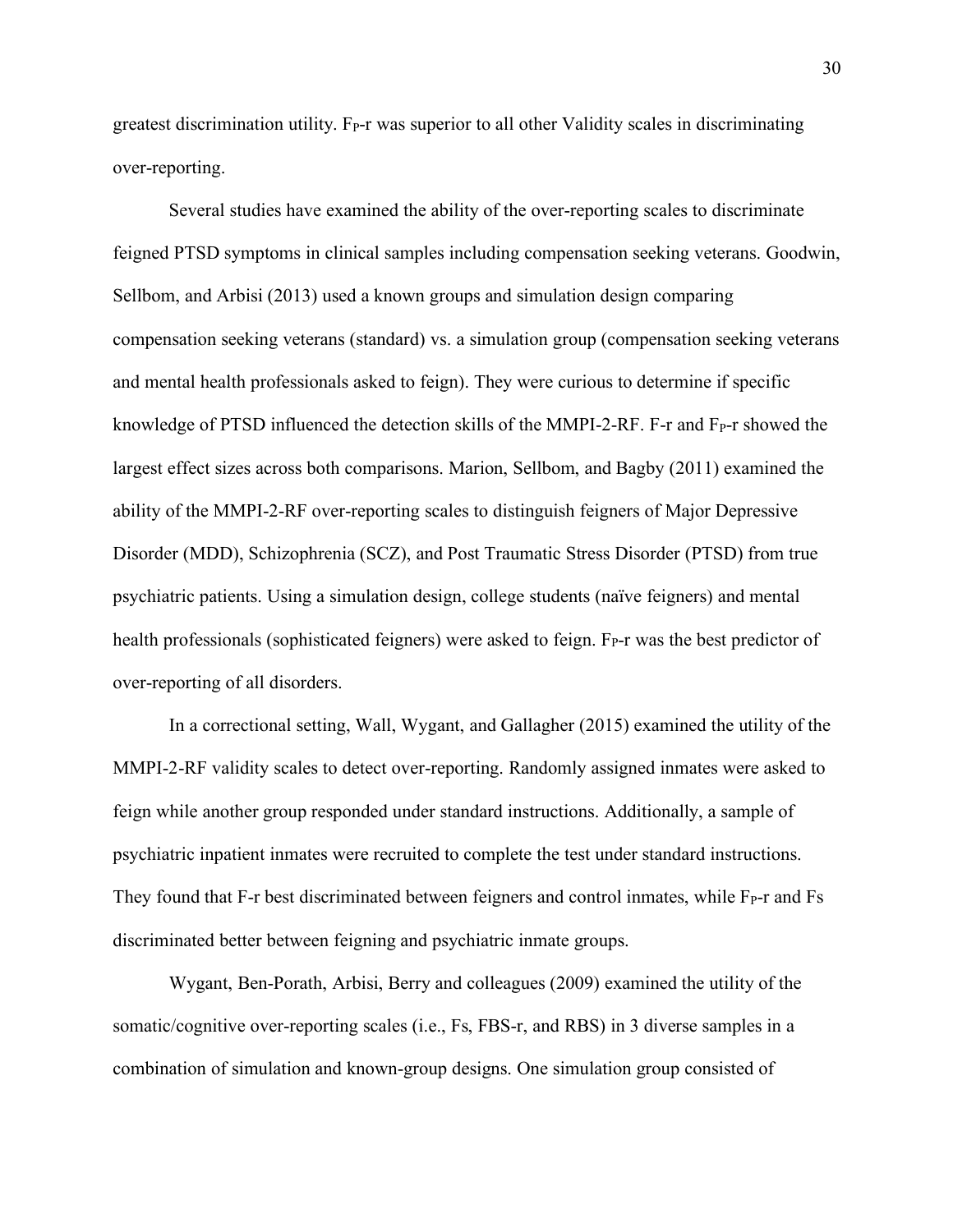individuals with a history of head injury compared to those instructed to feign symptoms of a head injury within a disability evaluation context. The second simulation group consisted of medical participants instructed to exaggerate somatic and emotional complaints versus medical patients with no incentive to over-report. The criterion group consisted of a sample of personal injury and disability claimants receiving a psychological evaluation. Large effect sizes were found for Fs in the head injury simulation group; FBS-r, F-r and Fs in the medical simulation group; whereas, FBS-r and F-r identified poor task engagement on PVTs.

Sellbom, Wygant, and Bagby (2012) examined Fs utility to detect non-credible somatic complaints between college students asked to feign, patients with bona-fide medical disorders, and patients with somatoform disorders. Fs and  $F_{P}$ -r demonstrated the highest differential validity with Fs as the most sensitive to somatic malingering and Fp-r was most specific.

Associations between the MMPI-2-RF and malingering criteria have been examined extensively. Wygant, Anderson, Sellbom, Rapier et al. (2011) used the MND (Slick et al., 1999) and Malingered Pain Related Dysfunction criteria (MPRD; Bianchini, Greve, & Glynn, 2005), PVTs [e.g., TOMM, Victoria Symptom Validity Test (VSVT; Slick, Hopp, Strauss, & Spellacy, 1996), and Letter Memory Test (LMT; Inman, Vickery, Berry, Lamb et al., 1998)], along with symptom validity measures, such as the Structured Inventory of Malingered Symptamology (SIMS; Widows & Smith, 2005) and the MMPI-2-RF to discriminate between malingering and non-malingering. Participants were grouped into 4 malingering categories: incentive only, possible, probable, and definite malingering. Results demonstrated that F-r and RBS discriminated best between incentive only and probable/definite malingering groups.

The SIRS-2, the MMPI-2-RF, and several PVTs were used to investigate feigned mental disorders (FMD) and feigned cognitive impairment (FCI) in a civil forensic sample (Rogers,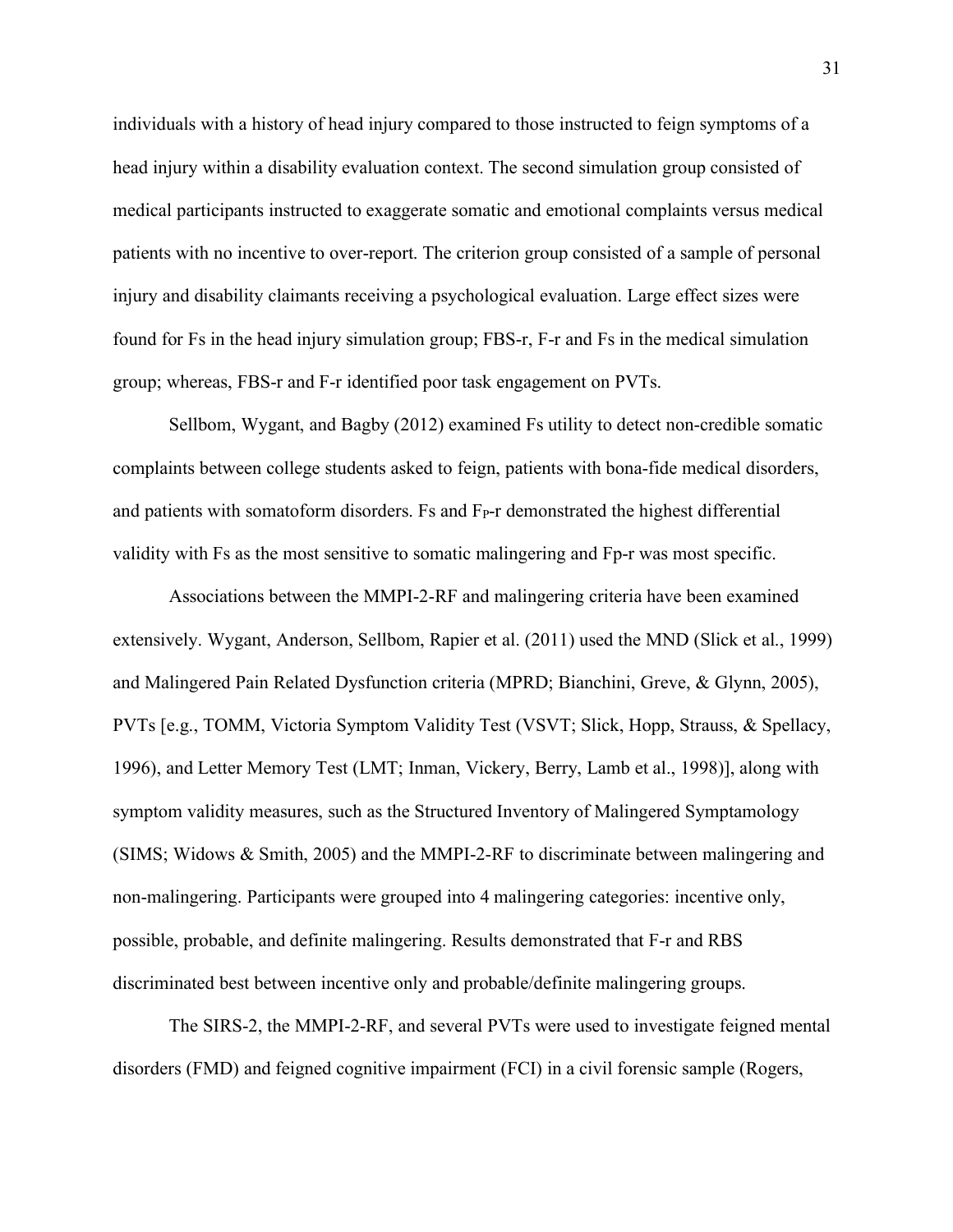Gillard, Berry,  $\&$  Granacher, 2011). F-r and F<sub>P</sub>-r produced very large effect sizes discriminating true psychopathology from FMD. Furthermore, FBS-r and RBS were effective in conjunction with other PVTs. Additionally, Tarescavage, Wygant, Gervais, and Ben-Porath (2013) examined the over-reporting scales along with MND criteria in non-head injury disability claimants. They hypothesized that FBS-r and RBS would have the greatest association with performance validity tests, whereas RBS would have the greatest association with MND. Individuals were given the MMPI-2-RF and at least 2 PVTs (e.g., TOMM, MSVT, and CARB) and categorized into 4 malingering groups. Results demonstrated that F-r and RBS had the strongest associations with PVT performance while also working best at discriminating between Incentive Only and Probable/Definite MND groups.

Regarding cognitive symptoms, the RBS has been validated in various neuropsychological domains. Particularly, the RBS demonstrated greater incremental validity at assessing over-reporting of memory complaints than its MMPI-2 predecessor (Gervais, Ben-Porath, Wygant, & Sellbom, 2010). The validity scales of the MMPI-2-RF have been examined in head injury neuropsychological evaluations. In a large sample (*n* = 501) of military members completing evaluations for mild traumatic brain injury (mTBI), the authors demonstrated that RBS had the greatest utility in discriminating mTBI military veteran evaluees who fail no PVTs versus those who fail 3 PVTs (Jones, Ingram, Ben-Porath, 2012). Furthermore, failure on PVTs was associated with a significant increase in all over-reporting scales. McBride, Crighton, Wygant, and Granacher (2013) examined performance validity measure failure in a group of brain-injured individuals with documented intra-cranial brain injury (noted from a CT or fMRI) and head-injury litigants without neuroimaging evidence. They were administered a full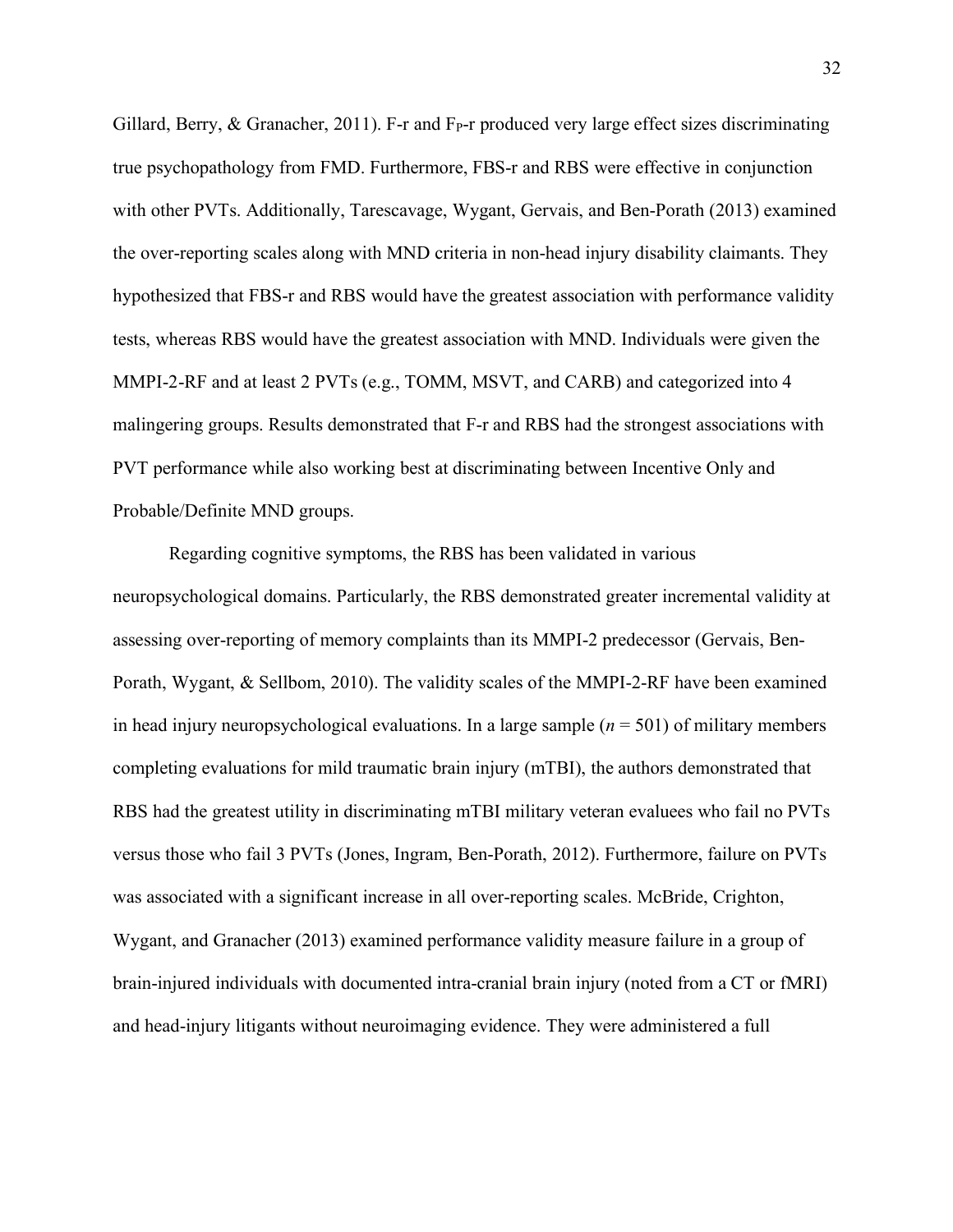neuropsychological evaluation including 3 PVTs and the MMPI-2-RF. The results demonstrated no significant relationship between the lesion existence, PVT, and SVT measure performance.

Last, a recent meta-analysis of 25 experimental and quasi-experimental studies was conducted by Ingram and Ternes (2016) to investigate the effectiveness of the over-reporting scales to detect feigned symptoms. The results demonstrated that the over-reporting scales demonstrated very large effect sizes, even after accounting for differences in comparison groups. Malingered responding consistently produced a profile of over-reporting validity scales elevated at least 1 SD greater than the study comparison group. Fp-r was the strongest predictor of overreporting, followed by F-r, Fs, RBS, and then FBS-r. Furthermore, effect sizes accounted for 80% of the variance observed. Moderating factors included respondent diagnosis, referral group, and the comparison group.

### *Malingering as a Categorical or Continuous Construct*

Larrabee (2012) details the need for increased research into subgroups of malingering, specifically, as to whether it occurs dimensionally (along a continuum) or as a dichotomous construct (i.e., malingering vs. honest responding). Taxometric analysis has been a means for examining the latent structure of malingering as it is a useful tool for evaluating the accuracy of classification systems (Meehl & Yonce, 1994; 1996; Ruscio, Haslam, & Ruscio, 2006). This method has been implemented to examine the possibility of taxons of malingering with performance validity and symptom validity measures.

Mean above minus below a cut (MAMBAC; Meehl & Yonce, 1994) and maximum covariance (MAXCOV; Meehl & Yonce, 1996) are two techniques used in determining taxons. MAMBAC works by creating a series of cuts scores that effectively divide a population into two groups on a psychopathology measure. Participants are ordered by their scores on the measure of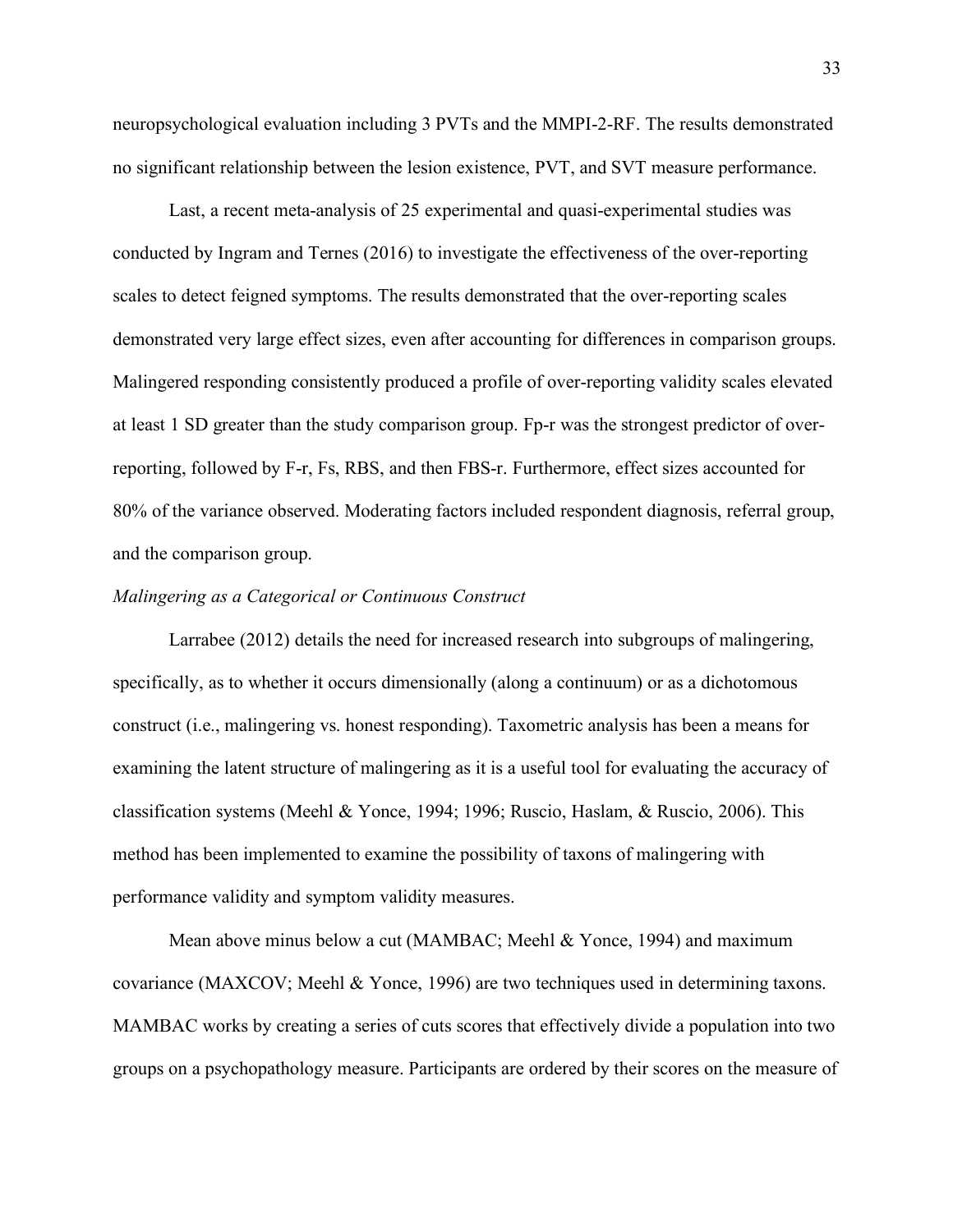interest. Cuts along one indicator are created and differences in scores on a second indicator are examined for cases falling above and below each cut. If the latent structure is of a categorical nature, the presence of an optimal cut score is identified. If no underlying taxon exist, then the plot takes on a disk-shaped curve suggesting a dimensional latent structure (Nathan & Langenbucher, 2003).

MAXCOV works by correlating two indicators with one another across groups by the scores obtained on the indicators (Nathan & Langenbucher, 2003). It requires at least three indicators with at least one being continuous. An example given by Nathan & Langenbucher (2003), in describing two diagnostic criteria for major depressive disorder being correlated with one another in individuals with only, one, two, three, four, or more of the remaining diagnostic criteria for depression. This process is continually repeated using all different combinations of indicators until they all have been correlated with each other.

Strong, Greene, and Schinka (2000) used taxometric analysis to examine the underlying structure of the MMPI-2 F and Fp scales in a psychiatric inpatient and Veterans Affairs (VA) medical center setting. They hypothesized that the endorsement of items on the F and Fp scales would represent an over-reporting group and that overall, there are two distinct taxons; a group answering items on the MMPI-2 in an over-reported manner and a group not responding in this manner. Using two large combined samples, including approximately 50% evaluated for disability claims ( $n = 2,030$ ), mean above minus below a cut (MAMBAC) and maximum covariance (MAXCOV) analyses were performed. Results suggested that F and Fp demonstrated two taxons rather than the degree to which a profile is elevated.

Following the approach of Strong and colleagues (2000), Strong, Glassmire, Frederick, and Greene (2006) examined the latent structure of the Fp scale within a criminal psychiatric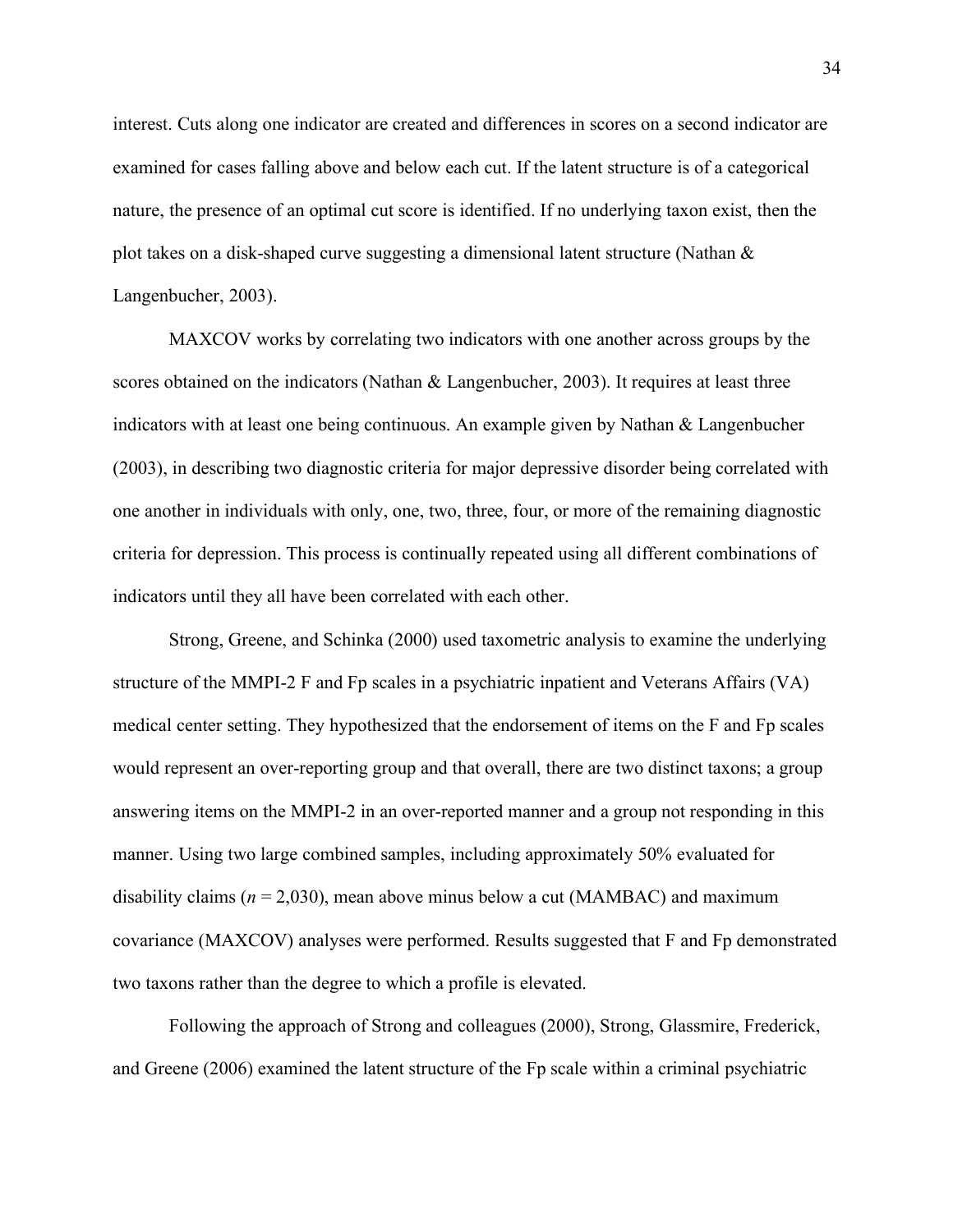setting. Specifically, these individuals were pretrial defendants referred for various assessment referrals including competency to stand trial. They believed two taxons would be evidenced: those who accurately reported genuine psychopathology and those who over-reported symptoms. Using a similar analytic approach, the results suggested the presence of two distinct groups.

Using the VSVT, Frazier, Youngstrom, Naugle, Haggerty et al. (2007) examined the possibility of a continuum of poor effort/invalid responding or a dichotomy of adequate versus inadequate task engagment. Using a clinical sample of outpatient neuropsychological evaluees, the results demonstrated evidence of two taxons for cognitive performance pass/failure. Furthermore, those who were grouped in the failure category produced poorer IQ and memory scores relative to those not classified as such.

Conversely, several studies have demonstrated the presence of dimensional latent structure for malingering using a combination of SVTs. Using the six primary scales of the SIRS and several MMPI-2 scales [F, Fp, and Dissimulation (Ds)], in a large sample of criminal and civil evaluations (*n =* 1,211), Walters, Rogers, Berry, Miller and colleagues (2008) examined the possibility of a dimensional latent structure of malingering using the SIRS and a combination of the SIRS and MMPI-2. Both models demonstrated evidence for a dimensional latent structure.

Walters, Berry, Lanyon, and Murphy (2009) examined the possibility of 3 dimensional domains of feigning (psychological, cognitive, and physical) using the Psychological Screening Inventory (PSI; Lanyon, 1970). They used mental health outpatient and a forensic sample while examining the data using a MAMBAC and MAXCOV methodology. Their results suggested the presence of a dimensional latent structure for exaggerated health complaints construct.

Walters, Berry, Rogers, Payne, and Granacher (2009) examined the latent structure of feigned cognitive deficits using the TOMM, LMT, and VSVT in a sample of civil litigant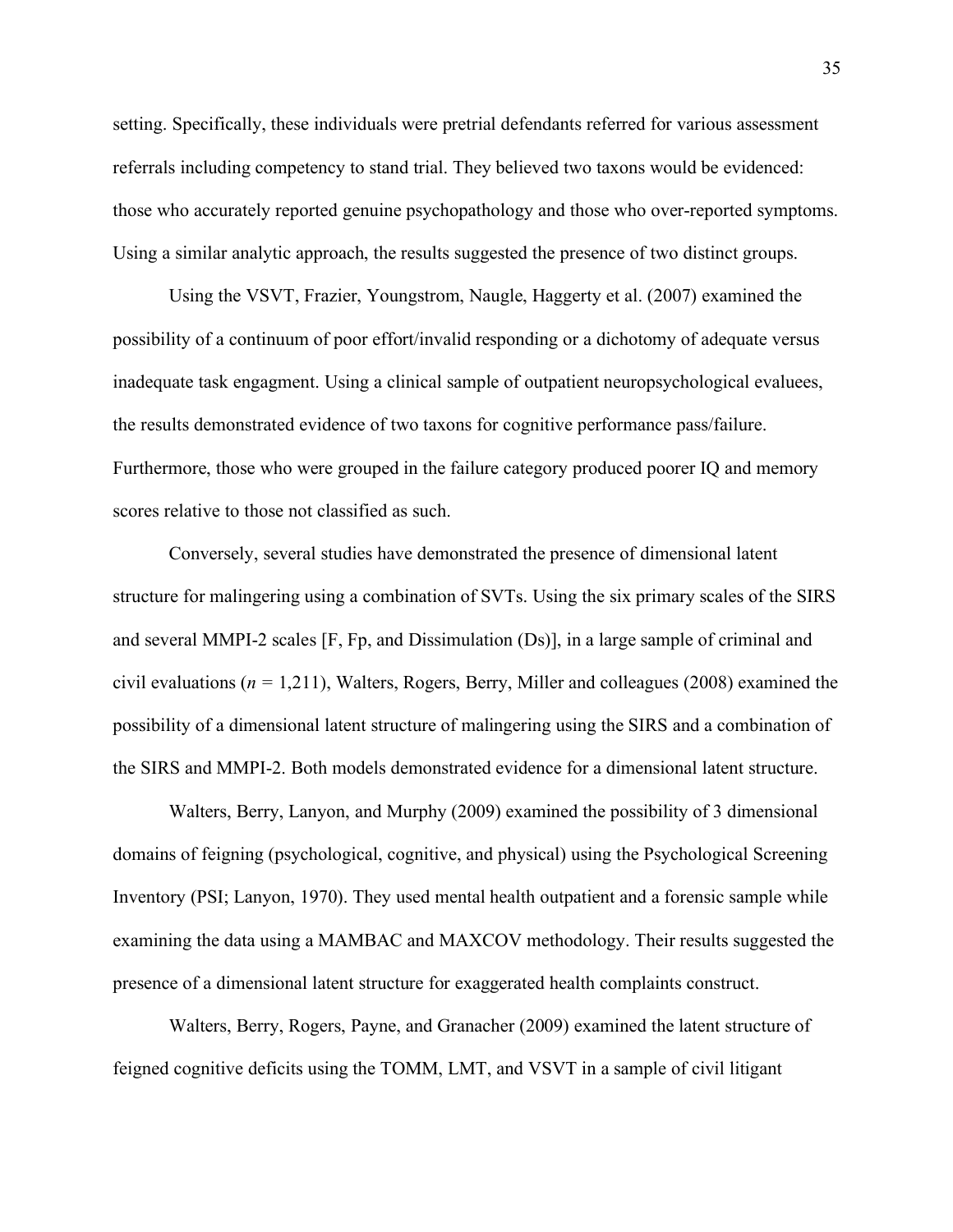evaluations. Using MAMBAC, MAXCOV, and latent-mode factor analysis (L-Mode), results showed support for a dimensional latent structure based on all 3 analyses.

Summarily, Larrabee (2012) suggested a need to examine the possibility that the three domains of malingering (psychological, cognitive, physical) fall along a common dimension or several dimensions. This would require the use of a large sample of subjects with incentive to feign in all three domains. Additionally, Meehl (1995) recommends the need to evaluate the prospect of dimensional latent structures using different domains (e.g., self-report, interview based, and performance based) as indicators. Last, Walters et al. (2009) proposed that future studies utilize exploratory or confirmatory factor analysis approaches to elucidate the number of dimensions that underlie the constructs and whether different domains of feigning and their respective detection strategies share common dimensions.

### *Latent Class Analysis*

Latent class analysis (LCA) is a statistical method that can be used to help validate the concerns regarding malingering. LCA works by identifying unobserved (latent) categorical variables (e.g., hypothetical constructs) that account for the covariance between two or more observed (manifest) variables (McCutcheon, 1987; Thomas, Lanyon, Millsap, 2009). This method can be implemented with categorical and/or continuous observed variables, though latent profile analysis is the variation associated with continuous variables.

LCA has been used recently to examine the latent structure of numerous mental disorders related to diagnostic capabilities. It has been implemented in the study of the latent structure of alcoholism (Bucholz, Heath, Reich, Hesselbrock, Krarner et al., 1996), eating disorders (Bulik, Sullivan, & Kendler, 2000; Keel, Fichter, Quadflieg, Bulik et al., 2004), depression (Chen, Eaton, Gallow, & Nestadt, 2000), and social phobia (Kessler, Stein, & Berglund, 1998).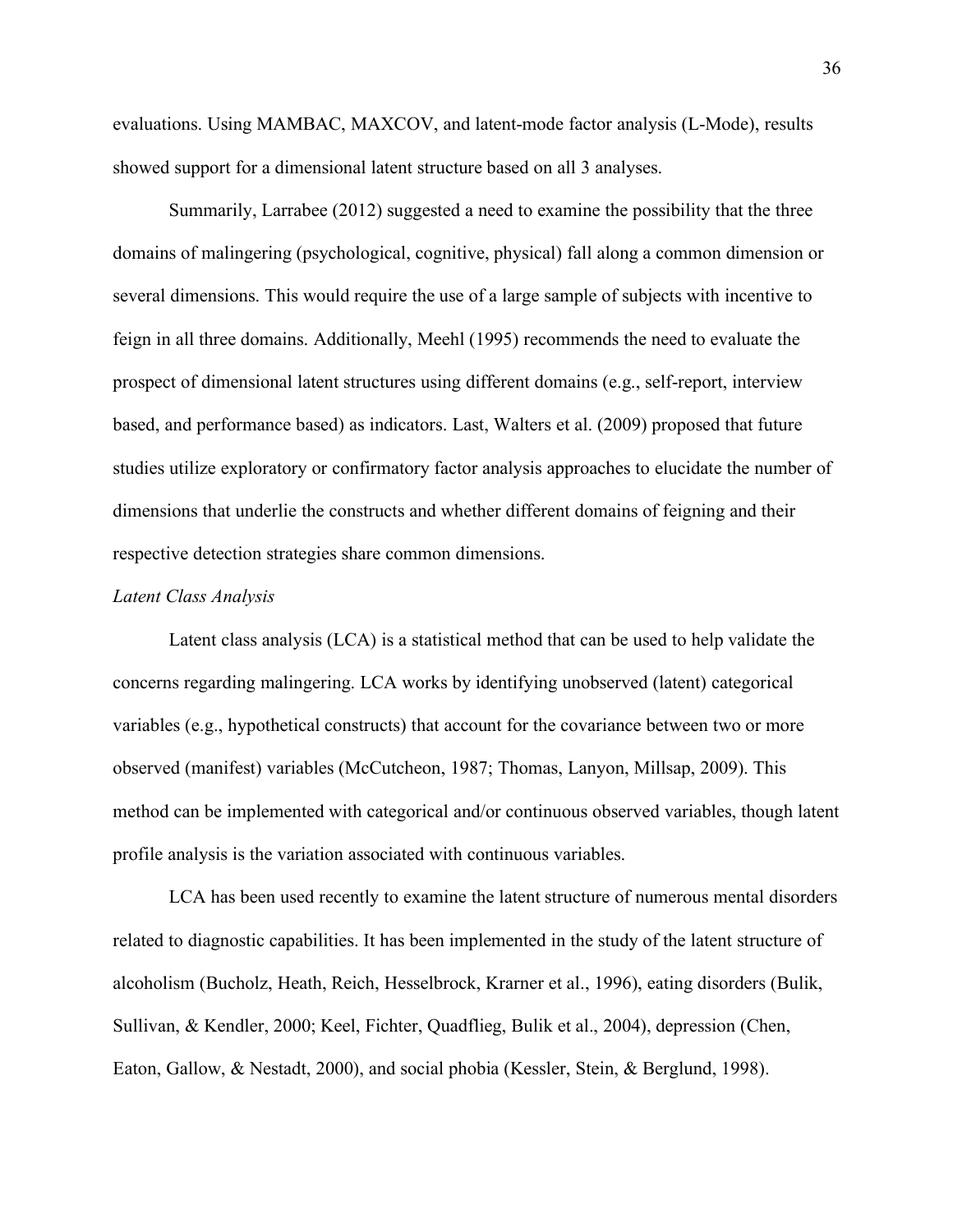Additionally, it has been used to examine subtypes of Antisocial Personality Disorder (Bucholz, Hesselbrock, Heath, Kramer, & Schuckit, 2000) and analysis of Attention Deficit/Hyperactivity Disorder (ADHD; Rasmussen, Neuman, Heath, Levy et al.2002).

Recent studies have implemented LCA to examine latent constructs on self-report measures (e.g., MMPI-2/MMPI-2-RF). Thomas, Lanyon, and Millsap (2009) demonstrated the utility of LCA to accurately classify individuals using three scales measuring one domainspecific area of misrepresentation: positive impression, exaggeration of virtue, and positive response bias. The three scales used to capture the misrepresentation construct included the Lie (L) Scale of the MMPI-2, Impression Management (IM) scale of the Balanced Inventory of Desirable Responding (BIDR; Paulhus, 1988 &1991) and the Endorsement of Excessive Virtue (EEV) Scale of the Psychological Screening Inventory (PSI; Lanyon, 1993). With a sample of 209 forensic clients, they examined goodness of fit indices to determine the total number of classes and what structure best fit the data. Latent class analysis was able to classify individuals as either exaggerating virtuous qualities or honest responding.

Again, using the MMPI-2 and latent class analysis, Forbes, Elhai, Miller, and Creamer (2010) examined the typology of posttraumatic stress disorder (PTSD) on the Personality Psychopathology-5 (PSY-5) scales. They proposed three distinct classes of individuals based on the PSY-5 scales. Using a sample of Australian military veterans, they found that a 4-class solution best fit the data rather than the 3 classes they hypothesized. The results showed a simple PTSD class, an externalizing class, and two classes consistent with internalizing traits.

Lastly, Mossman, Wygant, and Gervais (2012) implemented latent class modeling (LCM) to determine if it had applications for generating inferences about the accuracy of PVTs used to capture potential malingering in real-world data. Their rationale for this study involved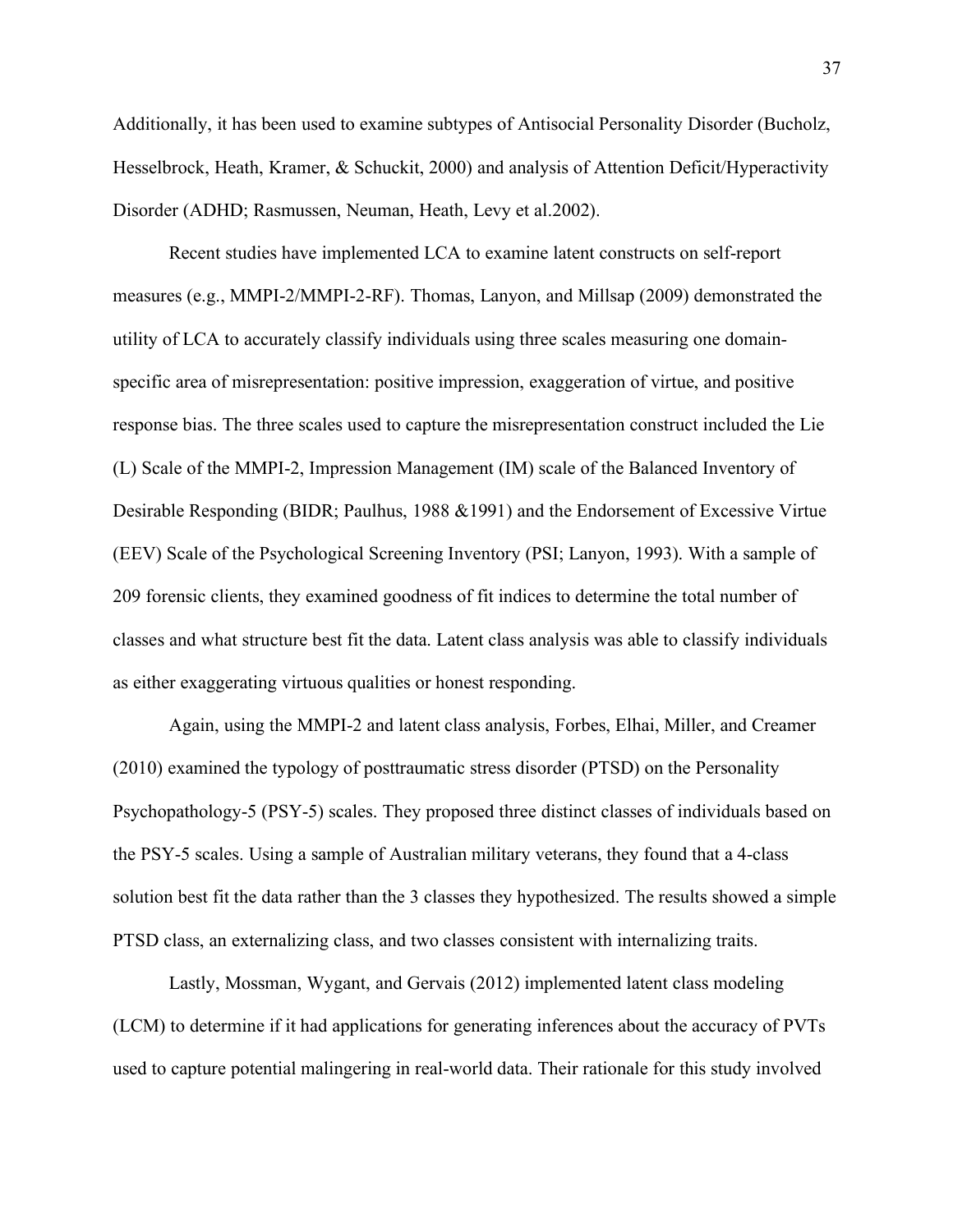the lack of a "gold standard" for capturing malingering given that most PVT measures were developed using simulation and/or known group designs. They posited that LCM provides accuracy estimates for PVTs without the disadvantages of the simulation or known group design. They used the TOMM, WMT, and Computerized Assessment of Response Bias (CARB; Allen, Conder, Green, & Cox, 1997) and a sample of forensic evaluations estimated the accuracy of these PVTs. They found that the PVT measures performed better than chance at detecting feigned cognitive impairment but that the WMT was far superior to the CARB or TOMM. Their findings demonstrated that PVT scores were able to estimate accuracy parameters for each test in the absence of "an infallible criterion for ascertaining whether the subjects were performing at less than their true ability" (Mossman et al., 2012).

#### *The Present Study*

The current study sets to investigate the possibility of subgroups of malingering. Previous studies have found support for either a categorical or continuous latent structure regarding malingering; however, none of these studies evaluated more than one measure or test domain in their analyses. Many of the measures included either scales from the MMPI-2 and SIRS (selfreport inventories), a single PVT, or three PVTs from the same test domain: verbal memory recognition paradigm with forced-choice procedures (i.e., VSVT, TOMM, LMT). Furthermore, none of these studies have implemented the latent class modeling approach to investigate subgroups of malingering. Numerous studies and several diagnostic malingering criteria (Slick et al., 1999; Bianchini et al., 2005) suggest that malingerers are grouped into discrete categories.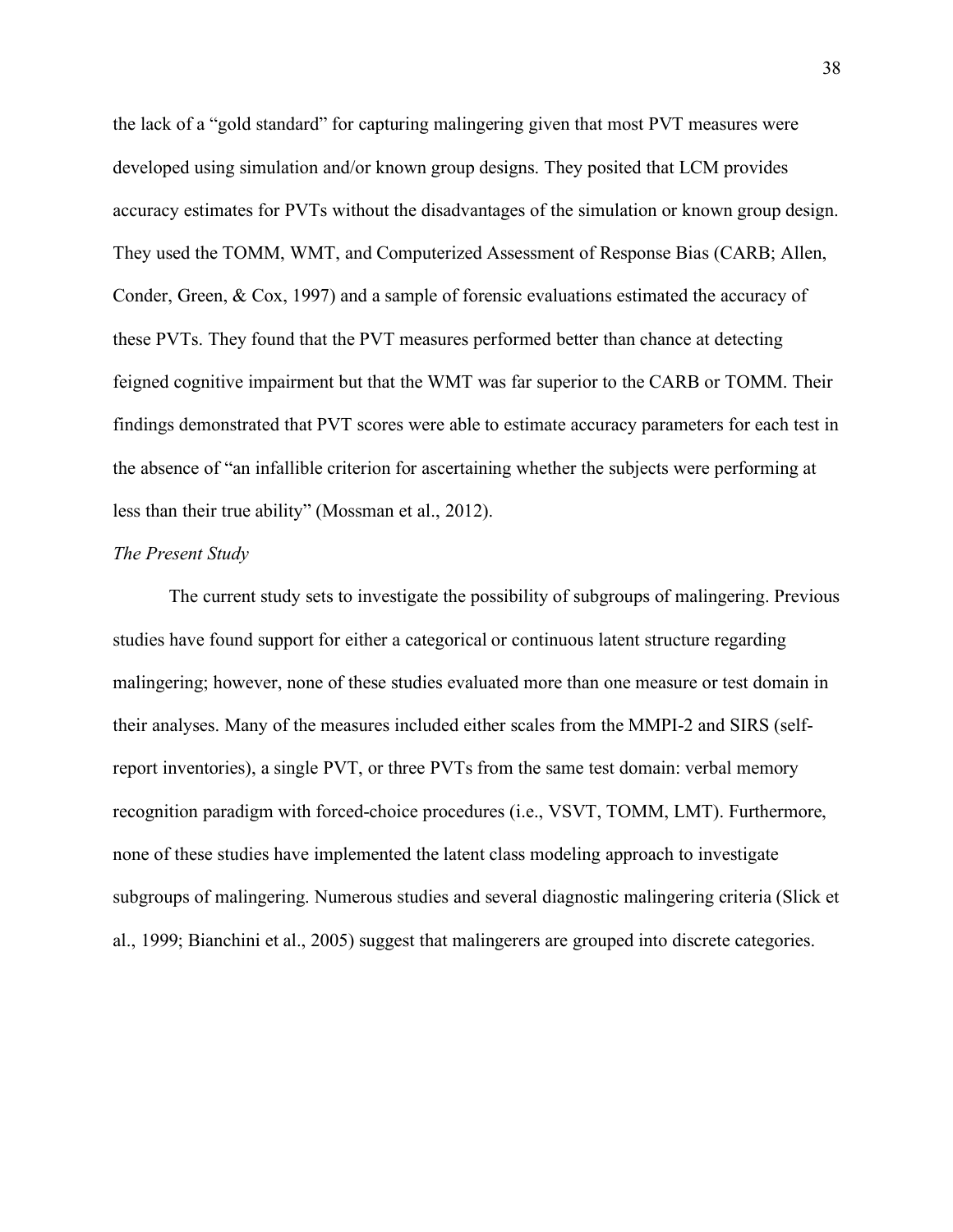#### CHAPTER II

#### METHOD

The current study used a large civil litigation sample receiving three PVTs, a SVT, and an EVI as part of a comprehensive forensic psychological evaluation. In this study, I determined what distinct group profiles emerge with the use of a diverse set of validity measures. Specifically, measures that capture performance, symptom and embedded performance validity were used. Measures from these domains were implemented given that numerous studies have shown that malingering manifests in different manners (e.g., symptom exaggeration vs. marked inconsistencies on performance measures; Rogers, 2018) and should be assessed with different measures at multiple points in time (Boone, 2007) Additionally, examination of these groups was made to determine if they differ with respect to the validity measures. Exploratory latent class analysis was implemented to identify the classes underlying the latent structure of malingering. *Participants*

The data came from an archival dataset of 4,631 civil litigation claimants evaluated at a private forensic psychological practice, within the context of a personal injury or disability evaluation. Individuals were administered psychological, neuropsychological, and intellectual measures in a standardized order (e.g., standard-fixed battery) that extended typically over a day and a half of testing. As part of their evaluation consent, the informed consent stated that the test battery contained validity checks and that individuals were asked to perform and respond to all items to the best of their abilities. This dataset was part of an ongoing data collection project by Dr. Roger Gervais which began in 1996. Subsets of the dataset have been used in other studies (Armistead-Jehle & Gervais, 2011; Armistead-Jehle, Gervais, & Green, 2012a, 2012b; Armistead-Jehle, Green, Gervais, & Hungerford, 2015; Demakis, Gervais, Rohling, 2008;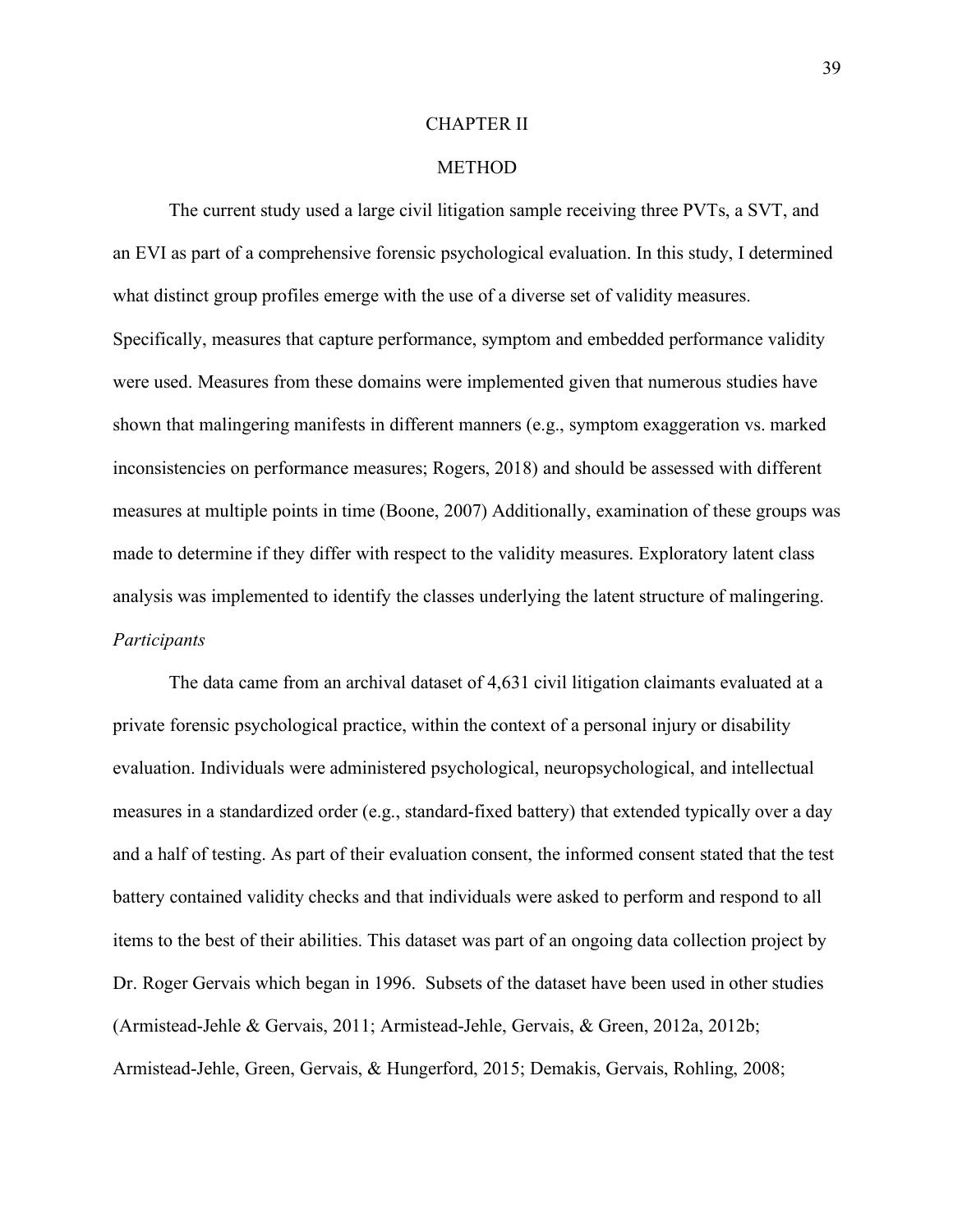Gervais, Ben-Porath, Wygant, 2009; Gervais, Ben-Porath, Wygant, Green, 2007, 2008; Gervais, Ben-Porath, Wygant, & Sellbom, 2010; Gervais, Green, Allen, & Iverson, 2001; Gervais Rohling, Green, & Ford, 2004; Gervais et al., 2001; Gervais, Wygant, Sellbom, & Ben-Porath, 2011; Green, Rohling, Iverson, Gervais, 2009; Greiffenstein et al., 2010; Iverson, Green, Gervais, 1999; Lee, Graham, Sellbom, & Gervais, 2012; Mossman et al., 2012; Richman, Green, Gervais, Flaro et al., 2006; Sellbom, Lee, Ben-Porath, Arbisi et al., 2012; Tarescavage et al., 2013; Wiggins, Wygant, Hoelzle, & Gervais, 2012; Wygant, Sellbom, Gervais, Ben-Porath et al., 2010). In that sense, the present analyses were a secondary data analysis; however, new cases were added to the dataset on an ongoing basis. Therefore, the analyses included a subset of previously unused cases.

Cases were initially selected from the larger data set if they were given three performance validity tests (PVTs): the Word Memory Test (WMT), the Medical Symptom Validity Test (MSVT), and the Nonverbal Medical Symptom Validity Test (NV-MSVT). This left 1,158 cases for the latent class analysis. Additionally, all participants were given the Reliable Digit Span (RDS) of the Wechsler Adult Intelligence Scale –IV (WAIS-IV), and the Minnesota Multiphasic Personality Inventory-2 Restructured Form (MMPI-2-RF). The sample was predominately male with 62.6 % and female subjects making up the remaining 37.4% of the sample. The mean age of the patients was 43.1 years old (*SD* = 11.2). The sample had a mean education of 11.8 years (*SD*  $= 2.3$ ). MMPI-2-RF protocols were excluded from the analysis if they demonstrated evidence of non-content based responding [i.e., Variable Response Inconsistency-Revised (VRIN-r) or True Response Inconsistency (TRIN-r)  $\geq$  80) and/or by not answering more than 15 items on the MMPI-2-RF (Can Not Say > 14; CNS). Based on these criteria, 32 cases were removed for a total sample of 1,126 cases. Assessment type consisted largely of psychological evaluations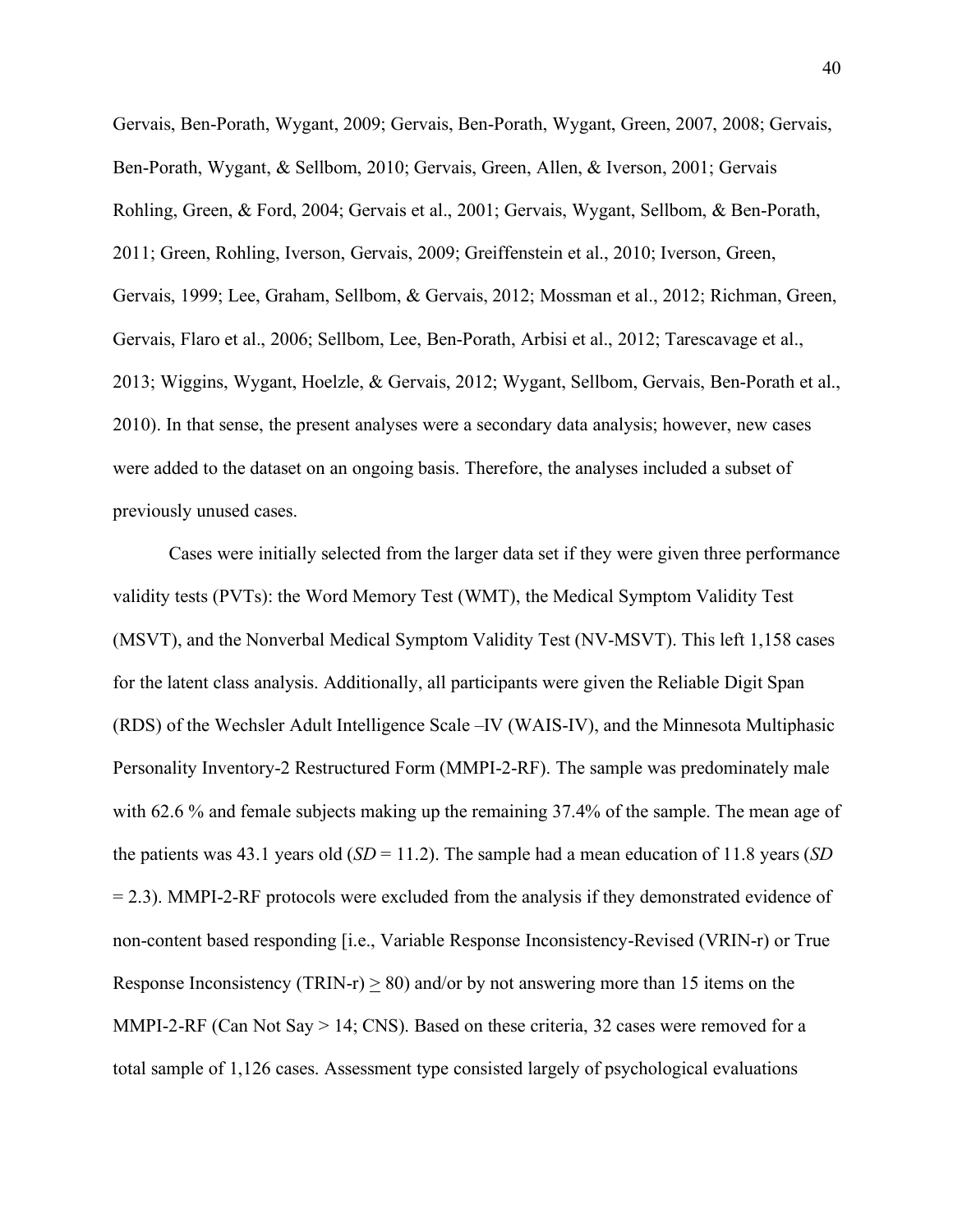(87.9%), followed by vocational (9.1%), with the smallest percentage of other referrals constituting the rest of the sample. Over 80% of the sample was involved in a work-place accident, while a smaller percentage (12.6%) was involved in a motor vehicle accident. See Tables 2 and 3 for the full list of assessment and accident types. With regards to referral type, 82.8% were referred directly from the Worker's Compensation Board (WCB), 10.7% were legal referrals. The smallest percentage was comprised of WCB/Legal, other, private, or insurance referrals. The full list of referral types is listed in Table 4.

# Table 2.

*Assessment Type.*

|                            | N(%        |
|----------------------------|------------|
| Pain Management/Counseling | 2(0.2)     |
| Psychological              | 990 (87.9) |
| Vocational                 | 103(9.1)   |
| <b>MLD</b>                 | 30(2.7)    |
| Other                      | 1(.1)      |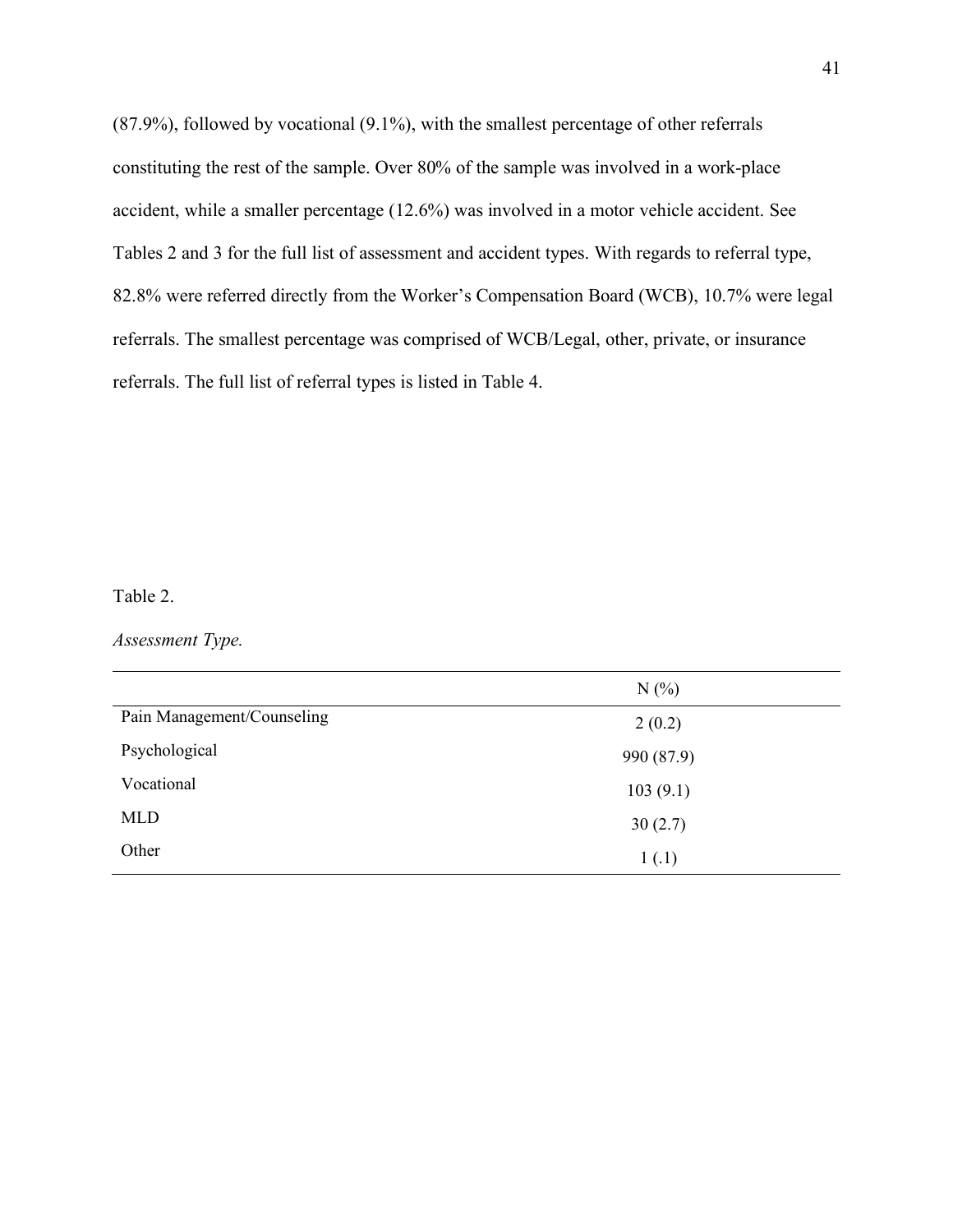# Table 3.

*Accident Type.*

|                        | $N(\%)$    |
|------------------------|------------|
| Work Accident          | 919 (81.6) |
| Motor Vehicle Accident | 142(12.6)  |
| Neurological           | 1(0.1)     |
| No Accident            | 29(2.6)    |
| Other                  | 35(3.1)    |

# Table 4.

# *Referral Type.*

|                                   | N(%        |
|-----------------------------------|------------|
| Worker's Compensation Board (WCB) | 932 (82.8) |
| Legal                             | 121(10.7)  |
| WCB/Legal                         | 1(.1)      |
| Other                             | 16(1.4)    |
| Private                           | 3(0.3)     |
| Insurance                         | 53 $(4.7)$ |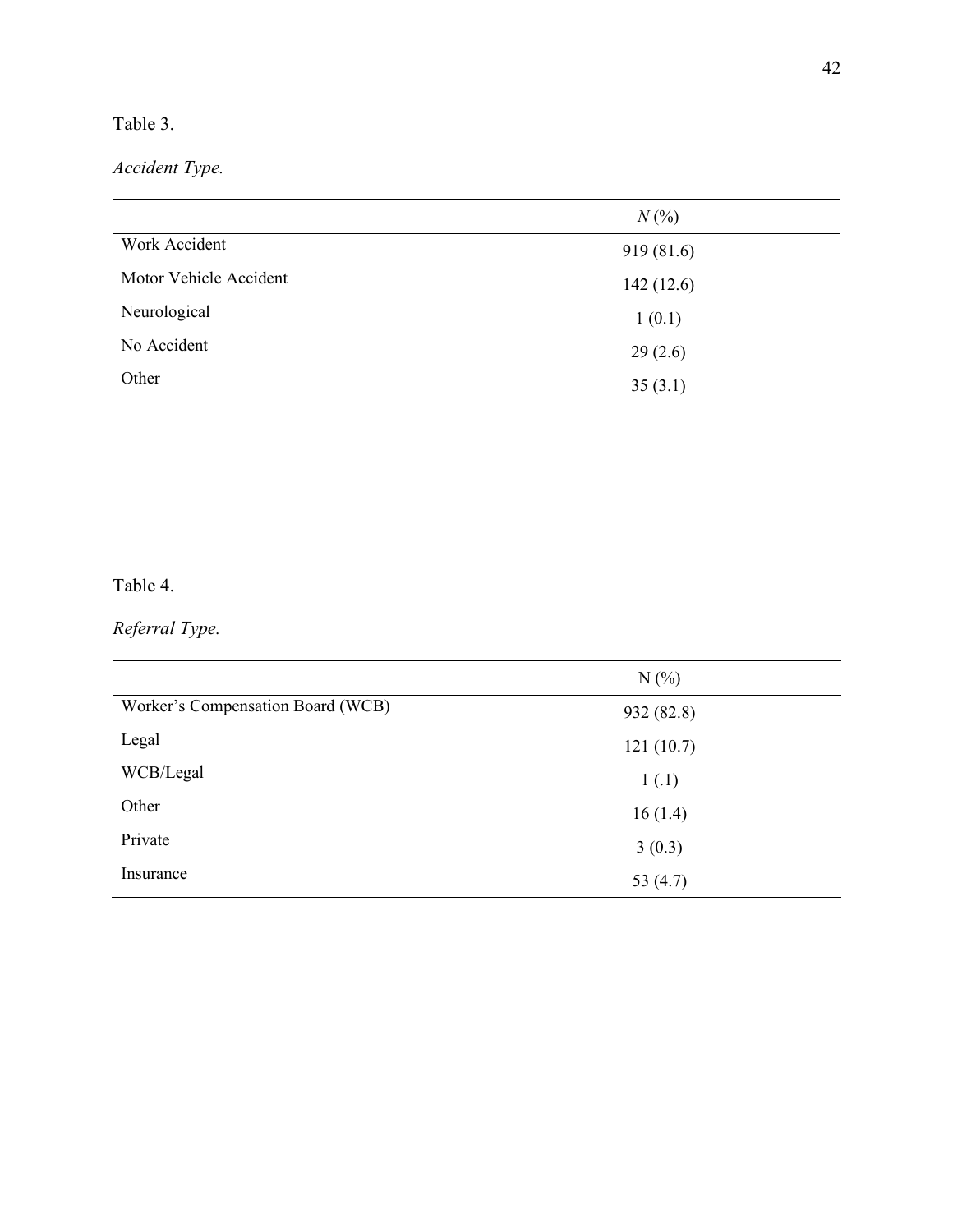Diagnostically, a significant portion of the cases were diagnosed using the Diagnostic and Statistical Manual-IV (APA, 1994) or DSM-IV-TR (2000) criteria and determined by the evaluating psychologist at the time of assessment, following a detailed clinical interview and review of psychological test data and accompanying medical or other third-party documentation. All participants were administered an extensive psychological test battery. Diagnoses largely consisted of chronic pain (19.0%), depressive disorders (35.3%), and anxiety-related disorders (39.1%). Table 5 contains the full list of diagnoses.

# Table 5.

### *Diagnoses.*

|                                     | $N(\%)$    |
|-------------------------------------|------------|
| Chronic Pain                        | 214(19.0)  |
| Depressive Disorders                | 398 (35.3) |
| <b>Anxiety Disorders</b>            | 440 (39.1) |
| <b>Bipolar Type Disorders</b>       | 9(0.8)     |
| Orthopedic                          | 23(2.0)    |
| Chronic Fatigue                     | 1(0.1)     |
| Neurological Disorders              | 1(0.1)     |
| Mild TBI                            | 8(0.7)     |
| Moderate/Severe TBI                 | 6(0.5)     |
| <b>Psychotic Disorders</b>          | 1(0.1)     |
| <b>Cluster A Personality Traits</b> | 2(0.2)     |
| <b>Cluster B Personality Traits</b> | 3(0.3)     |
| <b>Cluster C Personality Traits</b> | 2(0.2)     |
| Other                               | 18(1.6)    |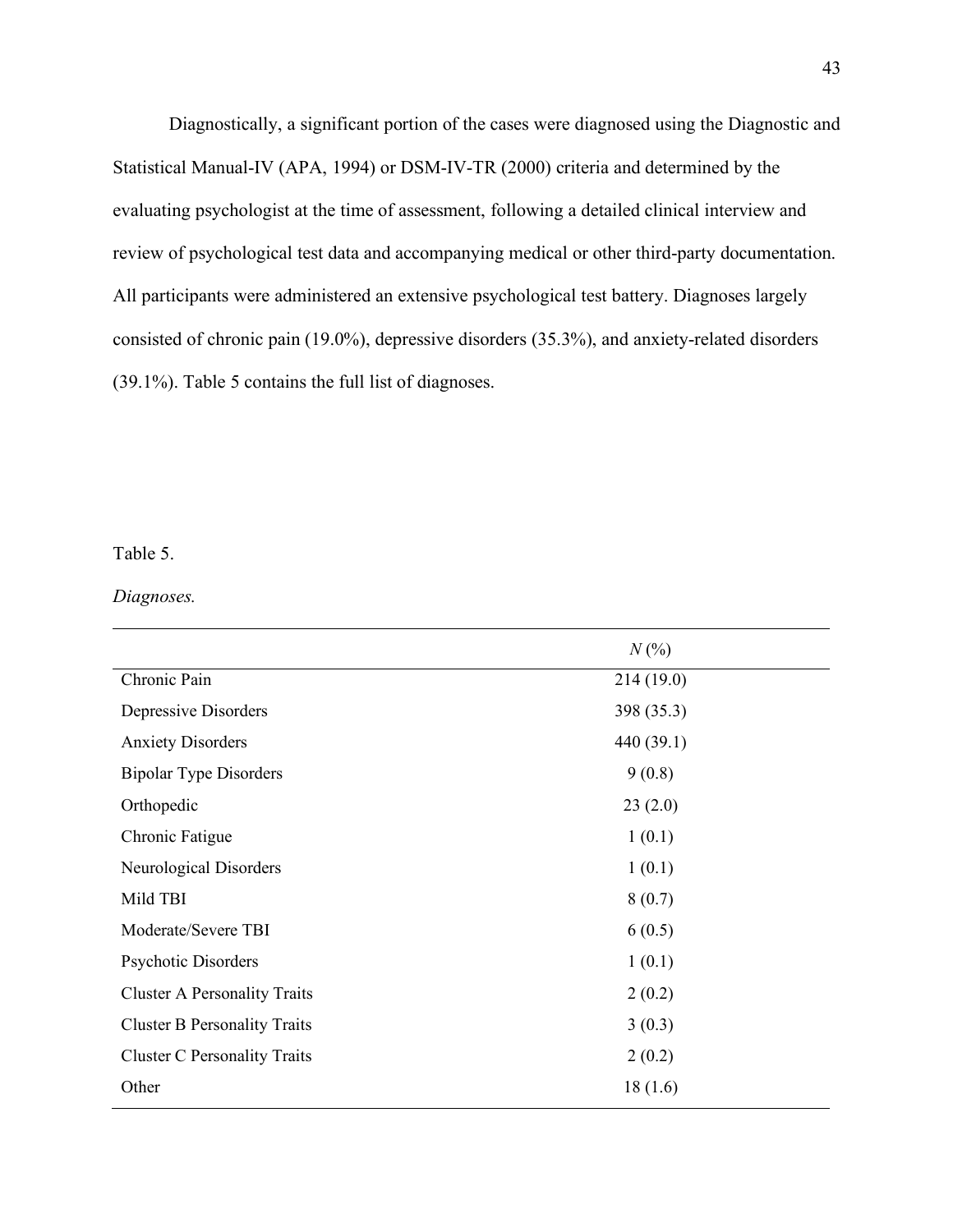## *Instruments and Measures*

Several instruments and measures were used in the present study. Measures were categorized as either performance validity test (PVT), symptom validity test (SVT), or embedded performance validity indicators (EVI).

# *Performance Validity Tests (PVT)*

*Word Memory Test (WMT).* The WMT (Green, Allen, & Astner, 2003) is a computeradministered verbal memory test containing multiple subtests of varying difficulty designed to assess task engagement. The WMT involves the presentation of 20 simple word pairs at a rate of one-word pair per two seconds in two learning trials. Additionally, the words are characterized as either "easy" (having an obvious semantic relationship) or "difficult" (less obvious semantic relationship). After the two learning trials, the examinee completes an immediate 40-item forcedchoice recognition test (Immediate Recognition; IR). This involves the presentation of each of the words from the previous 40 with an additional incorrect word that was not presented during the learning trials. The patient is presented with a similar setup following a 30-minute delay (Delayed Recognition; DR). Each trial is scored based on the individual selecting the correct word from a word-pair containing a distractor word. After being presented both trials, a consistency of responses score is calculated (Consistency; CNS). Children and adults with documented neurological impairments perform exceedingly well, demonstrating that the WMT is sensitive enough to discriminate poor task engagement from true neurological deficits. It has also been shown that the WMT is highly sensitive to task engagement and demographic or psychosocial variables (e.g., age, gender, race/ethnicity, social-economic status), intelligence, and psychopathology (Green, Allen, & Astner, 2004). Green (2003) suggests a cutoff of less than or equal to 33/40 (82.5%) on the IR, DR, or CNS as indicators of poor task engagement. Tan,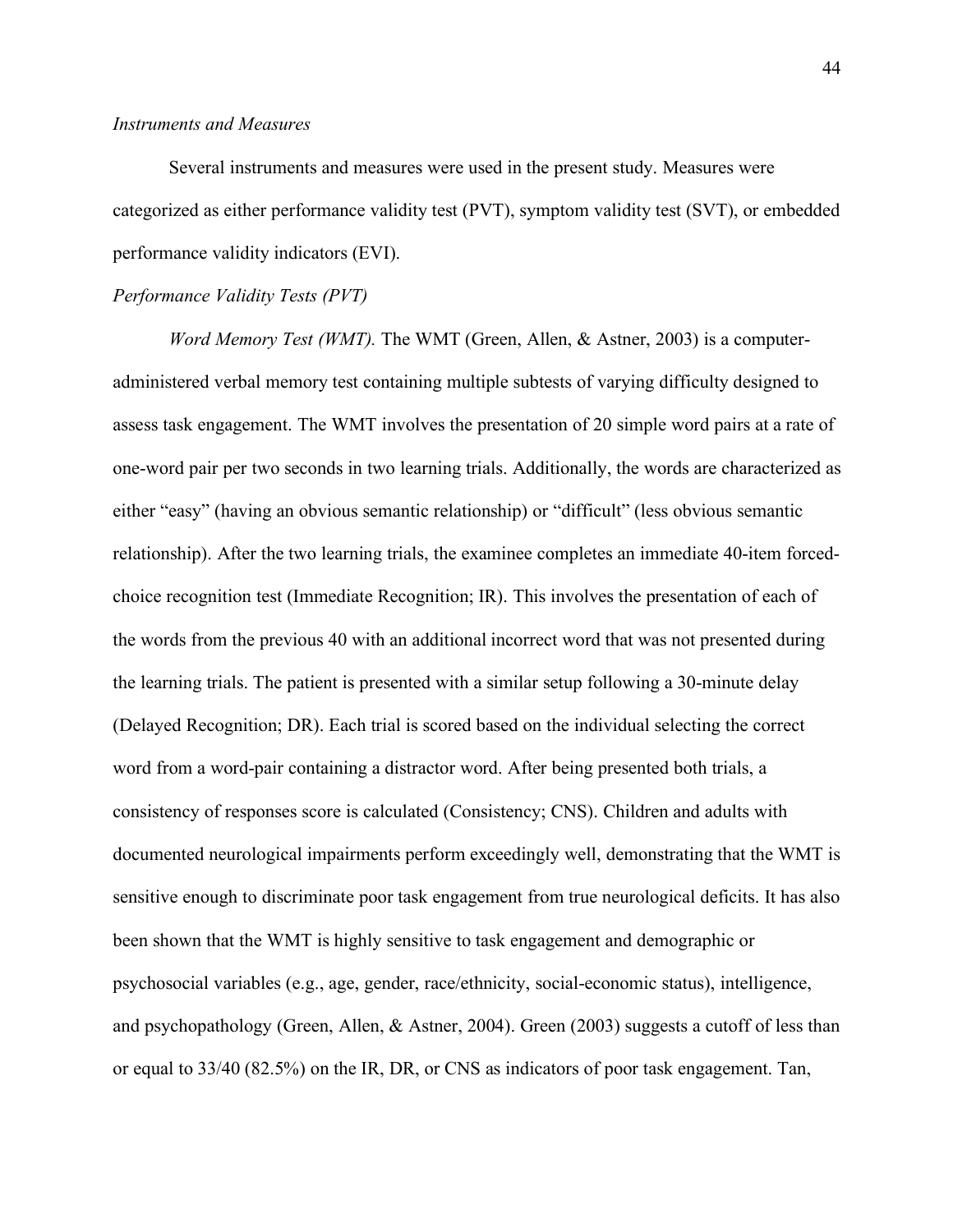Slick, Strauss, and Hultsch (2002) demonstrated a sensitivity and specificity of 100% for individuals simulating feigned cognitive impairments and those instructed to respond with no cognitive impairment. Additionally, 30% of those instructed to feign scored below chance.

*Medical Symptom Validity Test* (MSVT). The MSVT (Green, 2004) is a computer administered verbal memory screening test developed to capture poor task engagement. While similar to the WMT, the MSVT was designed to be shorter and easier. It requires an administration time of only 5 minutes in most cases (Green, 2003; Merten, Green, Henry, Blaskewitz et al., 2005; Richman et al., 2006) and contains only 10 word pairs instead of 20. Furthermore, the delay period between subtests is 10-minutes instead of 30 minutes, further decreasing testing time. Each word pair represents one concept instead of two concepts per pair as seen in the WMT (e.g., soccer-ball vs. tree-lake). After being presented twice with a list of word pairs, the individual performs an Immediate Recognition task (IR) and a Delayed Recognition trial 10 minutes later. In both IR and DR trials, the patient is required to choose the word from the original list from 20 new word pairs that includes a foil word (e.g., "ballpoint" from "ballpoint-iron"). A consistency of responses score (CNS) is calculated from the IR to DR, where the patient obtains one point if they correctly choose the correct response or if the incorrect response was chosen both times. The patient obtains a score of zero for any inconsistencies noted for a given item (i.e., scoring incorrectly on one trial and correctly on the other). The patient passes the MSVT if IR, DR, and CNS scores are all above 85%. Failure of the MSVT is denoted by scores at or below 85% on at least IR, DR, or CNS. Green (2004) demonstrated, in the test manual, that children diagnosed with intellectual disabilities, or psychiatric, or neurological conditions were effectively able to pass the MSVT at the 85% cutoff.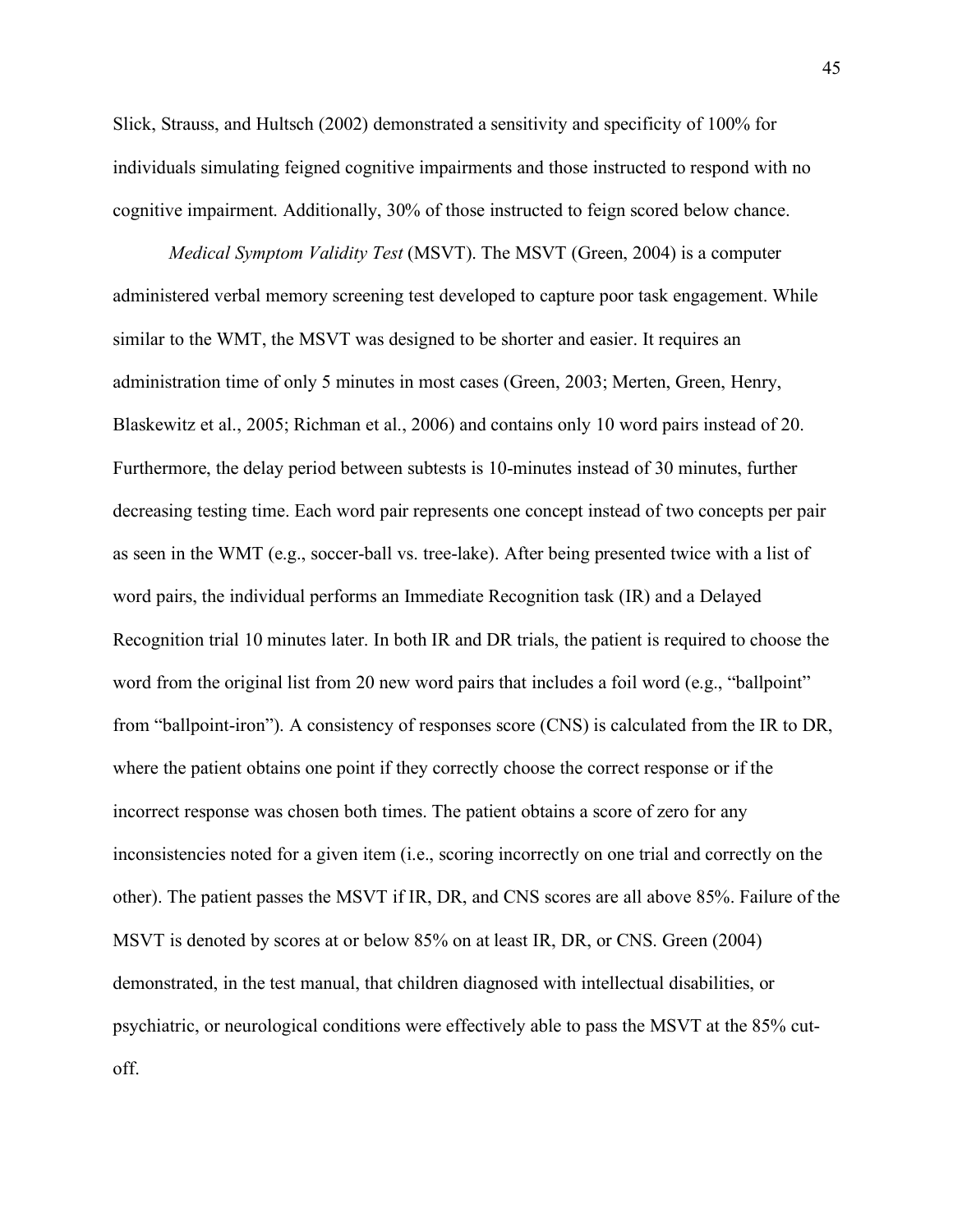*Nonverbal Medical Symptom Validity Test* (NV-MSVT). The NV-MSVT (Green, 2008) is a computer administered nonverbal memory screening test containing four primary task engagement subtests. Ten artist-drawn colored images, each containing a pair of items strongly associated together are presented on the computer. The items are presented twice on the screen, at a rate of one pair every four seconds. After the list presentation, the patient completes a 20 item-forced choice-recognition trial (Immediate Recognition; IR) that includes a target item from the original list and a foil item not previously seen. After a ten-minute delay, again, a target item is paired with a new foil item and the patient completes a new 20-item forced-choice recognition trial (Delayed Recognition; DR). The Delayed Recognition portion of the NV-MSVT also contains two additional subtests, the Delayed Recognition-Variations (DRV) and the Delayed Recognition-Archetypes (DRA). In the DRV subtest, an original target item (e.g., milk cow) is presented with an almost identical foil but has a slight variation in detail (e.g., milk cow missing a spot). In the DRA subtest, each foil item, that was presented in the IR trial, is paired with a single archetypal image (e.g., snake, a bat, a lion roaring, etc.) and the patient is required to select the foil item previously seen on the computer screen. Lastly, on the Paired Associate (PA) subtest, the patient is shown a major portion of a target item pair (e.g., horse) and is required to determine the missing part of the pair (i.e., cart). Again, similar to the WMT and MSVT, children and adults with intellectual disability or neurological disorders effectively "passed" the validity measure at the 90% cut-off. Additionally, Green (2004) demonstrated that patients with various cortical degenerative processes (e.g., Alzheimer's disease) successfully passed the NV-MSVT, despite demonstrating significant impairment on measures of executive functioning. Therefore, passing on the NV-MSVT is based on the mean of IR, DR, CNS, DRA, DRV, and PA being above 90% and the mean of DR, CNS, DRA and DRV being at or above 88%. Cut-off for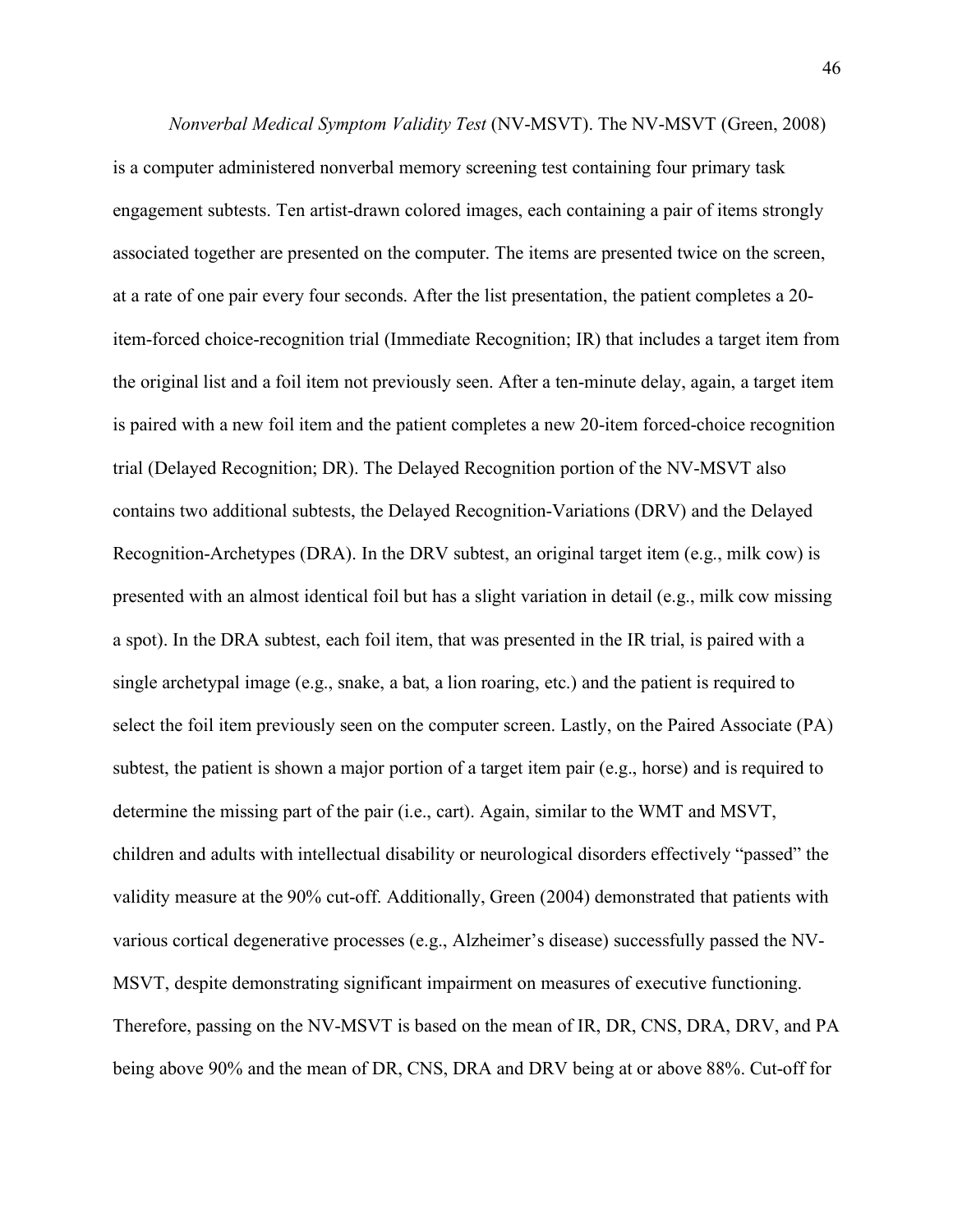failure is based on either the mean of IR, DR, CNS, DRA, DRV, and PA being at or below 90% or the mean of DR, CNS, DRA, and DRV being below 88%.

## *Symptom Validity Test (SVT)*

*Minnesota Multiphasic Personality Inventory-2-Restructured Form* (*MMPI-2-RF*). The MMPI-2-RF (Ben-Porath & Tellegen, 2008) is a self-report personality inventory, comprised of 338 items related to symptoms, beliefs, and attitudes associated with personality and psychopathology. The over-reporting validity scales were examined in the latent class analysis. These scales include Infrequent Responses-Revised (F-r), Infrequent Psychopathology Responses-Revised (Fp–r), Infrequent Somatic Responses (Fs), Symptom Validity Scale-Revised (FBS-r), and Response Bias Scale (RBS). Infrequent Responses-Revised (F-r) is comprised of 32 items rarely endorsed by members of the normative sample. Infrequent Psychopathology Responses-Revised (Fp-r) contains 21 items rarely endorsed by individuals with severe psychopathology and members of the normative sample. Fs contains 16 items with somatic content rarely endorsed by medical and chronic pain patients receiving medical treatment and members of the normative sample. FBS-r contains 30 items associated with non-credible presentation of somatic and cognitive symptoms. Finally, Response Bias Scale (RBS) contains 28 items associated with poor performance on cognitive response bias measures that capture unusual combinations of cognitive and memory complaints. The MMPI-2-RF manual (Ben-Porath & Tellegen, 2008/2011) provide extensive data regarding the psychometric characteristics of the validity scales in a wide variety of samples, both clinical and forensic.

# *Embedded Performance Validity Indicator (EVI)*

*Reliable Digit Span (RDS).* The RDS (Greiffenstein, Baker, & Gola, 1994) is a performance validity indicator derived from the Digit Span (DS) subtest of the Wechsler Adult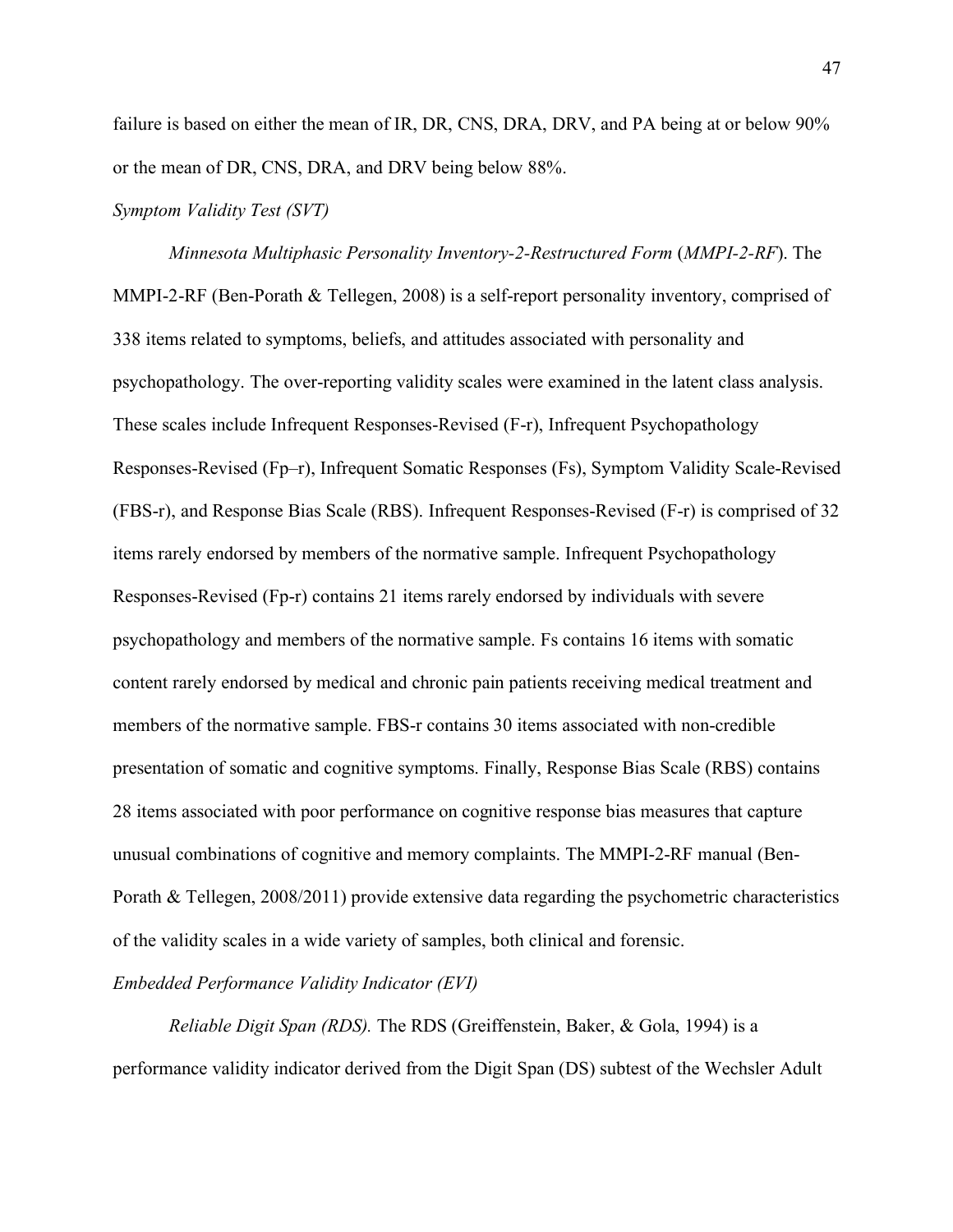Intelligence Scale–Fourth Edition (WAIS-IV; Wechsler, 2008a; 2008b). The Digit Span test is a measure of auditory attentional capacity that requires an individual to repeat a series of digits forward, backward, and in ascending order. RDS is calculated by summing the longest forward and backward digit sequences for which both trials were completed without error. Research has shown that participants with genuine neurocognitive difficulties performed well on RDS (Greiffenstein et al., 1994b). They found that an RDS score of less than 7 was suggestive of negative response bias. Sensitivity of .57 and high specificity of .93 were found for discriminating probable malingerers from patients with documented head injuries. *Classification of Validity Measures for Latent Class Analysis*

Three stand-alone performance validity tests (i.e., the WMT, MSVT, and NV-MSVT), one embedded performance validity indicator (i.e., RDS), and five symptom validity scales (i.e., F-r, Fp-r, Fs, FBS-r, and RBS) were used in the present study, for a total of nine latent variable indicators. Following the cutting scores and decision rules detailed in each performance validity measure's manual, performance on each measure was rated a score between 0, 1, and 2. A score of 0 represented a passing performance on the measure and a score of 1 was given when a patient's score fell at or below the test's cutoff but not below chance. A score of 2 was assigned to any performance on the test that fell at or below chance performance, as noted by the test manuals. Again, when describing the results of the PVTs, the terms *perform* and/or *performance* were used. This is also a similar classification approach implemented by Wygant et al. (2011) who based malingering criteria (Bianchini et al., 2005; Slick et al., 1999) Specific scoring criteria for each performance validity test is illustrated in Table 6.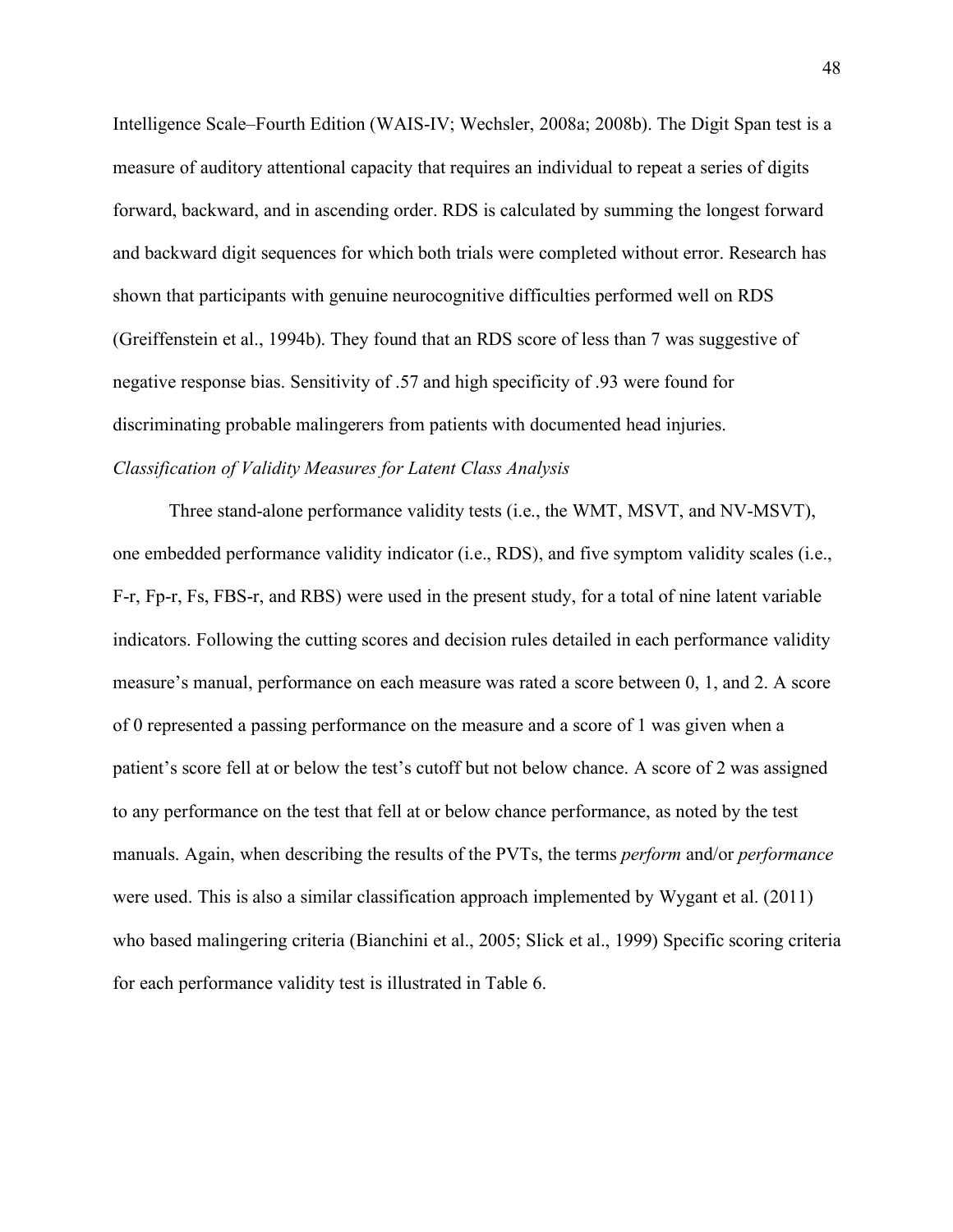# Table 6.

|             | <b>PVT</b> Performance                                                                               |                                                                                                             |                                                                          |  |  |
|-------------|------------------------------------------------------------------------------------------------------|-------------------------------------------------------------------------------------------------------------|--------------------------------------------------------------------------|--|--|
| Test        | Pass $(0)$                                                                                           | Below Cut-off Failure (1)                                                                                   | Below Chance Failure (2)                                                 |  |  |
| <b>WMT</b>  | $>33$ on IR, DR, and CNS<br>$( > 82.5\%)$                                                            | $\leq$ 33 on IR, or DR, or CNS                                                                              | $\leq$ 15 on IR, or DR, or CNS<br>(37.5%)                                |  |  |
| <b>MSVT</b> | >17 on IR, DR, and CNS<br>$( > 85\%)$                                                                | $\leq$ 17 on IR, or DR, or CNS                                                                              | $\leq 6$ on IR, or DR, or CNS<br>$(30\%)$                                |  |  |
| NV-MSVT     | Mean of IR, DR, CNS,<br>DRA, DRV, PA is $> 90\%$<br>And<br>Mean of DR, CNS, DRA,<br>& DRV $\geq$ 88% | Mean of IR, DR, CNS,<br>DRA, DRV, PA is $\leq 90\%$<br><b>Or</b><br>Mean of DR, CNS, DRA, &<br>$DRV < 88\%$ | IR, or DR, or $CNS < 30\%$<br><b>Or</b><br>DRA, or DRV, or $PA <$<br>20% |  |  |

# *Scoring Criteria for Performance Validity Test (PVT) Performance.*

*Note.* WMT = Word Memory Test. MSVT = Medical Symptom Validity Test. NV-MSVT =

Nonverbal Medical Symptom Validity Test. IR = Immediate Recognition. DR = Delayed

Recognition. CNS = Consistency. DRV = Delayed Recognition-Variations. DRA = Delayed

Recognition-Archetypes. PA = Paired Associates.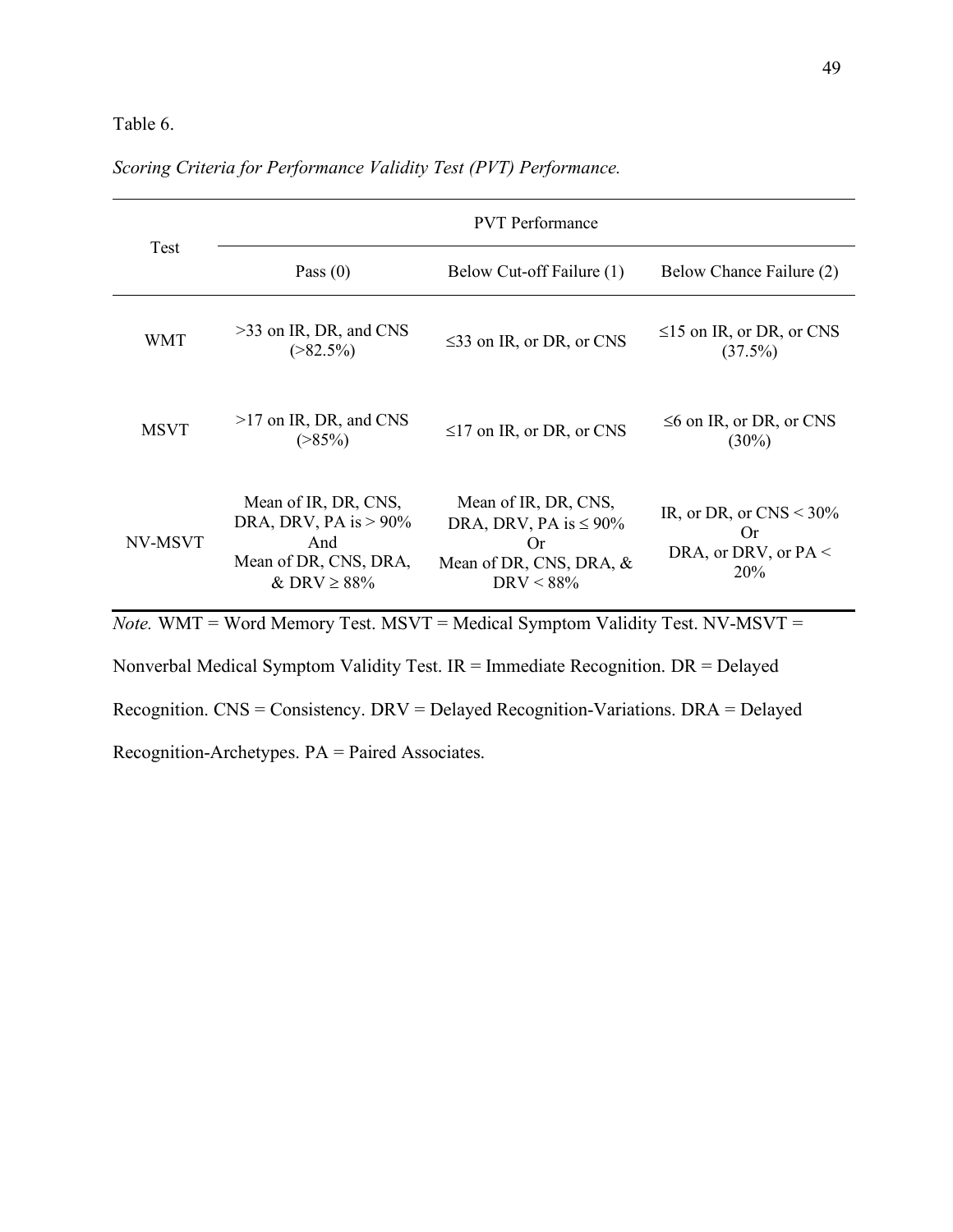Based on the cutting scores and decisions rules for the embedded performance validity indicator, performance was rated a score between 0 and 1. A score of 0 represented a passing performance on the measure and a score of 1 represented below cutoff failure. Similar to the PVTs, the terms *perform* and/or *performance* were used to describe the results. Specific scoring criteria for the embedded performance validity indicator is illustrated in Table 7.

#### Table 7.

*Scoring Criteria for Embedded Performance Validity Indicator (EVI).*

| Test       | <b>EDI</b> Performance |            |
|------------|------------------------|------------|
|            | Pass $(0)$             | Fail $(1)$ |
| <b>RDS</b> | > 6                    | $\leq 6$   |

*Note.* RDS = Reliable Digit Span.

Following the cut score ranges and decision rules detailed in the MMPI-2-RF manual, performance on F-r was rated with a score between 0 and 4, Fp-r was rated on a score between 0 and 3, while, Fs, FBS-r, and RBS were rated between 0 and 2. 0 represents a passing score (i.e., valid responding for all scales. A *T* score of 120 on F-r represents invalid responding (i.e.,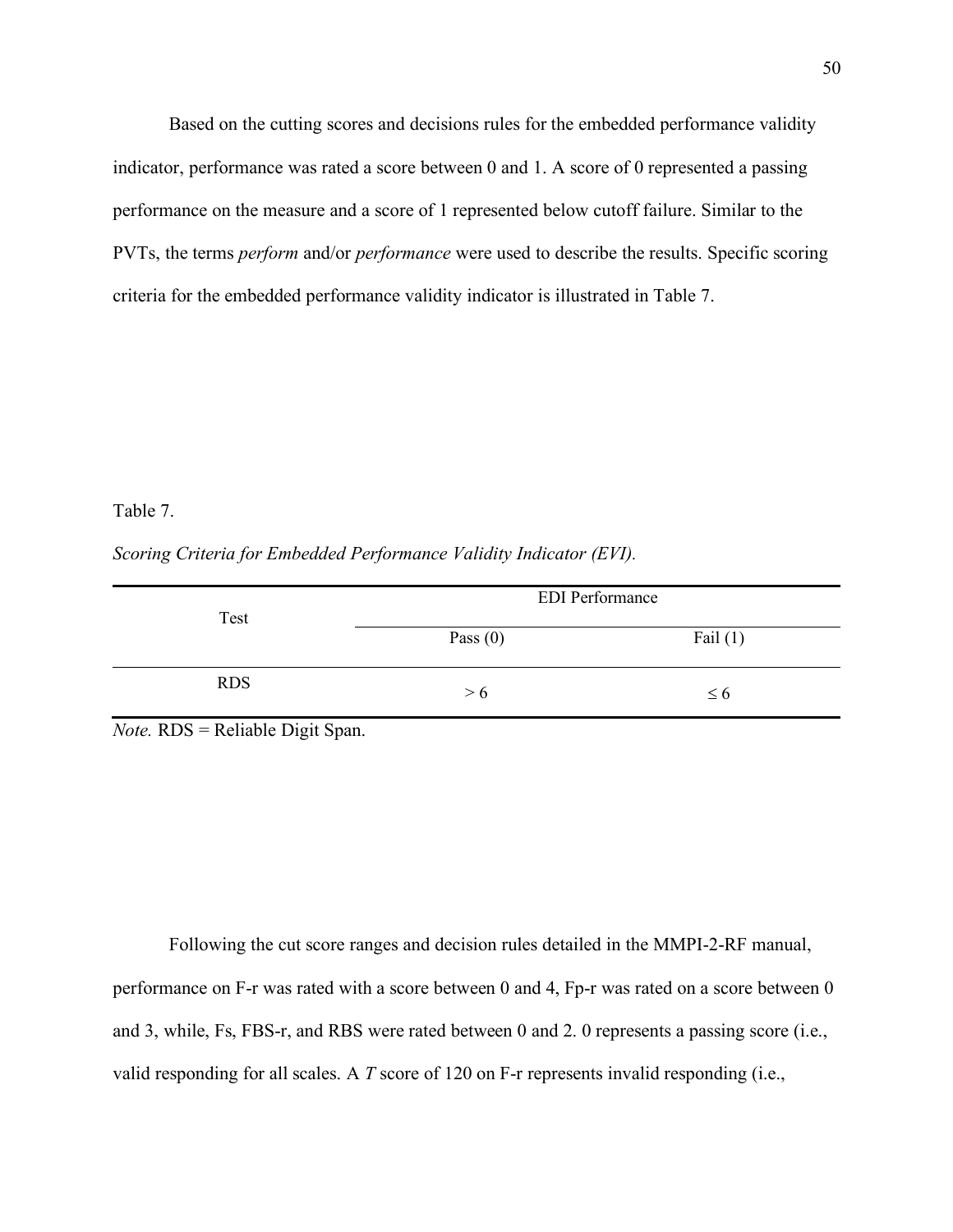definite response bias). A *T* score of greater than or equal to 100 on Fp-r, Fs, FBS-r, or RBS represents invalid responding (i.e., definite response bias). When describing the results related to SVT performance, the term *endorse* was used. Scoring criteria for the validity scales are illustrated in Table 8.

# Table 8.

*Scoring Criteria for Symptom Validity Test (SVT) Endorsement on the Minnesota Multiphasic Personality Inventory-2-Restructured Form (MMPI-2-RF).*

| Validity   | <b>SVT</b> Performance |                             |              |                                             |                          |  |
|------------|------------------------|-----------------------------|--------------|---------------------------------------------|--------------------------|--|
| Scales     | Pass $(0)$             | (1)                         | (2)          | (3)                                         | (4)                      |  |
| $F-r$      | T < 79                 |                             |              | $T = 79 - 89$ $T = 90 - 99$ $T = 100 - 119$ | $T = 120$                |  |
| $Fp-r$     | T < 70                 | $T = 70 - 79$ $T = 80 - 99$ |              | $T \geq 100$                                | $\overline{\phantom{a}}$ |  |
| Fs         | T < 80                 | $T = 80 - 99$               | $T \geq 100$ |                                             |                          |  |
| FBS-r      | T < 80                 | $T = 80 - 99$               | $T \geq 100$ | -                                           | ۰                        |  |
| <b>RBS</b> | T < 80                 | $T = 80 - 99$               | $T \geq 100$ |                                             | ۰                        |  |

*Note.* MMPI2-RF = Minnesota Multiphasic Personality Inventory-2-Restructured Form; MMPI-2-RF Validity Scales: F-r = Infrequent Responses-Revised. Fp-r = Infrequent Psychopathology Responses-Revised. Fs = Infrequent Somatic Responses. FBS-r = Symptom Validity Scale-Revised. RBS = Response Bias Scale.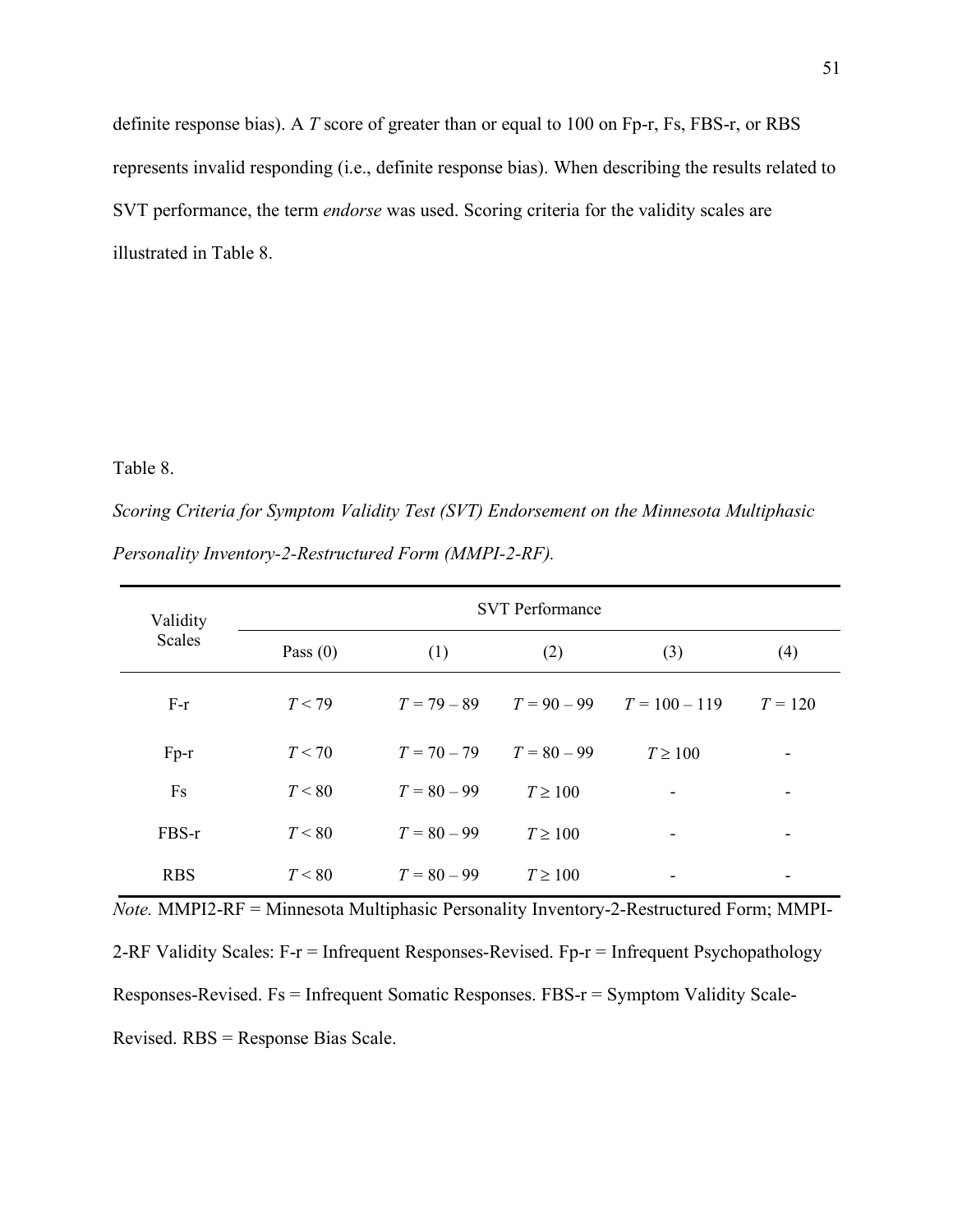### *Analyses*

Latent class analysis (LCA; McCutcheon, 1987) is a mixture modeling technique developed to reveal unobserved heterogeneity within a given population and to define substantively meaningful groups of people that are similar in their responses to measured variables in a cross-sectional manner (Muthen, 2004). LCA models identify categorical latent class constructs measured by a number of observed response variables (i.e., validity indicators). Additionally, LCA works to place individuals into classes based upon the observed items (i.e., person-centered) and highlight items that best capture each class.

Latent class analysis can also be implemented from an exploratory or confirmatory standpoint. Exploratory latent class analysis (ELCA) does not contain a strong a priori hypothesis regarding the number or nature of the latent classes underlying the data (Hoijtink, 2001). Advantages regarding an exploratory LCA involve the ability to fit several proposed models to the data with differing numbers of latent classes. Additionally, this allows one to compare the resulting fit indices to determine which best corresponds to the observed data (Finch & Bronk, 2011). Furthermore, exploratory LCA works under the assumption that a validated theory regarding the types of latent groups is present (Laudy, Boom, & Hoijtink, 2005). Confirmatory LCA (CLCA) contrasts ELCA by allowing for the formulation of specific hypotheses regarding the characteristics of the latent classes in the data. CLCA hypotheses are expressed as a set of parameter constraints for an estimated LCA model (Croon, 1990).

When considering an LCA model, *item and class probability parameters* are to be examined. When examining categorical outcomes (e.g., malingering or not malingering), *item parameters* correspond to the conditional item probabilities and represent *measurement parameters*. Alternatively, this refers to the probability individuals may respond to a given item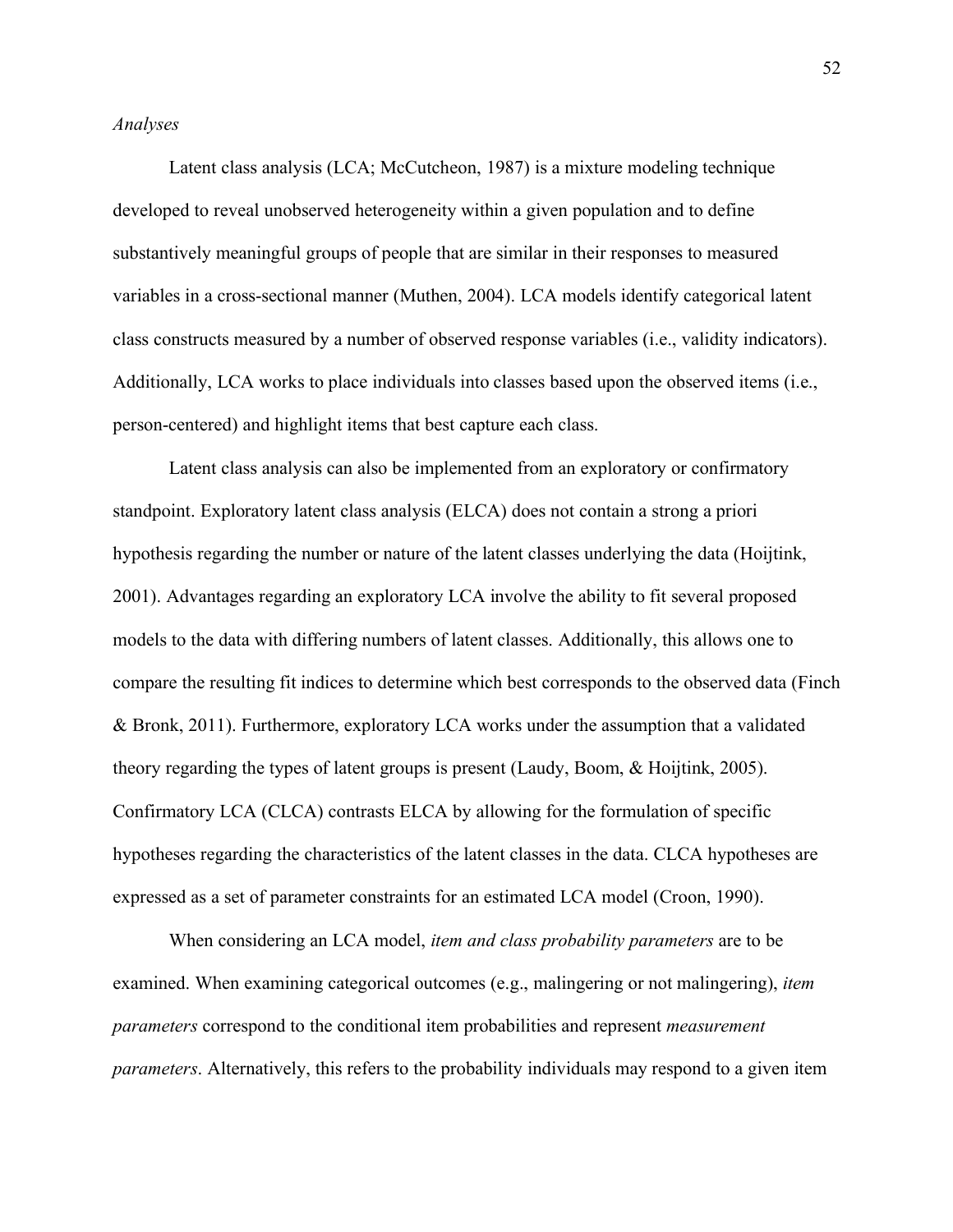within a specific class. *Class probability parameters* refer to the prevalence rates or size of each class (i.e., *structural parameters*). Stated differently, this refers to the proportion of individuals belonging to a specific class. For LCA models using continuous outcomes, otherwise known as latent profile analysis, item parameters are class specific item means and variances. Furthermore, the conditional independence assumed for this model suggests that the correlation among the categorical and continuous outcomes is explained by the latent class variable, malingering (i.e., local independence).

Several factors were considered to determine the number of classes needed to define the construct of malingering, otherwise known as class enumeration or model fit (Nylund, Asparohov, Muthen, 2007). Statistical information criteria (IC) such as Akaike Information Criterion (AIC; Akaike, 1987), Bayesian Information Criterion (BIC; Schwartz, 1978), the sample size adjusted BIC (aBIC), and a credible theory are necessary in the determination of classes. Nylund et al. (2007) conducted a monte carlo simulation study to evaluate numerous model fit indices and to give insight as to the most useful indices to use for determining the number of classes. They found that the sample size adjusted Bayesian information criterion (aBIC) was superior, across all models and all sample sizes, to the Akaike information criterion (AIC), the consistent AIC (CAIC), and the standard BIC. The aBIC utilizes the likelihood ratio statistic and applies a penalty for an increased number of model parameters. Furthermore, it is useful for comparing the fit of multiple models, with lower values indicating a relatively better model fit (Finch and Bronk, 2011).

In addition to investigating information criterion, Nylund et al. (2007) examined the performance of three hypothesis testing methods for determining model fit: the chi-square-based likelihood ratio test (LRT), the Lo-Mendell-Rubin (LMR) LRT test, and the bootstrap likelihood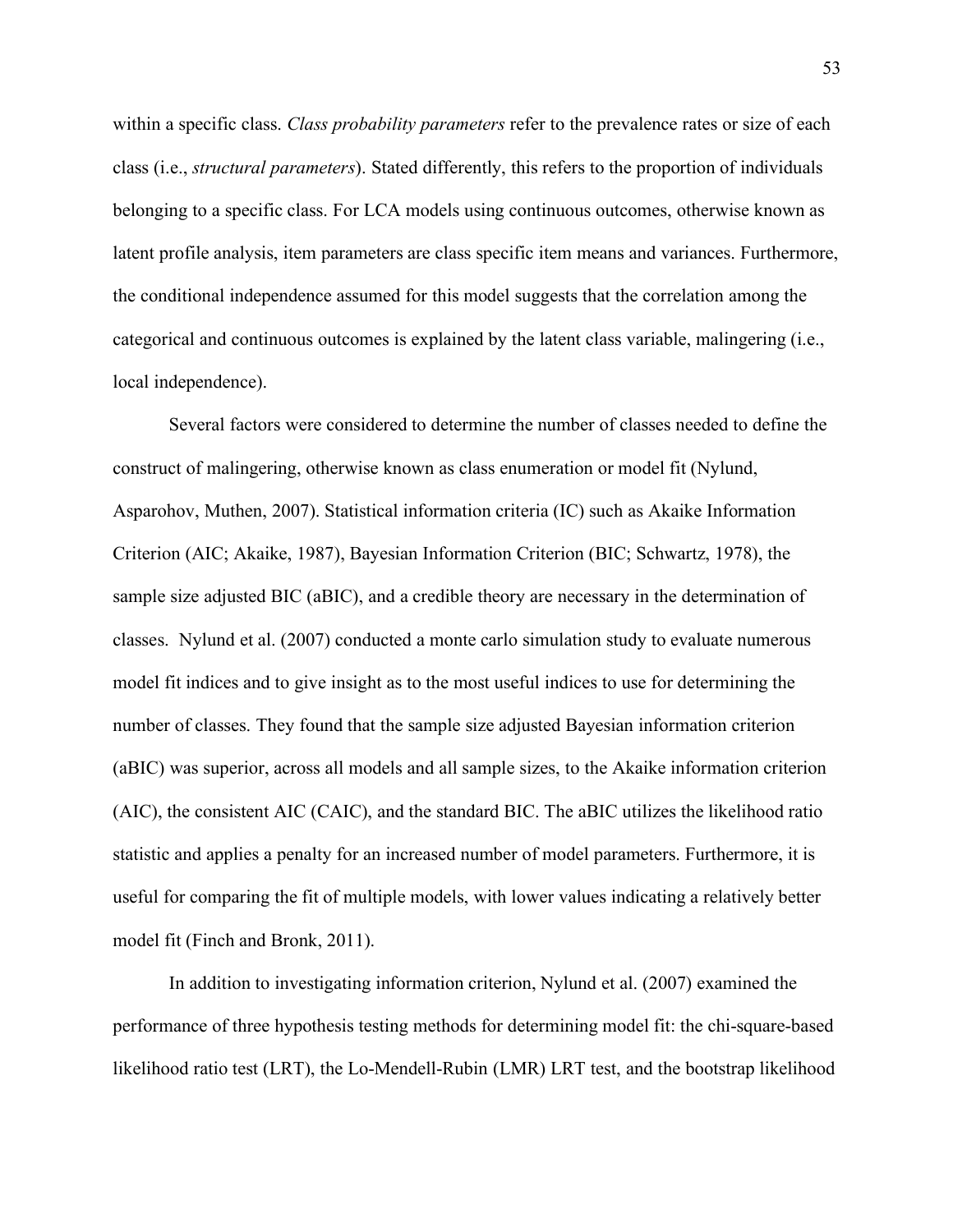ratio test (BLRT). These LRTs are used to test the null hypothesis (*k*) to the less restrictive model (*k* – 1). Therefore, a statistically significant *p-*value suggests that the model fits the data better than the model with one less class  $(k - 1)$ . Nylund and her colleagues (2007) also demonstrated that the chi-square difference test (*naïve chi-square*) is ineffective for class enumeration in LCA. Their results suggested that the Lo-Mendell-Rubin (LMR) and the bootstrap likelihood ratio test (BLRT) are most appropriate for comparing mixture models with differing number of classes. Additionally, the BLRT performs best in LCA models with continuous outcomes. Summarily, Nylund et al. (2007) suggests the BLRT is the better statistical tool of all indices and test, though have disadvantages that necessitate consideration for the LMR.

Therefore, following the recommendations of Nylund and colleagues (2007), an iterative modeling approach and commonly accepted fit criteria were used. This dissertation employed the following information criteria to measure model fit: the Akaike Information Criterion (AIC); the Bayesian Information Criterion (BIC); and the sample size adjusted BIC (Sclove, 1987). It also implemented several likelihood ratio tests such as, the Bootstrap Likelihood Ratio Test (BLRT; McLachlan & Peel, 2000) and the Lo-Mendell-Rubin LRT.

Regarding the theoretical understanding of malingering, several diagnostic criteria have been developed that capture malingering subgroups. Malingered Neurocognitive Dysfunction (MND; Slick et al., 1999) is a set of malingering criteria that was used in this study. Table 1 shows a description of the criteria for the determination of MND.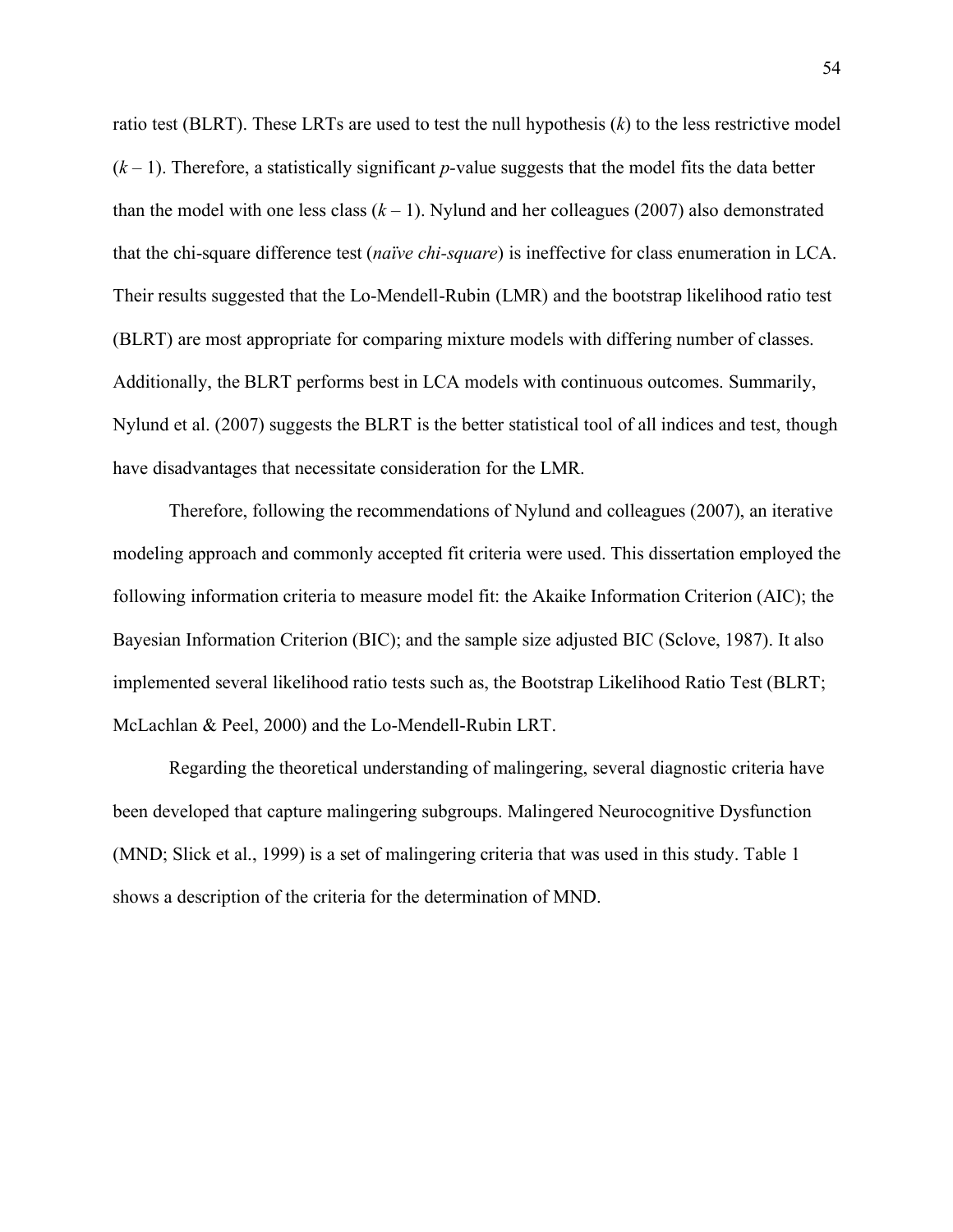# CHAPTER III

# RESULTS

# *Descriptive Statistics*

Table 9 provides a breakdown of the performance rates for each level of the PVT measures based on the evaluees' scores. Table 10 provides the percentage of individuals who performed at each level of the EVI. Lastly, Table 11 provides the percentage of endorsement rates at each level of the SVT scales.

### Table 9.

### *Total and Percentages of PVT Performance by Levels.*

|             | Pass        | Below Cut off | <b>Below Chance</b> |
|-------------|-------------|---------------|---------------------|
| <b>WMT</b>  | 776 (68.9%) | $344(30.6\%)$ | $6(0.5\%)$          |
| <b>MSVT</b> | 924 (82.1%) | 197(17.5%)    | $5(0.4\%)$          |
| NV-MSVT     | 935 (83%)   | $179(15.9\%)$ | $12(1.1\%)$         |

 $\overline{Note. WMT}$  = Word Memory Test. MSVT = Medical Symptom Validity Test. NV-MSVT =

Nonverbal Medical Symptom Validity Test.

# Table 10.

# *Total and Percentages of EVI Performance by Levels.*

|                                | Pass            | <b>Below Cutoff</b> |
|--------------------------------|-----------------|---------------------|
| <b>RDS</b>                     | 1041 $(92.5\%)$ | $85(7.5\%)$         |
| ______________________<br>$ -$ |                 |                     |

*Note.* RDS = Reliable Digit Span.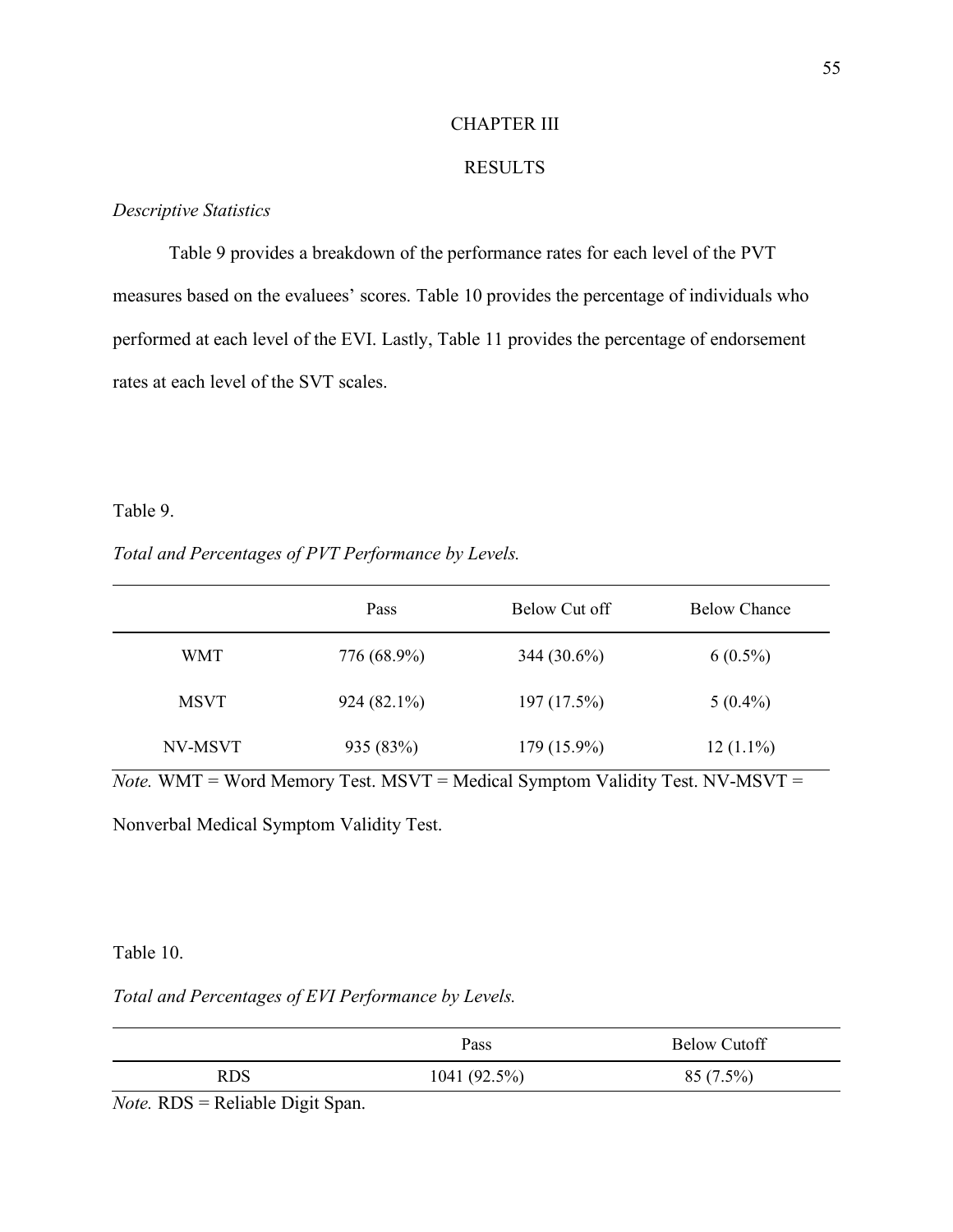# Table 11.

| Scale      |             |                  |                  |                    |              |
|------------|-------------|------------------|------------------|--------------------|--------------|
| $F-r$      | T < 79(0)   | $T = 79 - 89(1)$ | $T = 90 - 99(2)$ | $T = 100 - 119(3)$ | $T = 120(4)$ |
|            | 584 (51.9%) | $184(16.3\%)$    | 101(9%)          | $149(13.2\%)$      | $108(9.6\%)$ |
| $Fp-r$     | T < 70(0)   | $T = 70 - 79(1)$ | $T = 80 - 99(2)$ | $T \ge 100(3)$     |              |
|            | 943 (83.7%) | 84 (7.5%)        | 75(6.7%)         | $24(2.1\%)$        |              |
| Fs         | T < 80(0)   | $T = 80 - 99(1)$ | $T \ge 100(2)$   |                    |              |
|            | 738 (65.5%) | $262(23.3\%)$    | $126(11.2\%)$    |                    |              |
| FBS-r      | T < 80(0)   | $T = 80 - 99(1)$ | $T \ge 100(2)$   |                    |              |
|            | 586 (52%)   | 481 (42.7%)      | 59 (5.2%)        |                    |              |
| <b>RBS</b> | T < 80(0)   | $T = 80 - 99(1)$ | $T \ge 100(2)$   |                    |              |
|            | 589 (52.3%) | 359 (31.9%)      | 178 (15.8%)      |                    |              |

*Total and Percentages of SVT Endorsement by Levels.*

*Note.* MMPI2-RF = Minnesota Multiphasic Personality Inventory-2-Restructured Form; MMPI-2-RF Validity Scales: F-r = Infrequent Responses-Revised. Fp-r = Infrequent Psychopathology Responses-Revised. Fs = Infrequent Somatic Responses. FBS-r = Symptom Validity Scale-Revised. RBS = Response Bias Scale.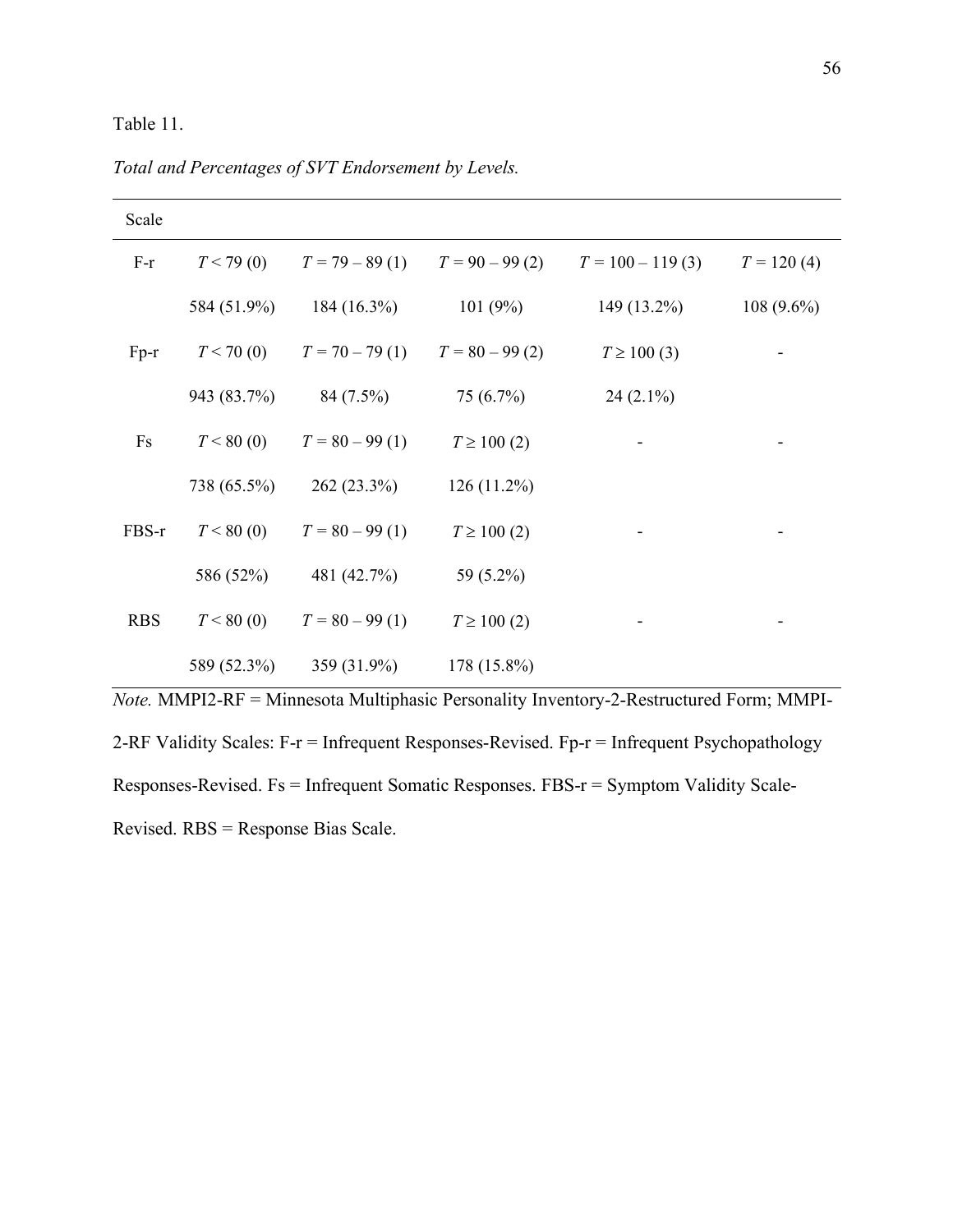The presentation of the results of the latent class analysis is divided into two sections. The first section provides the evaluative information for the models tested to determine the most appropriate number of classes. This included details about the values for the information criteria (e.g., AIC and BIC), model fit indices (e.g., LMR), and entropy for  $1 - 7$  class models. Entropy is an indicator of latent class identification (Asparouhv & Muthen, 2018). Entropy values range from 0 to 1 and values approaching 1 indicate clearer separation of classes (i.e., good classification); however, entropy is not a good indicator for a well-fitting model and should not be used in determining the number of classes. The models were run with Mplus Version 7.4 using full information maximum likelihood estimation (Muthen & Muthen, 2015). The second section included an evaluation of the structural and measurement parameter estimates. This included examination of class size, probability of latent class membership, the conditional probabilities (i.e., endorsement of each variable and the categories in each variable). Lastly, the number of criteria for inclusion in each class met were detailed.

Model fit statistics suggested a four or five class model solution since not all the fit statistics pointed at one particular model (see Table 12). After examining the item probabilities for both the four class and five class mode, the five-class solution was selected because it made the most substantive sense. The aBIC and LMR which are used to assess LCA models, suggested a five-class model while the BIC suggested a four-class model (Nylund et al., 2007). While the BIC, aBIC, and LMR values were the lowest for the 5-class model, the AIC stopped decreasing in magnitude sharply, and appeared to tail off between four and five classes. The BLRT was not useful as it was significant for each class model. This is particularly common with real world data as the BLRT appears to work better with simulation data (Muthen  $\&$  Muthen, 2009).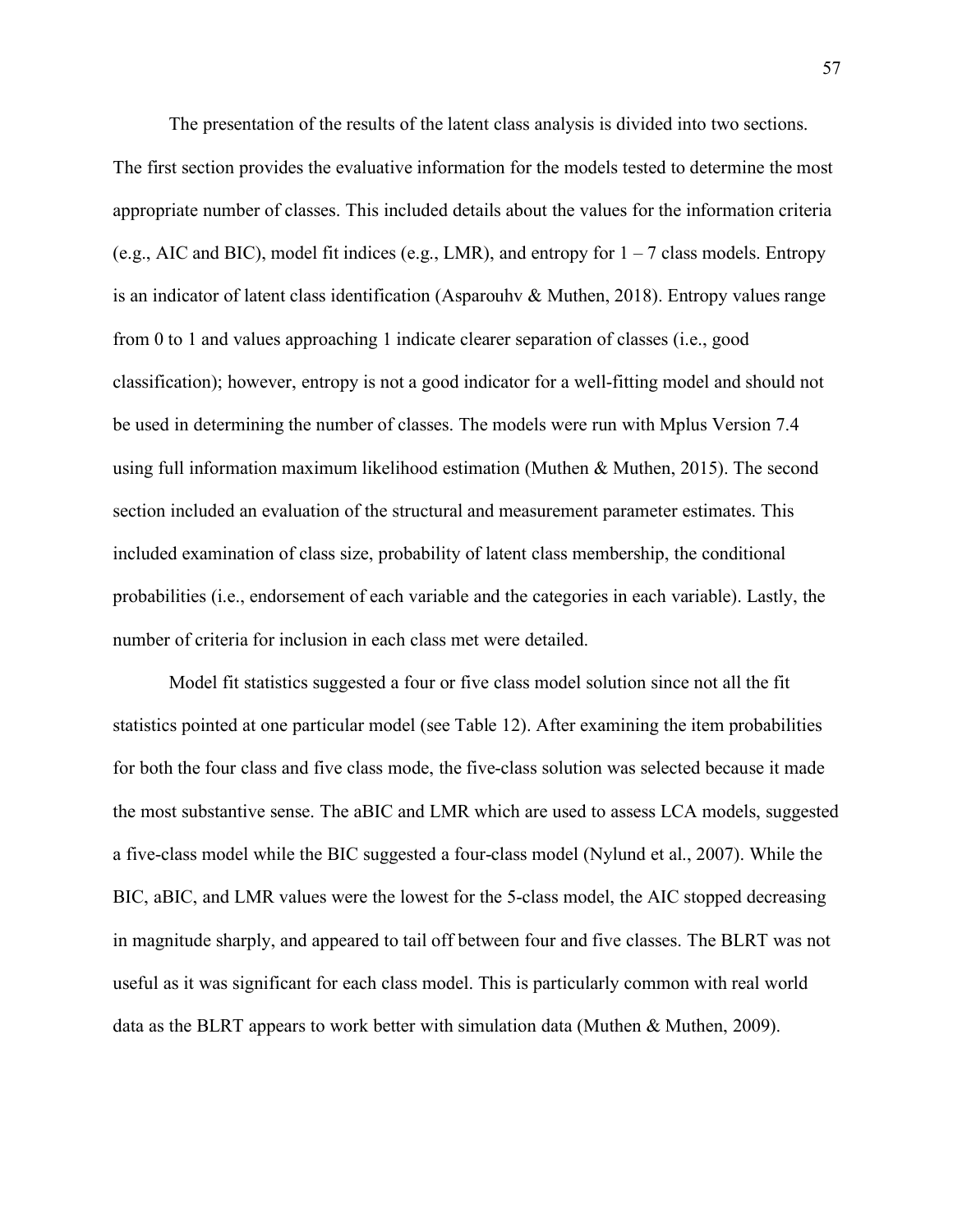# Table 12.

| # of<br>Classes                                                                                                                                                                        | 1           | $\overline{2}$ | $\overline{3}$                                                                                                              | $\overline{4}$ | 5           | 6           | $\overline{7}$ |
|----------------------------------------------------------------------------------------------------------------------------------------------------------------------------------------|-------------|----------------|-----------------------------------------------------------------------------------------------------------------------------|----------------|-------------|-------------|----------------|
| $\mathbf{L}\mathbf{L}$                                                                                                                                                                 | $-7391.81$  | $-6408.39$     | $-6231.023$                                                                                                                 | $-6073.90$     | $-6005.15$  | $-5971.84$  | $-5946.92$     |
| $\#$ of<br>parameters                                                                                                                                                                  | 20          | 41             | 62                                                                                                                          | 83             | 104         | 125         | 146            |
| <b>BIC</b>                                                                                                                                                                             | 14924.14    | 13104.87       | 12897.69                                                                                                                    | 12731.00       | 12741.05    | 12821.98    | 12919.67       |
| <b>ABIC</b>                                                                                                                                                                            | 14860.61    | 12974.64       | 12700.76                                                                                                                    | 12467.37       | 12410.72    | 12424.94    | 12455.95       |
| <b>AIC</b>                                                                                                                                                                             | 14823.61    | 12898.78       | 12586.05                                                                                                                    | 12313.81       | 12218.30    | 12193.68    | 12185.83       |
| <b>LMR</b><br>p-value                                                                                                                                                                  | NA          | ${}< 0.001$    | 0.131                                                                                                                       | ${}< 0.001$    | 0.006       | 0.439       | 0.891          |
| <b>BLRT</b><br>p-value                                                                                                                                                                 | ${}< 0.001$ | ${}< 0.001$    | ${}< 0.001$                                                                                                                 | ${}< 0.001$    | ${}< 0.001$ | ${}< 0.001$ | ${}< 0.001$    |
| Entropy                                                                                                                                                                                | NA          | 0.87           | 0.85                                                                                                                        | 0.84           | 0.84        | 0.84        | 0.86           |
| Note: BIC = Bayesian Information Criteria; ABIC = Adjusted Bayesian Information Criteria;<br>$AIC = Akaike Information Criteria; LMR = Lo-Rubin-Mendell Likelihood Ratio Test; BLRT =$ |             |                | $D_{1,1,1}$ (Time $D_{1,1,1,1}$ ) $1 \tbinom{1}{1}$ (11 ) $1 \tbinom{1}{1}$ (11 ) $1 \tbinom{1}{1}$ (11 ) $1 \tbinom{1}{1}$ |                |             |             |                |

*Model Fit Information for 1 - 7 Class LCA Models.*

Bootstrap LMR. Bolded values in the tables denotes the model that was preferred by the given fit index.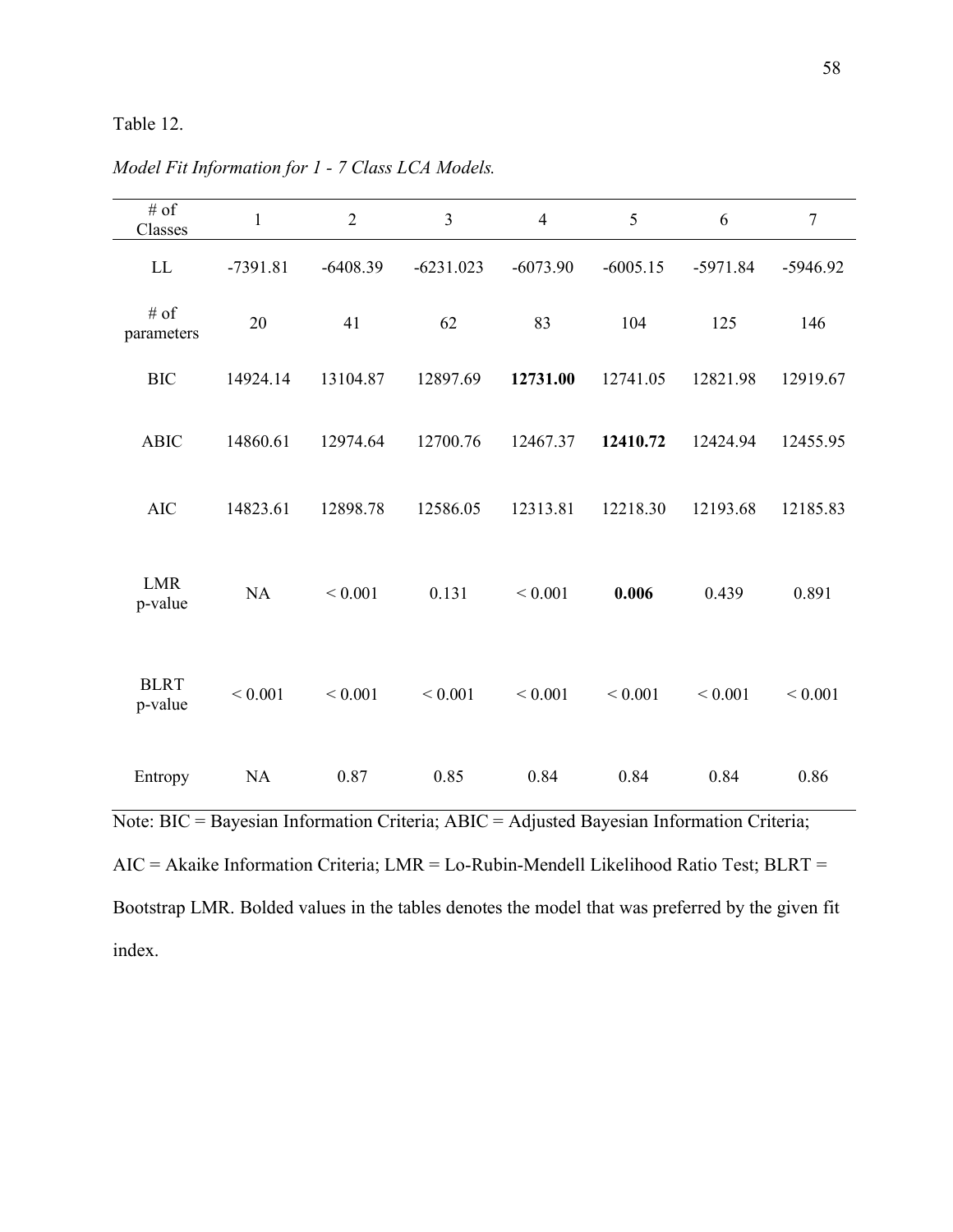Table 13 contains the final class counts and proportions for the latent classes based on their most likely latent class membership. This table describes the individuals with their highest probability for being in that particular class. Tables 14 and 15 show the average latent class probabilities for most likely latent class membership (row) by latent class (column) and classification probabilities for the most likely latent class membership by latent class, respectively. Table 14 represents the classification probability for the individuals in that particular class and their average probability for being in each class.

Table 13.

*Final Class Counts and Proportions for the Latent Classes Based on Their Most Likely Latent Class Membership.*

| Latent Class | N   | $\frac{0}{0}$ |
|--------------|-----|---------------|
| 1            | 83  | 7.4           |
| 2            | 102 | 9.1           |
| 3            | 162 | 14.4          |
| 4            | 264 | 23.4          |
| 5            | 515 | 45.7          |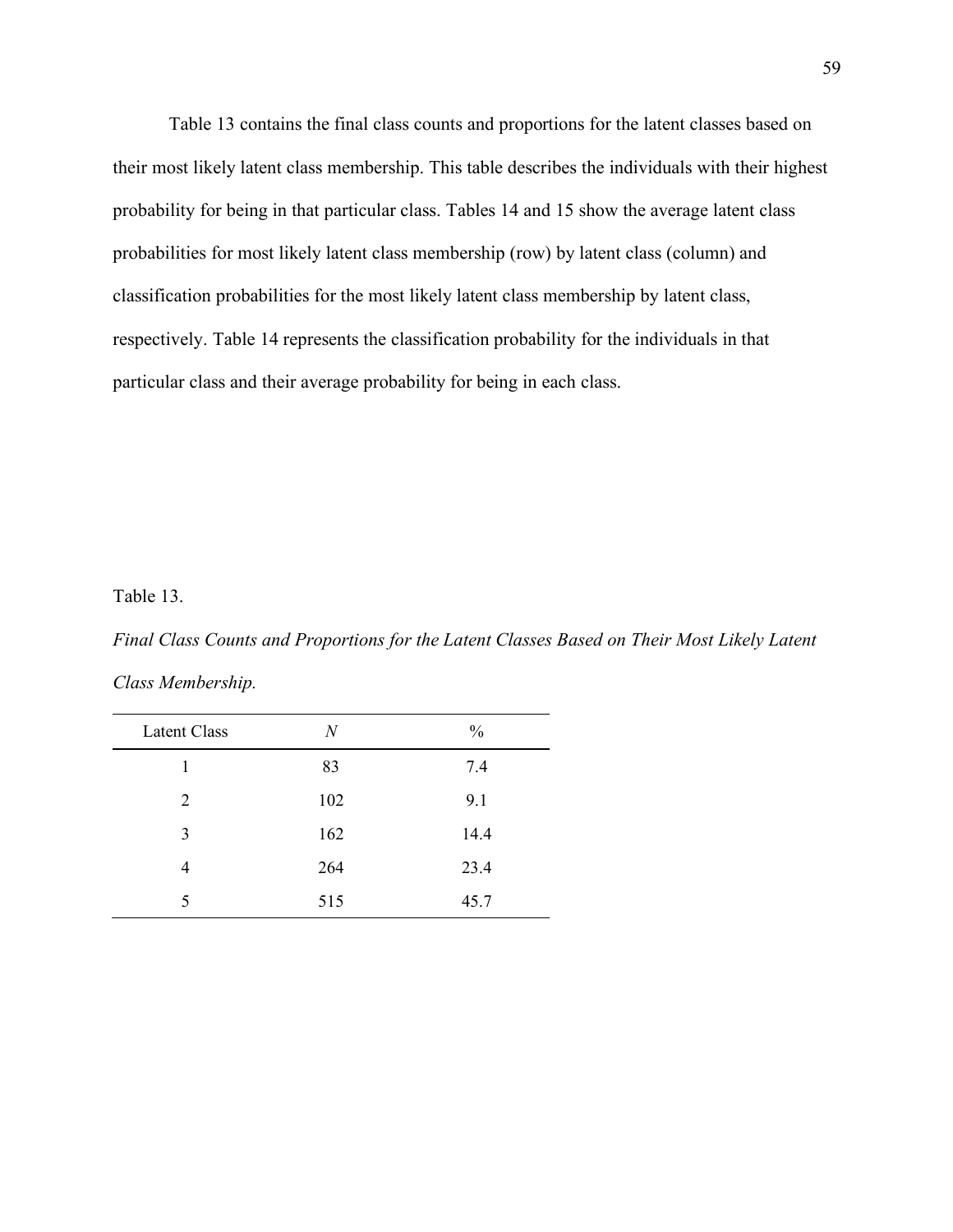| Average Latent Class Probabilities for Most Likely Latent Class Membership (Row) by Latent |  |
|--------------------------------------------------------------------------------------------|--|
| Class (Column).                                                                            |  |

|                |       | $\overline{2}$ | 3     | 4     | 5     |
|----------------|-------|----------------|-------|-------|-------|
|                | 0.878 | 0.042          | 0.078 | 0.002 | 0.000 |
| $\overline{2}$ | 0.027 | 0.890          | 0.016 | 0.040 | 0.026 |
| 3              | 0.018 | 0.002          | 0.901 | 0.079 | 0.000 |
| 4              | 0.000 | 0.024          | 0.054 | 0.847 | 0.075 |
| 5              | 0.000 | 0.012          | 0.000 | 0.051 | 0.937 |

# Table 15

Table 14.

*Classification Probabilities for the Most Likely Latent Class Membership by Latent Class.*

|                | $\mathbf{1}$ | $\overline{2}$ | 3     | $\overline{4}$ | 5     |
|----------------|--------------|----------------|-------|----------------|-------|
| 1              | 0.927        | 0.035          | 0.038 | 0.000          | 0.000 |
| $\overline{2}$ | 0.000        | 0.849          | 0.004 | 0.058          | 0.057 |
| 3              | 0.038        | 0.010          | 0.867 | 0.085          | 0.000 |
| $\overline{4}$ | 0.001        | 0.015          | 0.048 | 0.837          | 0.099 |
| 5              | 0.000        | 0.005          | 0.000 | 0.039          | 0.956 |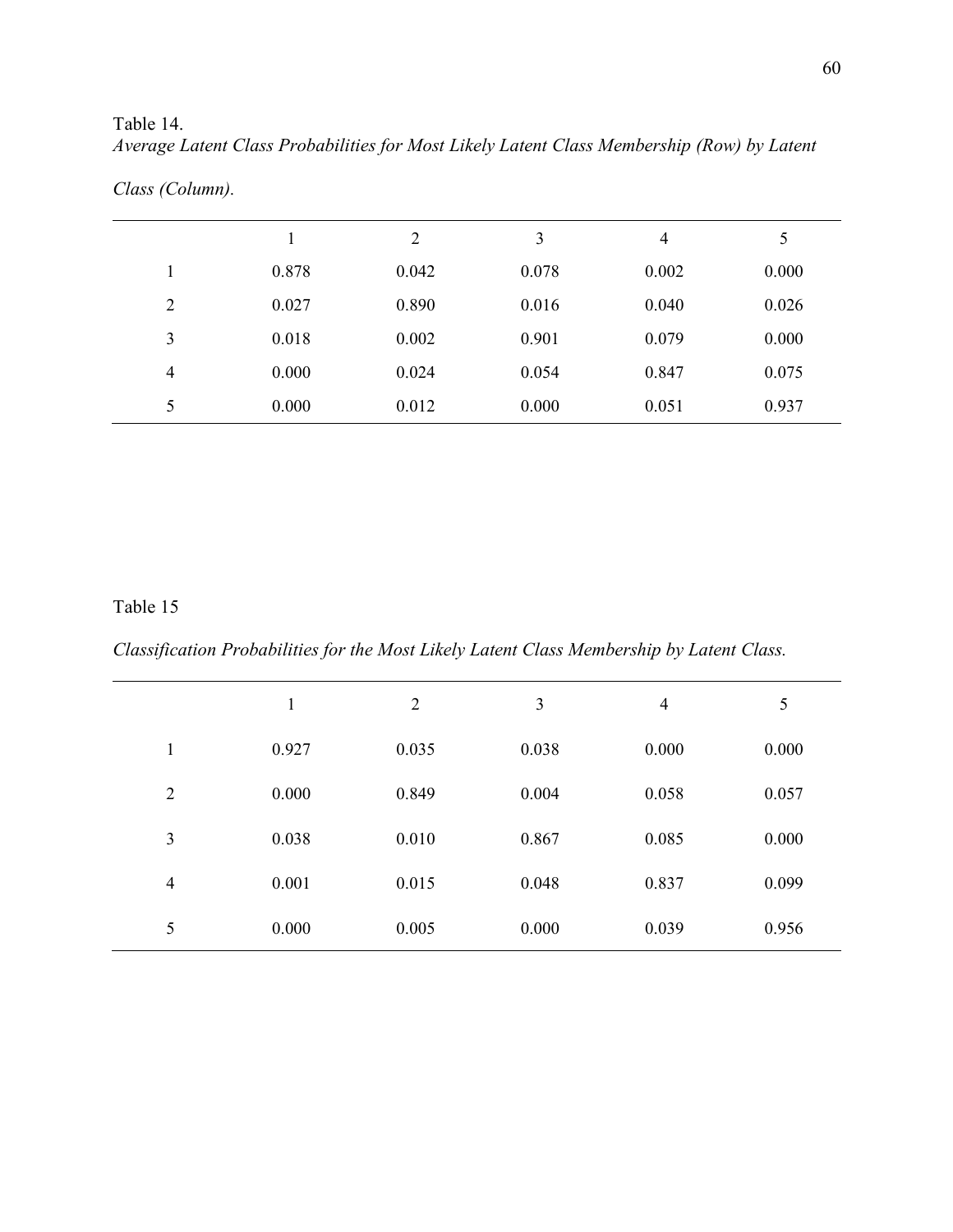Table 16 includes the conditional item probabilities for each class. To visually understand the latent classes, Figure 1 presents the conditional item probability profile plots with the nine validity indicators for each latent class. Item profile plots are used to understand and label the latent classes. The x-axis represents each level of the nine validity indicators. The y-axis is the probability of individuals in a given class endorsing or performing at each level of the validity indicators. To interpret and label the latent classes, the probabilities of endorsing or performing on a particular validity indicator at a particular level were considered. Consideration was also given to differences and similarities between the other classes.

### *The Latent Classes*

Class 1, denoted by the square symbol in Figure 1, was labeled the *Definite Malingering* class*.* This class included 7.4% of the total sample. Individuals in this class demonstrated a global pattern of performance failure and symptom over-endorsement. The median number of criteria that were at least failed below cut-off and/or indicated possible over-reporting was seven but ranged from five to nine. On the two of the PVTs, over 95% of the individuals in this class at least scored below cutoff demonstrating a very small percentage of passing (i.e., valid responding). Additionally, individuals in this class had the highest percentage of below chance performance on all three PVTs. The largest percentage of RDS failure was seen in the class, as well, at 0.311. Lastly, three out of five symptom validity scales were endorsed at the highest level (i.e., invalid responding on F-r, FBS-r, and RBS) as compared to all other classes.

Class 2, denoted by the triangle symbol, comprised 9.1% of the total sample. It was labeled the *Probable Neurocognitive Malingering* class. For most of the individuals in this class, six criteria were at least failed below cut-off and/or indicated possible over-reporting, though the total number of criteria ranged from three to eight. Over 65% of these individuals scored below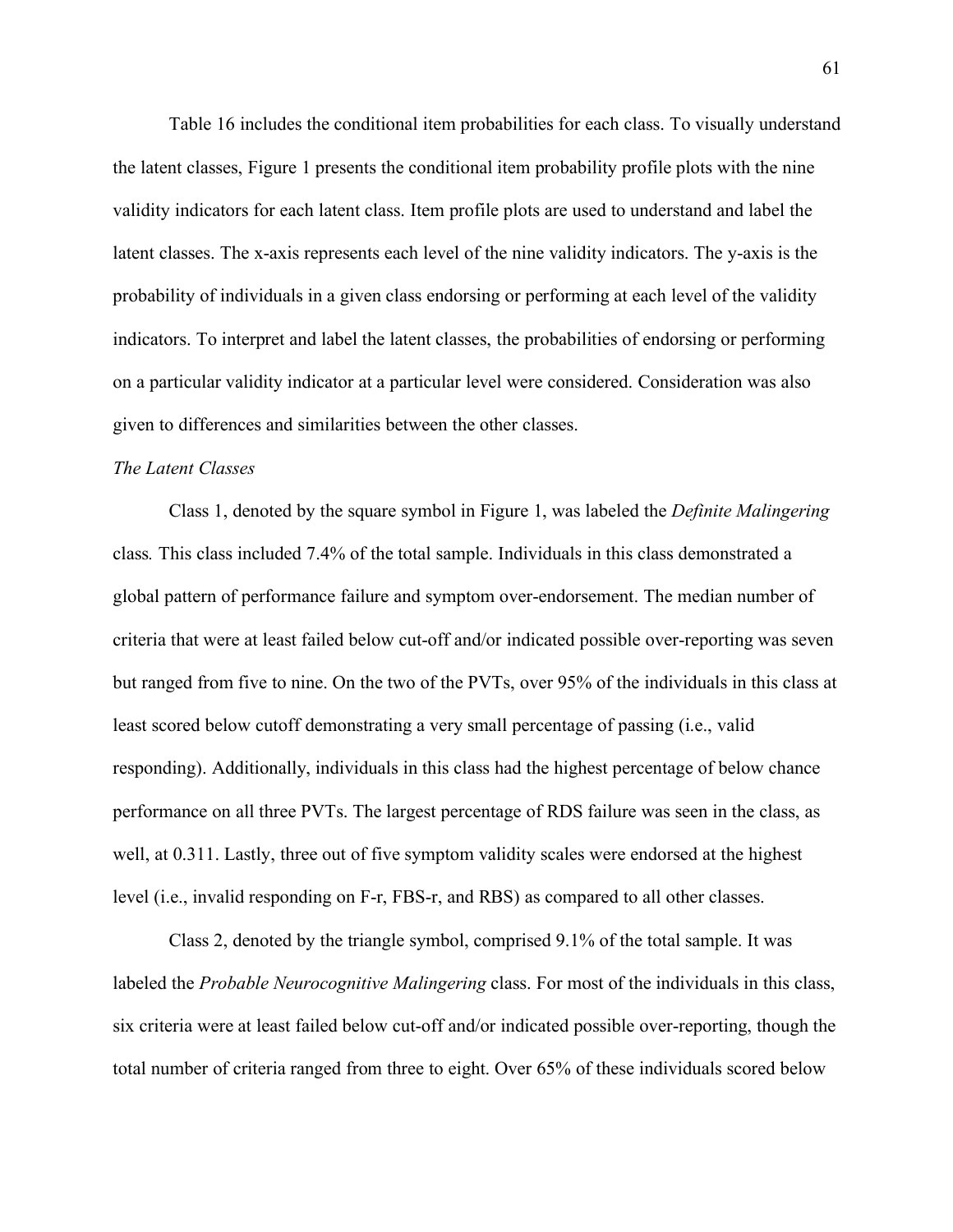cut-off on the PVTs with 92% failing the WMT. Different from the *Definite Malingering* class, individuals in class 2 had minimal below chance performance. This class also had a large portion of individuals fail the embedded validity indicator. Again, different from the first class, class 2 largely passed most of the SVT scales (i.e., scored 0) as compared to the first and third classes.

Class 3, denoted by the diamond symbol, comprised 14.4% of the total sample. This class was labeled *Probable Symptom Malingering.* Most individuals in this class performed below cutoff and/or endorsed at least possible over-reporting on five criteria but there was a range from two through seven criteria. Individuals in this class passed the PVTs at a higher level than either class 1 or 2, while only 1.4% failed below chance on the NV-MSVT. Individuals in this class also largely passed the RDS as well. With regards to SVT scales, two out of five SVT scales in this class were endorsed at the highest level indicating invalid responding (i.e., F-r and Fs). Additionally, the other three SVT scales in this class had the second highest level of invalid responding (i.e., Fp-r, FBS-r, and RBS).

Class 4, denoted by the circle symbol, comprised 23.4% of the total sample. This class was labeled the *Possible Malingering* class. Most individuals in this class performed at or below cut-off and/or indicated possible over-reporting on three criteria (ranged from one to five criteria). Individuals in this class passed the PVT and EVI measures at a level greater than 85%. Additionally, there was no evidence of below chance performance on the PVT measures. Regarding the SVT scales, there was still evidence of over-reporting and some evidence of invalid responding, albeit, it was lower than that in Classes 1, 2, or 3.

Class 5, denoted by the plus symbol was comprised of the largest percentage of the total sample at 45.7%. This class was labeled the *Valid Responders<sup>1</sup>* class. Most individuals in this

 <sup>1</sup> *Valid Responders* class refers to profiles that are within normal limits on the validity measures; however, this does not insure that some individuals in this class may have engaged in response bias.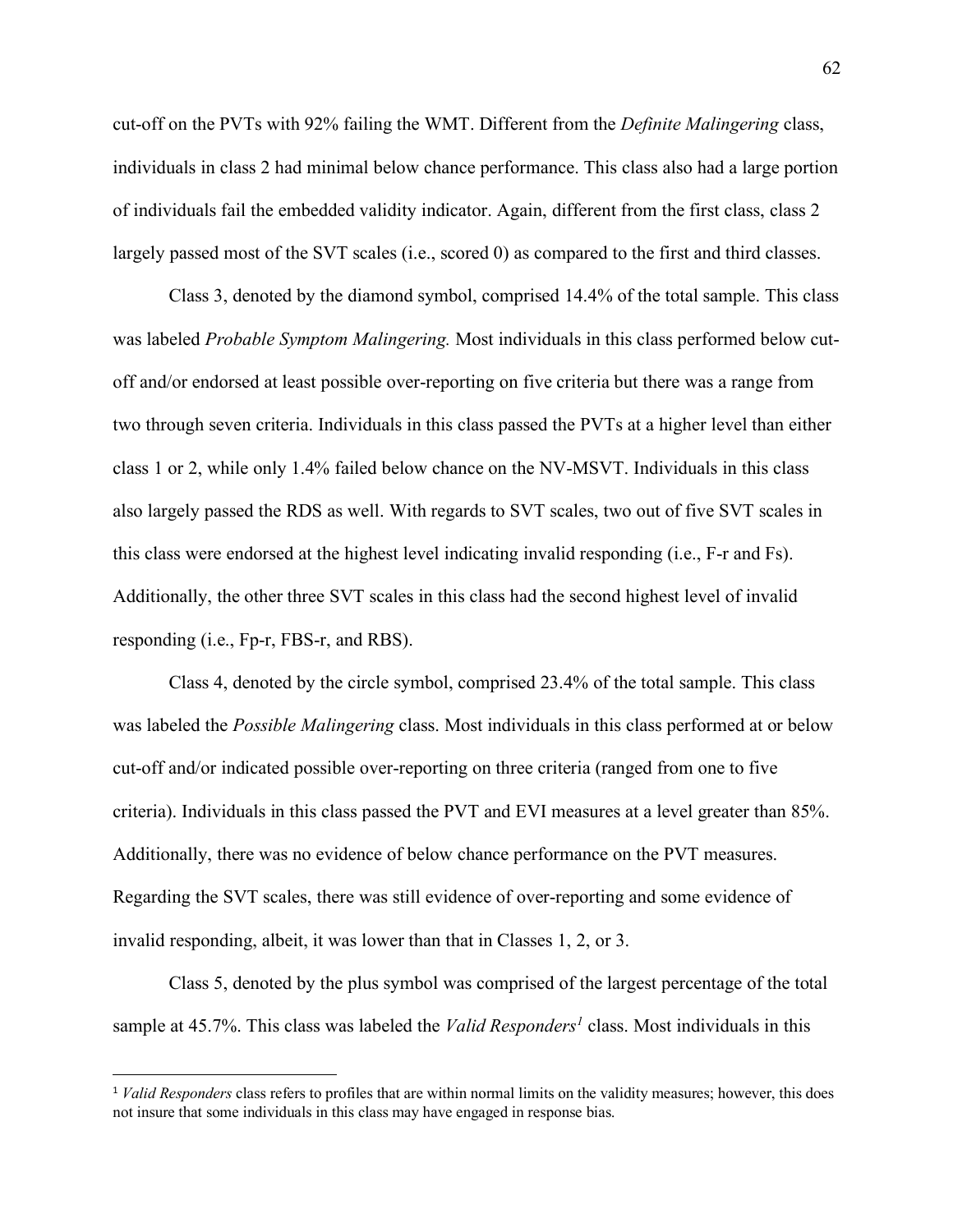class endorsed no criteria, meaning that most did not perform at or below cut off on the PVTs and EVI while also demonstrating minimal evidence of over-reporting; however, the range was zero to three criteria. Two out of three PVTs had a failure rate of less than 5% percent. Except for a very small percentage performing below chance (i.e., .3% below chance performance on NV-MSVT), none of the other PVT measures were endorsed at the below chance level. Regarding the SVTs, none were endorsed at the invalid responding level, except for a very small percentage on one SVT (i.e., Fs). Furthermore, on four out of five of the SVT scales, at least 90% of the individuals demonstrated no evidence of over-reporting. For the last SVT scale, FBSr, 85% of those individuals demonstrated no evidence of over-reporting, a rate significantly higher than any other class.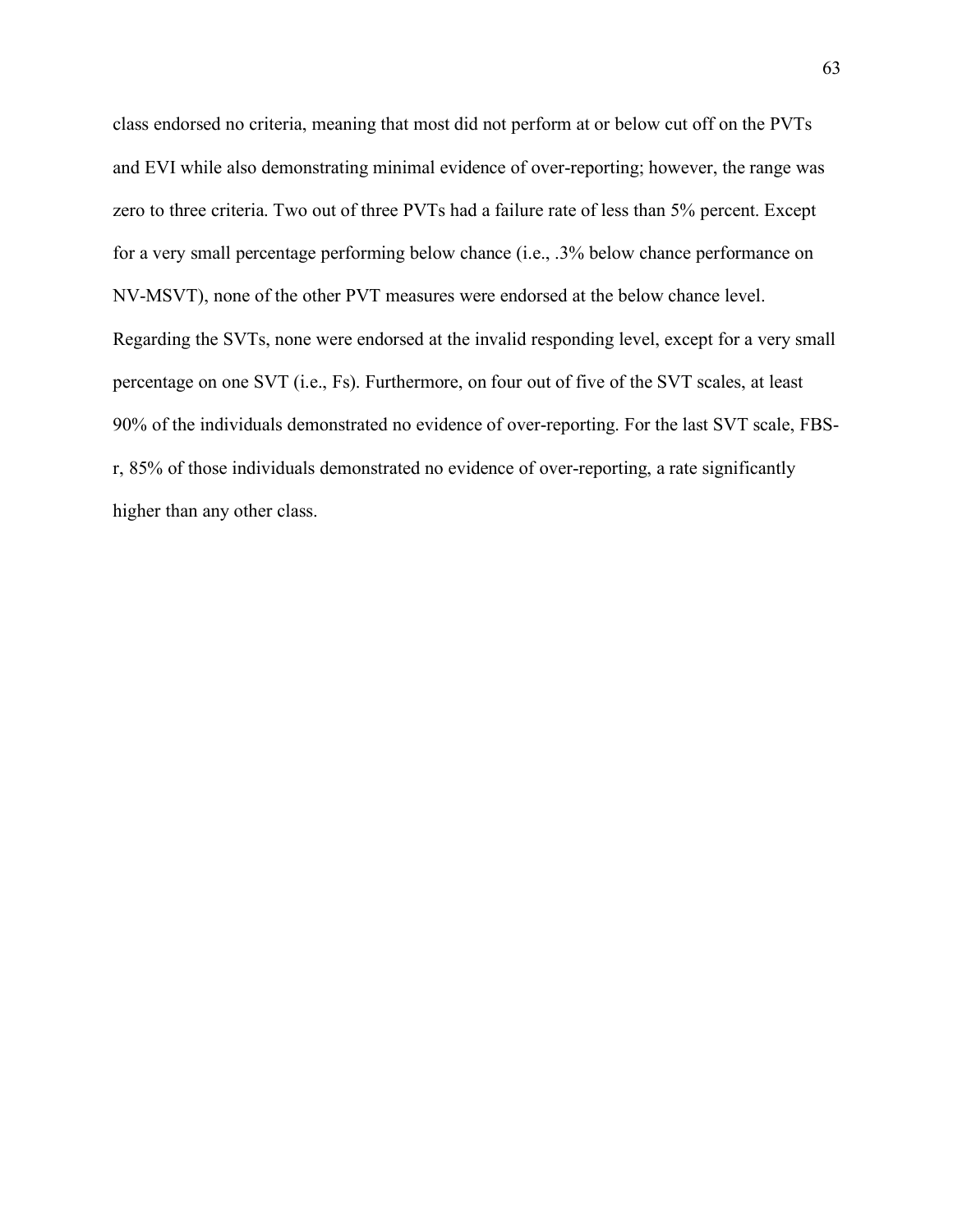# Table 16.

*Conditional Item Probabilities for Five Class Latent Model.*

|                     | Class 1 | Class 2 | Class 3 | Class 4 | Class 5 |
|---------------------|---------|---------|---------|---------|---------|
| <b>WMT</b>          |         |         |         |         |         |
| Pass $(0)$          | 0.050   | 0.083   | 0.601   | 0.863   | 0.855   |
| Below Cut-off (1)   | 0.874   | 0.917   | 0.399   | 0.137   | 0.145   |
| Below Chance (2)    | 0.076   | 0.000   | 0.000   | 0.000   | 0.000   |
| <b>MSVT</b>         |         |         |         |         |         |
| Pass $(0)$          | 0.000   | 0.232   | 0.883   | 0.978   | 0.969   |
| Below Cut-off (1)   | 0.936   | 0.768   | 0.117   | 0.022   | 0.031   |
| Below Chance (2)    | 0.064   | 0.000   | 0.000   | 0.000   | 0.000   |
| NV-MSVT             |         |         |         |         |         |
| Pass $(0)$          | 0.227   | 0.338   | 0.825   | 0.954   | 0.965   |
| Below Cut-off (1)   | 0.687   | 0.649   | 0.161   | 0.046   | 0.032   |
| Below Chance (2)    | 0.086   | 0.013   | 0.014   | 0.000   | 0.003   |
| <b>RDS</b>          |         |         |         |         |         |
| Pass $(0)$          | 0.689   | 0.776   | 0.960   | 0.969   | 0.957   |
| Below Cut-off $(1)$ | 0.311   | 0.224   | 0.040   | 0.031   | 0.043   |
| $F-r$               |         |         |         |         |         |
| (0) $T < 79$        | 0.017   | 0.456   | 0.000   | 0.313   | 0.892   |
| $(1) T = 79 - 89$   | 0.118   | 0.338   | 0.049   | 0.351   | 0.072   |
| $(2) T = 90 - 99$   | 0.091   | 0.111   | 0.120   | 0.187   | 0.023   |
| $(3) T = 100 - 119$ | 0.366   | 0.094   | 0.382   | 0.148   | 0.012   |
| (4) $T = 120$       | 0.407   | 0.000   | 0.449   | 0.001   | 0.000   |
| $Fp-r$              |         |         |         |         |         |
| (0) $T < 70$        | 0.549   | 0.943   | 0.466   | 0.852   | 0.976   |
| $(1) T = 70 - 79$   | 0.160   | 0.023   | 0.230   | 0.079   | 0.018   |
| $(2) T = 80 - 99$   | 0.157   | 0.034   | 0.224   | 0.068   | 0.006   |
| (3) $T \ge 100$     | 0.135   | 0.000   | 0.080   | 0.000   | 0.000   |
| Fs                  |         |         |         |         |         |
| (0) T < 80          | 0.145   | 0.713   | 0.155   | 0.514   | 0.964   |
| $(1) T = 80 - 99$   | 0.519   | 0.256   | 0.393   | 0.412   | 0.035   |
| $(2)$ $T \ge 100$   | 0.335   | 0.031   | 0.451   | 0.074   | 0.001   |
| FBS-r               |         |         |         |         |         |
| (0) $T < 80$        | 0.062   | 0.510   | 0.140   | 0.267   | 0.855   |
| $(1) T = 80 - 99$   | 0.683   | 0.465   | 0.671   | 0.716   | 0.145   |
| $(2)$ $T \ge 100$   | 0.255   | 0.025   | 0.189   | 0.017   | 0.000   |
| <b>RBS</b>          |         |         |         |         |         |
| (0) $T < 80$        | 0.000   | 0.278   | 0.018   | 0.280   | 0.954   |
| $(1) T = 80 - 99$   | 0.232   | 0.722   | 0.368   | 0.667   | 0.046   |
| $(2)$ $T \ge 100$   | 0.768   | 0.000   | 0.613   | 0.054   | 0.000   |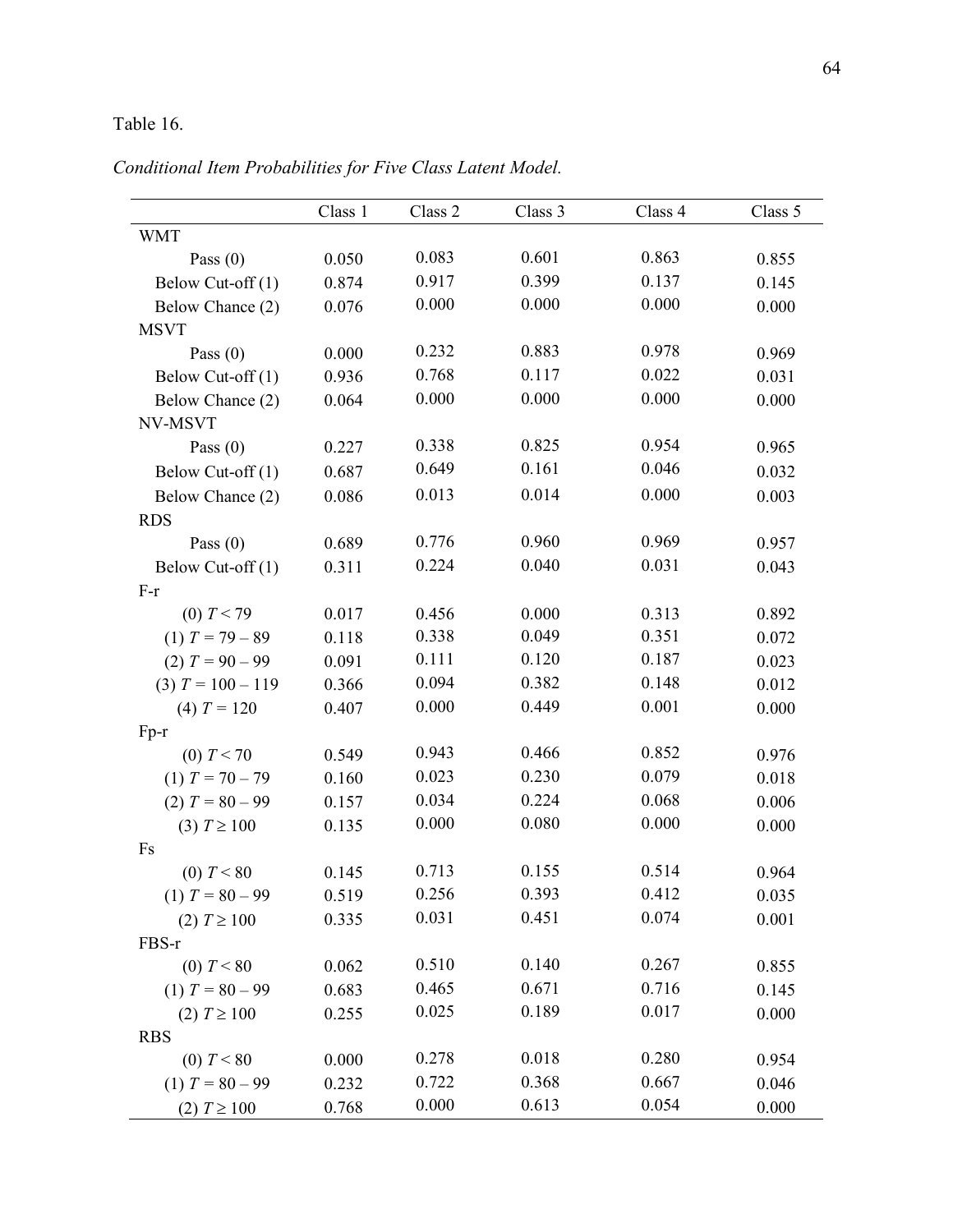

*Figure 1*. Conditional Item Probability Profile Plot for Five Class Model.

*Note.* Y-axis is the probability of endorsing an item; higher endorsement rates.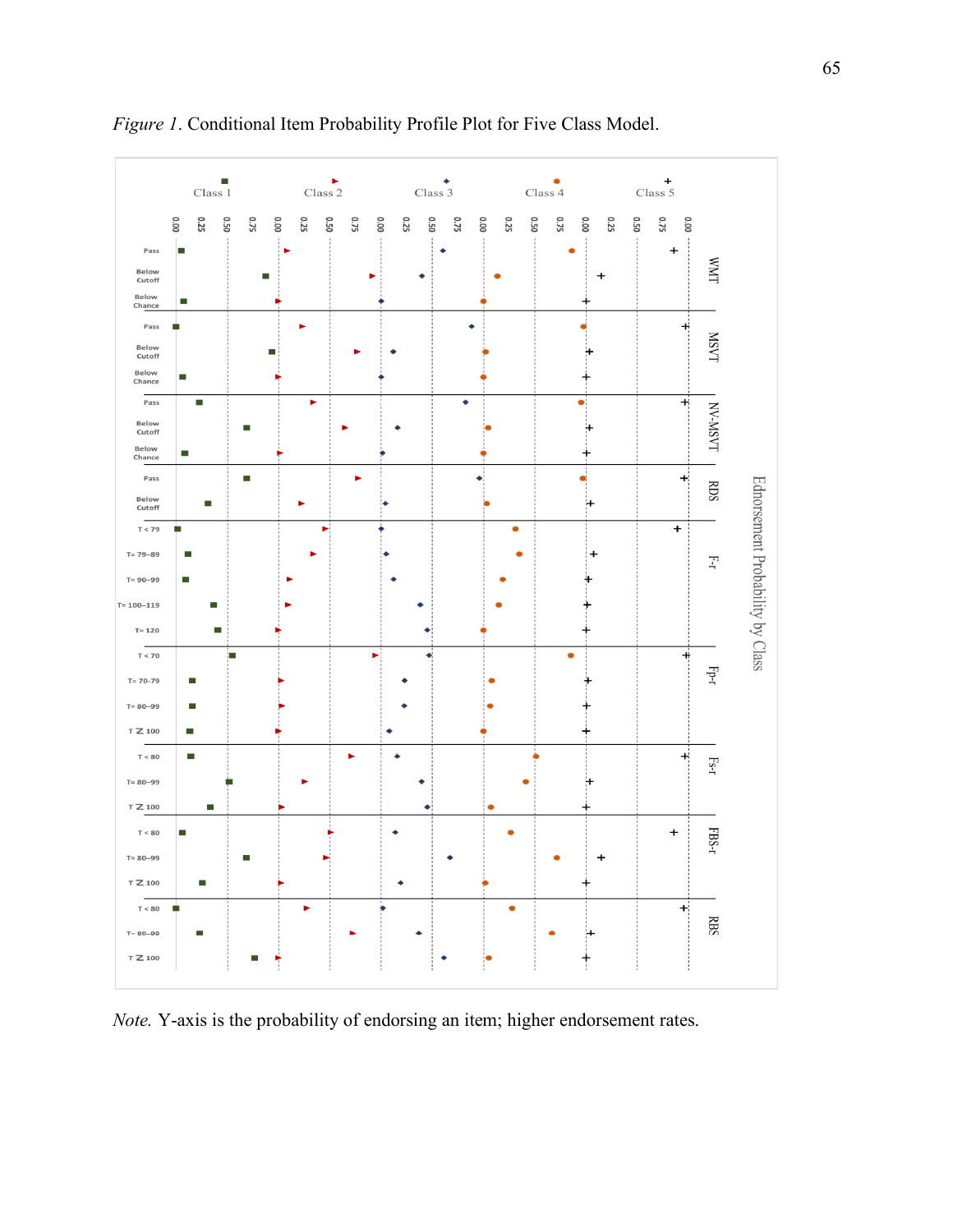# Table 17.

| # of Criteria<br>Failed/Over-<br>endorsed | $\frac{0}{0}$ | Class 1  | Class 2  | Class 3     | Class 4   | Class 5     |
|-------------------------------------------|---------------|----------|----------|-------------|-----------|-------------|
| $\boldsymbol{0}$                          | 24.6          |          |          |             |           | 277(53.8)   |
| $\mathbf{1}$                              | 16.1          |          |          |             | 1(.4)     | 180 (35.0)  |
| $\overline{2}$                            | 11.1          |          |          | 1(.6)       | 71 (26.9) | 53 $(10.3)$ |
| $\mathfrak{Z}$                            | 12.6          |          | 17(16.7) | 6(3.7)      | 114(43.2) | 5(1)        |
| $\overline{4}$                            | 11.7          |          | 27(26.5) | 51(31.5)    | 54(20.5)  |             |
| $\sqrt{5}$                                | 9.1           | 2(2.4)   | 21(20.6) | 56 (34.6)   | 24(9.1)   |             |
| $\sqrt{6}$                                | 7.9           | 18(21.7) | 30(29.4) | 41 $(25.3)$ |           |             |
| $\boldsymbol{7}$                          | 3.6           | 29(34.9) | 5(4.9)   | 7(4.3)      |           |             |
| $8\,$                                     | 2.4           | 25(30.1) | 2(2.0)   |             |           |             |
| 9                                         | $0.8\,$       | 9(10.8)  |          |             |           |             |
| $\cal N$                                  | 1126          | 83       | 102      | 162         | 264       | 515         |
| $\frac{0}{0}$                             | 100.0         | 7.4      | 9.1      | 14.4        | 23.4      | 45.7        |

*Number of Criteria Failed and/or Over-endorsed for the Five Class Model.*

Note. Median number of criteria met in each class is bolded.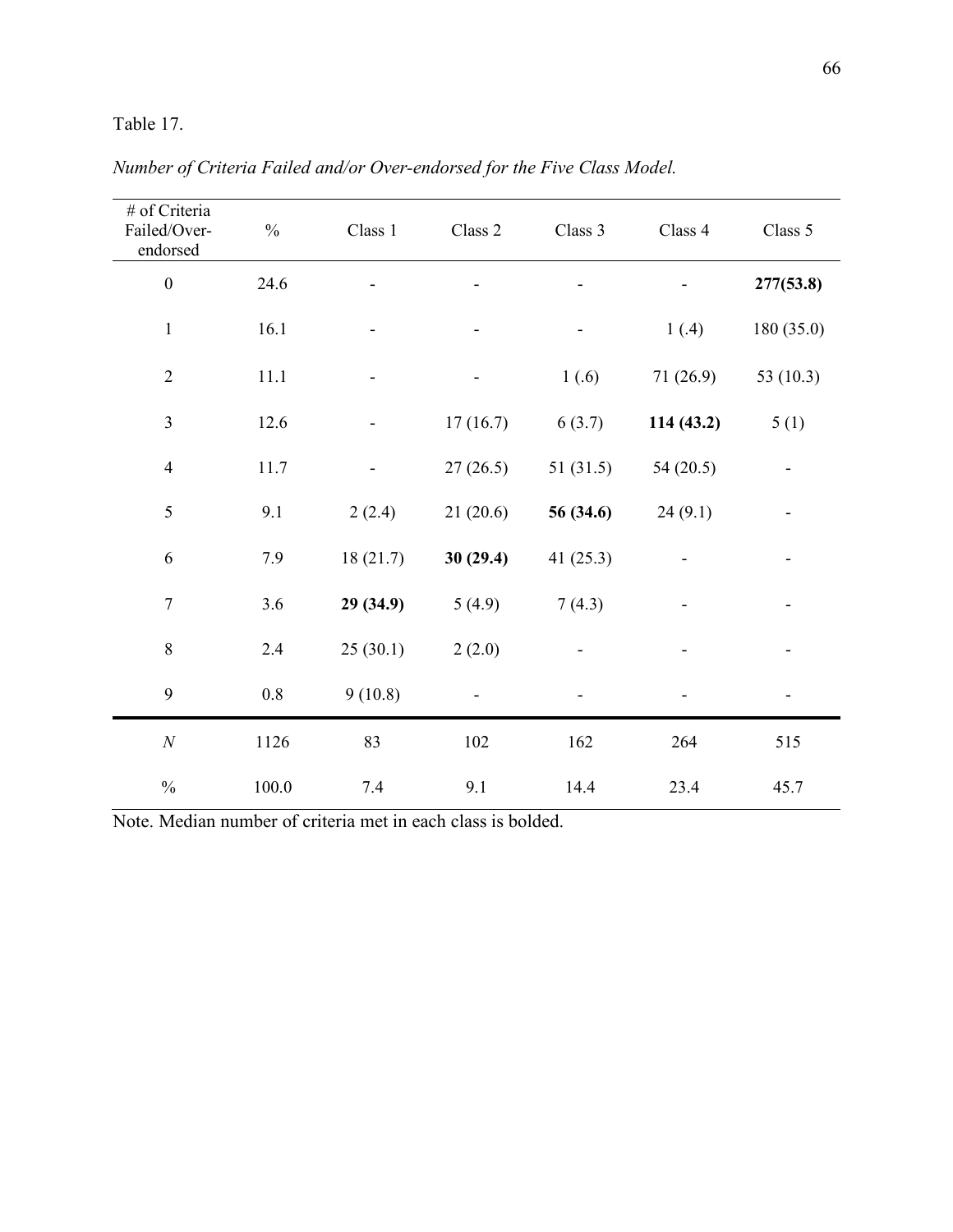#### CHAPTER IV

#### DISCUSSION

There were two primary goals for this study. The first goal was to examine if validity measures from different domains (i.e., performance, symptom, and embedded performance validity measures) would work in conjunction to identify distinct profiles of malingering. The second goal was to explore the characteristics of these groups and how they differed with respect to performance, symptom, and embedded performance validity measures.

The following discussion is divided into three parts. The first section presents major findings from the first two research questions. The next section examines the implications of these findings with regards to the assessment of performance and symptom validity. The third section is focused on the limitations of this study and suggestions for future research directions for the study of performance and symptom validity.

Latent class analysis was implemented to identify performance and symptom validity profiles that describe different types of malingering. This study used commonly accepted statistical fit criteria to determine best model fit. Unfortunately, fit criteria did not point to one model and suggested a four or five- class model. Subsequently, the conditional item probability plots were examined, and ultimately the five-class model was chosen. The ABIC and LMR pointed to a five-class model and the five-class model made the most sense conceptually. A total of 9 indicators were used in this study. These profiles were then examined and used to categorize different levels of malingering based on the Slick et al. (1999) Malingered Neurocognitive Dysfunction (MND) criteria. The proportion of the performance and symptom validity profiles varied. The *Valid Responders* class had the largest proportion of individuals at 46%, followed by the *Possible Malingering* class at 23%, the *Probable Symptom Malingering* class at 14%, the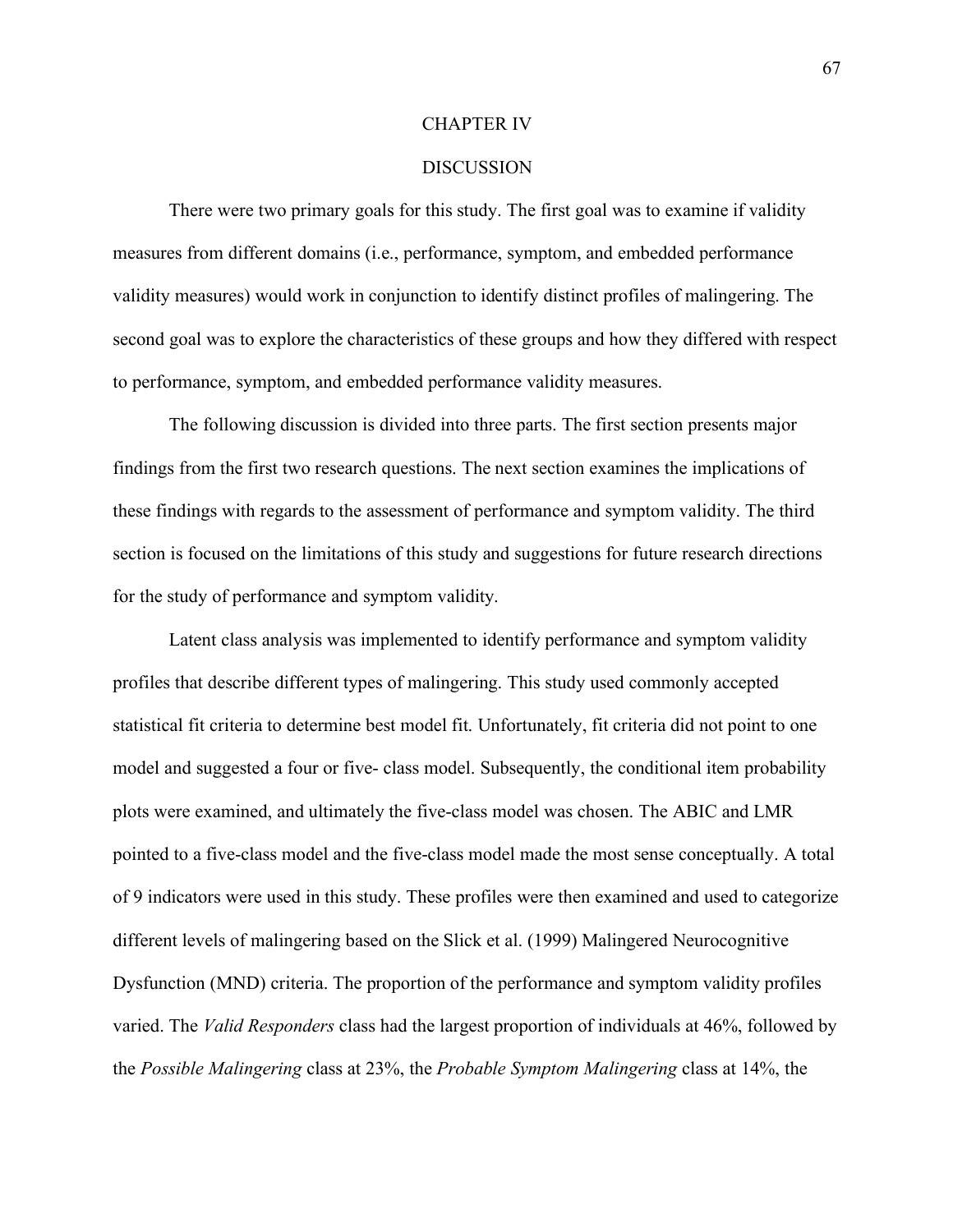*Probable Neurocognitive Malingering* class at 9%, and the *Definite Malingering* class with the smallest proportion of individuals at 7%.

The results highlight what has been well established regarding malingering research in that measures of performance, symptom, and embedded performance validity are effective in discriminating different types of task engagement and can be used jointly to identify different types of task engagement (Boone, 2008; Larrabee, 2012). The *Definite Malingering* class had the highest level of total failure (both below cut-off and below chance combined) on performance and embedded performance validity measures and had the highest level of invalid responding across most of the SVT scales. Interestingly, there was a near perfect probability of scoring at least below cut-off on the WMT and MSVT. There were still about 23% of individuals who passed the NV-MSVT. Although, these three PVTs were created by the same developer, the NV-MSVT is somewhat different than the WMT and MSVT. The NV-MSVT measures non-verbal memory whereas the WMT and MSVT are verbal memory validity measures (Green, 2003, 2004, & 2008). Additionally, the NV-MSVT has more complex task demands that may make it appear less like a measure of memory (Green, 2008). Therefore, some individuals in the *Definitive Malingering* class who passed the NV-MSVT may have been unlikely to perceive this as a measure to perform poorly. Furthermore, there is greater complexity in the instructions for the NV-MSVT versus the WMT and MSVT (Green, 2010) which may have contributed to test failure.

Compared to the class with the best task engagement, the *Valid Responders* class had the highest passing rates across all validity measures. Again, evidence of invalid responding was minimal in this class for the SVT scales. The stark contrast between these groups is likely due to a deliberate attempt by individuals in the *Definite Malingering* class to perform poorly and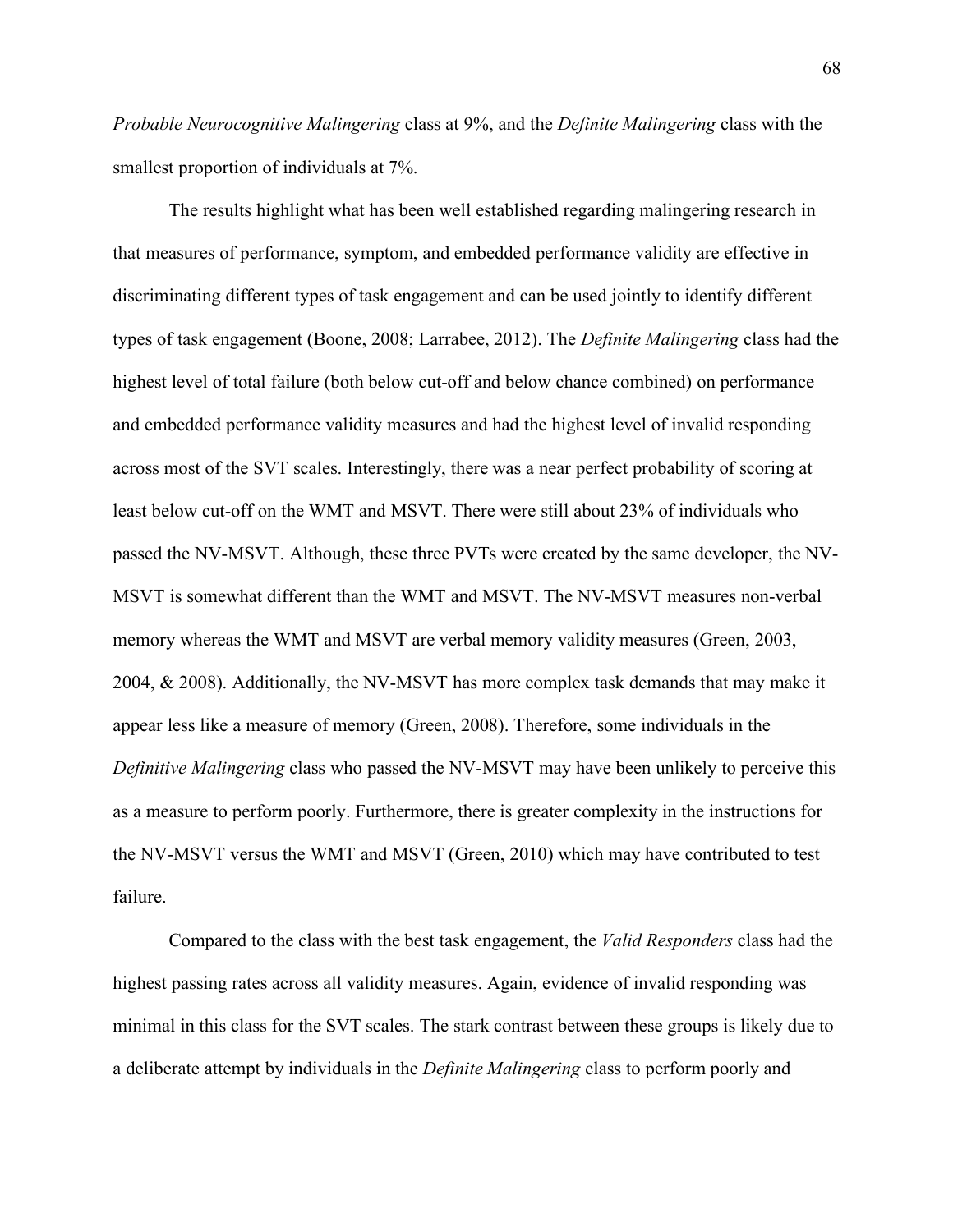significantly over-report symptoms to portray a high level of impairment. This finding is consistent with research that has previously shown that performance at below chance levels or symptom magnification at the highest levels (i.e., invalid responding) are clear indicators of malingering (Slick et al., 1996). Interestingly, both the *Definitive Malingering* and *Valid Responders* classes were the only two classes that had most likely class membership probabilities above .9. This suggests that for these two classes classification agreement was well above 90% and misclassification rates were low (see Table 15). This is not an unsurprising finding given that identifying response patterns at extremes are often easier to identify. Greater difficulty arises when clinicians attempt to identify response pattern that less obvious or more nuanced.

There were also distinct differences between the *Probable Neurocognitive Malingering*  and *Probable Symptom Malingering* classes. The *Probable Neurocognitive Malingering* class had a larger PVT failure rate than the *Probable Symptom Malingering* class, while the latter class inversely had higher rates of SVT over-reporting and invalid responding. This suggests that there was a distinct intention to exaggerate a specific type of symptoms by individuals in these groups. This is also different from the *Definite Malingering* class which is characterized by a global pattern of poor performance and symptom exaggeration. It was also interesting to note that the *Probable Neurocognitive Malingering* class did not produce higher levels on the invalid responding on scales that capture cognitive complaints (i.e., FBS-r and RBS). It appeared that individuals in this class were primarily focused on demonstrating cognitive deficits rather than over-reporting them.

Lastly, the most striking difference between the *Possible Malingering* and *Valid Responders* classes can be seen in the SVT scales. Both classes had near similar passing rates on the PVTs, however, the *Valid Responders* class had only one SVT scale with a 0.1% invalid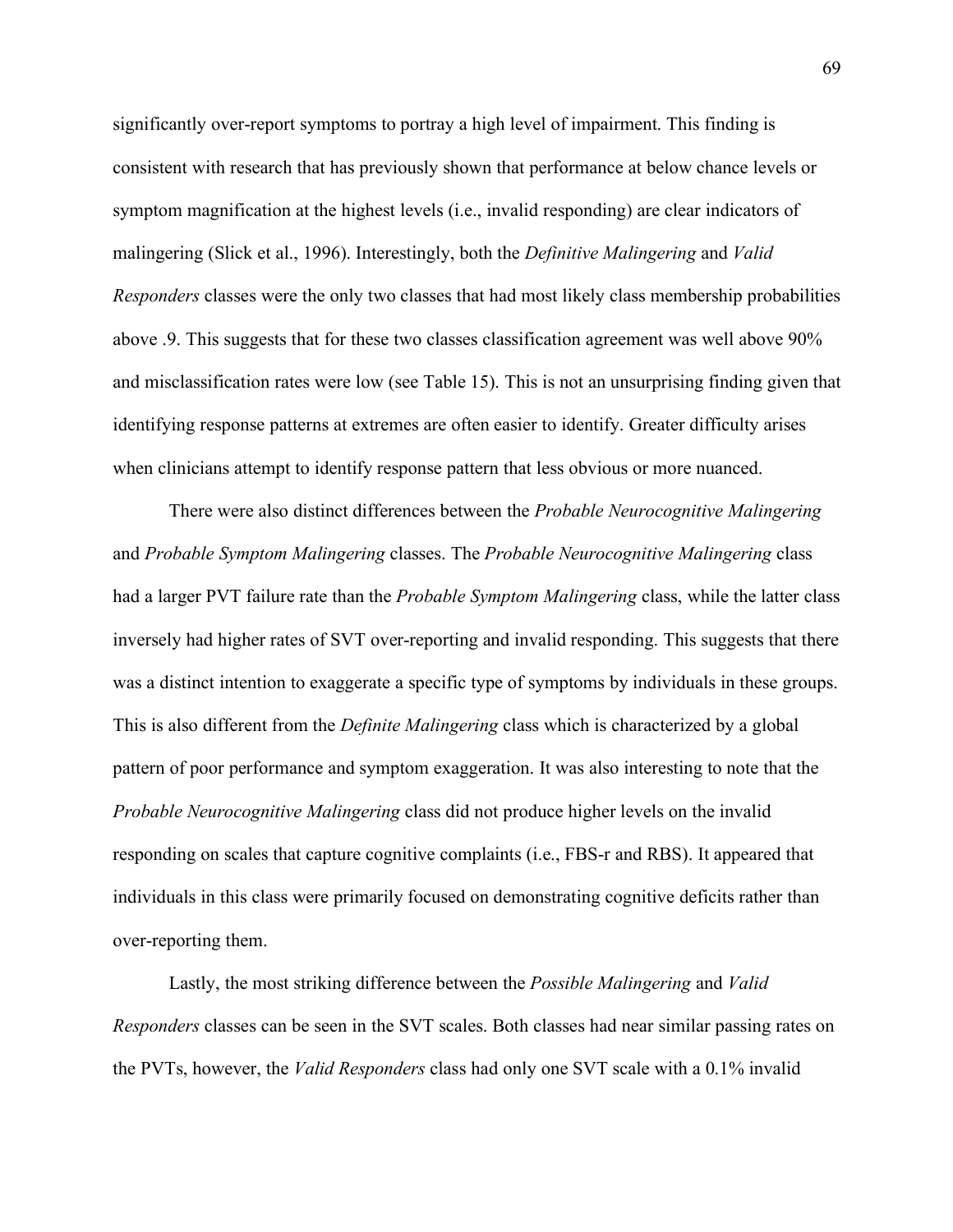responding endorsement probability, whereas four of five SVT scales in the *Possible Malingering class had 3 scales still demonstrating some invalid responding (albeit below 10%).* None of the SVT scales in the *Valid Responders* class reached below 85% valid responding.

An interesting trend among all of the validity measures is that the rate of passing the WMT never reached higher than 86% despite the other two PVT measures approaching near perfect passing rates in the *Valid Responders* and *Possible Malingering* class. This suggests that the WMT was the most sensitive to PVT failure as compared to the MSVT and NV-MSVT. Numerous studies have also shown that the WMT is superior to other PVTs (Mossman, Wygant, & Gervais, 2012). Additionally, RDS failure appeared to be more useful when examining the *Definite Malingering and Probable Neurocognitive Malingering* classes as the RDS failure rate was less than 5% in the *Probably Symptom Malingering, Possible Malingering, and Valid Responders* classes*.* This is to be somewhat expected give that the RDS is a measure of auditory attentional capacity whereas the three PVTs capture verbal and non-verbal memory. This is significant because the most common complaint in assessments of neurocognitive complaints involve memory as opposed to auditory attention (Vasterling, Brailey, Allain, Duke, Constans, Sutker, 2002; Vasterling & Grailey, 2005).

#### *Implications*

This is the first study to use latent class analysis to examine subtypes of malingering while using validity measures from multiple domains. Results from this study indicate that these validity measures work well to distinguish different classes of performance and symptom validity that may be useful in capturing subtypes of malingering. For this study, performance on the validity measures produced 5 distinct subgroups with different patterns of responding. Additionally, the results of this study align well with the conceptual understanding of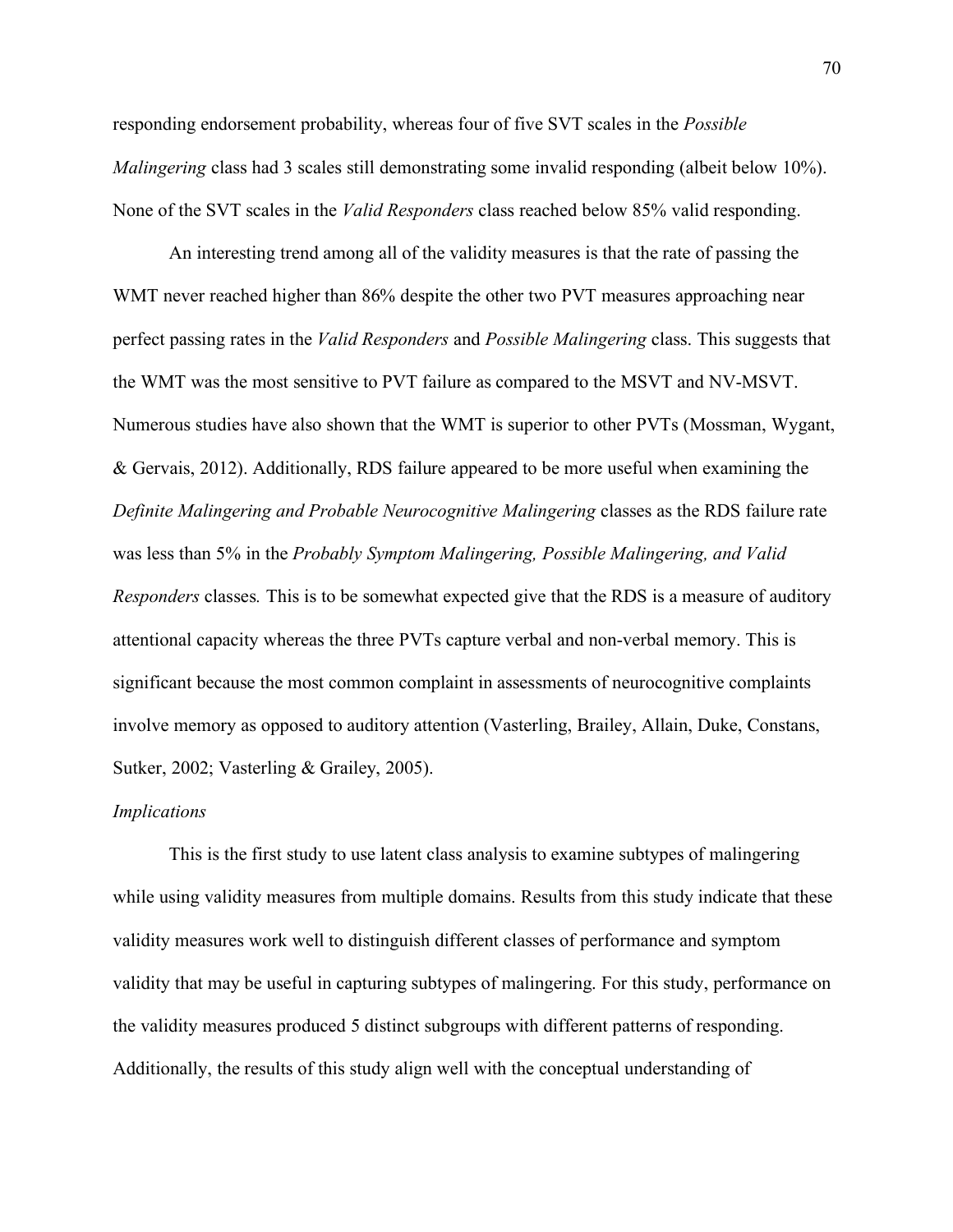malingering (Binder & Willis, 1991; Iverson & Binder, 2000; Larrabee, 1998, 2000; Mittenberg, Rotholc, Russel, & Heilbronner, 1996; Nelson, Sweet & Demakis, 2006; Rogers, 2018; Wygant et al, 2007).

The results of this study also align with the diagnostic criteria for malingered neurocognitive dysfunction (MND; Slick et al., 1999). Similar to the MND criteria, a *Definite Malingering* class emerged that was characterized by a largest percentage of below chance performance. Furthermore, the *Definite Malingering* class largely failed all the PVTs and invalidated the SVT scales which supports research regarding definite noncredible performances (Ashendorf, O'Bryant, & McCaffrey, 2003; Boone 2007; Bush et al., 2005; Iverson & Binder, 2000; Spreen & Strauss, 1998; Thompson, 2002). The *Probable Malingering* (*Neurocognitive*  and *Symptom*) classes in this study likely represent two subgroups of the Probable Malingering classification proposed in the MND criteria. The *Possible Malingering* class demonstrated some evidence of response bias. The *Valid Responders* class consisted of the largest contingency of individuals who responded validly to these measures. Although there was a very small percentage of failure rate across validity measures, this is not unexpected (Boone, 2009), and suggests these individuals were "honest responders" and demonstrated only an incentive to feign but did not engage in any form of symptom exaggeration or fabrication.

Ultimately, the findings of different subgroups of malingering contribute to the understanding of malingering as a dimensional construct with varying degrees of response patterns rather than a dichotomous perspective (malingering vs. honest responding). This understanding of malingering as a dimensional construct is also supported by Rogers' (2018) description of numerous response styles and motivations for malingering. Several previous studies have attempted to tackle the question of dimensionality regarding malingering and have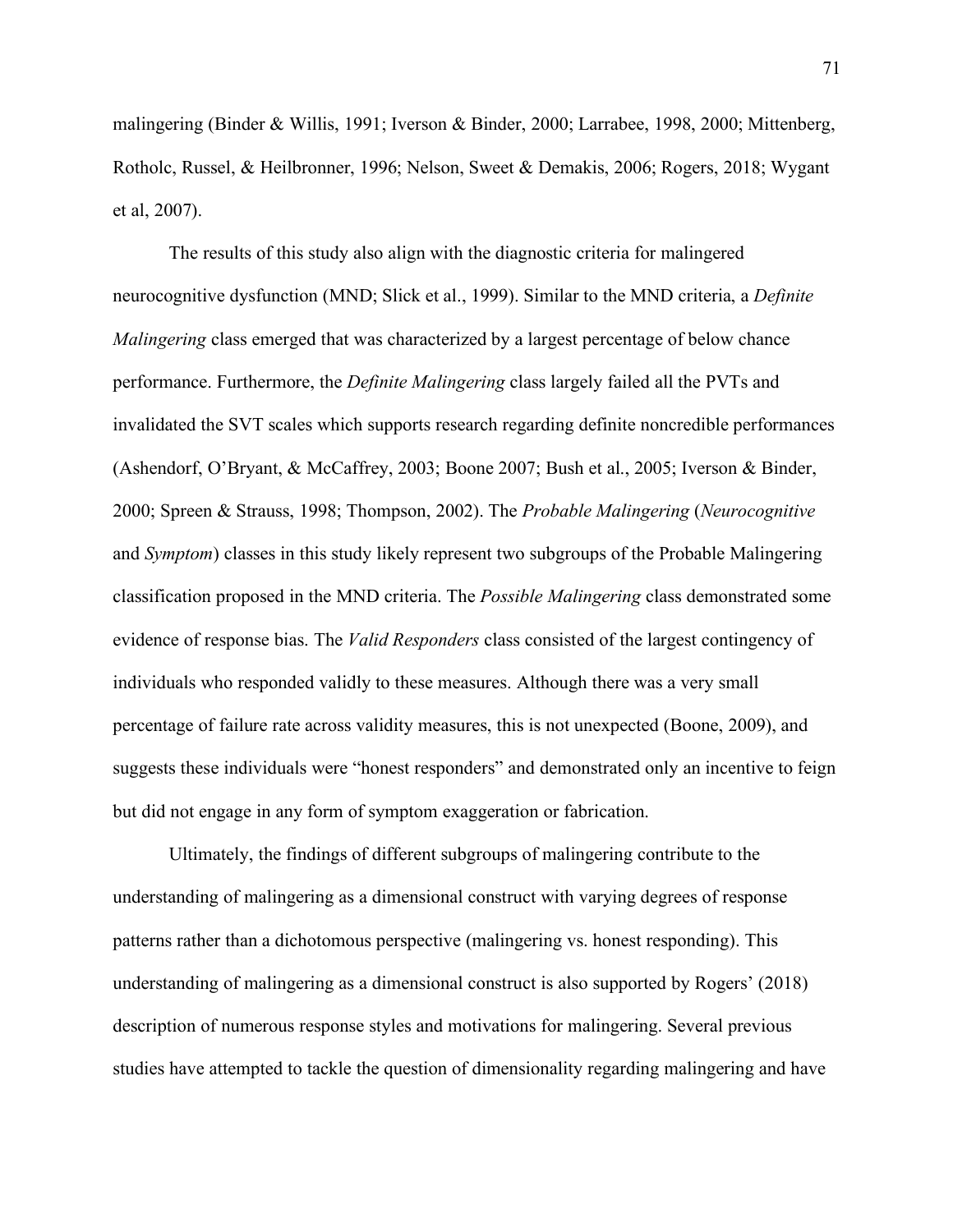shown mixed findings (Frazier et al., 2007; Mossman et al, 2012; Walters et al., 2009; Walters et al., 2009). What cannot be gleaned from the findings of this study, involves the reasons for response bias or reduce taske engagment. Some evaluees may have produced invalid responses due to disengagement from the testing process (i.e., low effort) rather than a deliberate or conscious intention to respond incorrectly. Additionally, some aspects of the MND criteria were not assessed (i.e., symptom report vs. observed behaviors/presentation) with the analyses. Therefore, the results were limited in the ability to identify some malingerers, particularly in the *Possible Malingering* class.

Clinicians and researchers could potentially benefit from this study because this research has identified characteristics associated with different types of malingering, albeit in a single data set. While not exhaustive with the use of only several validity measures, these measures have been well-validated and compared against other PVTs. These results may be helpful for choosing a combination of performance validity tests, as no two PVTs are the same and at times, when one is failed the other is passed (Green, 2007). Research has shown that some PVTs are considerably more sensitive to reduced task engagement than others (Gervais et al., 2004; Green et al., 1999; Green et al., 2001; Mossman et al., 2012), which suggests that evaluees may escape detection depending on how they respond and which measures they respond to. Furthermore, concerns about valid or invalid responding become increasingly important when questions arise about the accuracy of test scores produced in neuropsychological or forensic evaluations. As stated by the National Academy of Neuropsychology (Bush et al., 2005), "an adequate assessment of response validity is essential in order to maximize confidence in the results of neurocognitive personality measures."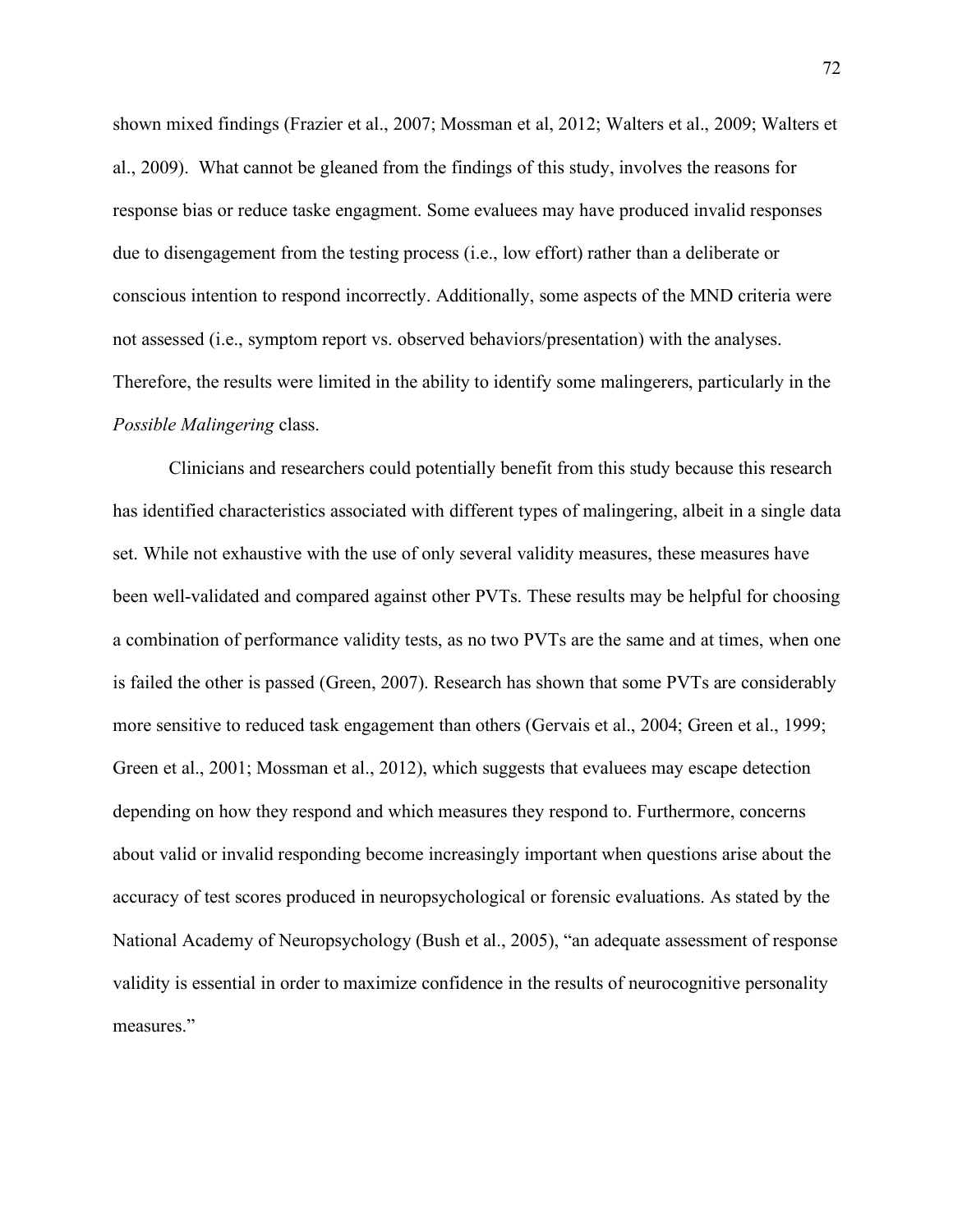As stated previously, most studies examining response bias and malingering have used simulation or known groups (criterion) comparison designs. With these research designs, there were disadvantages that limited the utility of their findings. Simulation designs may fail to produce response patterns that are similar to real-world evaluees (Mossman, Wygant, & Gervais, 2012). Known-group designs are reliant on group assignment criteria which may be imperfect and likely introduces misclassification and misestimation. A prior study by Mossman, Wygant, and Gervais (2012) demonstrated that latent class modeling (LCM) through a Bayesian framework could be implemented to evaluate PVT classification accuracy. This study used data from real-world forensic evaluations to identify underlying groups that tap into the latent structure of malingering. Therefore, this study and the latter examined and based inferences on the behaviors of evaluees acting under real-world testing conditions and real-world incentives. The LCA method offers a solution to the methodological limitations of known-group and simulation research designs. LCA retains ecological validity (i.e., results from real-world forensic evaluations who have significant motivation, contingencies, and stressors inherent in real evaluations) and removes the need for a perfect truth/exclusion criteria. Despite limitations in these research designs, the results demonstrated here support previous findings described earlier that showed associations between PVTs, SVTs, and structured malingering criteria (Gervais et al., 2008; Gervais et al. 2010; Gervais et al, 2011; Rogers et al., 2011; Schroeder et al., 2012; Tarescavage et al., 2013; Wygant et al., 2009; Wygant et al., 2011; Youngjohn, Wershba, Stevenson, Sturgeon, et al., 2011).

### *Limitations and Directions for Future Research*

There are several limitations with regards to this study. First, the findings from this study are representative of a single data set and a single evaluation context. The above-mentioned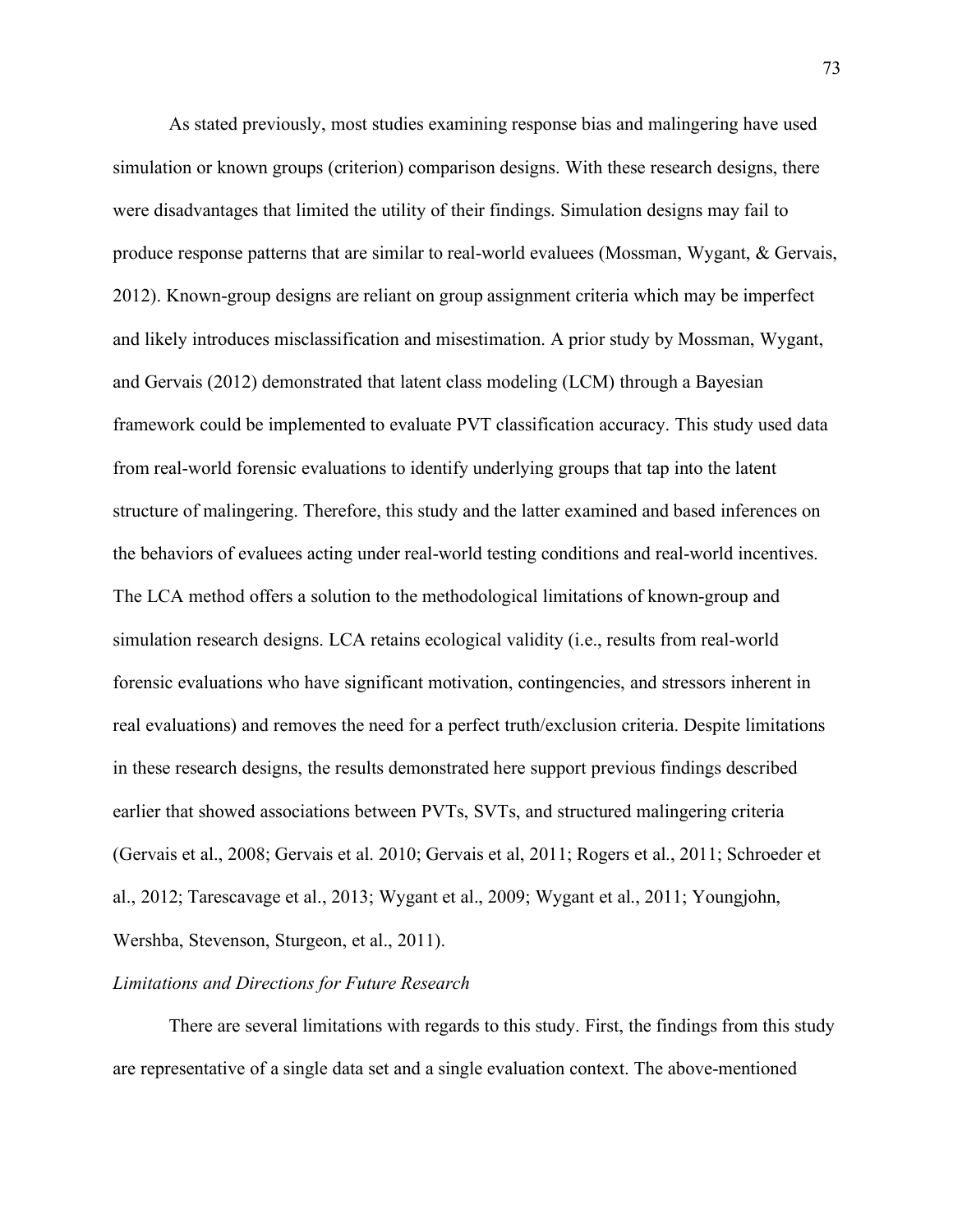findings are not final judgments about the performance of these measures. Additionally, with regards to LCA, the nominalistic and reification fallacies must be considered. Although, the LCA model demonstrated 5 classes, this is not necessarily evidence that these are real subgroups of malingerers. Additionally, the names of these classes do not make them true. Results may be different if other validity measures are used or if different subjects from different evaluation settings were examined. The scores on these measures used in this study were recoded to capture levels of responding. Therefore, information about particular cut scores was lost with LCA. Latent profile analysis would provide information about the means and variances for respondents in a particular class. More research is needed to replicate the findings from this study.

Covariates were not assessed to examine possible within-group differences between the classes. Lastly, no auxiliary variables were used as predictors or outcomes of the latent classes. Previous research has shown that demographic or psychosocial variables (e.g., age, gender, race/ethnicity, social-economic status), intelligence, and psychopathology do not necessarily impact performance on validity measures; however, exploration of these variables with LCA is warranted. More research is also needed to examine the patterns that may arise within neuropsychological test scores based on class membership.

Another limitation involves the absence of any information external to the PVT, SVT, and EVI data. The statistical approach in this study involved making judgments about response pattern from the data alone. From a clinical context, this is something that most clinical psychologists would not engage in but would rather base their conclusions on a comprehensive evaluation and assessment. This would include obtaining ample data from their clinical encounters with evaluees, collateral information (e.g., third-party information), behavioral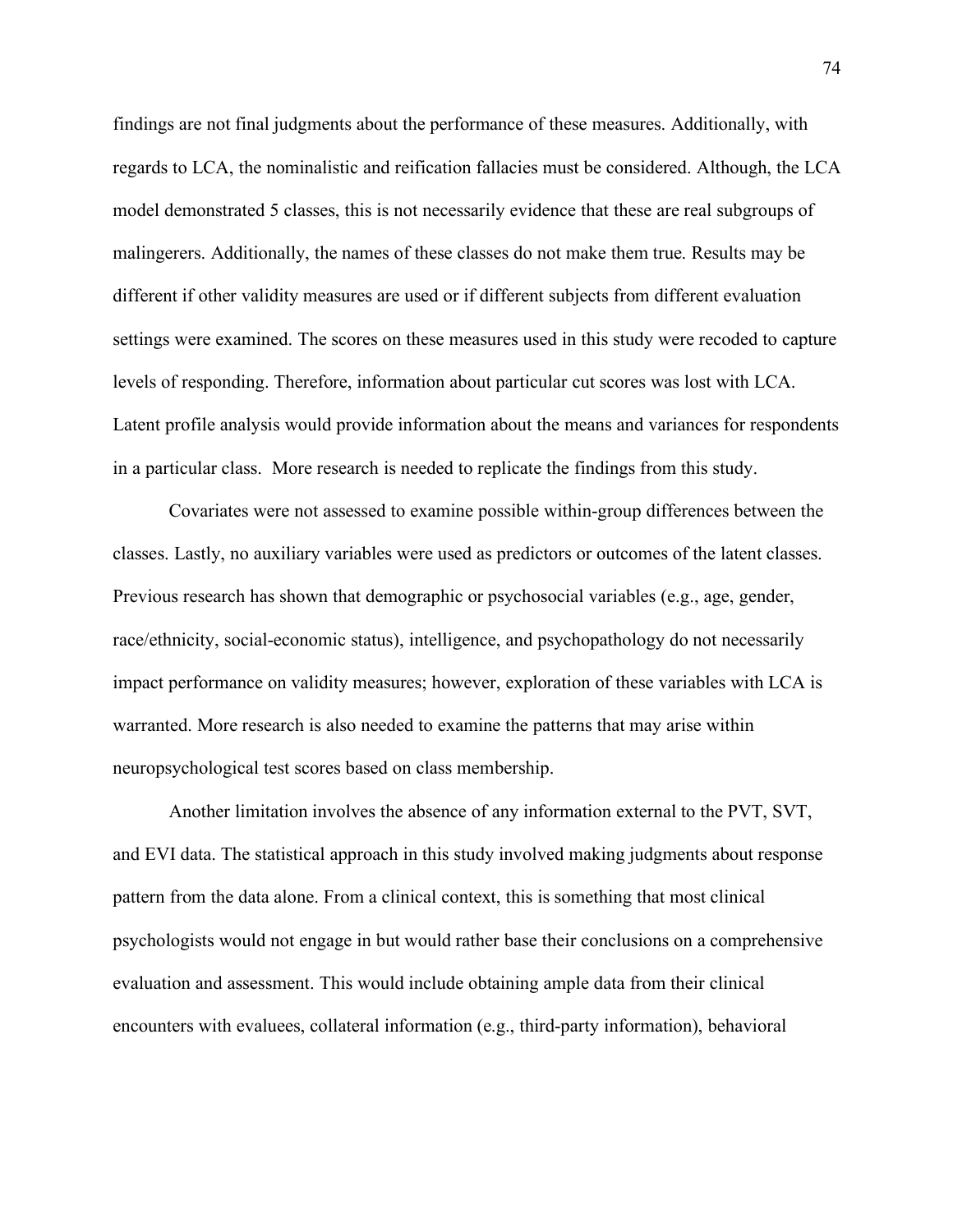observations, record reviews, and a synthesis this information with the resultant test data to produce informed clinical determinations.

These measures were administered in a standardized order during the evaluation process. Therefore the order was not randomized have impacted the results due to testing order effects.

Another limitation involves the conditional independence of the observed latent variables in this study given the latent class. High bivariate residuals (pairs with Pearson test statistic  $>$  30) would suggest severe model misfit (Asparouhv  $\&$  Muthen, 2015). The results showed somewhat high bivariate residuals; however, they were not above the  $> 30$  cutoff. Hagenaars and McCutcheon's (2002) have suggested that this may take place when respondents attempt to make their answers consistent with their other responses and that any resultant classes may be a product of this approach. Given this notion, it is not surprising that some conditional dependence may have been observed. The three PVT measures had several differences but followed the same forced-choice recognition paradigm and were created by the same test developer. Therefore, if an individual desired to appear impaired on one forced-choice PVT, that individual more than likely would do the same for other similar PVT measures. As stated previously, future research using LCA modeling may wish to use PVT measures with diverse methods of detections. Measures such as the Rey 15-Item Test (FIT; Rey, 1964), the Dot Counting Test (DCT; Boone, Lu, Back, King et al., 2002; Boone, Lu, & Herzberget, 2002a; Rey, 1941), and the b Test (Boone, Lu, Sherman, Palmer et al., 2000; Boone, Lu, & Herzberg, 2002b) provide an alternative approach to malingering detection through the use of the floor effects principle (Rogers, Harrell, & Liff, 1993). Additionally, this conditional dependence on the SVT scales (e.g., F-r  $\&$  Fp-r) is understandable, given that the scales come from the same self-report measure and have some similarities between item responses for each scale.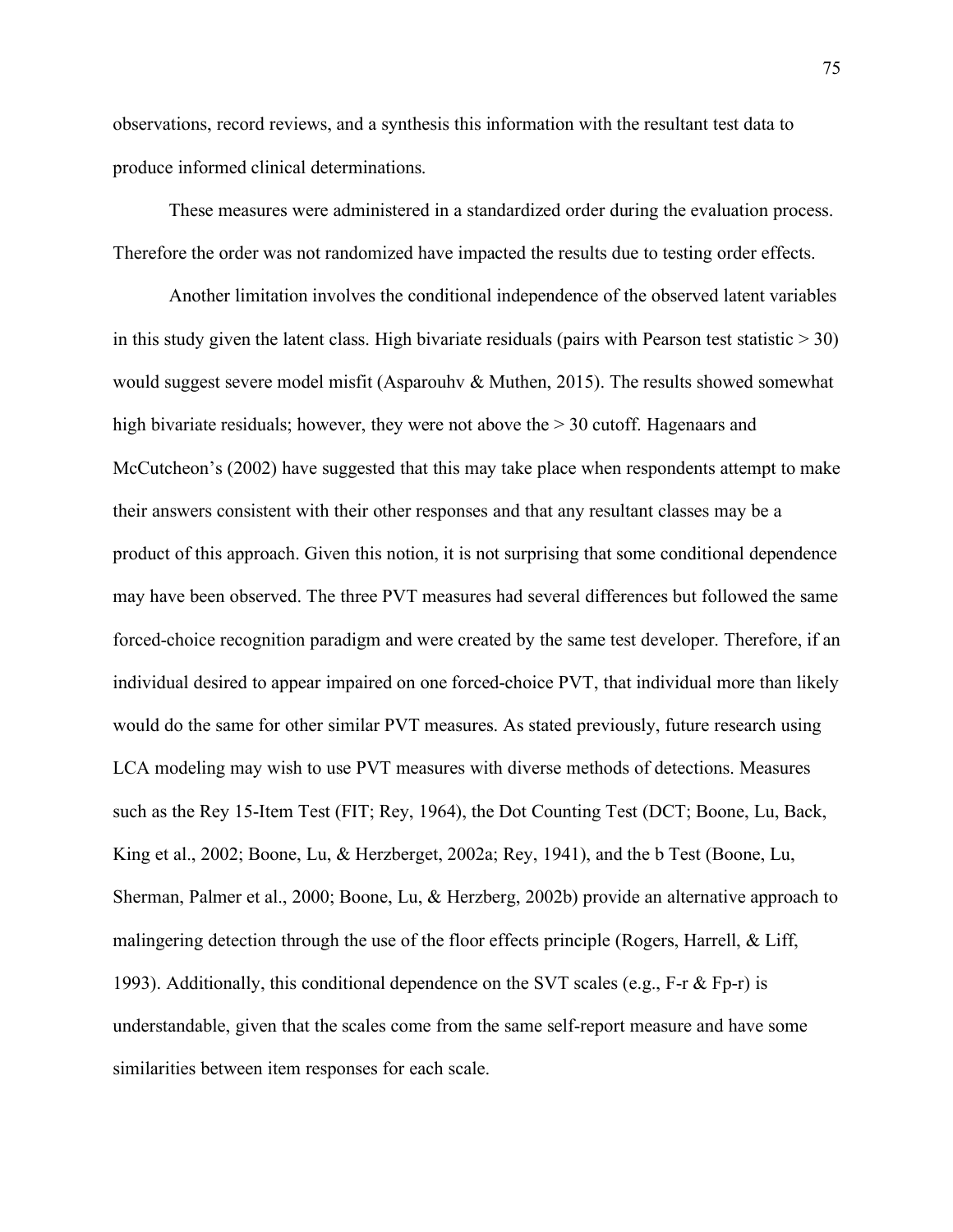### CHAPTER V

## **CONCLUSIONS**

In conclusion, latent class analysis was used to elucidate the latent structure of malingering using a large civil forensic sample of individuals given multiple indicators of response bias. Findings of a five-class model with distinct response patterns demonstrated similarities to what has previously been demonstrated concerning the understanding of malingering. Although, the debate of malingering as a dimensional construct vs. a dichotomy will surely wage on, the findings here ultimately support the use of data points of multiple measures from multiple domains to accurately evaluate response bias.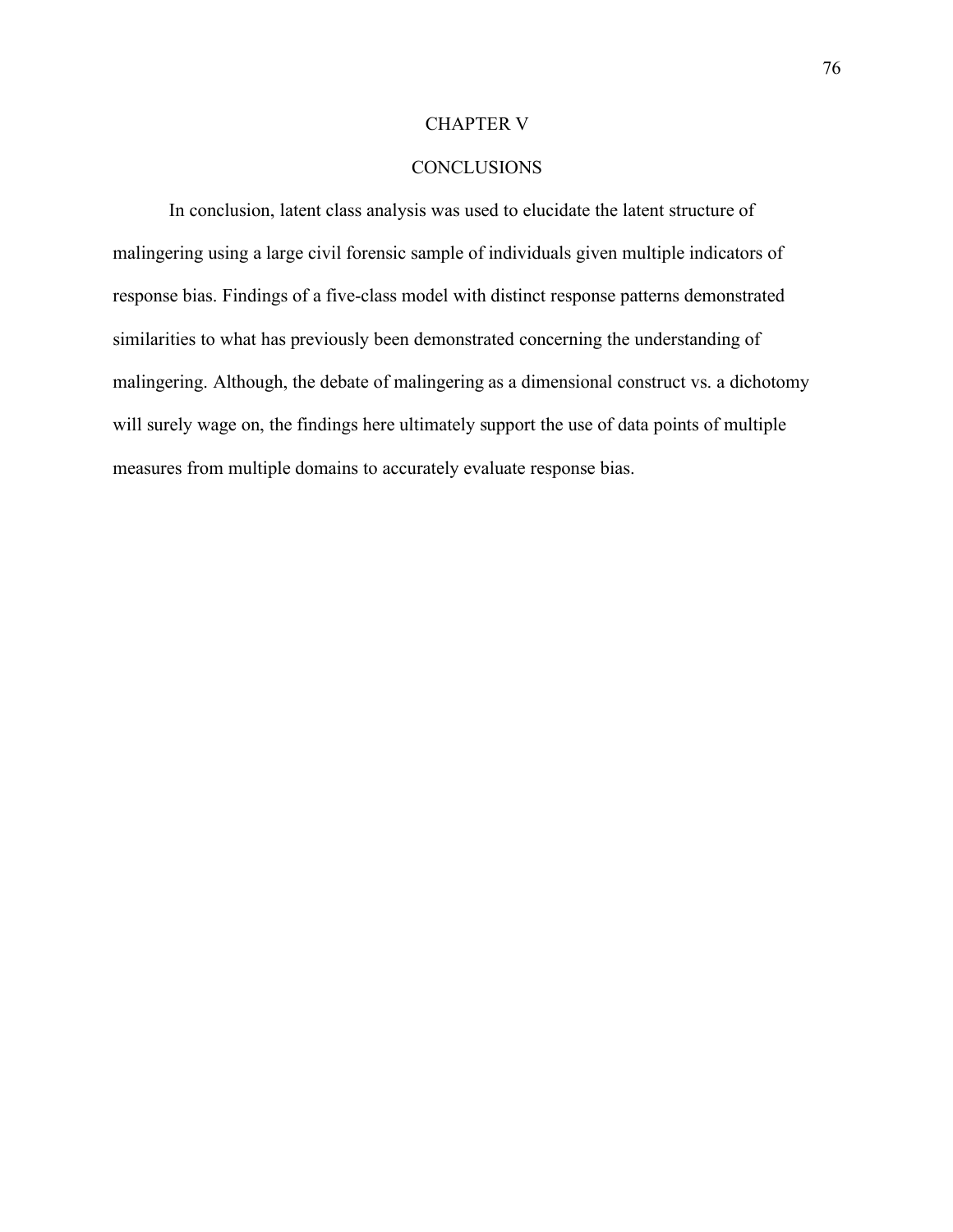#### REFERENCES

Akaike, H. (1987). Factor analysis and AIC. Psychometrika, 52, 317–332.

Allen, L. M., Conder, R. L., Green, P., & Cox, D. R. (1997). *Manual for the Computerized Assessment of Response Bias*. Durham NC: Cognisyst.

Allport, G. W. (1937). Personality: A psychosocial interpretation. New York: Henry Holt.

- American Psychiatric Association. (1994). *Diagnostic and statistical manual of mental disorders*  (4th ed.). American Psychiatric Pub.
- American Psychiatric Association. (2000). Diagnostic and statistical manual of mental disorders DSM-IV-TR fourth edition (text revision).
- American Psychiatric Association. (2013). *Diagnostic and statistical manual of mental disorders*  (5th ed. American Psychiatric Pub.
- Arbisi, P. A., & Ben-Porath, Y. S. (1997). The ability of the Minnesota Multiphasic Personality Inventory-2 validity scales to detect fake-bad responses in psychiatric inpatients. *Psychological Assessment, 10,* 221-228.
- Ardolf, B. R., Denney, R. L., & Houston, C. M. (2007). Base rates of negative response bias and malingered neurocognitive dysfunction among criminal defendants referred for neuropsychological evaluation. *The Clinical Neuropsychologist*, 21, 899–916.
- Archer, R. P., & Smith R. S. (2008). *Personality Assessment.* New York, NY US: Routledge/Taylor & Francis Group.
- Armistead-Jehle, P., & Gervais, R. O. (2011). Sensitivity of the test of memory malingering and the nonverbal medical symptom validity test: A replication study. *Applied neuropsychology*, *18*(4), 284-290.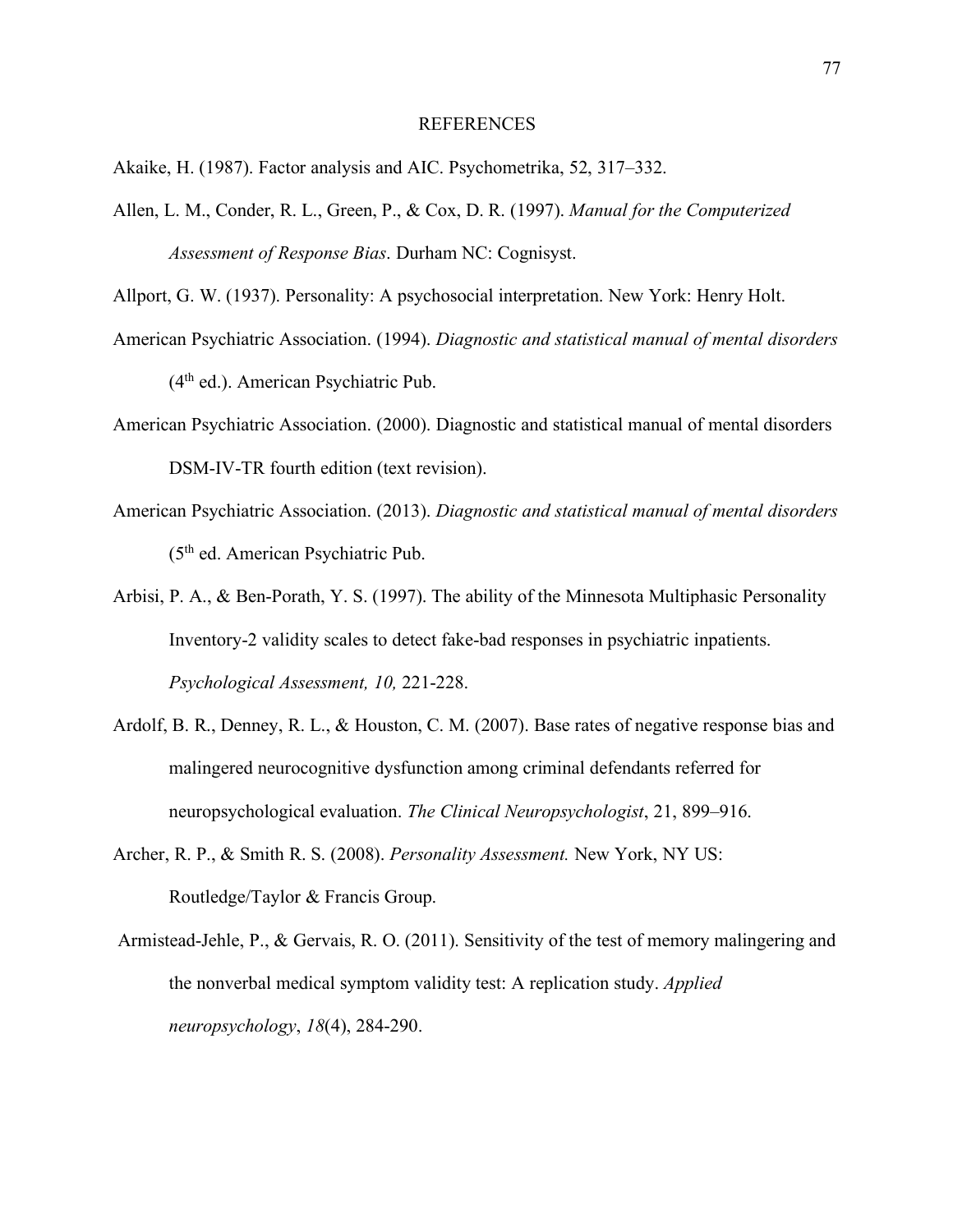- Armistead-Jehle, P., Gervais, R. O., & Green, P. (2012a). Memory Complaints Inventory results as a function of symptom validity test performance. *Archives of clinical neuropsychology*, *27*(1), 101-113.
- Armistead-Jehle, P., Gervais, R. O., & Green, P. (2012b). Memory Complaints Inventory and symptom validity test performance in a clinical sample. *Archives of clinical neuropsychology*, *27*(7), 725-734.
- Armistead-Jehle, P., Green, P., Gervais, R. O., & Hungerford, L. D. (2015). An examination of the Word Memory Test as a measure of memory. *Applied Neuropsychology: Adult*, *22*(6), 415-426.
- Asparouhov, T., & Muthén, B. (2018). Variable-specific entropy contribution. Retrieved from http://www.statmodel.com/download/UnivariateEntropy.pdf
- Asparouhov, T., & Muthén, B. (2015). Residual associations in latent class and latent transition analysis. *Structural Equation Modeling: A Multidisciplinary Journal*, *22*(2), 169-177.
- Baddey, A. D., & Warrington, E. K. (1970). Amnesia and the distinction between long- and short-term memory. *Journal of Verbal Learning and Verbal Behavior, 9,* 176-189.
- Bagby, R. M., Rogers, R., Buis, T., Nicholson, R. A., Cameron, S. L., Rector, N. A., Schuller, D. R., & Seeman, M. V. (1997). Detecting feigned depression and schizophrenia on the MMPI-2. *Journal of Personality Assessment*, *68*(3), 650-664.
- Ben-Porath, Y. S. (2003). Assessing Personality and Psychopathology with Self-Report Inventories. *Handbook of psychology*.

Ben-Porath, Y. S. (2012). *Interpreting the MMPI-2-RF*. University of Minnesota Press.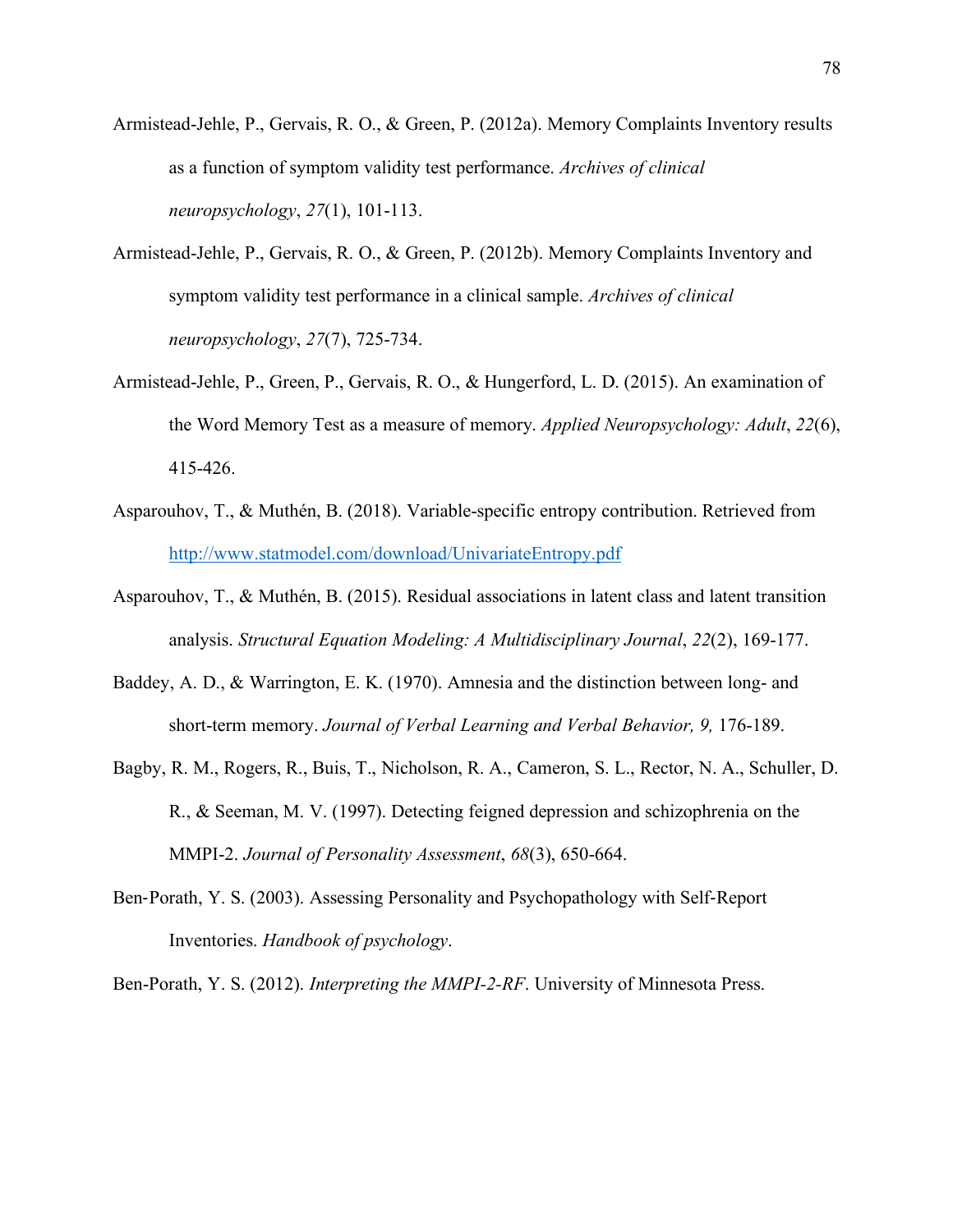- Ben-Porath, Y. S., & Tellegen, A. (2008). *MMPI-2-RF (Minnesota Multiphasic Personality Inventory-2-Restructured Form): Manual for administration, scoring, and interpretation.*  Minneapolis, MN: University of Minnesota Press.
- Ben-Porath, Y. S., & Tellegen, A. (2011). *MMPI-2-RF, Minnesota Multiphasic Personality Inventory-2 Restructured Form: Technical Manual.* University of Minnesota Press.
- Bernard, L. C., McGrath, M. J., & Houston, W. (1996). The differential effects of simulating malingering, closed head injury, and other CNS pathology on the Wisconsin Card Sorting Test: Support for the "pattern of performance" hypothesis. *Archives of Clinical Neuropsychology, 11,* 231-45.
- Berry, D. T. R., Adams, J. J., Clark, C. D., Thacker, S. R., Burger, T. L., Wetter, M. W., Baer, R. A., & Borden, J. W. (1996). Detection of a cry for help on the MMPI-2: An analog investigation. *Journal of Personality Assessment, 67,* 26-36.
- Berthelson, L., Mulchan, S. S., Odland, A. P., Miller, L. J., & Mittenberg, W., (2013). False positive diagnosis of malingering due to the use of multiple effort tests. *Brain Injury, 27,*  909-916.
- Bianchini, K. J., Greve, K. W., & Glynn, G. (2005). On the diagnosis of malingered pain-related disability: Lessons from cognitive malingering research. *The Spine Journal*, *5*(4), 404- 417.
- Bianchini, K. J., Greve, K. W., Love, J. M. (2003). Definite malingered neurocognitive dysfunction in moderate/severe traumatic brain injury. *The Clinical Neuropsychologist, 17,* 574-80.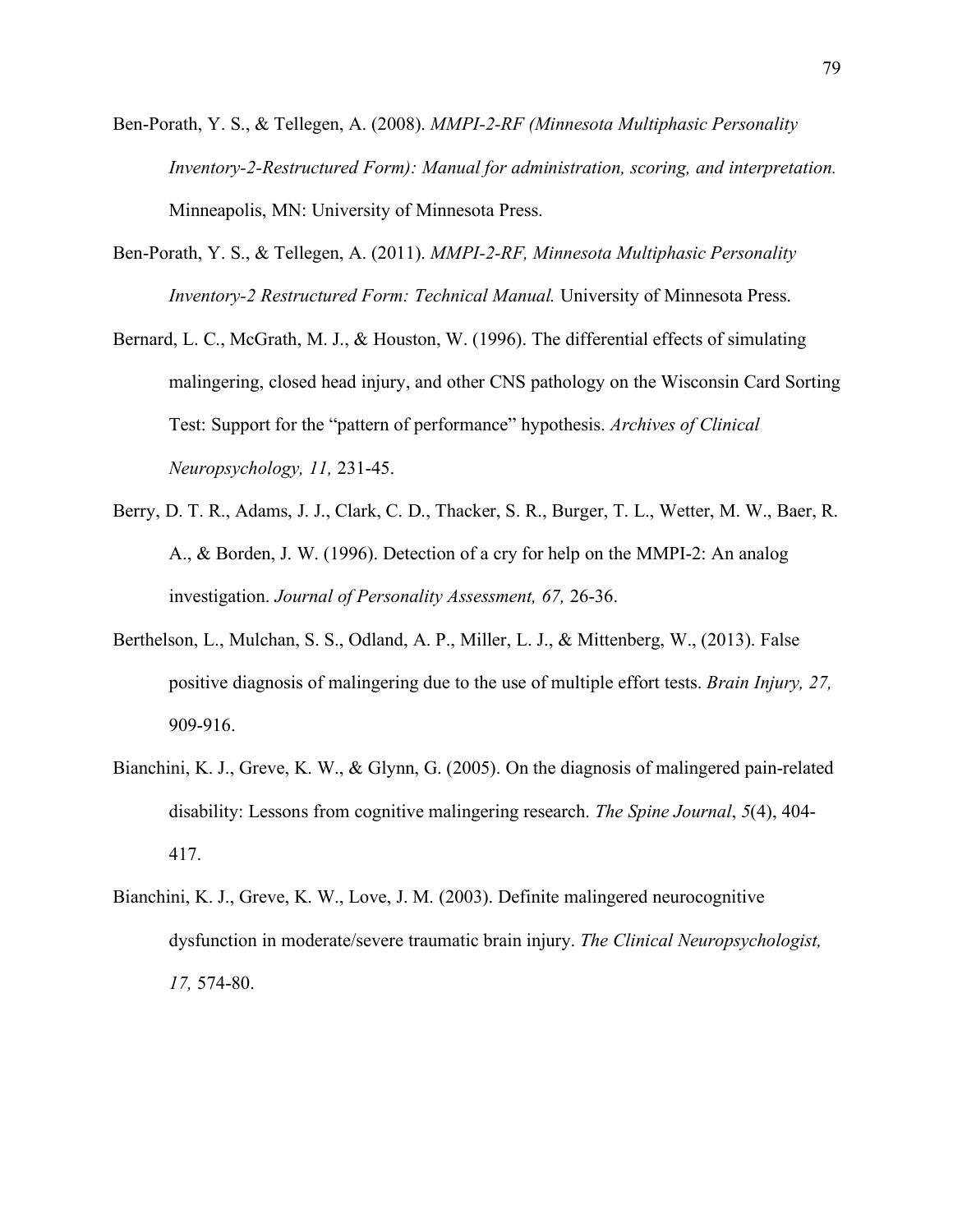- Bianchini, K. J., Etherton, J. L., Greve, K. W., Heinly, M. T., & Meyers, J. E. (2008). Classification accuracy of MMPI-2 validity scales in the detection of pain-related malingering: A known groups study. *Assessment, 15,* 435-449.
- Binder, L. M. (1990). Malingering following minor head trauma. *The Clinical Neuropsychologists, 4,* 25-36.
- Binder, L. M. Villanueva, M. R., Howieson, D., & Moore, R. T. (1993). The Rey AVLT recognition memory task measures motivational impairment after mild head trauma. *Archives of Clinical Neuropsychology, 8,* 137-47.
- Binder, L. M. & Willis, S. C. (1991). Assessment of motivation after financially compensable minor head trauma. *Psychological Assessment: A Journal of Consulting and Clinical Psychology, 3,* 175-81.
- Boone, K. B. (Ed.). (2007). Assessment of feigned cognitive impairment: A neuropsychological perspective. Guilford Press.
- Boone, K. B. (2009). The need for continuous and comprehensive sampling of effort/response bias during neuropsychological examinations. *The Clinical Neuropsychologist, 23,* 729- 741.
- Boone, K. B. (2013). *Clinical Practice of Forensic Neuropsychology: An Evidence-Based Approach.* Guilford Press.
- Boone, K. B., Lu, P., Sherman, D., Palmer, B., Back, C., Shamieh, E., Warner-Chacon, K., et al. (2000). Validation of a new technique to detect malingering of cognitive symptoms: The b Test. *Archives of Clinical Neuropsychology, 15,* 227-241.
- Boone, K., Lu, P., & Herzberg, D. S. (2002a). *The Dot Counting Test.* Los Angeles: Western Psychological Services.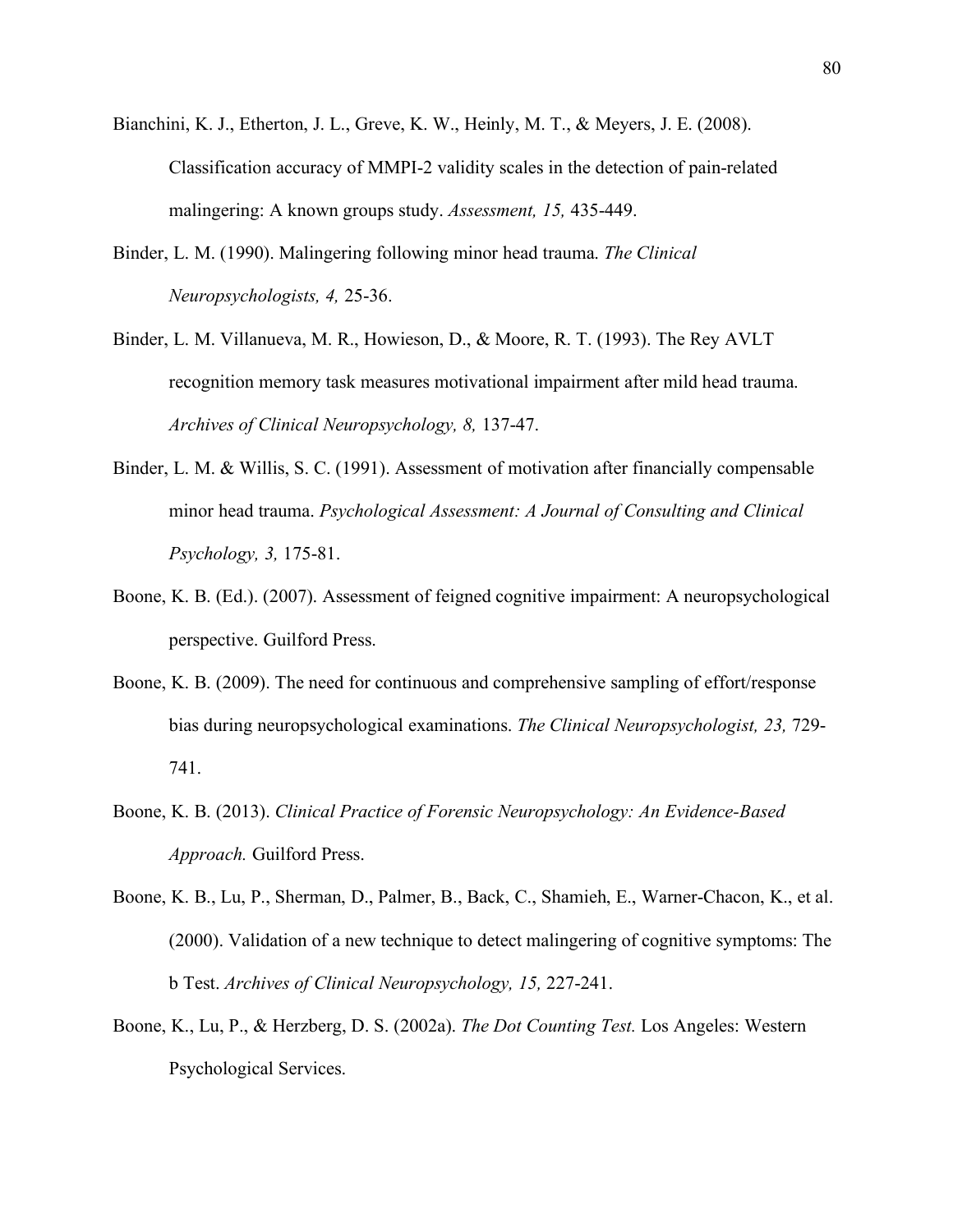- Boone, K., Lu, P., & Herzberg, D. S. (2002b). *The b Test Manual,* Los Angeles: Western Psychological Services.
- Boone, K. B., Lu, P., & Wen, J. (2005). Comparisons of various RAVLT scores in the detection of noncredible memory performance. *Archives of Clinical Neuropsychology, 20,* 301- 319.
- Breting, L. G., & Sweet, J. (2013). Freestanding cognitive symptom validity tests: Use and selection in mild traumatic brain injury. In *Mild traumatic brain injury, symptom validity assessment and malingering* (pp. 145-158). Springer, New York.
- Bucholz, K. K., Heath, A. C., Reich, T., Hesselbrock, V. M., Krarner, J. R., Nurnberger Jr, J. I., & Schuckit, M. A. (1996). Can we subtype alcoholism? A latent class analysis of data from relatives of alcoholics in a multicenter family study of alcoholism. *Alcoholism: Clinical and Experimental Research*, *20*(8), 1462-1471.
- Bucholz, K. K., Hesselbrock, V. M., Heath, A. C., Kramer, J. R., & Schuckit, M. A. (2000). A latent class analysis of antisocial personality disorder symptom data from a multi-centre family study of alcoholism. *Addiction*, *95*(4), 553-567.
- Bulik, C. M., Sullivan, P. F., & Kendler, K. S. (2000). An empirical study of the classification of eating disorders. *American Journal of Psychiatry*, *157*(6), 886-895.
- Bury, A. S., & Bagby, R. (2002). The detection of feigned uncoached and coached posttraumatic stress disorder with the MMPI-2 in a sample of workplace accident victims. *Psychological Assessment 14,* 472-484.
- Bush, S. S., Ruff, R. M., Troster, A., Barth, J., Koffler, S. P., Pliskin, N. H., et al. (2005). NAN position paper: Symptom validity assessment: Practice issues and medical necessity. *Archives of Clinical Neuropsychology, 20*, 419–426.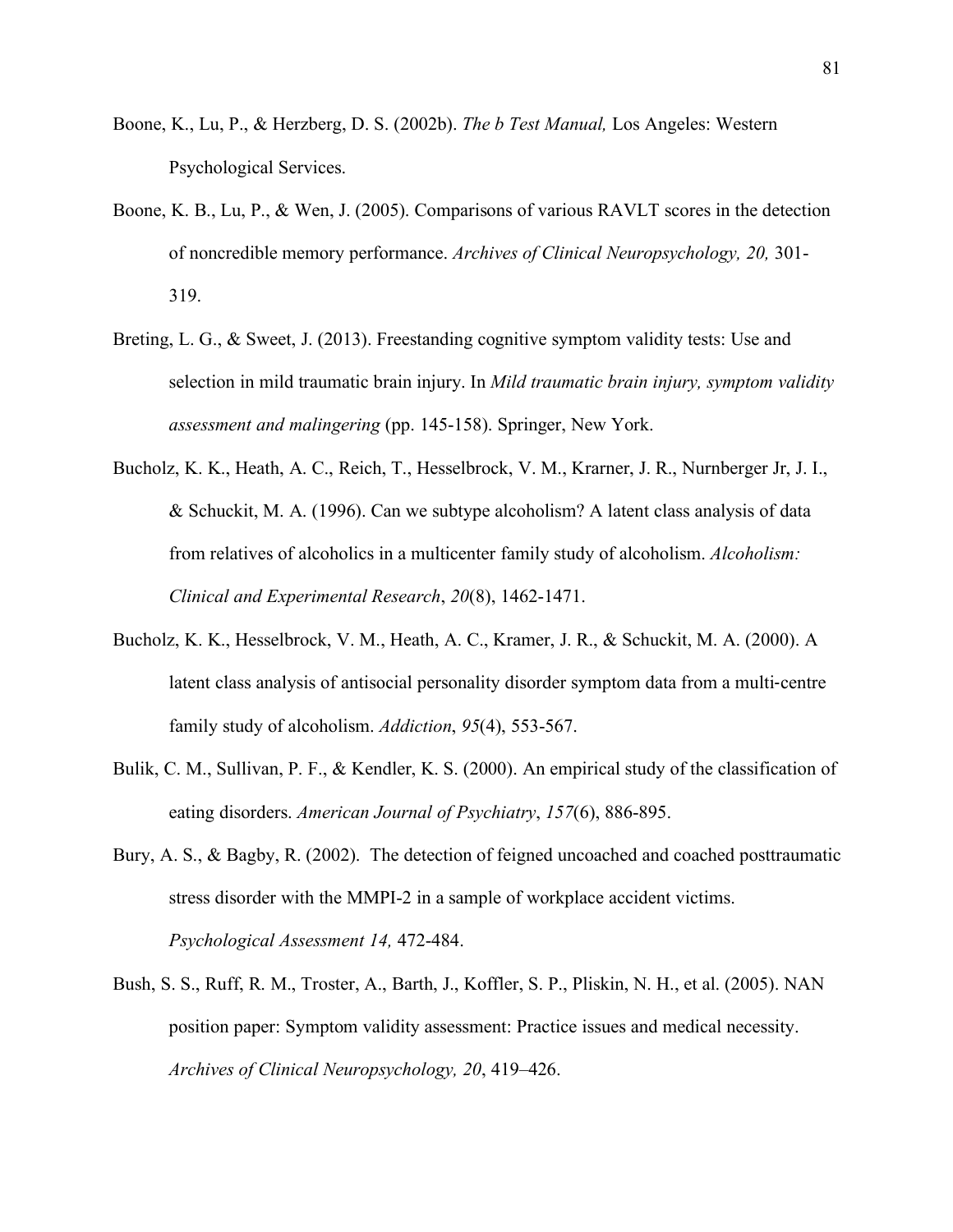- Butcher, J. N., Arbisi, P. A., Atlis, M. M., & McNulty (2003). The construct validity of the Lees-Haley Fake Bad Scale: Does this measure somatic malingering and feigned emotional distress? *Archives of Clinical Neuropsychology, 18,* 473-485.
- Butcher, J. N., Dahlstrom, W. G., Graham, J. R., Tellegen, A., & Kaemmer, B. (1989). Manual for the administration and scoring of the MMPI-2. *Minnesota: University of Minnesota Press Minneapolis*.
- Butcher, J. N., Graham, J. R., Ben-Porath, Y. S., Tellegen, A., Dahlstrom, W. G., & Kaemmer, B. (2001). Minnesota Multiphasic Personality Inventory-2: Manual for administering, scoring, and interpretation (2nd ed.).
- Chafetz, M. (2011). Reducing the probability of false positives in malingering detection of social security disability claimants. *The Clinical Neuropsychologist, 25,* 1239-1252.
- Chen, L. S., Eaton, W. W., Gallow, J. J., & Nestadt, G. (2000). Understanding the heterogeneity of depression through the triad of symptoms, course and risk factors: a longitudinal, population-based study. *Journal of Affecitve Disorders, 59*(1), 1-11.
- Conder, R., Allen, L., & Cox, D. (1992). Manual for the computerized assessment of response bias. *Durham, NC, CogniSyst*.
- Croon, M. (1990). Latent class analysis with ordered latent classe. *British Journal of Mathematical and Statistical Psychology*, *43*(2), 171-192.
- Davis, J. J., Millis, S. R. (2014). Examination of performance validity test failure in relation to number of tests administered. *Clinical Neuropsychologist, 28,*199–214.
- Dean, A. C., Victor, T., Boone, K. B., Arnold, G. (2008). The relationship of IQ to effort test performance. *The Clinical Neuropsychologist, 23,* 705-722.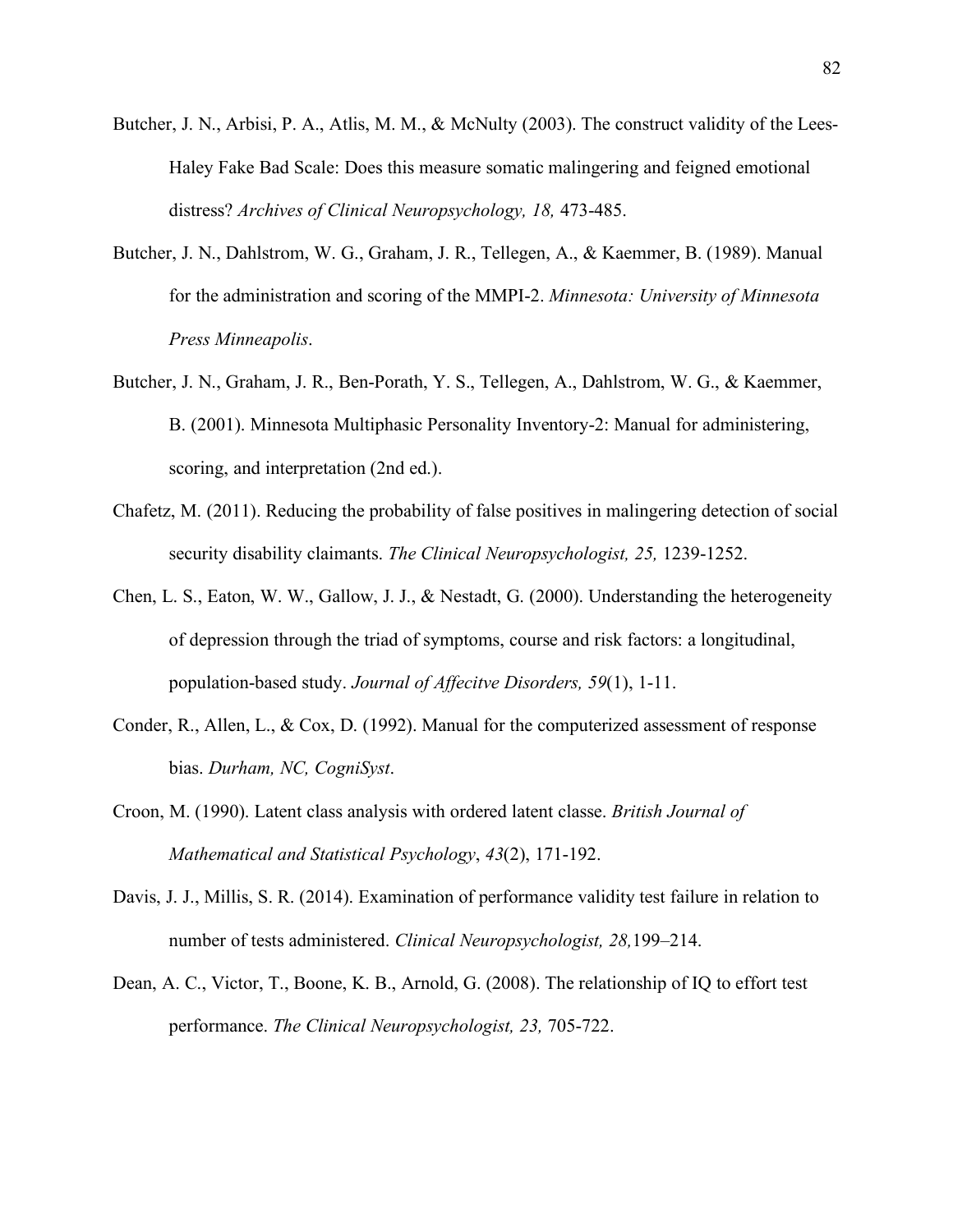- Dean, A. C., Victor, T., Boone, K. B., Philpott, L., & Hess, R. (2009). The relationship of IQ to effort test performance. *The Clinical Neuropsychologist, 23,* 133-152.
- Delis, D. C., Kramer, J. H. Kaplan, E., & Ober, B. A. (1987). *California Verbal Learning Test: Adult version.* San Antonio, TX: Psychological Corp.
- Delis, D. C., Kramer, J. H. Kaplan, E., & Ober, B. A. (2000). *CVLT-II. California Verbal Learning Test (2<sup>nd</sup> ed., adult version). San Antonio, TX: Psychological Corp.*
- Ellis, A. (1946). The validity of personality questionnaires. *Psychological Bulletin, 43*, 385–440.
- Etherton, J. L., Bianchini, K. J., Greve, K. W., & Heinly, M. T. (2005). Sensitivity and specificity of reliable digit span in malingered pain-related disability. *Assessment, 12,*  130-36.
- Finch, W. H., & Bronk, K. C. (2011). Conducting confirmatory latent class analysis using *Mplus*. *Structural Equation Modeling*, *18*(1), 132-151.
- Forbes, D., Elhai, J. D., Miller, M. W., & Creamer, M. (2010). Internalizing and externalizing classes in posttraumatic stress disorder: A latent class analysis. *Journal of Traumatic Stress*, *23*(3), 340-349.
- Frazier, T. W., Youngstrom, E. Am., Naugle, R. I., Haggerty, K. A., & Busch, R. M. (2007). The latent structure of cognitive symptom exaggeration on the Victoria Symptom Validity Test. *Archives of Clinical Neuropsychology, 22,* 281-300.
- Frederick, R. I. (2000). Mixed group validation: A method to address the limitations of criterion group validation in research on malingering detection. *Behavioral Sciences & the Law, 18,* 693–718.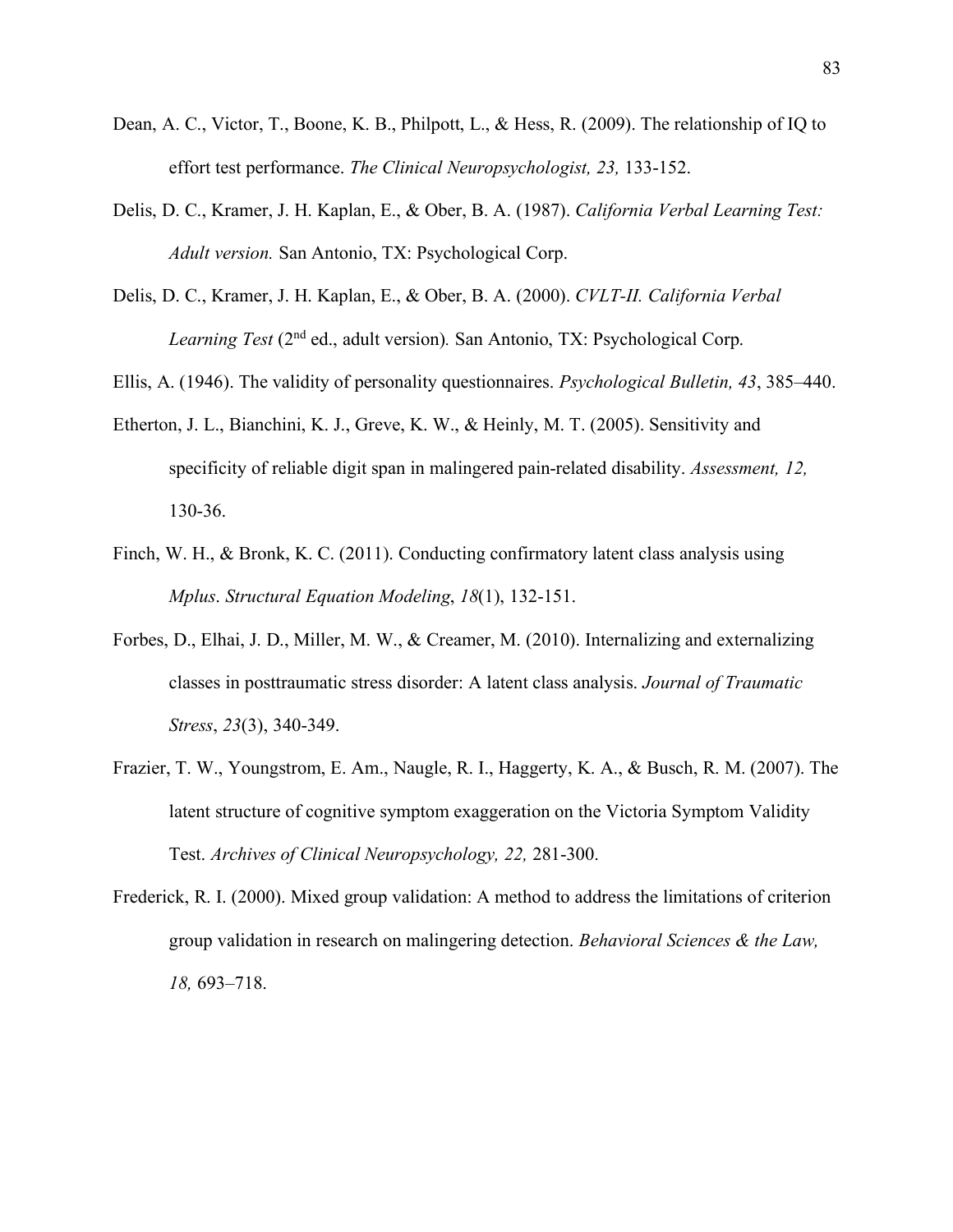- Gallagher, R. W. (1997). *Detection of malingering at the time of intake in a correctional setting with the MMPI-2 validity scales.* Unpublished doctoral dissertation, Kent State University, Kent, OH.
- Gervais, R. O., Ben-Porath, Y. S., Wygant, D. B., & Green, P. (2007). Development and validation of a Response Bias Scale (RBS) for the MMPI-2. *Assessment, 14,* 196-208.
- Gervais, R. O., Ben-Porath, Y. S., Wygant, D. B., & Green, P. (2008). Differential sensitivity of the Response Bias Scale (RBS) and MMPI-2 validity scales to memory complaints. *The Clinical Neuropsychologist, 22*, 1061–1079.
- Gervais, R. O., Ben-Porath, Y. S., Wygant, D. B., & Sellbom, M. (2010). Incremental validity of the MMPI-2-RF over-reporting scales and RBS in assessing the veracity of memory complaints. *Archives of Clinical Neuropsycholog*y, 25, 274–284.
- Gervais, R. O., Green, P., Allen, L. M., & Iverson, G. L. (2001). Effects of coaching on symptom validity testing in chronic pain patients presenting for disability assessments. *Journal of Forensic Neuropsychology, 2*, 1–19.
- Gervais, R. O., Rohling, M. L., Green, P., & Ford, W. (2004). A comparison of WMT, CARB, and TOMM failure rates in non-head injury disability claimants. *Archives of Clinical Neuropsychology*, *19*(4), 475-487.
- Gervais, R. O., Russell, A. S., Green, P., Allen, L. M., Ferrari, R., & Pieschl, S. D. (2001). Effort testing in patients with fibromyalgia and disability incentives. *Journal of Rheumatology, 28,* 1892-1899.
- Giger, P., Merten, T. Merckelbach, H. & Oswald, M. (2010). Detection of feigned crime-related amnesia: A multi-method approach. *Journal of Forensic Psychology Practice, 10,* 440- 463.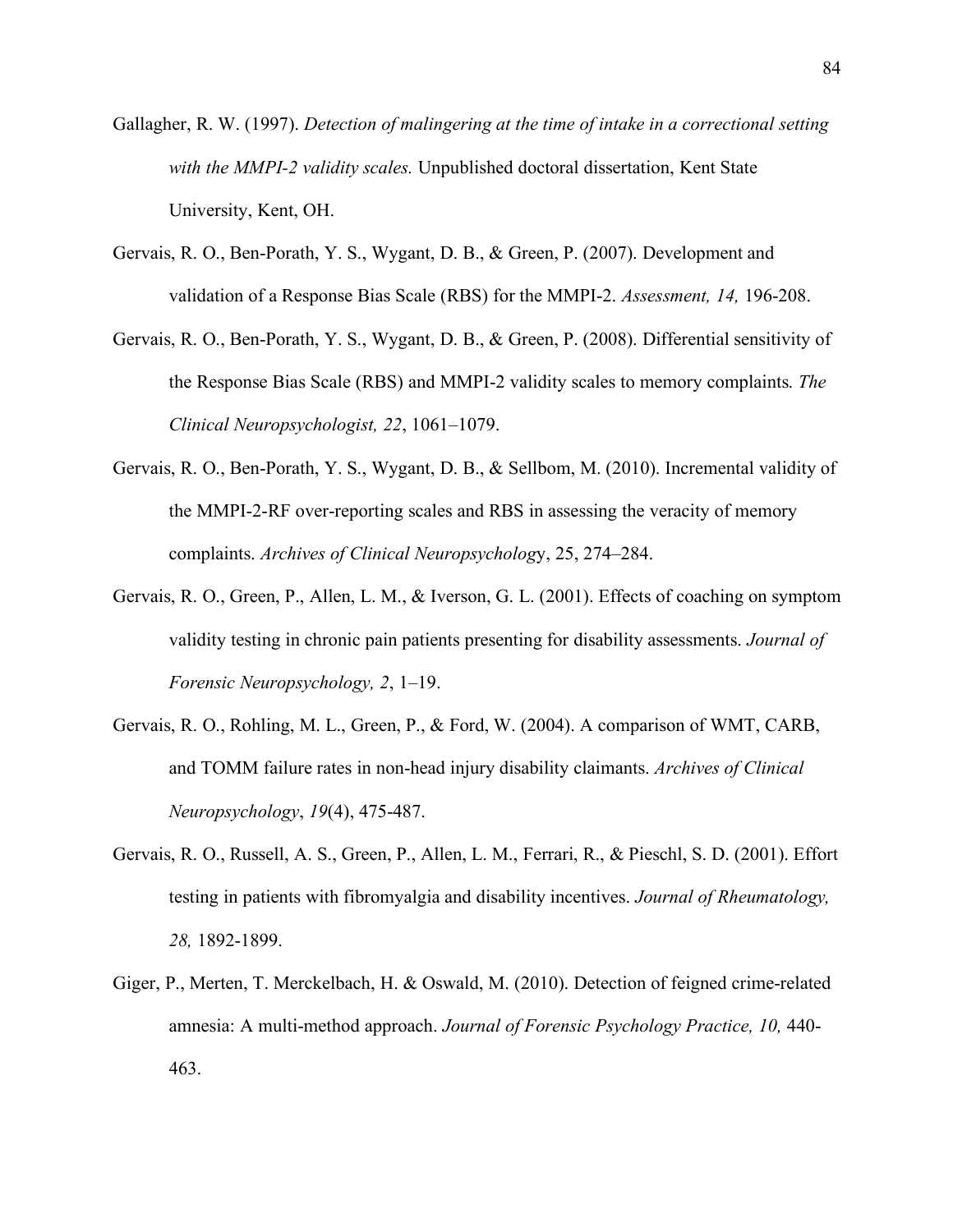- Goodwin, B. E., Sellbom, M., & Arbisi, P. A. (2013). Posttraumatic stress disorder in Veterans: The utility of the MMPI-2-RF validity scales in detecting overreported symptoms. *Psychological Assessment, 25*, 671–678.
- Graham, J. R. (2012). *MMPI-2: Assessing personality and psychopathology* (5<sup>th</sup> ed.). New York, NY: Oxford University Press.
- Granacher, R. P., & Berry, D. T. R. (2008). Feigned medical presentations. In R. Rogers (Ed.) Clinical assessment of malingering and deception, 3rd Edition (pp. 145-156). New York: The Guilford Press.
- Green, P. (2003). *Word Memory Test.* Edmonton, Alberta, Canada: Green's Publishing.
- Green, P. (2004). *Medical Symptom Validity Test (MSVT) for Microsoft windows: User's manual*. Paul Green Pub.
- Green, P. (2008). Manual for the Nonverbal Medical Symptom Validity Test for Windows. *Edmonton, Alberta, Canada: Green's Publishing.*
- Green, P., Allen, L. M., & Astner, K. (2003). The word memory test. *Edmonton, Alberta: Green Publishing*.
- Green, P., & Iverson, G. L. (2001). Validation of the computerized assessment of response bias in litigating patients with head injuries. *The Clinical Neuropsychologist*, *15*(4), 492-497.
- Green, P., Iverson, G. L., Allen, L. M. (1999) Detecting malingering in head injury litigation with the Word Memory Test. *Brain Injury, 13,* 813-819.
- Green, P., Rohling, M. L., Lees-Haley, P. R., & Allen, L. M. (2001). Effort has greater effect on test scores than severe brain injury in compensation claimants. *Brain Injury, 15,* 1045- 1060.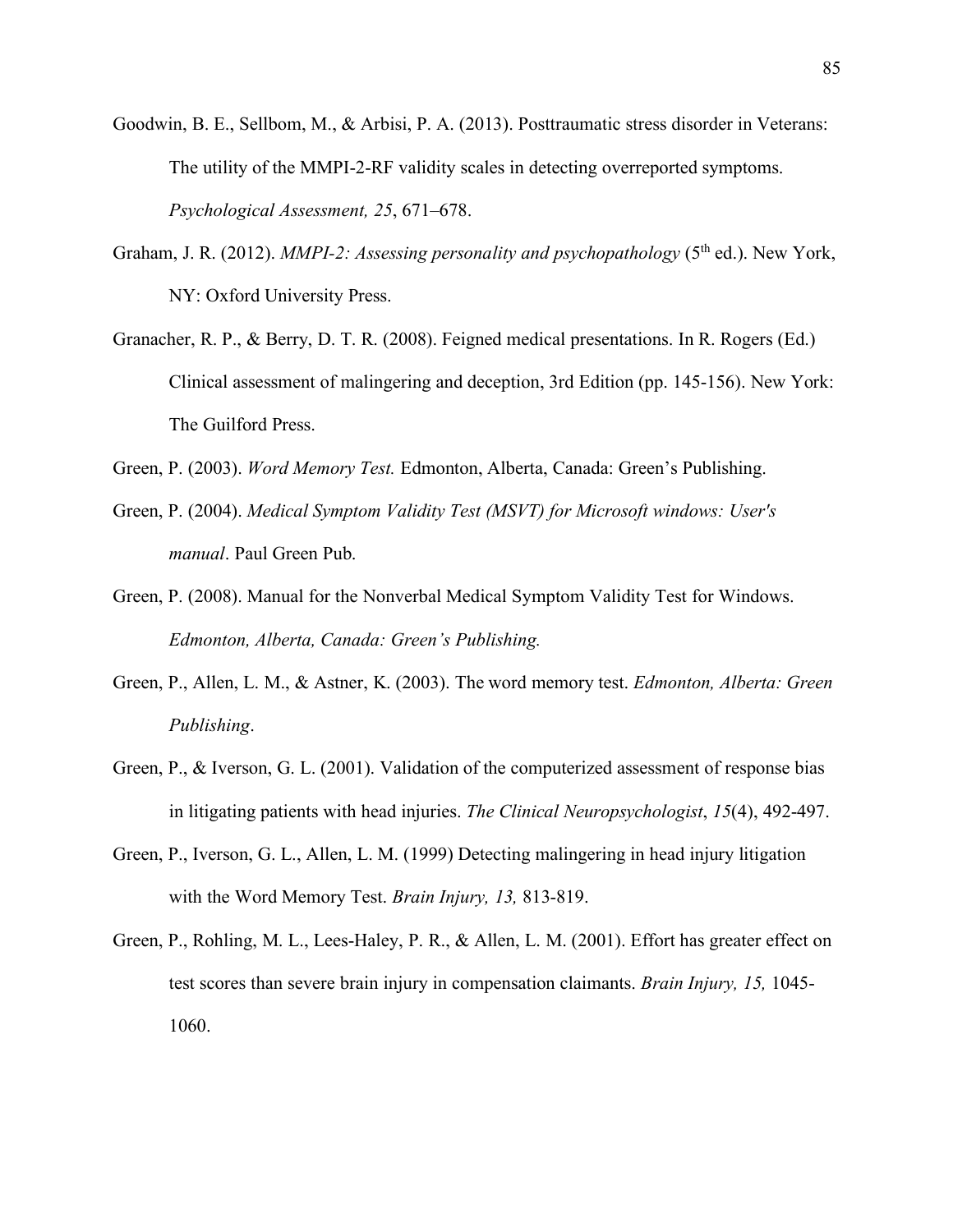- Greiffenstein, M. F., Baker, W. J., & Gola, T. (1994). Moto dysfunction in profiles in traumatic brain injury and post-concussion syndrome. *Journal of the International Neuropsychological Society, 2,* 477-485.
- Greve. K. W., Bianchini, K. J., Black, F. W., Heinly, M. T., Love, J. M., Swift, D. A. et al. (2006). The prevalence of cognitive malingering in persons reporting exposure to occupational and environmental substances. *NeuroToxicology, 27,* 940-50.
- Greve, K. W., Bianchini, K. J., Love, J. M., Brennan, A., & Heinly, M. T. (2006). Sensitivity and specificity of MMPI-2 validity scales and indicators to malingered neurocognitive dysfunction in traumatic brain injury. *Clinical Neuropsychologist, 20*, 491–512.
- Greve, K. W., Bianchini, K. J., Mathias, C. W., Houston, R. J., & Crouch, J. A. (2002). Detecting malingered performance with the Wisconsin Card Sorting Test: A preliminary investigation in traumatic brain injury. *The Clinical Neuropsychologist, 16,* 179-91.
- Greve, K. W., Heinly, M. T., Bianchini, K. J., & Love, J. M. (2009). Malingering detection with the Wisconsin Card Sorting Test in mild traumatic brain injury. *The Clinical Neuropsychologist, 23,* 343-62.
- Greve, K. W., Ord, J. S., Curtis, K. L., Bianchini, K. J., & Brennan, A. (2008). Detecting malingering in traumatic brain injury and chronic pain: A comparison of three forced choice symptom validity tests. *The Clinical Neuropsychologist, 22*, 896-918.
- Greve, K. W., Springer, S., Bianchini, K. J., Black, F. W., Heinly, M. T., Love, J. M., et al. (2007). Malingering in toxic exposure. Classification accuracy of Reliable Digit Span and WIAS-III Digit Span scaled scores. *Assessment, 14,* 12-21.

Groth-Marnat, G. (2003). *Handbook of psychological assessment* (4<sup>th</sup> ed.). Hoboken, NJ: Wiley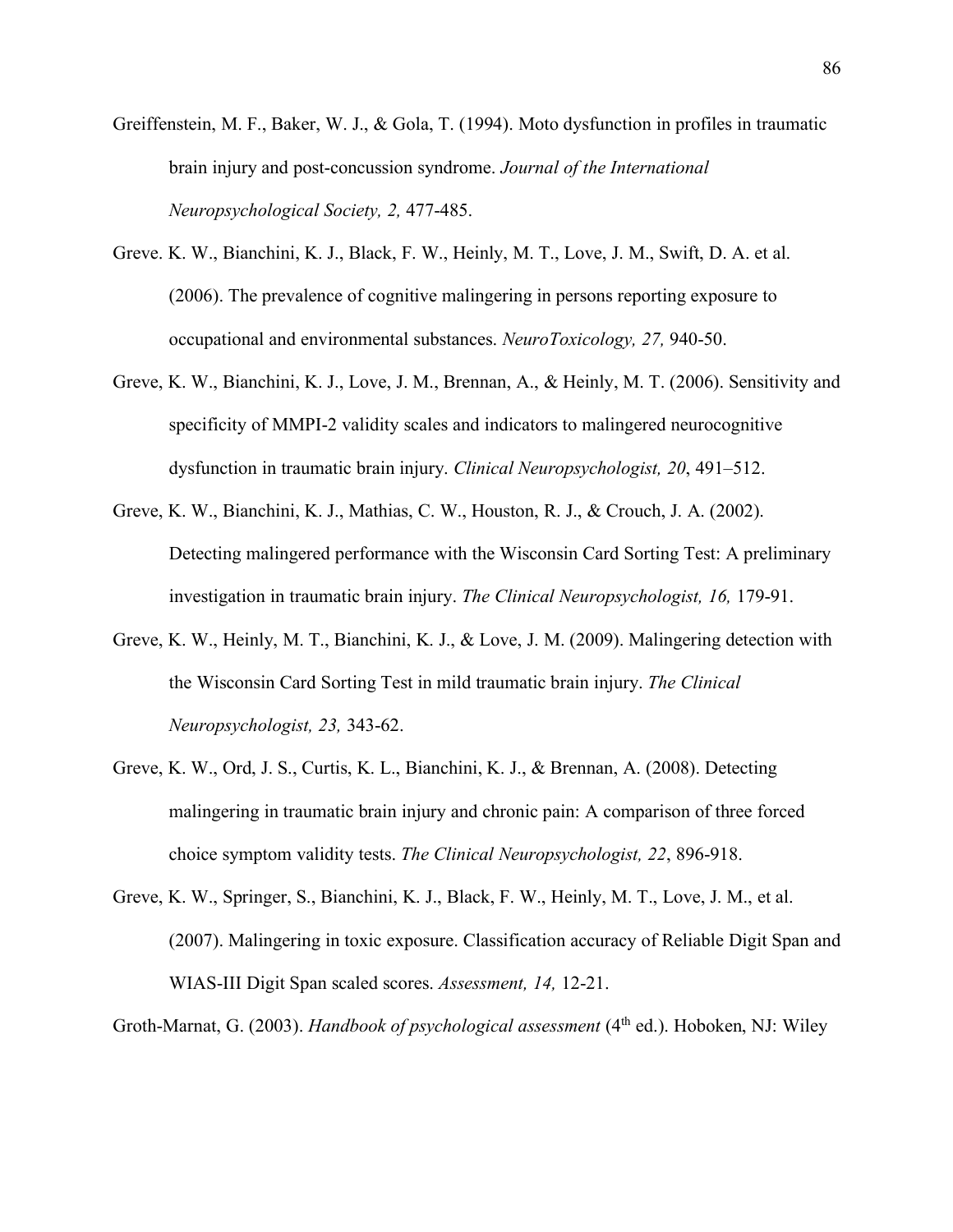- Handler, L. & Meyer, G. J. (1998). The importance of teaching and learning personality assessment. In L. Handler & M. J. Hilsenroth (Eds.), *Teaching and learning personality assessment* (pp. 3-30). Mahwah, NJ: Erlbaum.
- Hathaway, S. R., & McKinley, J. C. (1943). Minnesota Multiphasic Personality Inventory; manual (Revised).
- Heaton, R. K., Miller, S. W., Taylor, M. J., & Grant, I. (2004). Revised comprehensive norms for an expanded Halstead-Reitan Battery: Demographically adjusted neuropsychological norms for African American and Caucasian adults. *Lutz, FL: Psychological Assessment Resources*.
- Heaton, R. K., Smith, H. H., Lehman, R. A., & Vogt, A. J. (1978). Prospects for faking believable deficits on neuropsychological testing. *Journal of Consulting and Clinical Psychology, 46,* 892-900.
- Heilbronner, R. L., Sweet, J. J., Morgan, J. E., Larrabee, G. J., Millis, S. R., & the Conference Participants. (2009). American Academy of Clinical Neuropsychology Consensus Conference Statement on the neuropsychological assessment of effort, response bias, and malingering. *The Clinical Neuropsychologist, 23*, 1093–1129.
- Heilbrun, K. (1992). The role of psychological testing in forensic assessment. *Law and Human Behavior*, *16*(3), 257.
- Heinly, M. T., Greve, K. W., Bianchini, K. J. Love, J. M., & Brennan, A. (2005). WAIS Digit Span-based indicators of malingered neurocognitive dysfunction. *Assessment, 12,* 429-44.
- Hiscock, M., & Hiscock, C. K. (1989). Refining the forced-choice method for the detection of malingering. *Journal of Clinical and Experimental Neuropsychology, 20, 786-97.*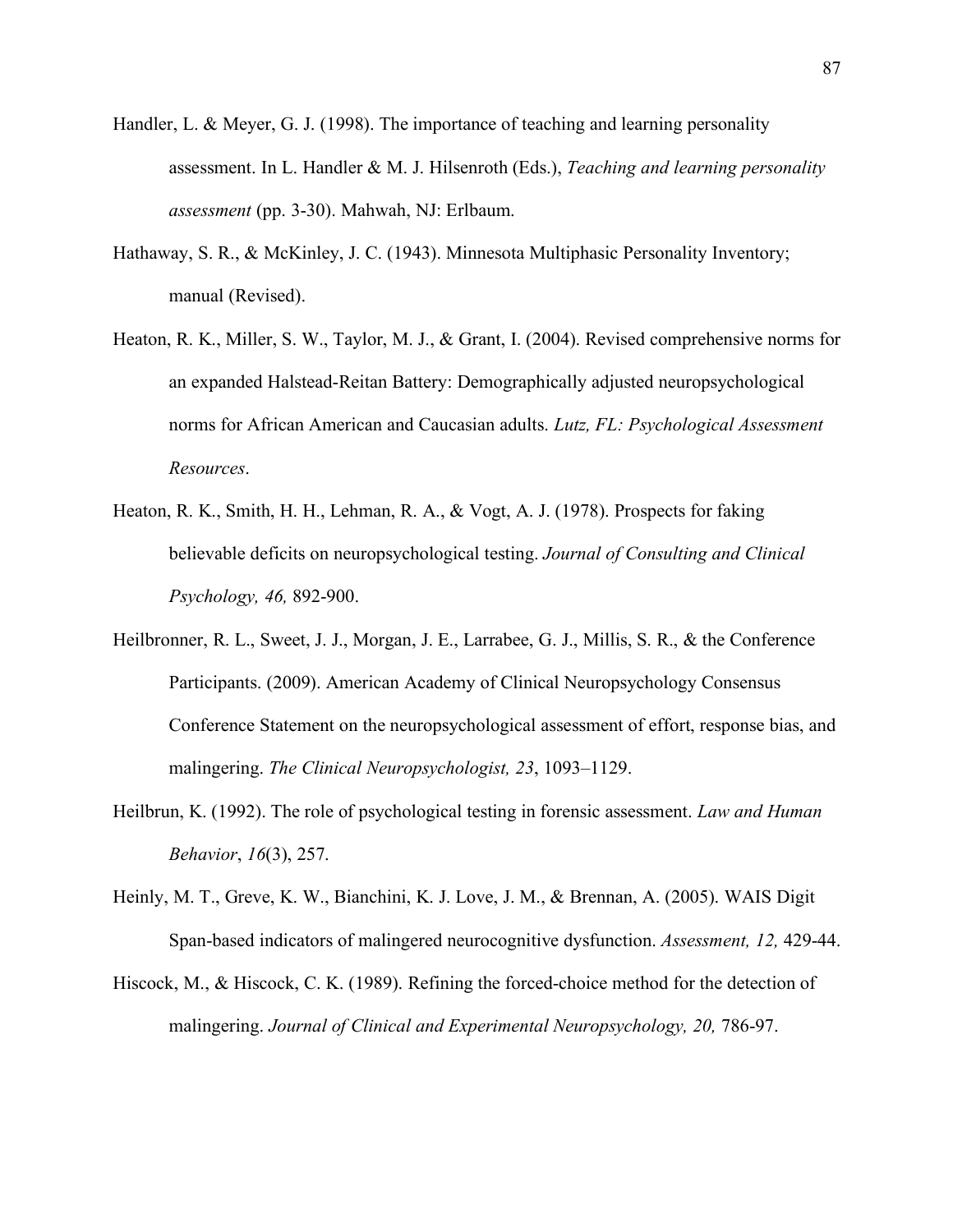- Hoijtink, H. (2001). Confirmatory latent class analysis: Model selection using Bayes factors and (pseudo) likelihood ratio statistics. *Multivariate Behavioral Research*, *36*(4), 563-588.
- Ingram, P. B., & Ternes, M. S. (2016). The detection of content-based invalid responding: a meta-analysis of the MMPI-2-Restructured Form's (MMPI-2-RF) over-reporting validity scales. *The Clinical Neuropsychologist*, 1-24.
- Inman, T. H., Vickery, C. D., Berry, D. T., Lamb, D. G., Edwards, C. L., & Smith, G. T. (1998). Development and initial validation of a new procedure for evaluating adequacy of effort given during neuropsychological testing: The letter memory test. *Psychological Assessment*, *10*(2), 128.
- Iverson, G. L., & Binder, L. M. (2000). Detecting exaggeration and malingering in neuropsychological assessment. *The Journal of head trauma rehabilitation*, *15*(2), 829- 858.
- Jones, A., Ingram, M. V., & Ben-Porath, Y. S. (2012). Scores on the MMPI-2-RF scales as a function of increasing levels of failure on cognitive symptom validity tests in a military sample. *The Clinical Neuropsychologist, 26*, 790–815.
- Kane, A. W. Essentials of malingering assessment. *Essentials of forensic psychological assessment* (1999): 78-99.
- Kaufman, D. M., Geyer, H. L., & Milstein, M. J. (2016). Kaufman's Clinical Neurology for Psychiatrists E-Book. Elsevier Health Sciences.
- Keel, P., Fichter, M., Quadflieg, N., Bulik, C., Baxter, M., Thornton, L., et al. (2004). Application of a latent class analysis to empirically define eating disorder phenotypes. *Archives of General Psychiatry, 61*, 192–200.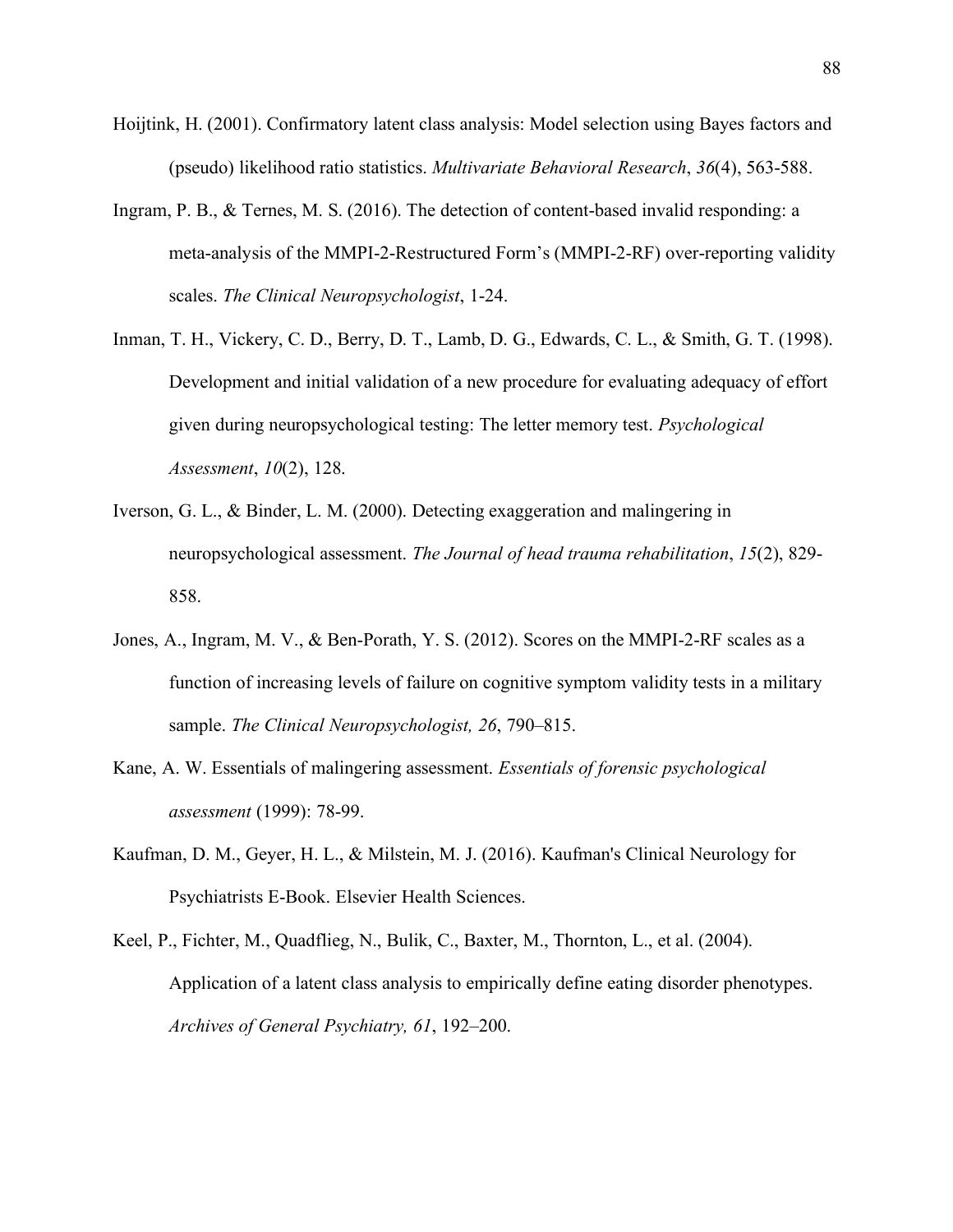- Kessler, R. C., Stein, M. B., & Berglund, P. (1998). Social phobia subtypes in the National Comorbidity Survey. *American Journal of Psychiatry*, *155*(5), 613-619.
- Kim, M. S., Boone, K. B., Victor, T., Marion, S. D., Amano, S., Cottingham, M. E., et al. (2010). The Warrington Recognition Memory Test for Words as a measure of response bias: Total score and response time cutoffs developed on "real world" credible and noncredible subjects. *Archives of Clinical Neuropsychology, 25*(1), 60-70.
- Kim, N., Boone, K. B., Victor, T., Lu, P., Keatinge, C., & Mitchell, C. (2010). Sensitivity and specificity of a Digit Symbol recognition trial in the identification or response bias. *Archives of Clinical Neuropsychology, 25,* 420-428.
- Lanyon, R. I. (1970). Development and validation of a psychological screening inventory. *Journal of Consulting and Clinical Psychology, 35*(Suppl. 1, Pt. 2), 1–24.
- Lanyon, R. I. (1993). Development of scales to assess specific deception strategies on the Psychological Screening Inventory. *Psychological Assessment, 5,* 324–329.
- Larrabee, G. J. (1998). Somatic malingering on the MMPI and MMPI-2 in litigating subjects. *The Clinical Neuropsychologist, 12,* 179-88.
- Larrabee, G. J. (2000). Forensic neuropsychological assessment. In R. D. Vanderploeg (Ed.), *Clinician's guide to neuropsychological assessment* (2nd ed., pp. 301-35). Mahwah, NJ: Lawrence Erlbaum.
- Larrabee, G. J. (2003a). Detection of malingering using atypical performance patterns on standard neuropsychological test, *The Clinical Neuropsychologist, 17,* 410-425.
- Larrabee, G. J. (2003b). Exaggerated MMPI-2 symptom report in personal injury litigants with malingered neurocognitive deficit. *Archives of Clinical Neuropsychology, 18,* 673-86.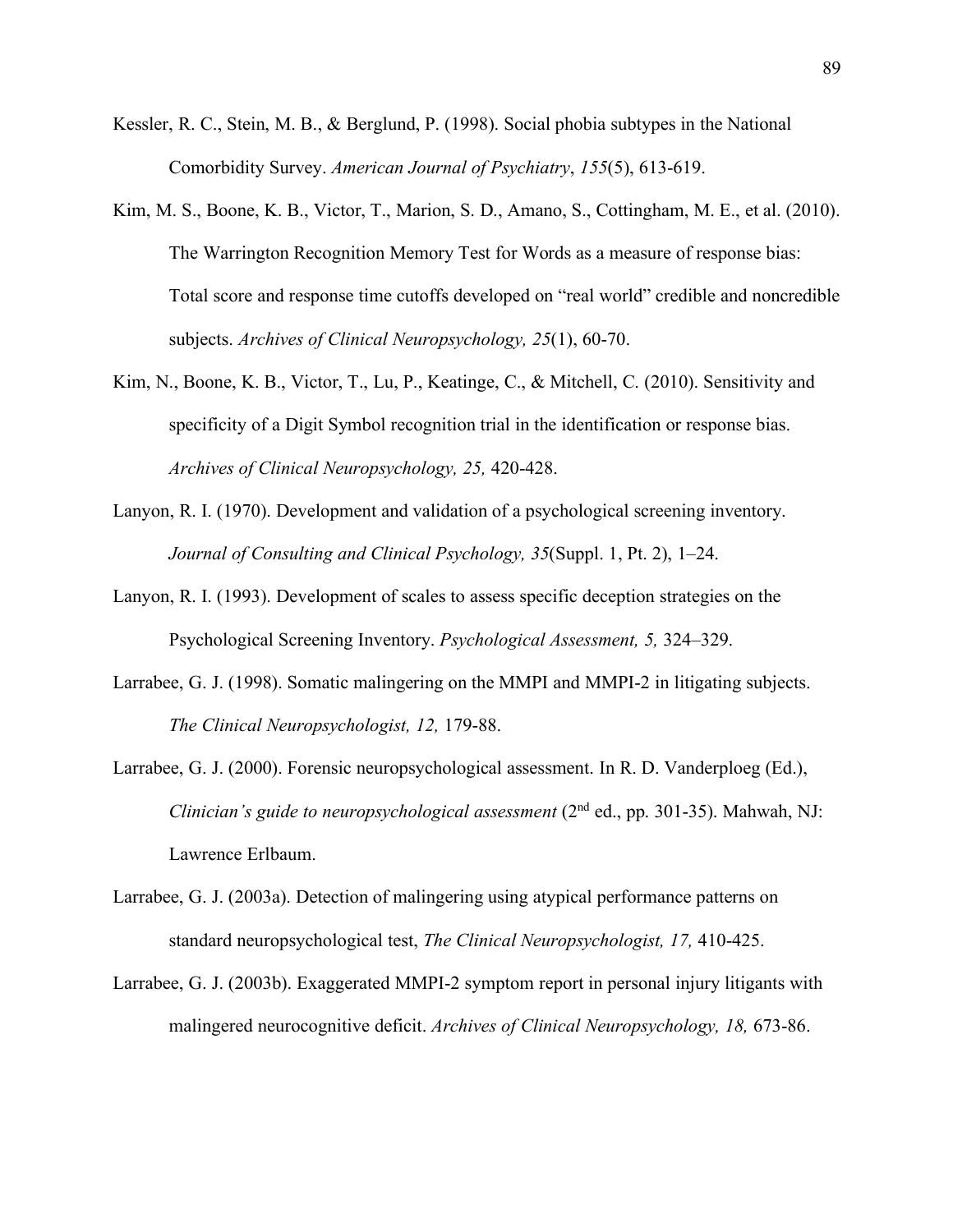- Larrabee, G. J. (2008). Aggregation across indicators improves the detection of malingering: relationship to likelihood ratios. *The Clinical Neuropsychologist, 22,* 666-679.
- Larrabee, G. J. (2009). Malingering scales for the Continuous Recognition Memory Test and Continuous Visual Memory Test, *The Clinical Neuropsychologists, 23,* 167-180.
- Larrabee, G. J. (2012). Assessment of malingering. In Larrabee (Eds.), *Forensic neuropsychology: A scientific approach* (pp. 116-159). Oxford University Press.
- Larrabee, G. J. (2014). Minimizing false positive error with multiple performance validity tests: Response to Bilder, Sugar, and Hellemann. *The Clinical Neuropsychologist, 28,* 1230- 1242.
- Larrabee, G. J. (2015a). Performance and symptom validity: A perspective from the adult literature. In Kirkwood (Eds.), *Validity testing in child and adolescent assessment: Evaluating exaggeration, feigning, and noncredible effort* (pp. 62-76). Guilford Press.
- Larrabee, G. J. (2015b). The multiple validities of neuropsychological assessment. *American Psychologist, 70(8),* 779-778.
- Laudy, O., Boom, J., & Hoijtink, H. (2005). Bayesian computational methods for inequality constrained latent class analysis. *New developments in categorical data analysis for the social and behavioral sciences*, 63-82.
- Lee, T. T., Graham, J. R., Sellbom, M., & Gervais, R. O. (2012). Examining the potential for gender bias in the prediction of symptom validity test failure by MMPI-2 symptom validity scale scores. *Psychological assessment*, *24*(3), 618.
- Lees–Haley, P. R. (1997). MMPI-2 base rates for 492 personal injury plaintiffs: Implications and challenges for forensic assessment. *Journal of Clinical Psychology*, *53*(7), 745-755.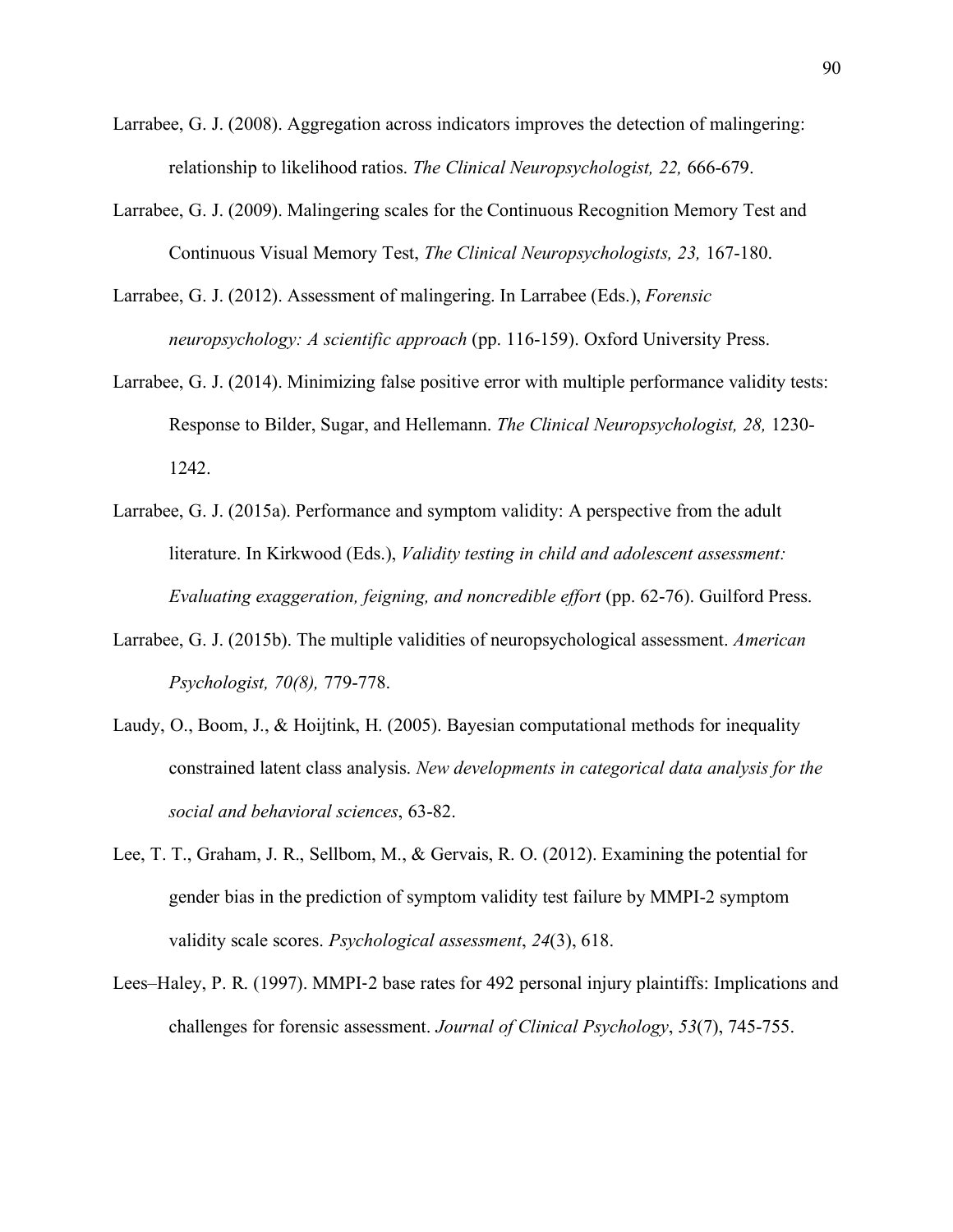- Lees-Haley, P. R., English, L. T., & Glenn, W. J. (1991). A fake bad scale on the MMPI-2 for personal-injury claimants. *Psychological Reports, 68,* 203-210.
- Lees-Haley, P. R., Smith, H. H., Williams, C. W., & Dunn, J. T. (1996). Forensic neuropsychological test usage: An empirical survey. *Archives of Clinical Neuropsychology*, *11*(1), 45-51.
- Marion, B. E., Sellbom, M., & Bagby, R. M. (2011). The detection of feigned psychiatric disorders using the MMPI-2-RF overreporting validity scales: An analog investigation. *Psychological Injury and Law,4,* 1–12.
- McBride, W. F., Crighton, A. H., Wygant, D. B., & Granacher, R. P. (2013). It's Not All in Your Head (or at Least Your Brain): Association of traumatic brain lesion presence and location with performance on measures of response bias in forensic evaluation. *Behavioral sciences & the law*, *31*(6), 779-788.
- McCutcheon, A. L. (1987). *Latent class analysis* (No. 64). Sage.
- McLachlan, G., & Peel, D. (2000). Mixtures of factor analyzers. In *In Proceedings of the Seventeenth International Conference on Machine Learning*.
- Meehl, P. E. (1995). Bootstraps taxometrics: Solving the classification problem in psychopathology. *American Psychologist*, *50*(4), 266.
- Meehl, P. E., & Yonce, L. J. (1994). Taxometric analysis: I. Detecting taxonicity with two quantitative indicators using means above and below a sliding cut (MAMBAC procedure). *Psychological Reports*.
- Meehl, P. E., & Yonce, L. J. (1996). Taxometric analysis: II. Detecting taxonicity using covariance of two quantitative indicators in successive intervals of a third indicator (MAXCOV procedure). *Psychological Reports*, *78*(3 suppl), 1091-1227.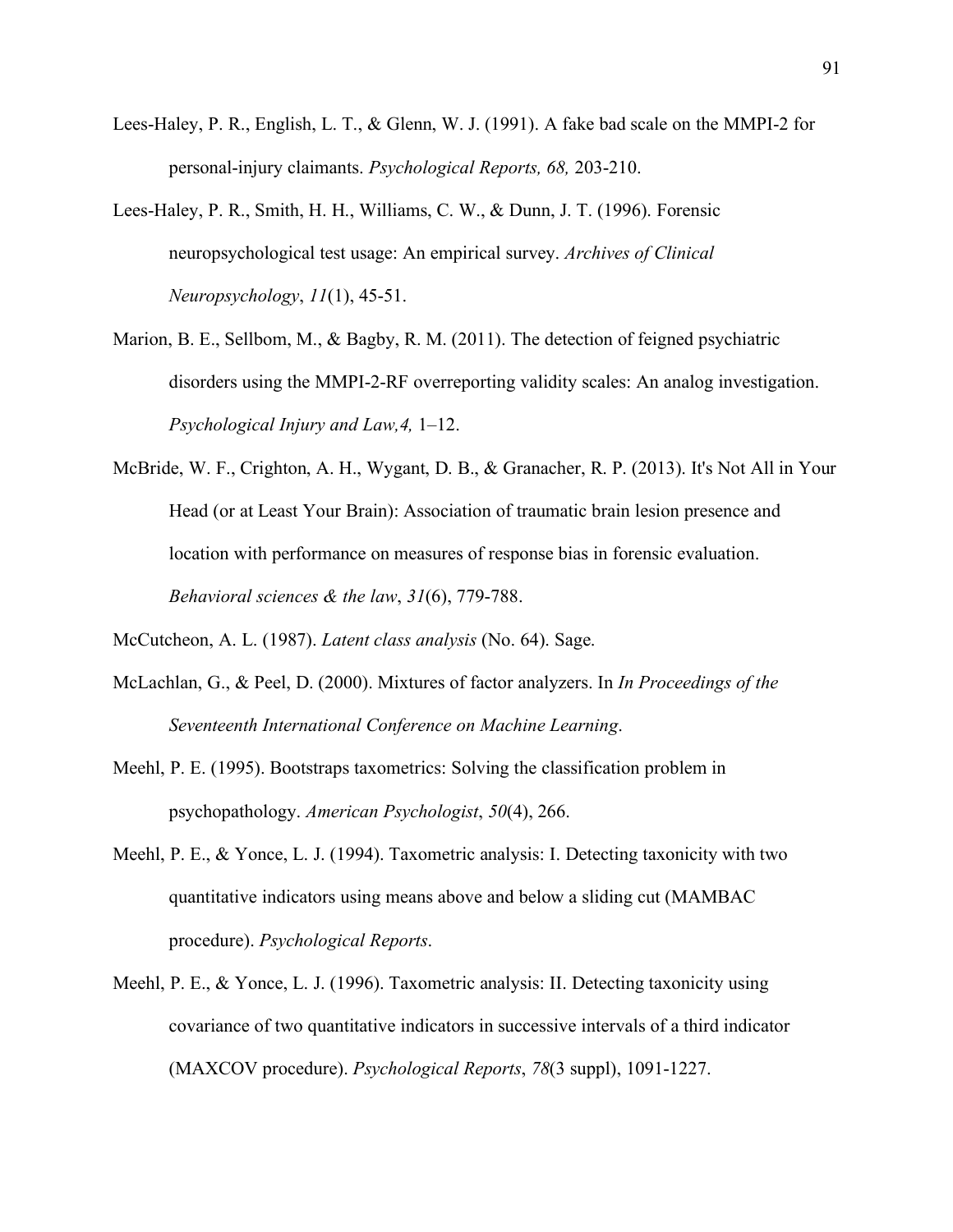- Merten, T., Green, P., Henry, M., Blaskewitz, N., & Brockhaus, R. (2005). Analog validation of German-language symptom validity tests and the influence of coaching. *Archives of Clinical Neuropsychology*, *20*(6), 719-726.
- Meyers, J. E., Volbrecht, M. E. (2003). A validation of multiple malingering detection methods in a large clinical sample. *Archives of Clinical Neuropsychology, 18,* 261-276.
- Miller, H. A., (2001). *Miller-Forensic Assessment of Symptoms Test (M-FAST): Professional manual.* Odessa, FL: Psychological Assessment Resources.
- Miller, L. S., & Rohling, M. L. (2001). A statistical interpretive method for neuropsychological test data. *Neuropsychology Review, 11*, 143–169.
- Millis, S. R. Putnam, S. H., Adams, K. M., & Ricker, J. H. (1995). The California Verbal Learning Test in the detection of incomplete effort in neuropsychological evaluation. *Psychological Assessment, 7,* 463-471.
- Millon, T. (1997). *Millon Clinical Multiaxial Inventory-III [Manual Second Edition]*. Bloomington, MN: Pearson Assessments.
- Mittenberg, W., Patton, C., Canyock, E. M., & Condit, D. C. (2002). Base rates of malingering and symptom exaggeration. *Journal of Clinical and Experimental Neuropsychology, 24,*  1094-1102.
- Mittenberg, W., Rotholc, A., Russel, E., & Heilbronner, R. (1996). Identification of malingered head injury on the Halstead-Reitan Battery. *Archives of Clinical Neuropsychology, 11,*  271-81.
- Morey, L. C. (1991). *The Personality Assessment Inventory professional manual.* Odessa, FL: Psychological Assessment Resources.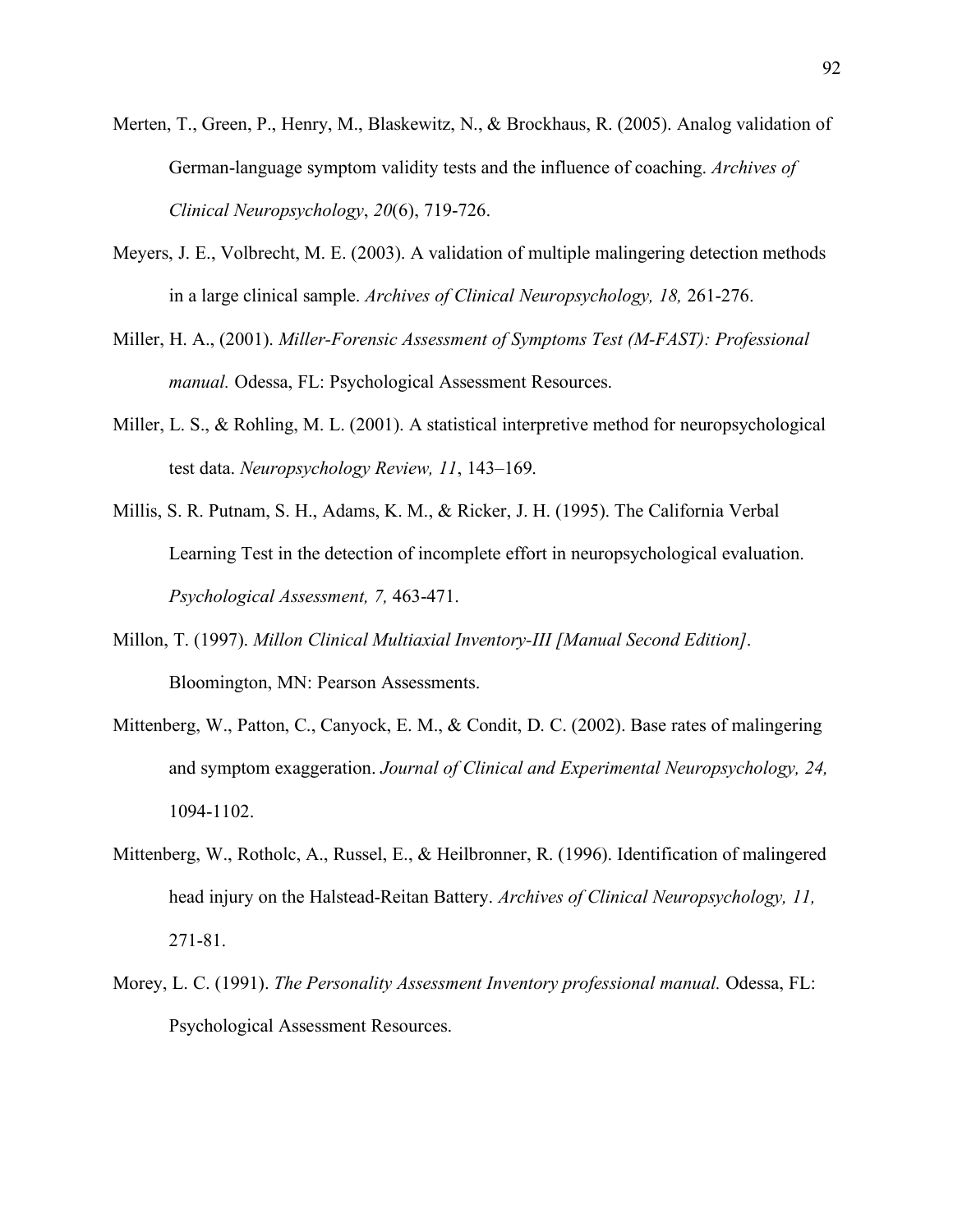- Morey, L. C. (1996). *An interpretive guide to the Personality Assessment Inventory.* Odessa, FL: Psychological Assessment Resources.
- Mossman, D., Wygant, D. B., & Gervais, R. O. (2012). Estimating the Accuracy of Neurocognitive Effort Measures in the Absence of a "Gold Standard. *Psychological Assessment,* 24(4), 815 – 822.
- Mossman, D., Miller, W. G., Lee, E. R., Gervais, R. O., Hart, K. J., & Wygant, D. B. (2015). A Bayesian approach to mixed group validation of performance validity tests. *Psychological assessment,* 27(3), 763.
- Muthén, B. (2004). Latent variable analysis. *The Sage handbook of quantitative methodology for the social sciences. Thousand Oaks, CA: Sage Publications*, 345-68.
- Muthen, L. K., & Muthen, B. O. (2009). Categorical Latent Variable Modeling Using Mplus: Cross-Sectional Data [Powerpoint slides & Lecture] Retrieved from Mplus Short Courses: http://www.statmodel.com/course\_materials.shtml
- Muthén, L. K., & Muthén, B. (2015). *M*plus *user's guide* (5th ed.). Los Angeles: Muthen & Muthen.
- Nathan, P. E., & Langenbucher, J. (2003). Diagnosis and classification. *Handbook of Psychology*, 1-26.
- Nelson, N. W., Sweet, J. J., & Demakis, G. J. (2006). Meta-analysis of the MMPI-2 Fake Bad Scale: Utility in forensic practice. *The Clinical Neuropsychologist, 20,*39-58.
- Nylund, K. L., Asparouhov, T., & Muthén, B. O. (2007). Deciding on the number of classes in latent class analysis and growth mixture modeling: A Monte Carlo simulation study. *Structural equation modeling*, *14*(4), 535-569.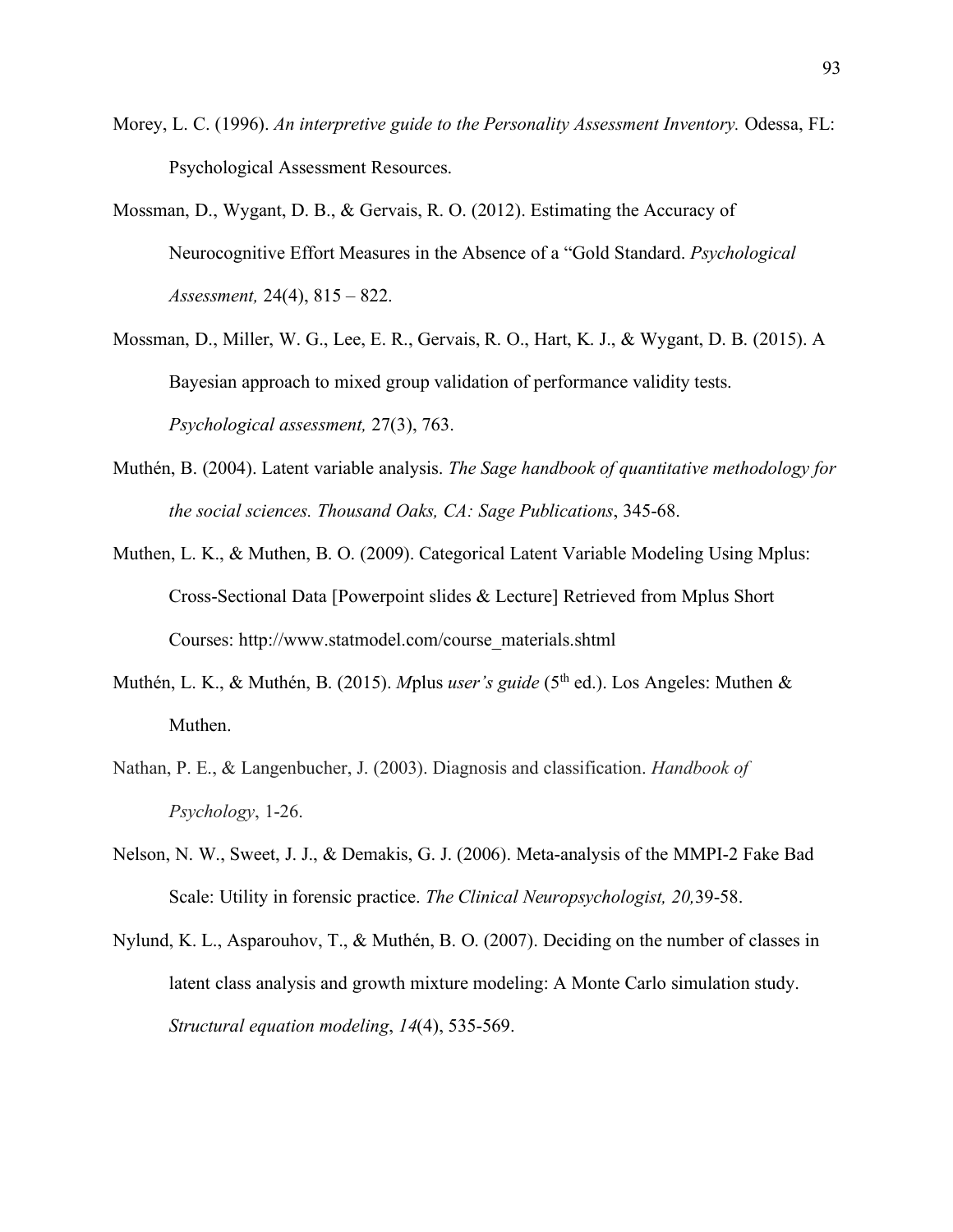- Pankratz, L. (1983). A new technique for the assessment and modification of feigned memory deficit. *Perceptual and Motor Skills, 57,* 367-372.
- Pankratz, L., Fasti, S., & Peed, S. (1975). A forced-choice technique to evaluate deafness in the hysterical or malingering patient. *Journal of Consulting and Clinical Psychology, 43,*421- 422.
- Paulhus, D. L. (1988). Balanced inventory of desirable responding (BIDR). *Acceptance and Commitment Therapy. Measures Package*, *41*.
- Paulhus, D. L. (1991). Measurement and control of response bias. In J. P. Robinson, P. R. Shaver, & L. S. Wrightsman (Eds.), *Measures of personality and social psychological attitudes* (pp. 17–59). San Diego, CA: Academic Press.
- PLCH, A. P. L. C. H., & McCormack, F. X. (2010). ICD-10-CM.
- Rasmussen, E., Neuman, R., Heath, A., Levy, F., Hay, D., & Todd, R. (2002). Replication of the latent class structure of attention-deficit/hyperactivity disorder (ADHD) subtypes in a sample of Australian twins. *Journal of Child Psychology and Psychiatry and Allied Disciplines, 43*, 1018–1028.
- Rawling, P., & Brooks, N. (1990). Simulation index: A method for detecting factitious errors on the WAIS-R and WMS. *Neuropsychology, 4,* 234-238.
- Rees, L. M., Tombaugh, T. N., Gansler, D. A., & Moczynski, N. P. (1998). Five validation experiments of the Test of Memory Malingering (TOMM). *Psychological Assessment*, *10*(1), 10.
- Richman, J., Green, P., Gervais, R., Flaro, L., Merten, T., Brockhaus, R., & Ranks, D. (2006). Objective tests of symptom exaggeration in independent medical examinations. *Journal of Occupational and Environmental Medicine*, *48*(3), 303-311.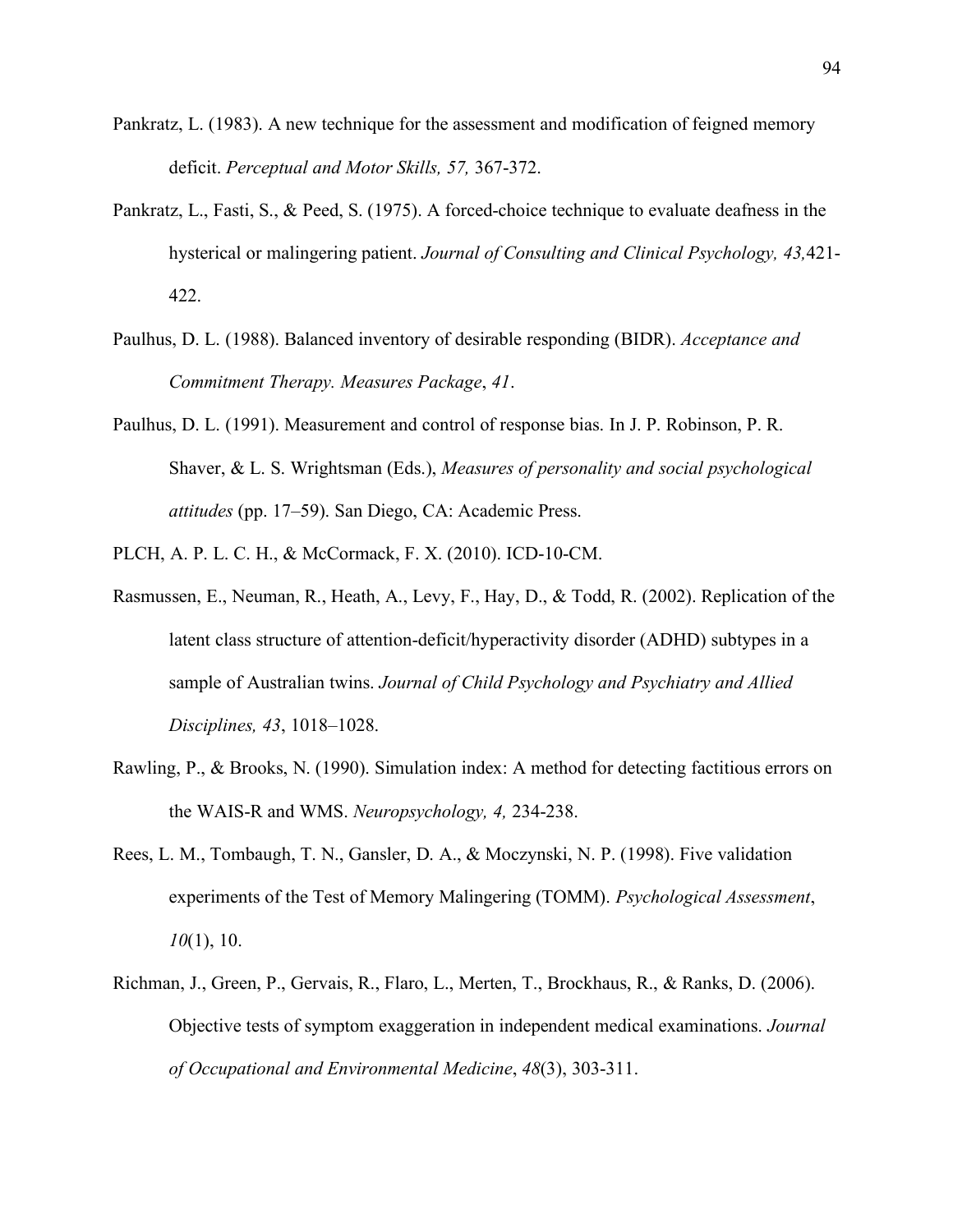- Rogers, R. (1990a). Models of feigned mental illness. *Professional Psychology: Research and Practice, 21*, 182-188.
- Rogers, R. (1990b). Development of a new classificatory model of malingering. *Bulletin of the American Academy of Psychiatry and Law, 18,* 323-333.

Rogers, R. (4th Ed.). (2018). *Clinical assessment of malingering and deception*. Guilford Press.

- Rogers, R., Bagby, R. M., & Dickens, S. E. (1992). *Structure Interview of Reported Systems.*  Odessa, FL: Psychological Assessment Resources.
- Rogers, R., & Bender, S. (2003). Evaluation of malingering and deception. In A. M. Goldstein & I. B. Weiner (Eds.), *Handbook of psychology: Vol. 11. Forensic psychology* (pp. 109– 129). New York, NY: Wiley.
- Rogers, R., Gillard, N. D., Berry, D. T. R., & Granacher, R. P. (2011). Effectiveness of the MMPI-2-RF Validity Scales for feigned mental disorders and cognitive impairment: A known-groups study. *Journal of Psychopathology and Behavioral Assessment, 33*, 355– 367.
- Rogers, R., Sewell, K. W., & Gillard, N. D. (2010). *SIRS-2: Structured Interview of Reported Symptoms: Professional manual*. Psychological Assessment Resources, Incorporated.
- Rogers, R., Sewell, K. W., Martin, M. A., & Vitacco, M. J. (2003). Detection of feigned mental disorders a meta-analysis of the MMPI-2 and malingering. *Assessment*, *10*(2), 160-177.
- Rogers, R., Sewell, K. W., Morey, L. C., & Ustad, K. L. (1996). Detection of feigned mental disorders on the Personality Assessment Inventory: A discriminant analysis. *Journal of Personality Assessment, 67,*629-640.
- Rogers, R., Sewell, K. W., Ustad, K. L. (1995). Feigning among chronic outpatients on the MMPI-2: A systematic examination of fake-bad indicators. *Assessment, 2,* 81-89.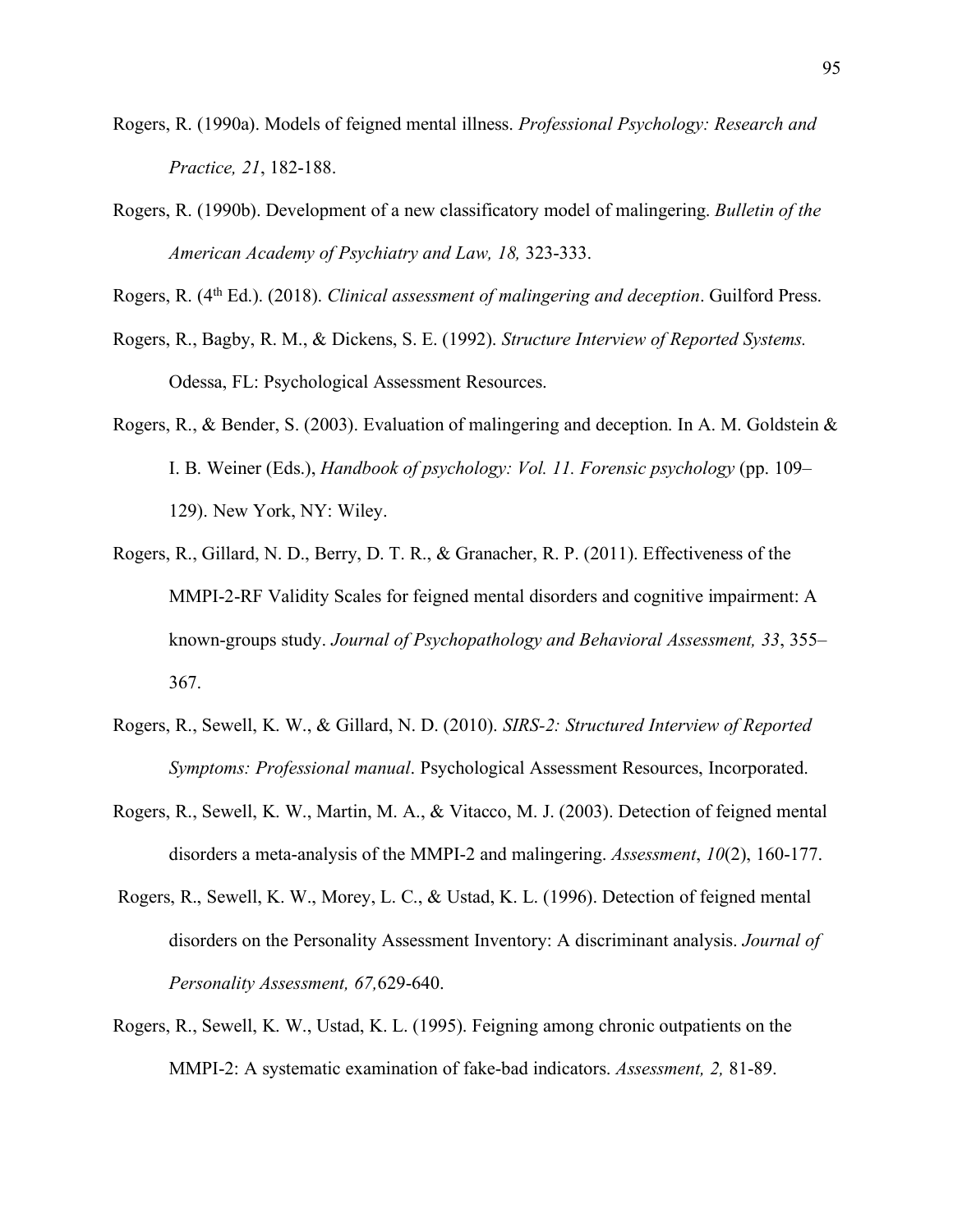- Ross, S. R., Millis, S. R., Krukowski, R. A., Putnam, S. H., & Adams, K. M. (2004). Detecting incomplete effort on the MMPI-2: An examination of the fake-bad scale in mild head injury. *Journal of Clinical and Experimental Neuropsychology, 26*, 115–124.
- Rubinksky, E. W., & Brandt, J. (1986). Amnesia and criminal law: A clinical overview. *Behavioral Sciences and the Law, 4,* 27-46.
- Ruscio, J., Haslam, N. & Ruscio, A. M. (2006). *Introduction to the taxometric method: A practical guide.* Mahwah, N. J.: Lawrence Erlbaum Associates.
- Schroeder, R. W., & Marshall, P. S. (2011). Evaluation of the appropriateness of multiple symptom validity indices in psychotic and non-psychotic psychiatric populations, *The Clinical Neuropsychologist, 25,* 437-453.
- Schwartz, G. (1978). Estimating the dimension of a model. *The Annals of Statistics, 6*, 461–464.
- Sclove, L. (1987). Application of model-selection criteria to some problems in multivariate analysis. *Psychometrika, 52,* 333–343.
- Sellbom, M., & Bagby, R. M. (2010). Detection of overreported psychopathology with the MMPI-2 RF Form Validity Scales. *Psychological Assessment, 22*, 757–767.
- Sellbom, M., Lee, T. T., Ben-Porath, Y. S., Arbisi, P. A., & Gervais, R. O. (2012). Differentiating PTSD symptomatology with the MMPI-2-RF (Restructured Form) in a forensic disability sample. *Psychiatry Research*, *197*(1-2), 172-179.
- Sellbom, M., Wygant, D. B., & Bagby, M. (2012). Utility of the MMPI-2-RF in detecting noncredible somatic complaints. *Psychiatry Research, 197*, 295–301.
- Slick, D. J., Hopp, G., Strauss, E., & Spellacy, F. J. (1996). Victoria Symptom Validity Test: Efficiency for detecting feigned memory impairment and relationship to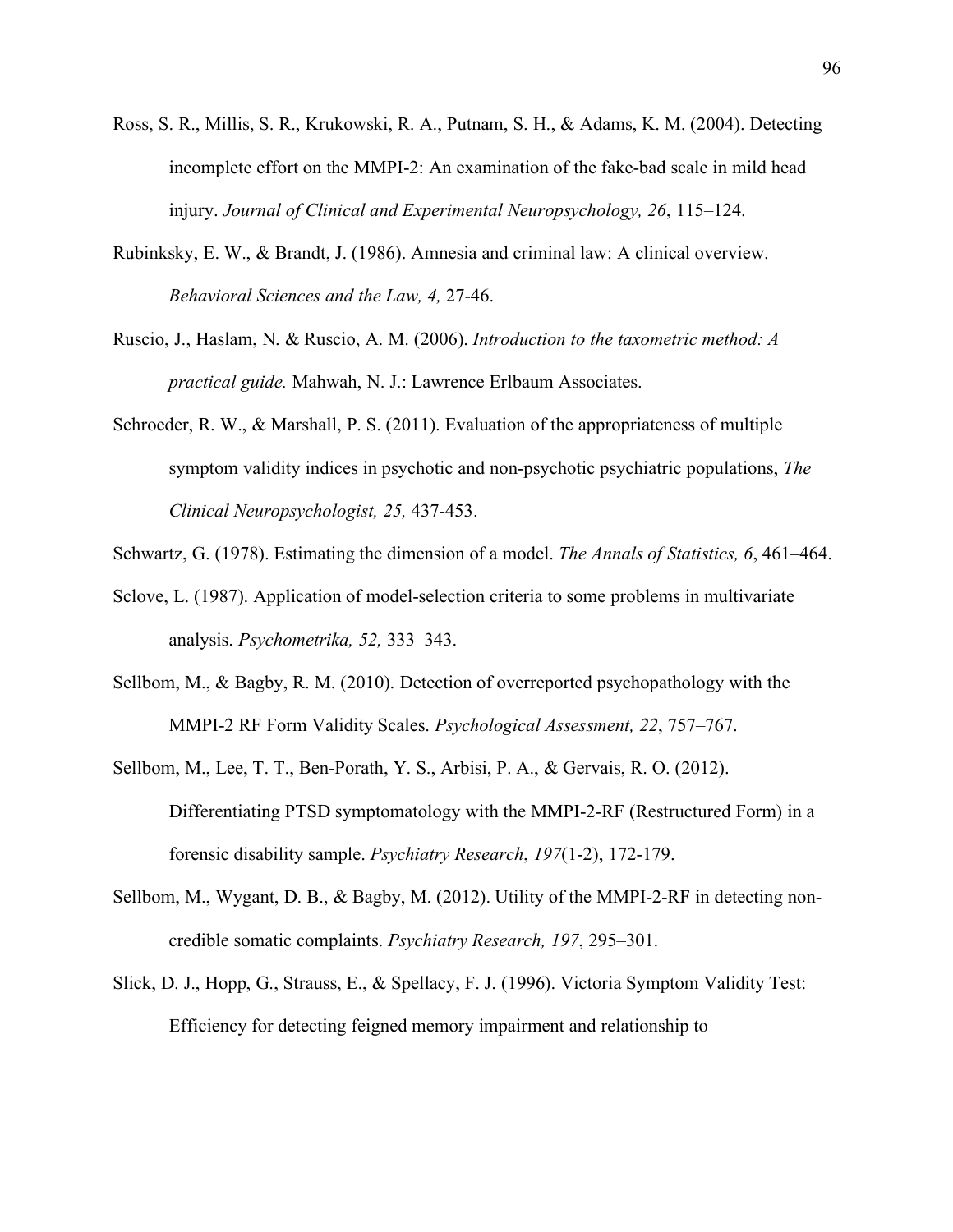neuropsychological tests and MMPI-2 validity scales. *Journal of Clinical and Experimental Neuropsychology*, *18*(6), 911-922.

- Slick, D. J., Sherman, E. M. S., & Iverson, G. L. (1999). Diagnostic criteria for malingered neurocognitive dysfunction: Proposed standards for clinical practice and research. *The Clinical Neuropsychologist, 13* 545-561.
- Smart, C. M., Nelson, N. W., Sweet, J. J., Bryant, F. B., Berry, D. T. R., Granacher, R. P., & Heilbronner, R. L. (2008). Use of MMPI-2 to predict cognitive effort: A hierarchically optimal classification tree analysis. *Journal of the International Neuropsychological Society, 14,* 842-852.
- Sollman, M. J., Ranseen, J. D., Berry, D. T. R. (2010). Detection of feigned ADHD in college students. *Psychological Assessment, 22,* 325-335.
- Strong, D. R., Glassmire, D. M., Frederick, R. I., & Greene, R. L. (2006). Evaluating the latent structure of the MMPI-2 F (p) scale in a forensic sample: a taxometric analysis. *Psychological assessment*, *18*(3), 250.
- Strong, D. R., Greene, R. L., Schinka, J. A. (2000). A taxometric analysis of MMPI-2 infrequency scales [F and F(*p*)] in clinical settings. *Psychological Assessment, 12,* 166- 73.
- Suhr, J. A. & Boyer, D. (1999). Use of the Wisconsin Card Sorting Test in the detection of malingering in student simulator and patient samples. *Journal of Clinical and Experimental Neuropsychology, 21,* 701-708.
- Suhr, J., Tranel, D., Wefel, J., & Barrash, J. (1997). Memory performance after head injury: Contributions of malingering, litigation status, psychological factors, and medication use. *Journal of Clinical and Experimental Neuropsychology, 19,* 500-514.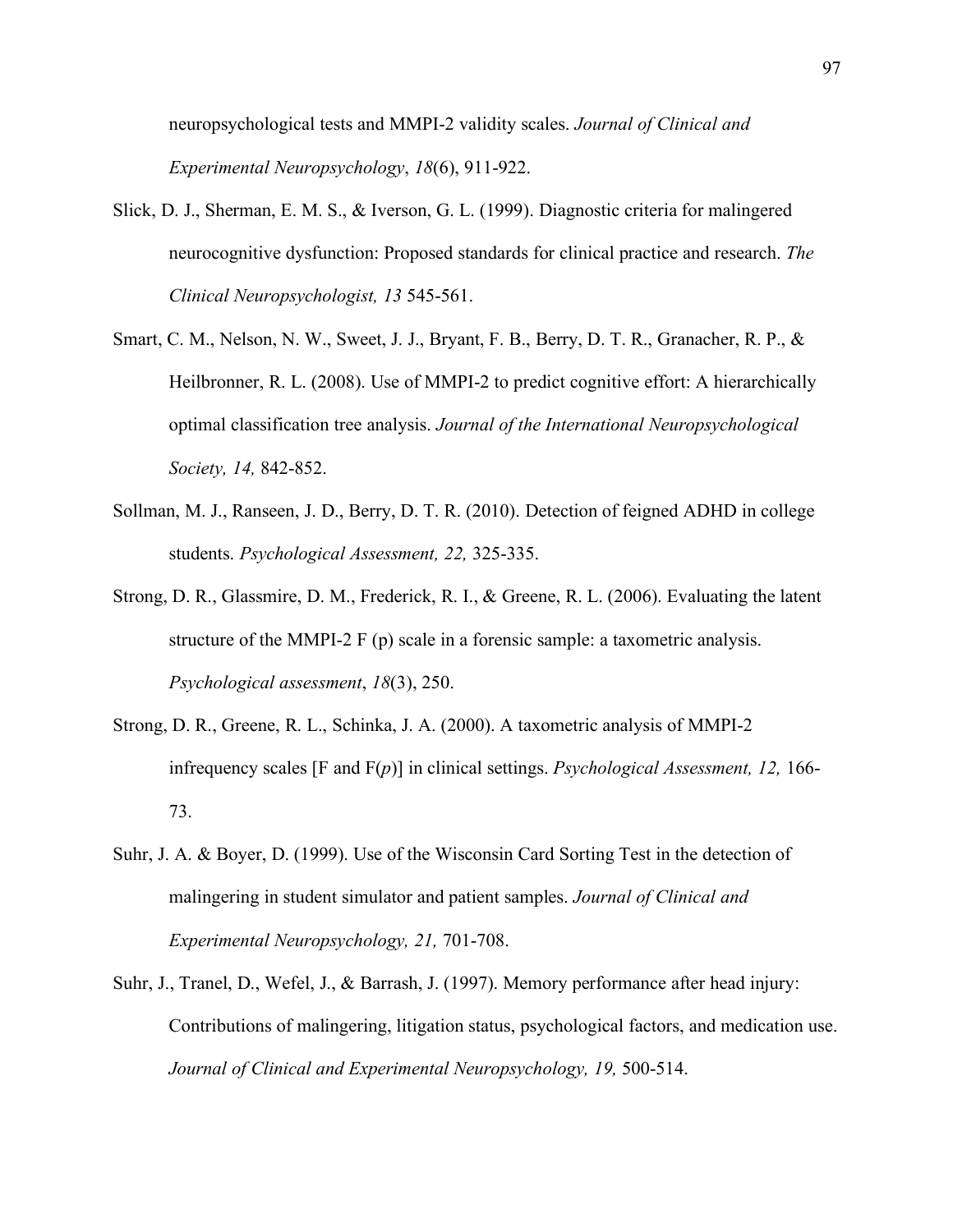- Tan, J. E., Slick, D. J., Strauss, E., & Hultsch, D. F. (2002). How'd they do it? Malingering strategies on symptom validity tests. *The Clinical Neuropsychologist*, *16*(4), 495-505.
- Tarescavage, A. M., Wygant, D. B., Gervais, R. O., & Ben-Porath, Y. S. (2013). Association between the MMPI-2 Restructured Form (MMPI-2-RF) and malingered neurocognitive dysfunction among nonhead injury disability claimants. *The Clinical Neuropsychologist, 27,* 313–335.
- Tenhula, W. N. & Sweet, J. J. (1996). Double cross-validation of the Booklet Category Test in detecting malingered traumatic brain injury. *The Clinical Neuropsychologist, 10*, 104- 116.
- Thomas, M. L., Lanyon, R. I., & Millsap, R. E. (2009). Validation of diagnostic measures based on latent class analysis: A step forward in response bias research. *Psychological Assessment*, *21*(2), 227.
- Tombaugh, T. N. (1996). Test of memory malingering: TOMM. New York/Toronto: MHS.
- Tombaugh, T. N. (1997). The Test of Memory Malingering (TOMM): Normative data from cognitively intact and cognitively impaired individuals. *Psychological Assessment*, *9*(3), 260.
- van der Werf, S. P., Prins, J. B., Jongen, P. J., van der Meer, J. W., & Bleijenberg, G. (2000). Abnormal neuropsychological findings are not necessarily a sign of cerebral impairment: a matched comparison between chronic fatigue syndrome and multiple sclerosis. *Cognitive and Behavioral Neurology*, *13*(3), 199-203.
- Vasterling, J. J., & Brailey, K. (2005). Neuropsychological findings in adults with PTSD. In J. J. Vasterling & C. R. Brewin (Eds.), *Neuropsychology of PTSD: Biological, cognitive, and clinical perspectives* (pp. 178 – 207). New York: Guilford Press.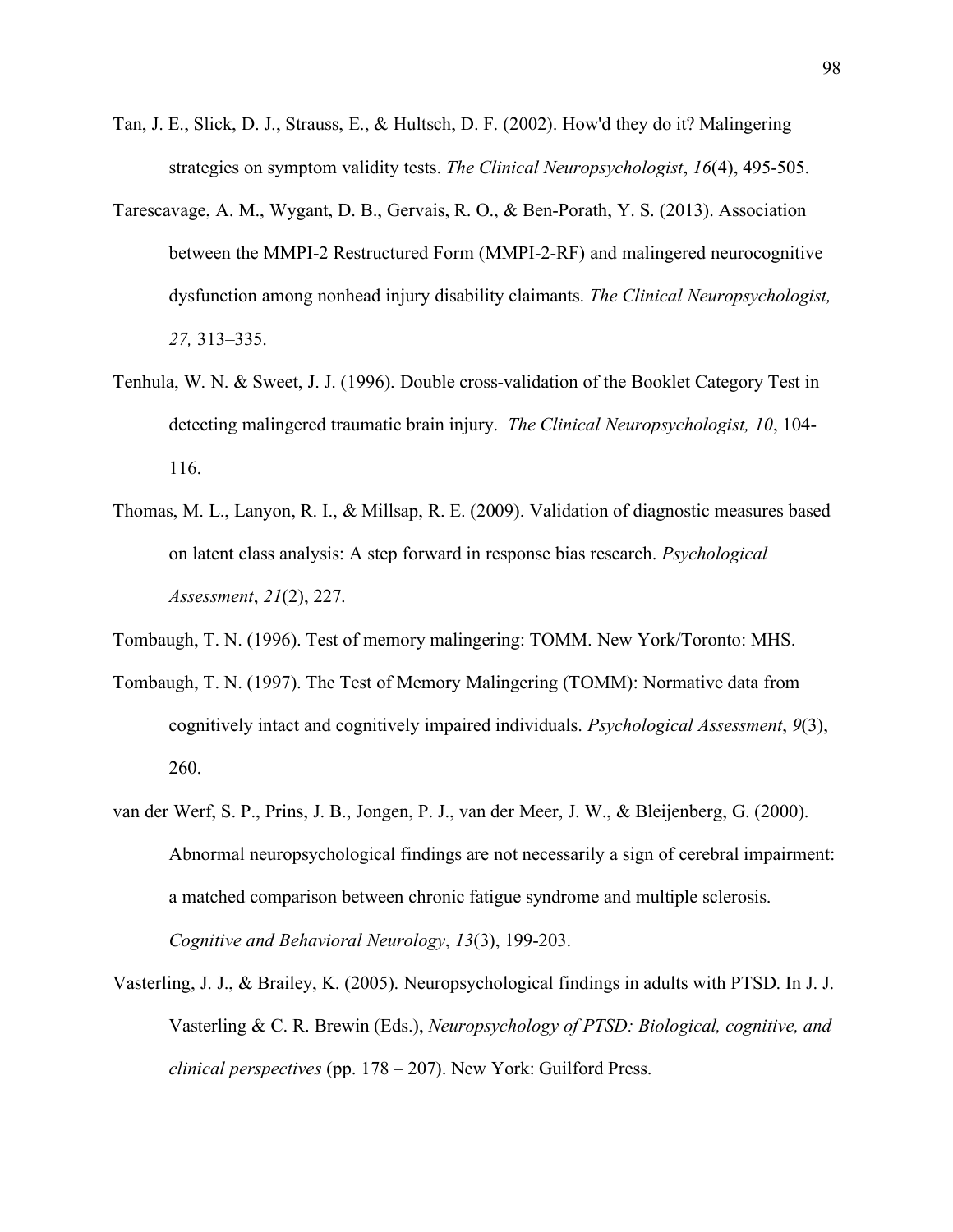- Vasterling, J. J., Brailey, K., Allain, A. N., Duke, L. M., Constans, J. I., & Sutker, P. B. (2002). Attention, learning, and memory performances and intellectual resources in Vietnam veterans: PTSD and no disorder comparisons. *Neuropsychology, 16,* 5 – 14.
- Victor, T. L., Boone, K. B., Serpa, J. G., Buehler, J., & Ziegler, E. A. (2009). Interpreting the Meaning of Multiple Symptom Validity Test Failure. *The Clinical Neuropsychologist*, 23, 297-313.
- Wall, T. D., Wygant, D. B., & Gallagher, R. W. (2015). Identifying overreporting in a correctional setting: Utility of the MMPI-2 restructured form validity scales. *Criminal Justice and Behavior, 42*, 610–622.
- Walters, G. D. Berry, D. T. R., Lanyon, R. I., & Murphy, M. P. (2009). Are exaggerated health complaints continuous or categorical? A taxometric analysis the Health Problem Overstatement Scale. *Psychological Assessment, 21,* 219 - 226.
- Walters, G. D., Berry, D. T. R., Rogers, R., Payne, J. W., & Granacher, R. P. (2009). Feigned neurocognitive deficit: Taxon or dimension? *Journal of Clinical and Experimental Neuropsychology, 31,* 584-93.
- Walters, G. D., Rogers, R., Berry, D. T. R., Miller, H. A., Duncan, S. A., McCusker, P. J., et al. (2008) Malingering as a categorical or dimensional construct: The latent structure of feigned psychopathology as measured by the SIRS and MMPI-2. *Psychological Assessment, 20,* 238-47.

Wechsler, D. (2008). *WAIS-IV. Administration and scoring manual.* San Antonio, TX: Pearson.

Whitney, K. A., Davis, J. J., Shepard, P. H., & Herman, S. M. (2008). Utility of the Response Bias Scale (RBS) and other MMPI-2 validity scales in predicting TOMM performance. *Archives of Clinical Neuropsychology, 23*, 777–786.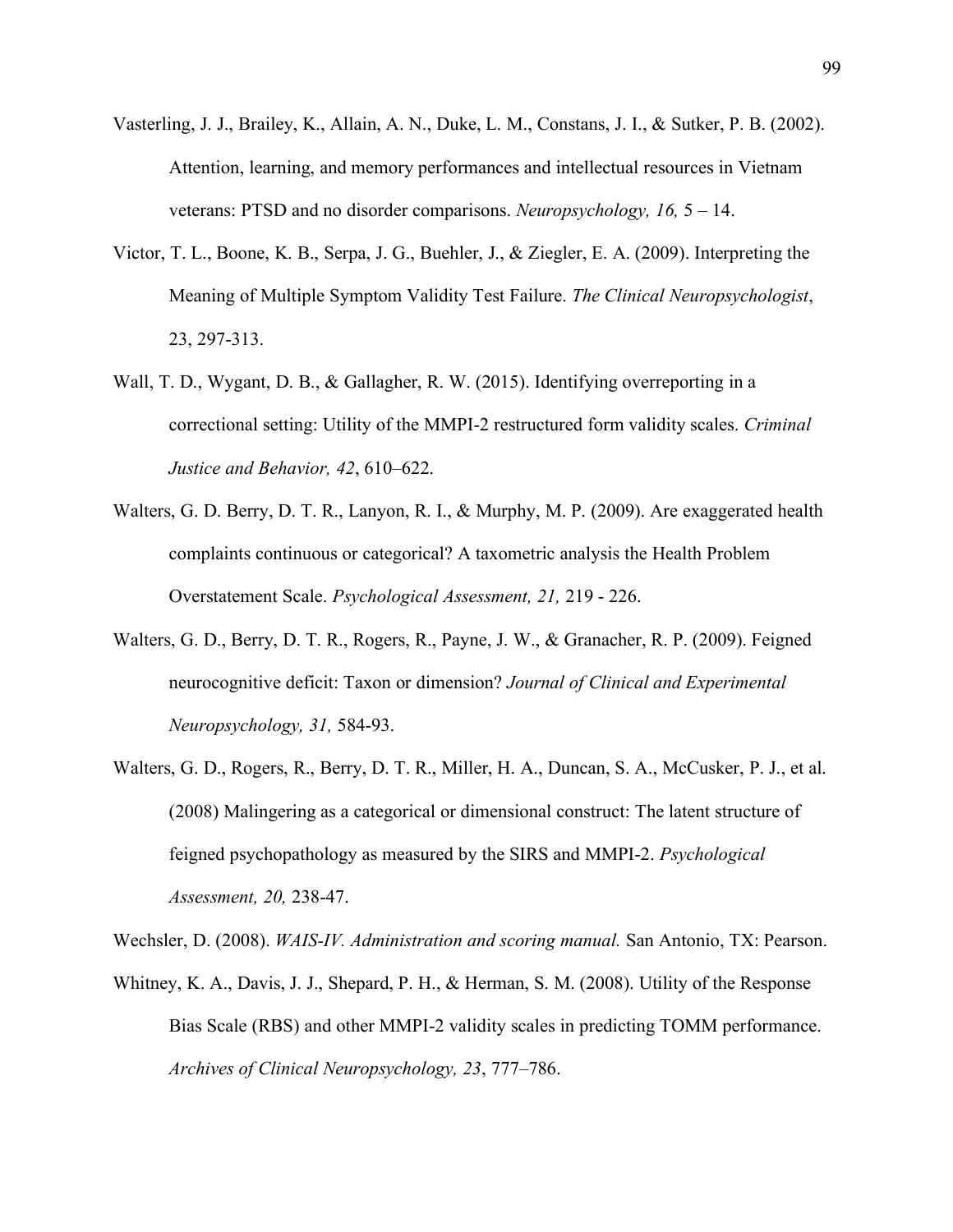- Widows, M. R., & Smith, G. P. (2005). SIMS-Structured Inventory of Malingered Symptomatology. *Professional manual. Lutz, FL: PAR: Psychological Assessment Resources*.
- Wiggins, E. C., & Brandt, J. (1988). The detection of simulated amnesia. *Law and Human Behavior, 12,* 57-78.
- Wiggins, C. W., Wygant, D. B., Hoelzle, J. B., & Gervais, R. O. (2012). The more you say the less it means: Overreporting and attenuated criterion validity in a forensic disability sample. *Psychological Injury and Law*, *5*(3-4), 162-173.
- Wolfe, P. L., Millis, S. R., Hanks, R., Fichtenberg, N., Larrabee, G. J., & Sweet, J. J. (2010). Effort indicators within the California Verbal Learning Test-II (CVLT-II). *The Clinical Neuropsychologist, 24,* 153-68.
- Wygant, D. B., Anderson, J. L., Sellbom, M., Rapier, J. L., Allgeier, L. M., & Granacher, R. P. (2011). Association of the MMPI-2 Restructured Form (MMPI-2-RF) Validity scales with structured malingering criteria. *Psychological Injury and Law, 4,* 13–23.
- Wygant, D. B., Ben-Porath, Y. S., & Arbisi, P. A. (2004). Development and initial validation of a scale to detect somatic over-reporting. In *39th Annual Symposium on Recent Developments in the Use of the MMPI-2 and MMPI-A, Minneapolis, MN*.
- Wygant, D. B., Ben-Porath, Y. S., Arbisi, P. A., Berry, D. T. R., Freeman, D. B., & Heilbronner, R. L. (2009). Examination of the MMPI-2 restructured form (MMPI-2-RF) validity scales in civil forensic settings: Findings from simulation and known group samples. *Archives of Clinical Neuropsychology, 24,* 671–680.
- Wygant, D. B., Sellbom, M., Gervais, R. O., Ben-Porath, Y. S., Stafford, K. P., Freeman, D. B., & Heilbronner, R. L. (2010). Further validation of the MMPI-2 and MMPI-2-RF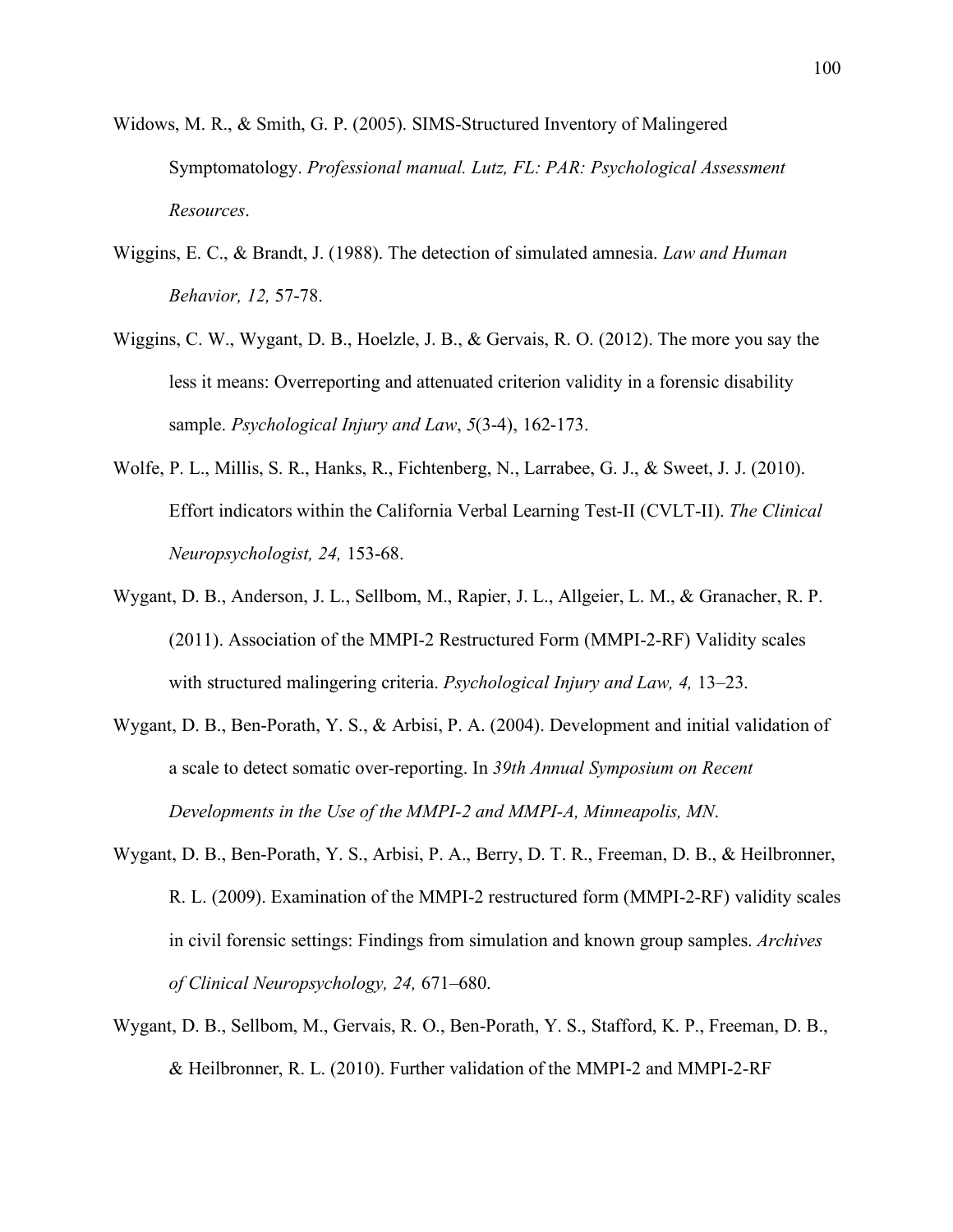Response Bias Scale: Findings from disability and criminal forensic settings. *Psychological Assessment*, *22*(4), 745.

- Wygant, D. B., Sellbom, M., Ben-Porath, Y. S., Stafford, K. P., Freeman, D. B., & Heilbronner, R. I. (2007). The relation between symptom validity testing and MMPI-2 scores as a function of forensic evaluation context. *Archives of Clinical Neuropsychology, 22,* 488- 499.
- Youngjohn, J. R., Wershba, R., Stevenson, M., Sturgeon, J., & Thomas, M. L. (2011). Independent validation of the MMPI-2-RF somatic/cognitive and Validity Scales in TBI litigants tested for effort. *The Clinical Neuropsychologist, 25*, 463–476.